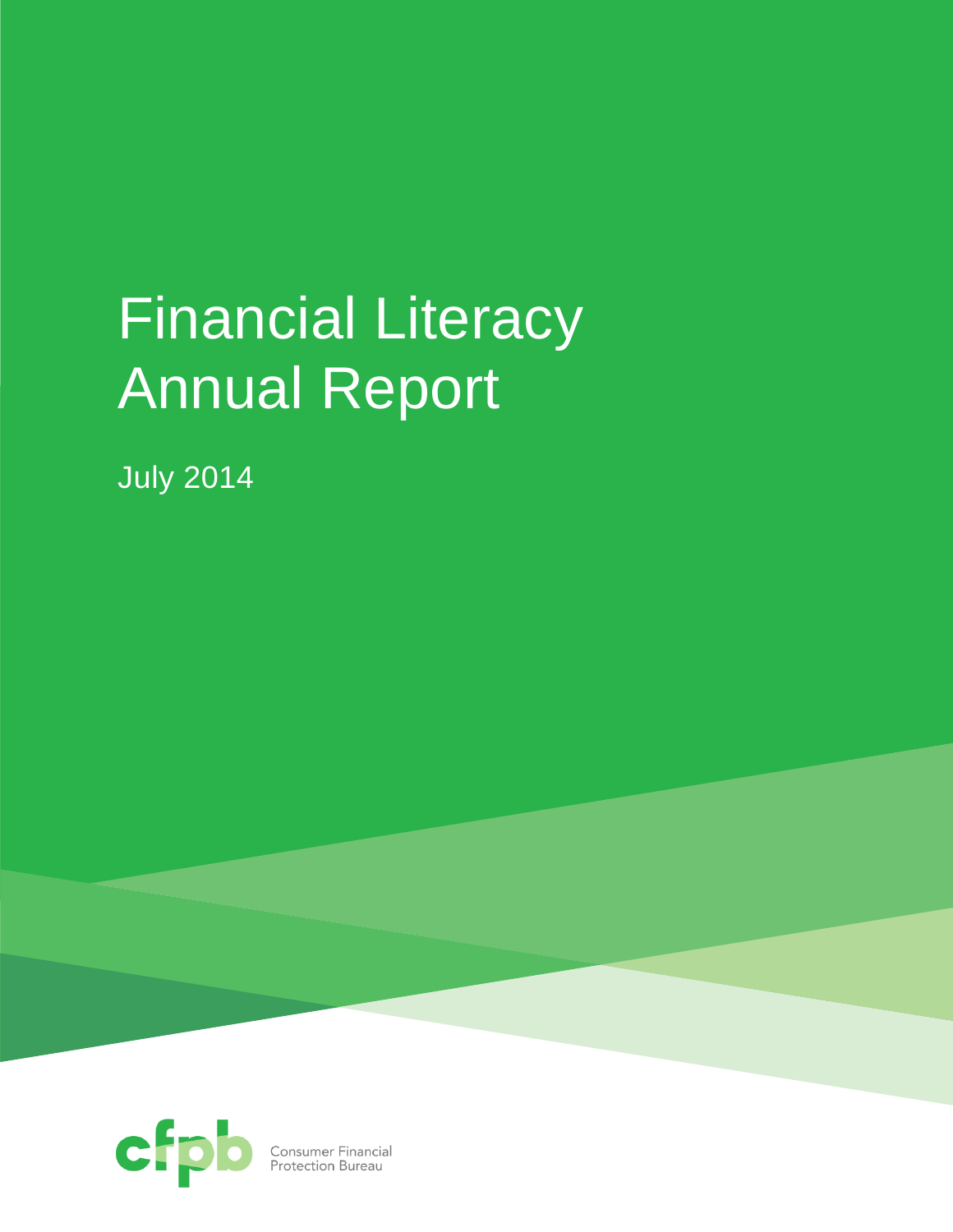# Message from Richard Cordray



## Director of the CFPB

The Consumer Financial Protection Bureau was launched on July 21, 2011. It is the first federal government agency dedicated solely to consumer financial protection. The Dodd-Frank Wall Street Reform and Consumer Protection Act mandated that the Bureau develop and implement a strategy to improve the financial literacy of consumers and initiatives to educate and empower consumers to make better informed financial decisions. The Bureau is pleased to provide this report. The report describes the Bureau's financial literacy strategy and the activities it has undertaken or continued over the past year to enhance financial literacy and financial capability.

America is slowly recovering from the most serious financial crisis since the Great Depression. There were many causes of the crisis. But the problems experienced by many Americans were exacerbated by the complexity of the financial marketplace and the complexity of the decisions that consumers must make to manage their finances effectively.

The mission of the Consumer Financial Protection Bureau is to make markets for consumer financial products and services work for consumers by making rules more effective, by consistently and fairly enforcing those rules, and by empowering consumers to take more control over their economic lives. We view the pieces of this mission as interdependent; our supervision, enforcement, and rulemaking work go in tandem with our work to educate consumers and to help them build their financial capability. Consumers need both a safe, transparent marketplace and the financial capability to navigate that marketplace effectively to serve their own life goals.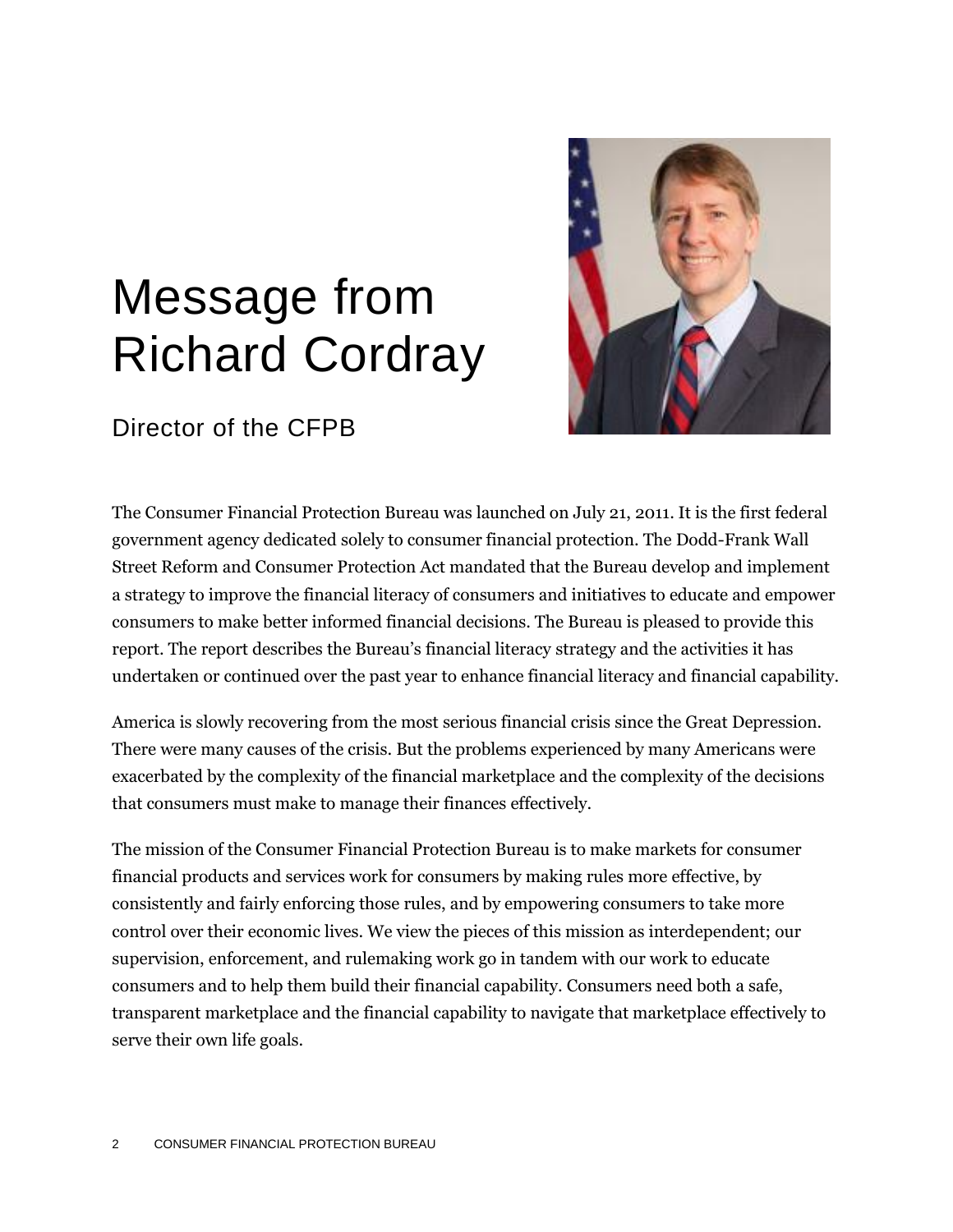We are aiming to ensure that features and prices are transparent, that products are devoid of predatory features, and that marketing is not deceptive or misleading. Even as we work to improve the consumer financial marketplace, we recognize that it will remain a complex, dynamic part of our economy. It is therefore fundamentally important that consumers be equipped to navigate the marketplace and the financial choices they face effectively to achieve their life goals. We need to help them make their money work for them, not the other way around. Empowering people to take more control over their economic lives is absolutely essential to our mission.

To achieve that end, we have made financial education a critical component of our work. We are committed to helping consumers increase their own capability to make sound financial choices. The Bureau's strategy to increase consumers' financial literacy and capability includes providing tools and information directly to the public to help them navigate the financial choices they face, collaborative education initiatives with stakeholders who can reach consumers where they are, and foundational research to identify, highlight, and ultimately work to spread effective approaches to financial education.

We are working to provide consumers with tools and information directly to develop practical skills and support sound financial decision making. These skills include being able to ask questions and to plan ahead. One way we are doing this is with our online tool, Ask CFPB. This tool provides answers to over 1,000 questions about financial products and services. It answers questions on topics including mortgages, credit cards, and how to fix an error in a credit report. This resource is found at [consumerfinance.gov/askcfpb/.](http://www.consumerfinance.gov/askcfpb/) We are also focusing on helping consumers build the skills to plan ahead. For example, our Paying for College set of tools helps students and their families compare what their college costs will be down the road as they decide where to pursue a college education. Our Owning a Home set of tools will help consumers shop for a mortgage loan by helping them understand what mortgages are available to them and easily make mortgage comparisons. The Money Smart for Older Adults curriculum, developed with the Federal Deposit Insurance Corporation, includes resources to help people prevent financial exploitation and prepare financially for unexpected life events.

We are working with a broad range of partners to provide decision-making supports in moments when consumers are most receptive to receiving information and developing financial decisionmaking skills. This includes integrating financial capability into other programs and services where consumers may be seeking assistance. We are also tailoring our approaches to financial decision-making circumstances, challenges, and opportunities for specific populations,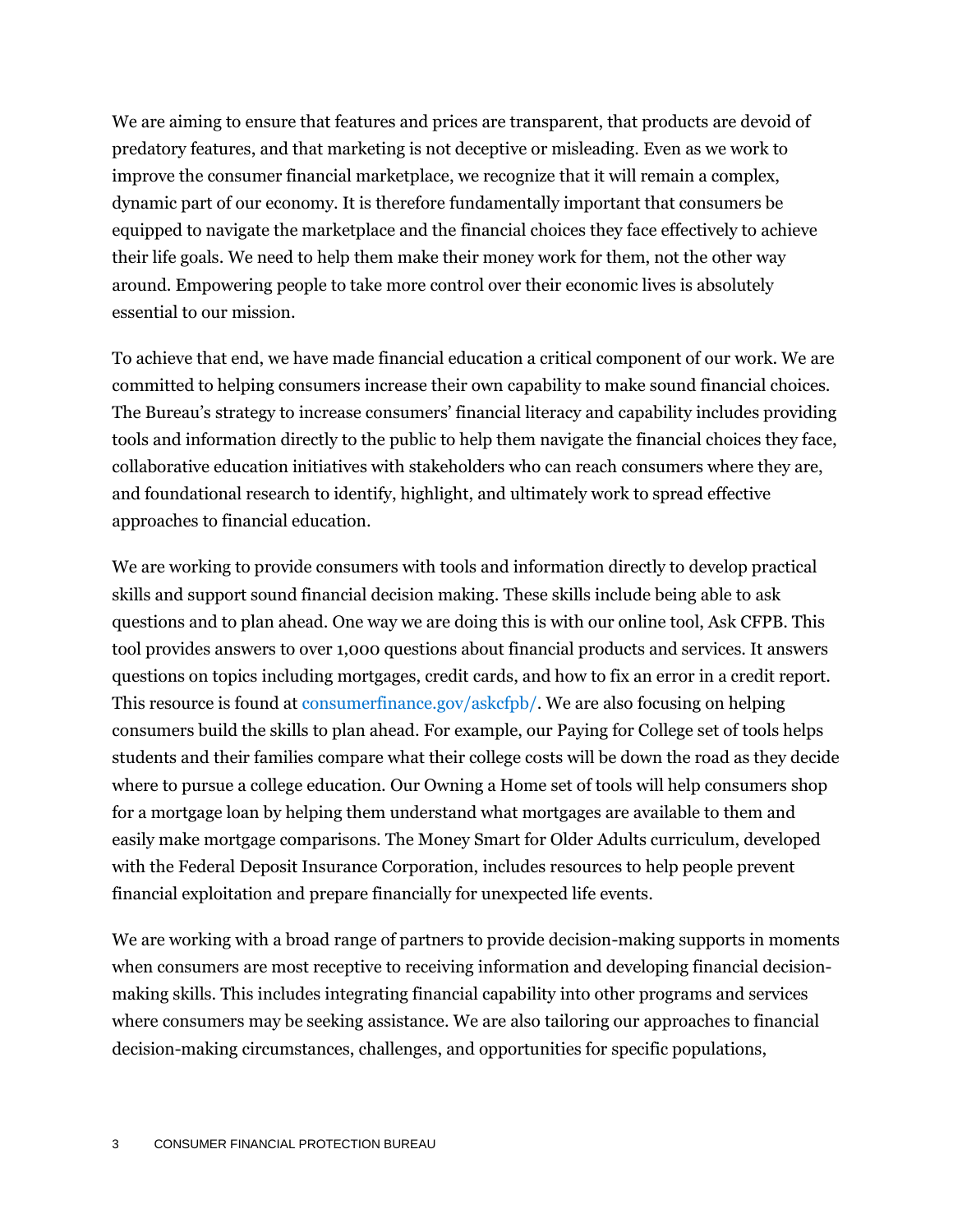including servicemembers and veterans, students and young adults, older Americans, and lower-income and other economically vulnerable Americans.

We all have a part to play in building a nation where every consumer is financially capable. We need to spark and sustain a national conversation about money and money management skills. That conversation needs to occur throughout our communities, including in our families and in schools, workplaces, and other local community institutions. Parents can and should talk to their children about money and how to make sound money choices. Schools must do more to teach key financial concepts and decision-making skills – and we as a society should support our schools and teachers when they work to do so. Public and private employers can invest in a financially fit workplace – with benefits to both employees and employers. Libraries, which are already a trusted source of information, can provide every person equal access to unbiased resources, and serve as a safe setting where people can obtain resources to enhance their control over their own financial lives.

The CFPB is uniquely positioned to help bridge the gap between people's actual financial capability and the complex financial decisions they have to make. As the American economy continues to recover, we want consumers to be able to look ahead with renewed hope and resilience. By working in coordination with all those who are dedicated to achieving these goals, we can enhance the financial capability of everyone in America. Money decisions should support the hopes, dreams, and life goals of individuals and families. It takes both a financially capable populace and a well-policed marketplace to achieve that end. This report shows the progress the Bureau has contributed toward that national goal in the past year. As we move forward, this important work will continue to benefit consumers, strengthen the economy, and foster a brighter future for our country.

Sincerely,

Ruhano Cordiay

Richard Cordray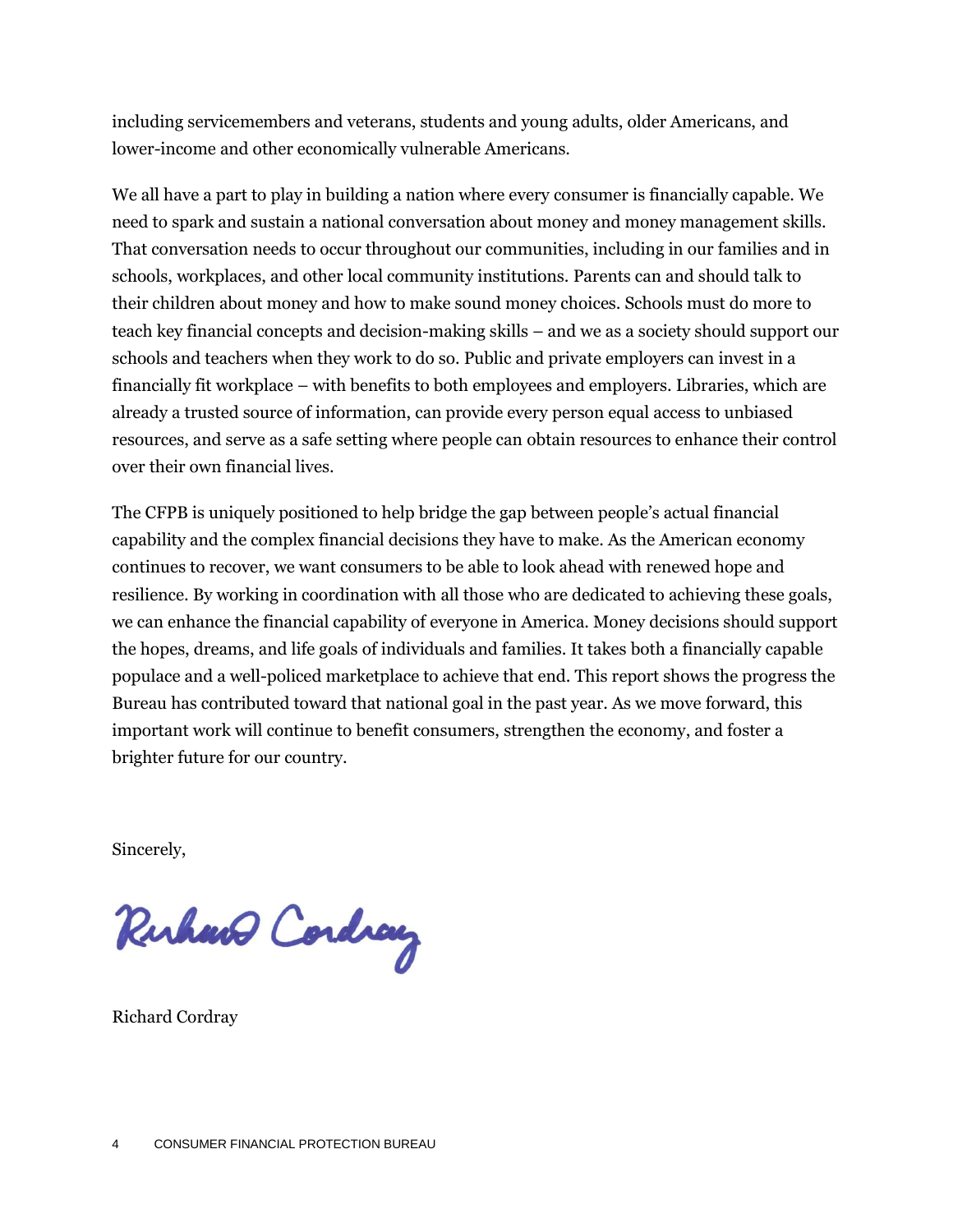# Table of contents

| 1.             |     |                                                                    |
|----------------|-----|--------------------------------------------------------------------|
|                | 1.1 | Financial education mandate: educate and empower consumers to      |
|                | 1.2 | Special population offices and the Consumer Engagement Office 16   |
|                | 1.3 |                                                                    |
| 2.             |     |                                                                    |
|                | 2,1 |                                                                    |
|                | 2.2 |                                                                    |
|                | 2.3 | Consultation with FLEC and alignment with the National Strategy30  |
| 3 <sub>1</sub> |     | Financial education initiatives: developing financial capability33 |
|                | 3.1 |                                                                    |
|                | 3.2 |                                                                    |
| 4.             |     |                                                                    |
|                | 4.1 |                                                                    |
|                |     |                                                                    |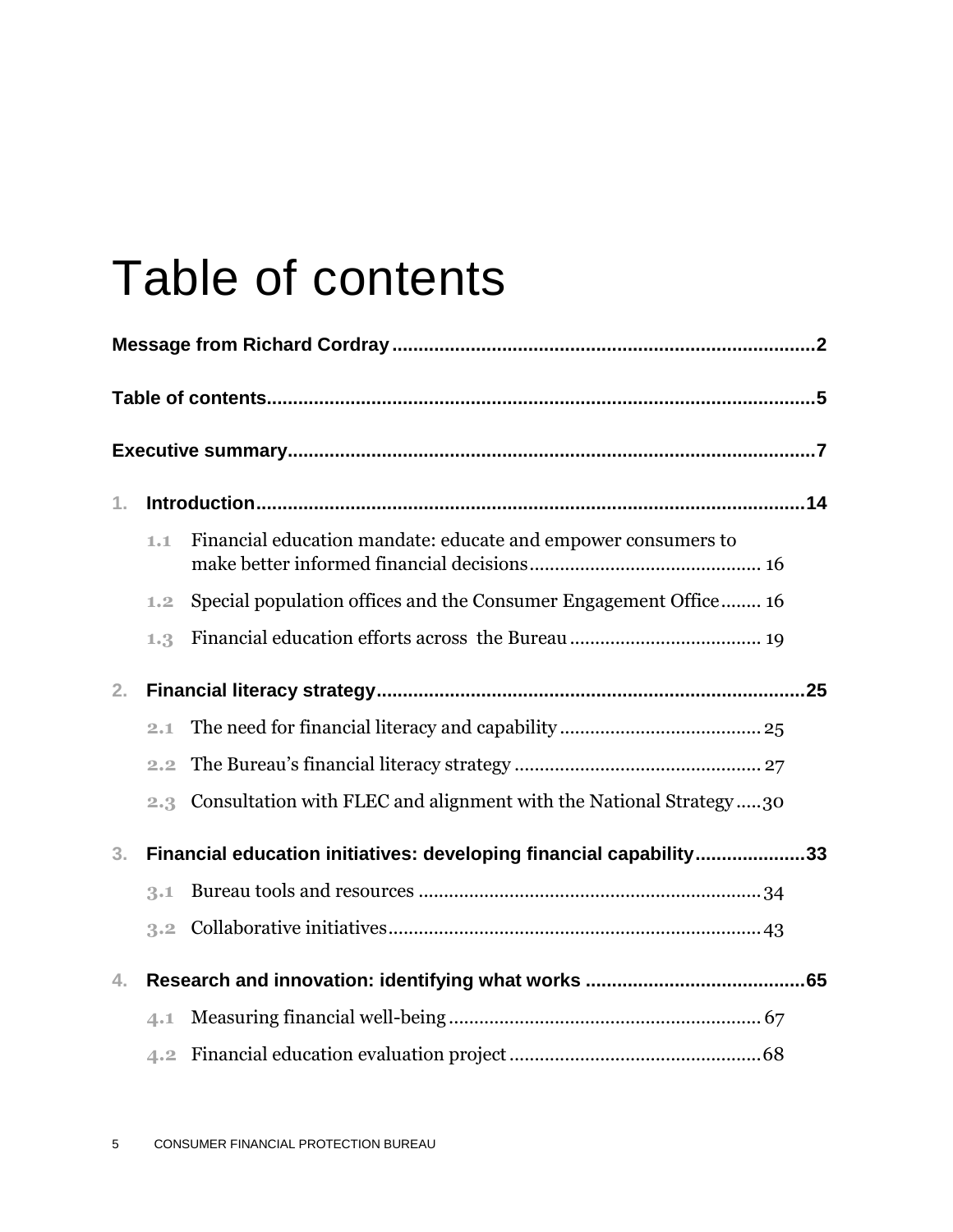|    | 4.3 | Building financial capability through product design and program |  |
|----|-----|------------------------------------------------------------------|--|
|    | 4.4 |                                                                  |  |
|    | 4.5 |                                                                  |  |
|    | 4.6 |                                                                  |  |
| 5. |     | Outreach: sharing information and forging relationships to reach |  |
|    | 5.1 |                                                                  |  |
|    | 5.2 |                                                                  |  |
|    | 5.3 |                                                                  |  |
|    | 5.4 |                                                                  |  |
|    | 5.5 |                                                                  |  |
| 6. |     |                                                                  |  |
|    |     |                                                                  |  |
|    |     |                                                                  |  |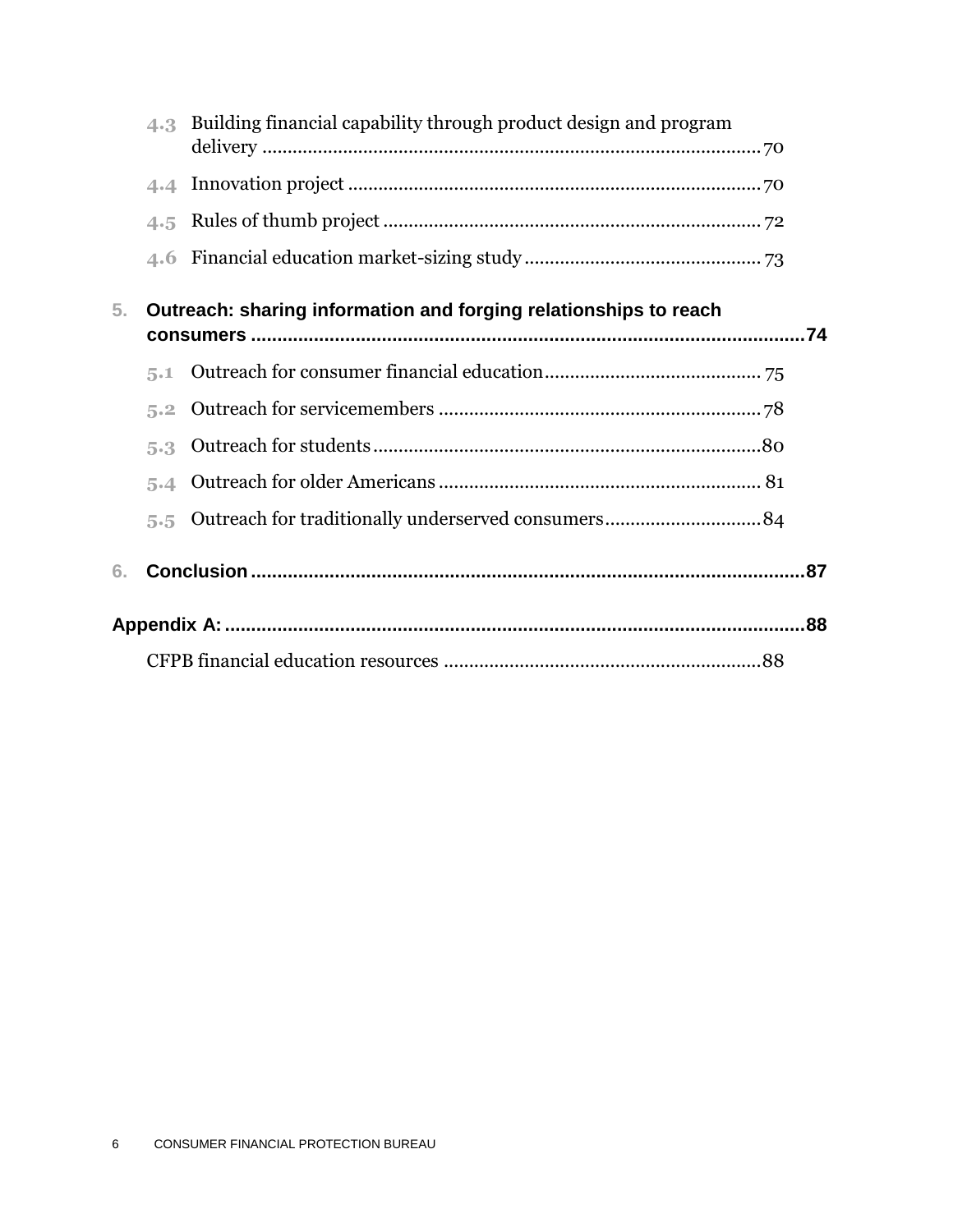# Executive summary

An essential part of the mission of the Consumer Financial Protection Bureau (CFPB or Bureau) is to empower consumers to take control over their financial lives. Despite the availability of a wide range of information about managing money and about financial products and services, many consumers still struggle to make the financial decisions that serve their life goals. The Bureau hears every day from people experiencing difficulty in their financial lives, who often express regret that they did not know more about the risks involved in particular financial decisions at the time they made those decisions.

The Dodd-Frank Wall Street Reform and Consumer Protection Act mandates that the Bureau work to improve the financial literacy of American consumers. The Bureau has developed a strategy and a broad range of initiatives to help consumers make informed financial decisions to

The Bureau has developed a strategy and a broad range of initiatives to help consumers take control over their financial lives.

meet their own life goals. Broadly, this strategy recognizes that financial literacy and financial capability require more than simply providing consumers with more information. Being able to manage one's financial life and make the financial decisions that will serve one's life goals requires a combination of knowledge, skills, and action. For that reason, the Bureau has pursued a strategy that focuses on identifying how, where, when, and through whom we can provide assistance to consumers for maximum benefit, and developing and implementing initiatives to carry out the approaches we identify.

The Bureau's strategy to improve financial literacy has three dimensions. First, we are seeking to provide assistance to consumers at specific, important points in their financial lives. We seek to provide this assistance both directly from the Bureau and by working with others from whom consumers seek other types of services. Most recently, we launched a partnership with libraries across the country to assist them in becoming neighborhood centers of financial education. Second, we are moving forward on research to identify effective approaches to financial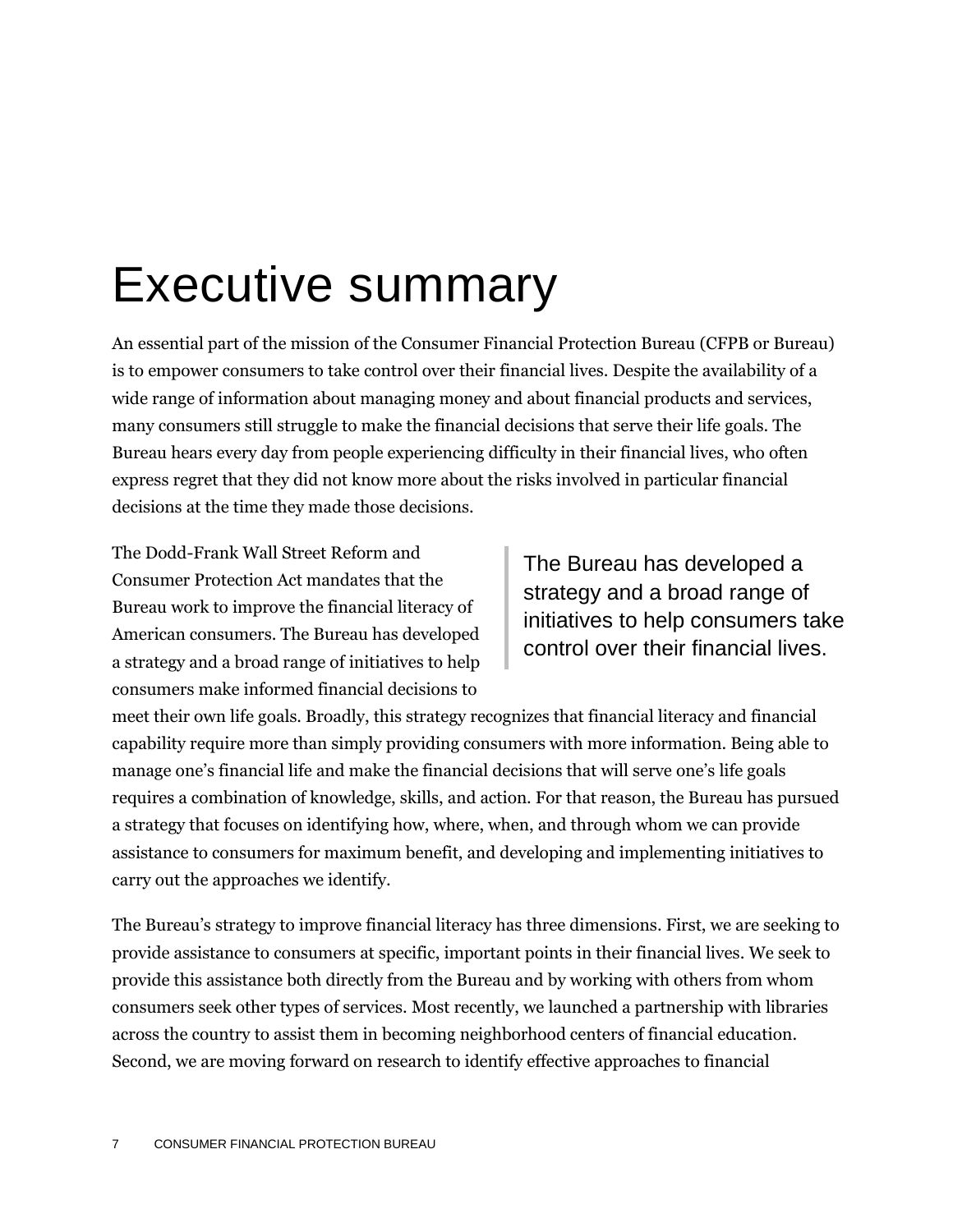education and to better define the metrics for success in financial education. Finally, we are engaged in significant ongoing outreach to a broad range of stakeholders who can assist us in reaching the public and fine-tuning our approaches.

The Bureau is targeting its direct-to-consumer educational tools and resources toward assisting consumers with the financial aspects of large life decisions, starting with going to college and moving on to buying a home and later retiring; and on smaller decisions that can have large life consequences, such as starting a habit of savings, managing debt, and passing along financial life skills to one's children. We also provide a robust tool to answer common consumer questions that arise as people make choices about their financial lives and about financial products and services.

The Bureau believes that evidence-based research is a necessary underpinning to improving the effectiveness of financial education initiatives. The Bureau has developed and implemented a financial education research program that focuses on (1) determining how to measure financial well-being and identifying the knowledge, skills, and habits associated with financially capable consumers, (2) evaluating the effectiveness of existing approaches to improving financial capability, and (3) developing and evaluating new approaches. The Bureau will use the results of this research to refine how it supports consumers' financial decisions. We will also share the results, as well as interim findings, with other government agencies, financial education practitioners, and other stakeholders. Others will be able to look to the Bureau's research findings to develop policies and programs that lead to better financial outcomes for American consumers.

Finally, in order to develop and hone approaches that are effective, the Bureau is engaging in a rich and ongoing dialogue with consumers and other stakeholders to share information, learn about promising practices, and identify opportunities for collaborations to assist consumers. Stakeholder organizations include financial education providers; federal, state, and local government agencies; and various other private and non-profit organizations. This outreach work both informs our strategy on an ongoing basis and enables us to forge meaningful and productive relationships with a network of organizations that are essential conduits to reach and assist the public.

The Bureau's financial education strategy focuses on identifying opportune moments to engage consumers about their financial decisions and providing information, tools, or other decisionmaking supports to help with those decisions. We are working to address financial decisionmaking issues that affect consumers generally, and also issues that affect specific populations –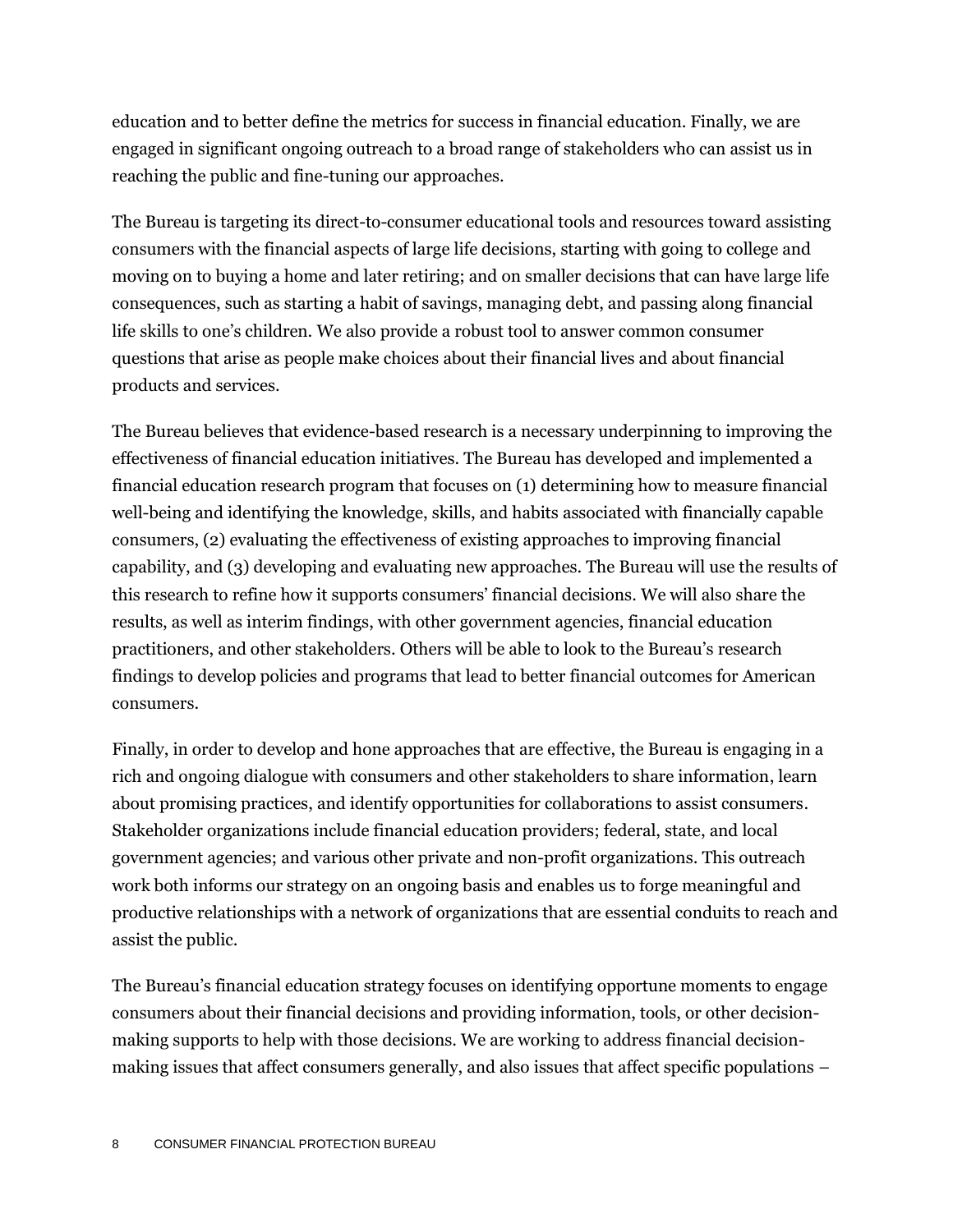servicemembers, students, older Americans, and consumers who have low incomes or are otherwise economically vulnerable. We strive to provide consumers with financial decisionmaking resources and skills that will serve them today and in the future.

## Highlights of education initiatives

The CFPB, acting primarily through our Division of Consumer Education and Engagement, has undertaken a broad array of education initiatives this year, as well as continued or expanded upon prior initiatives. Here are some highlights of active initiatives between June 2013 and May 2014.

CFPB tools and information to assist consumers directly in making financial decisions:

- Ask CFPB [\(consumerfinance.gov/askcfpb/\)](http://www.consumerfinance.gov/askcfpb/) is an interactive online tool that gives consumers real-time "when you need it" answers to more than 1,000 questions about financial products and services including credit cards, mortgages, student loans, bank accounts, credit reports, payday loans, and debt collection.
- Paying for College [\(consumerfinance.gov/paying-for-college/\)](http://www.consumerfinance.gov/paying-for-college/) is a set of online tools for students and families evaluating their higher education financing options – comparing college costs and financial aid, learning about college money and loan options, and assessing repayment options. This is the first in a planned series of initiatives designed to address major financial moments in people's lives (our Owning a Home set of tools will be the next segment in this series).
- CFPB en Español [\(consumerfinance.gov/es/\)](http://www.consumerfinance.gov/es/) provides Spanish-speaking consumers, who comprise the second largest language group in the U.S., a central point of access to the Bureau's most-used consumer resources available in Spanish.

Initiatives through community institutions:

 Schools provide the opportunity to transform the financial lives of a generation of Americans by introducing key money and finance-related concepts early, and building on that foundation consistently through the K-12 school years. The Bureau has launched a youth financial education initiative to build on existing efforts to integrate financial education into K-12 curricula and undertake other approaches to improving youth financial capability. This work includes developing criteria, or a "rubric," to help K-12 financial education decision makers and teachers select effective financial education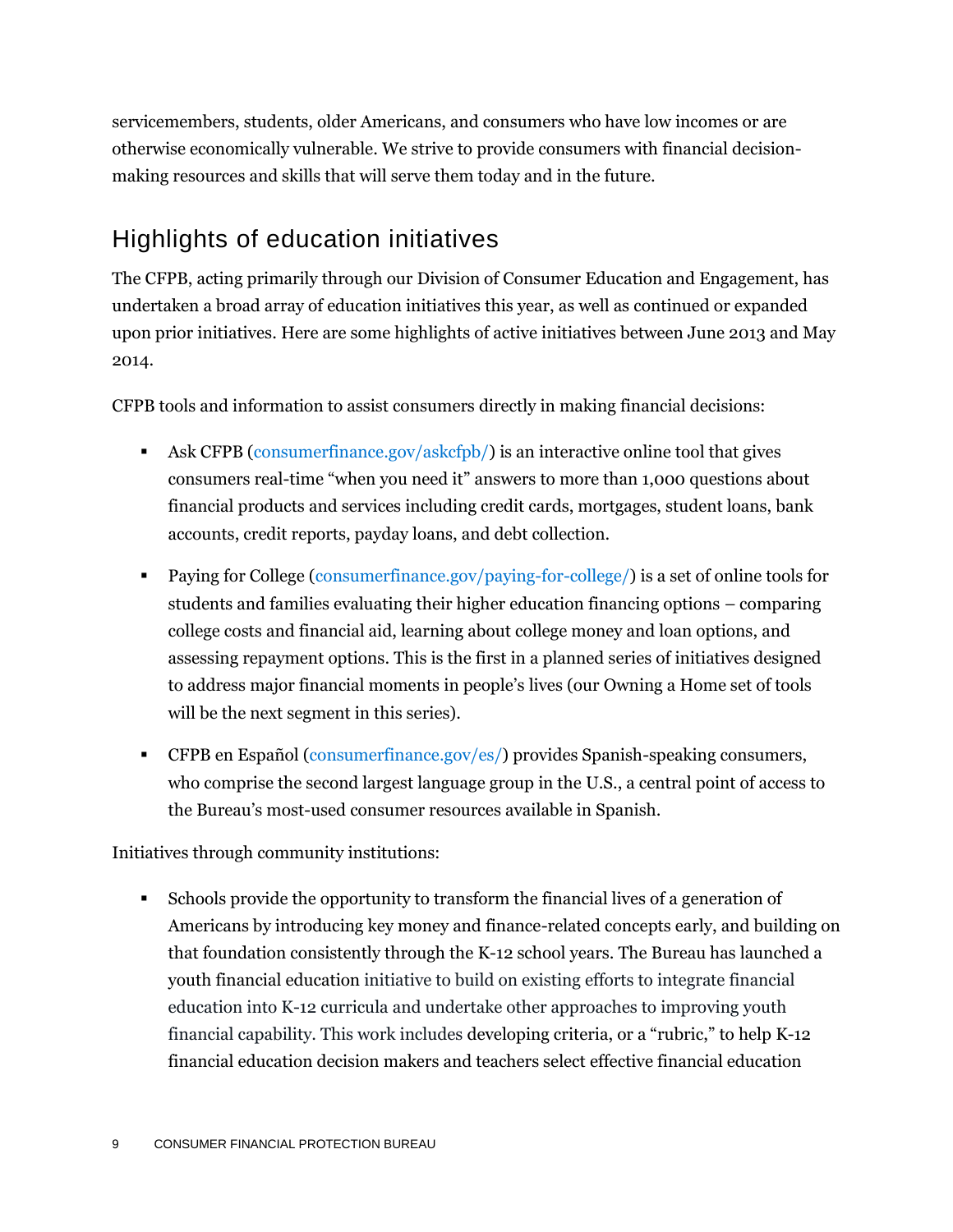curriculum for use with their students. It also includes collaborating with the Federal Deposit Insurance Corporation (FDIC) to develop and promote youth financial education resources for parents and teachers and spread hands-on learning opportunities for young people; and developing tools to help communities include financial capability skills training in their youth summer employment programs.

- Employers, including the federal government, can play an important role in helping people avoid financial distress and in promoting long-term financial well-being. Employers can do this by implementing practices in the workplace that strengthen financial capability, including making it easier for employees to adopt positive saving and investing habits. The Bureau is developing information for employers about workplace financial education, which we will share with other federal agencies, as well as with state and local governments and private sector employers. The Bureau also launched a targeted workplace initiative focused on empowering public service organizations to help their employees tackle their student debt. As part of this initiative, the Bureau developed a toolkit, *Employer's Guide to Assisting Employees with Student Loan Repayment*. Public service organizations can use the toolkit to help employees learn about their options and work toward qualifying for federal loan repayment benefits available for student debt, including Public Service Loan Forgiveness. The Bureau is asking public service employers take a pledge to help their employees in this effort. You can find the pledge at [consumerfinance.gov/pledge/.](http://www.consumerfinance.gov/pledge/)
- Community organizations often serve as first responders in times of financial crisis for American families. Libraries are trusted institutions, and serve as a central neighborhood resource, particularly in times of financial stress. We are working with libraries and national organizations with community networks to identify useful resources and community partnerships that can help libraries develop financial education programming. This will also help librarians build the expertise to help consumers research their financial questions. Resources for libraries are available at [consumerfinance.gov/library-resources/.](http://www.consumerfinance.gov/library-resources/) The Bureau is also working with faith communities and other neighborhood organizations to inform them about CFPB resources that individuals and community groups may use.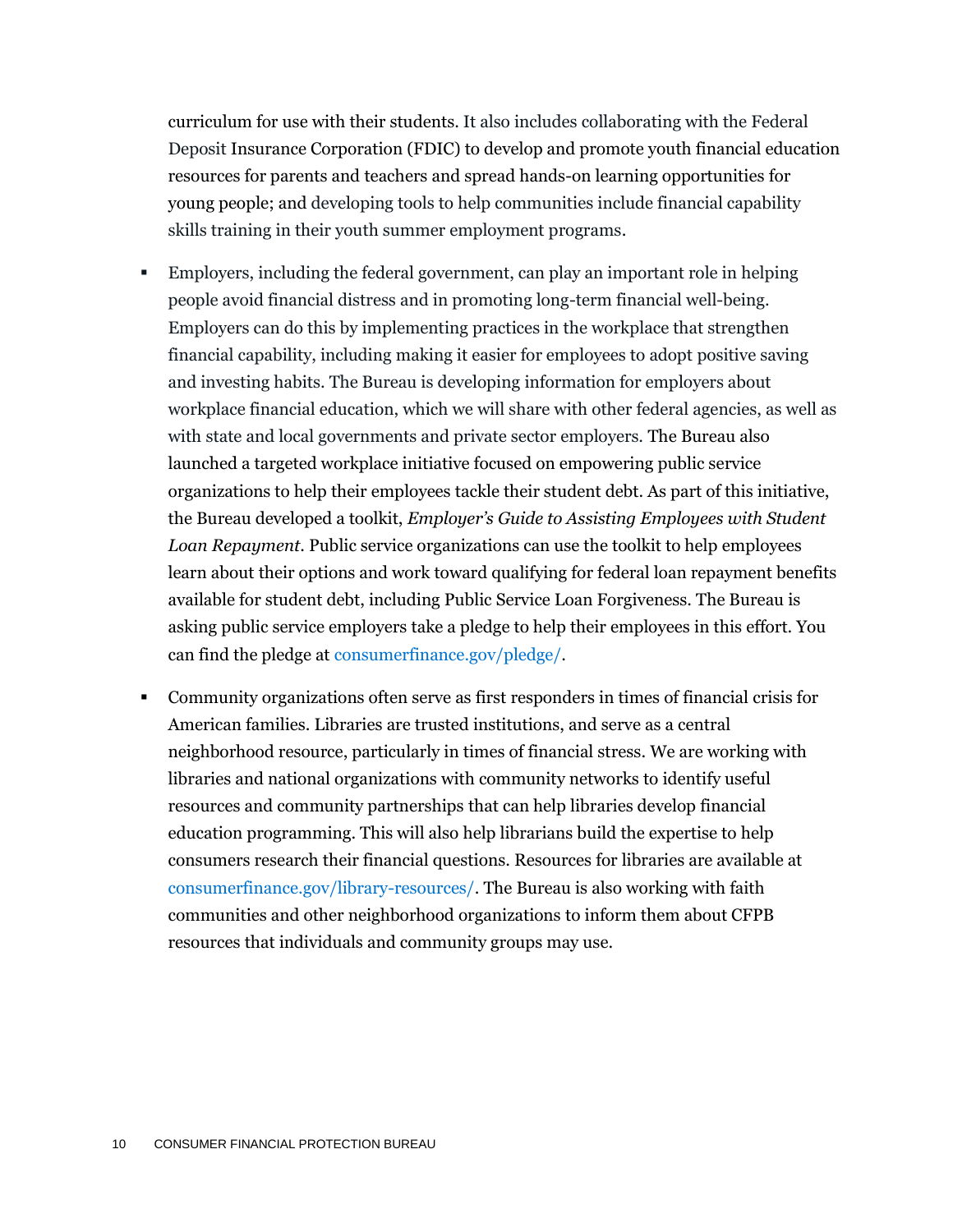Collaborations with other government agencies and other organizations to integrate financial education or capability strategies into existing service programs or consumer relationships:

- We developed a multi-media education campaign to inform and educate consumers who send money internationally about new consumer protections and disclosures under the Bureau's remittance transfer rule, which went into effect on October 28, 2013. As part of the campaign, the CFPB developed a variety of print materials as well as radio and Internet components. For example, print materials included fact sheets and brochures for consumers in five languages used by many consumers who send money overseas from the United States—English, Spanish, French Creole, Chinese, and Tagalog. They also included posters and more detailed fact sheets and instructions for organizations that serve these consumers, such as community groups, immigrant organizations, consulates, other government agencies, and remittance providers. The materials are available for free for order or download at [promotions.usa.gov/cfpbpubs.html.](http://www.promotions.usa.gov/cfpbpubs.html) We also added several new questions and answers about remittance transfers and the new consumer protections to Ask CFPB a[t consumerfinance.gov/askcfpb/](http://www.consumerfinance.gov/askcfpb/) and our Spanish language website[, consumerfinance.gov/es/.](http://consumerfinance.gov/es/)
- Volunteer Income Tax Assistance (VITA) sites provide assistance to millions of lowincome consumers each year in preparing their tax filings and applying for their Earned Income Tax Credit (EITC). This year the Bureau provided training and materials for volunteer tax preparers at approximately 100 VITA sites to use to encourage consumers to save a portion of their EITC refund at the time they learn the amount of their tax refund. The training and materials also address how to inform consumers about available savings options, such as direct deposit into an account and purchase of a Series I savings bond. The Bureau is also making materials available via download for organizations to encourage consumers to save a portion of their refunds. The materials are available at [consumerfinance.gov/blog/getting-a-grip-on-income-tax-season/.](http://www.consumerfinance.gov/blog/getting-a-grip-on-income-tax-season/)
- We developed and field-tested a toolkit, *Your Money, Your Goals*, for use by frontline staff in social service organizations to assist the people they serve to strengthen their financial capability and personal money management skills. The field test involved conducting train-the-trainer webinars for 26 social service organizations located across the country. These organizations in turn provided training to 1,400 frontline social service staff on how to use the toolkit to incorporate financial capability information and tools into their work with their clients. We received input from users of the toolkit, finalized the text, and will release it nationally in summer 2014. We also are developing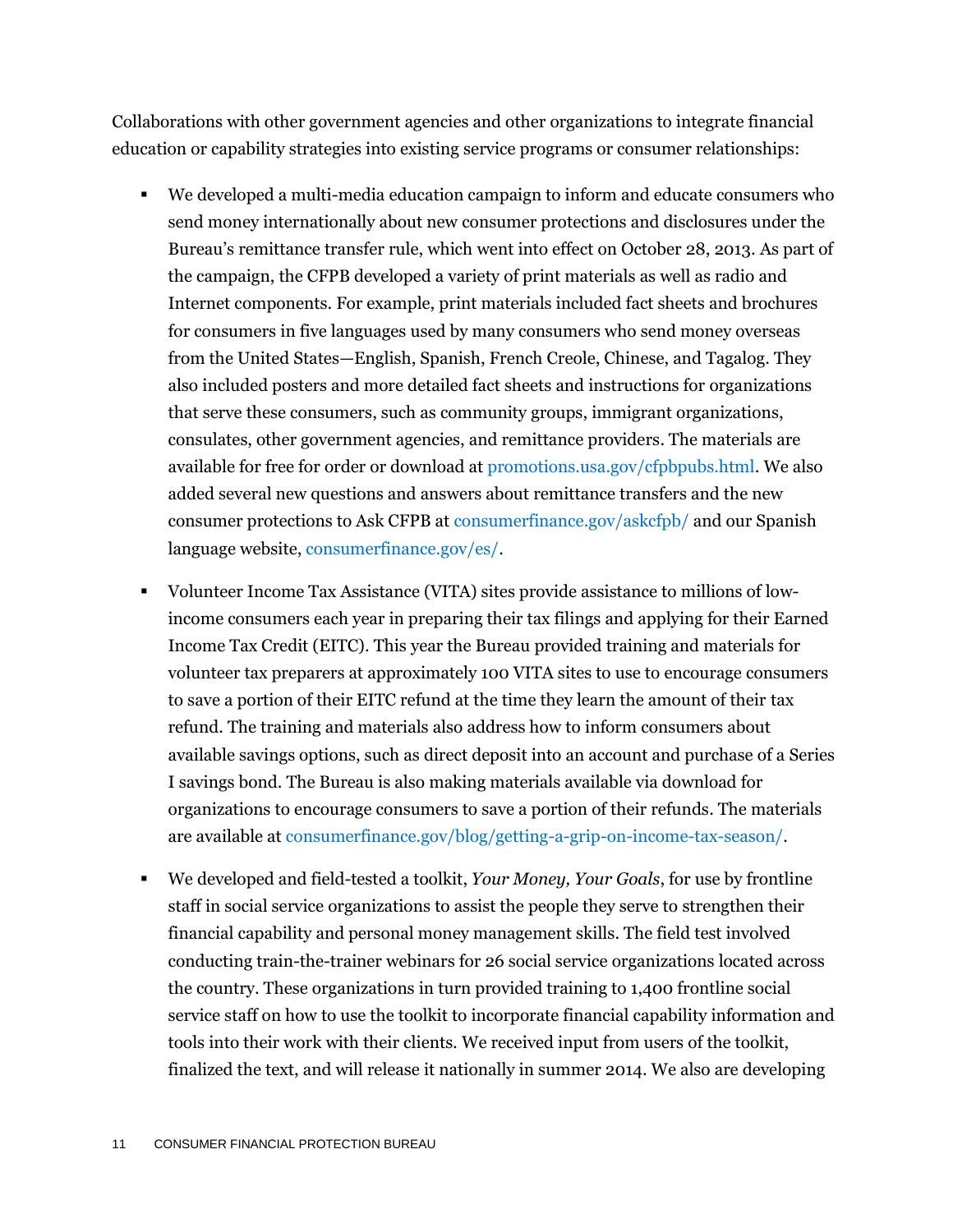customized versions for various types of organizations. More information is available at [consumerfinance.gov/your-money-your-goals/.](http://www.consumerfinance.gov/your-money-your-goals/)

- To enhance protection for older consumers and others who are financially vulnerable, we developed a set of four how-to guides for people who handle financial affairs for others. The guides are called *Managing Someone Else's Money*. We are making the guides available through a multitude of channels that are likely to reach people when they first take on these responsibilities, such as area agencies on aging, banks and credit unions that help people set up fiduciary bank accounts, and state courts that appoint individuals as guardians. The Department of Health and Human Services incorporated the guides into the National Plan to Address Alzheimer's Disease*,* an integrated national plan mandated by the National Alzheimer's Project Act, as an action step for educating fiduciaries about managing the finances of people with Alzheimer's disease. <sup>1</sup> Other federal agencies and stakeholder organizations are also making the guides available.
- Together with the FDIC, we continue to distribute a financial education curriculum, *Money Smart for Older Adults* (MSOA), as a module in the FDIC's Money Smart financial education program. MSOA provides information for older adults and their caregivers on preventing and responding to financial exploitation such as scams and identity theft, and resources on how to prepare financially for unexpected life events. MSOA is offered by community organizations around the country that interact with older adults, family members, or caregivers. The FDIC and CFPB are currently working on the Spanish version of this program. Participant guides are available for download at [files.consumerfinance.gov/f/201306\\_cfpb\\_msoa-participant-guide.pdf](http://files.consumerfinance.gov/f/201306_cfpb_msoa-participant-guide.pdf) and are available for order through [promotions.usa.gov/cfpbpubs.html.](http://promotions.usa.gov/cfpbpubs.html) Community organizations that wish to offer the course in their communities can order the instructor materials from the FDIC at [fdic.gov/consumers/consumer/moneysmart/olderadult.html.](http://www.fdic.gov/consumers/consumer/moneysmart/olderadult.html)
- The Bureau hosts an ongoing series of virtual Military Financial Educator Forums on consumer financial topics for service providers who deliver financial, educational, or legal counseling to servicemembers and their families worldwide. The Bureau is also

<sup>1</sup> *See* National Alzheimer's Project Act, Pub. L. No. 111-375, 124 Stat. 4100 (2011) (codified at 42 U.S.C. § 11225); U.S. Dep't of Health & Human Svcs, "National Plan to Address Alzheimer's Disease" (2013 Update), *available at* [http://aspe.hhs.gov/daltcp/napa/NatlPlan2013.pdf.](http://aspe.hhs.gov/daltcp/napa/NatlPlan2013.pdf)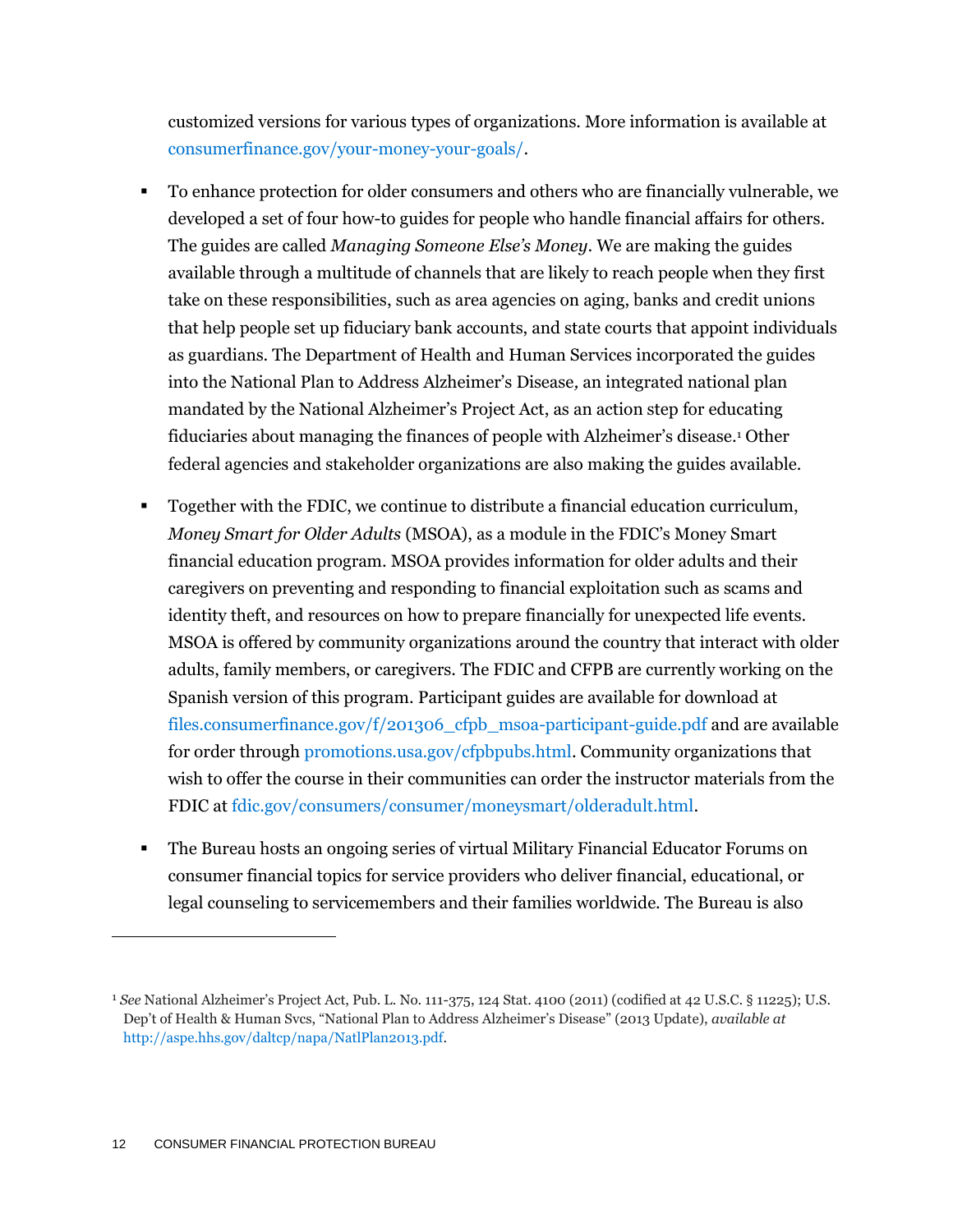making these forums available as on-demand video trainings on the Bureau's website at [consumerfinance.gov/servicemembers/on-demand-forums-and-tools/.](http://www.consumerfinance.gov/servicemembers/on-demand-forums-and-tools/) These trainings currently include issues in debt collection and solutions for servicemembers with troubled mortgages. Over 500 service providers have accessed the trainings to date.

We have included a list of the Bureau's current tools and other resources for consumers and for intermediaries who work with consumers, as well as reports related to financial capability and the consumer financial marketplace, in an [Appendix](#page-87-0) to this report.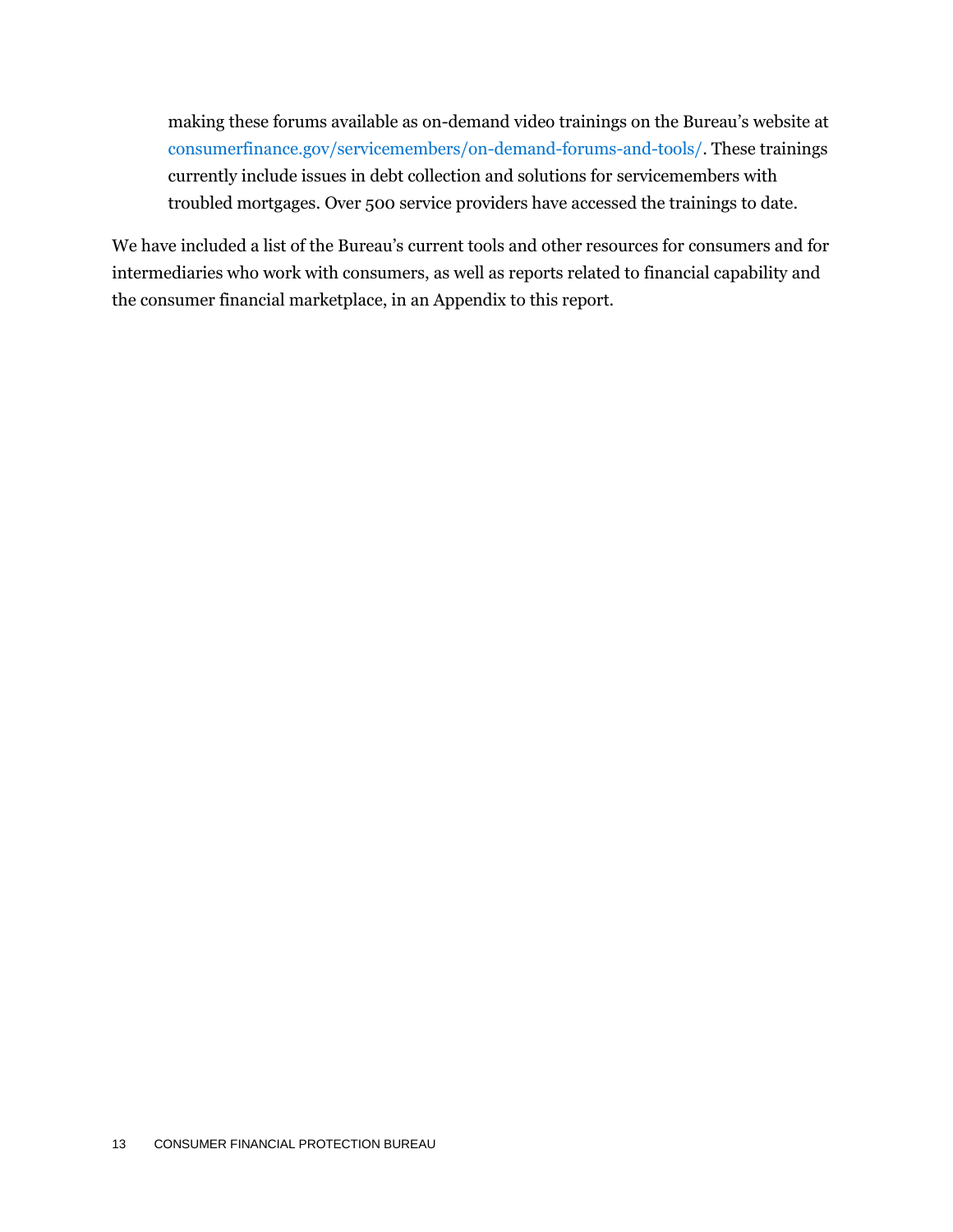# **1.** Introduction

The Dodd-Frank Wall Street Reform and Consumer Protection Act (Dodd-Frank Act) mandates that the Director of the Consumer Financial Protection Bureau (CFPB or Bureau) submit a report, no later than 24 months after the designated transfer date, and annually thereafter, on the Bureau's activities and strategy to improve the financial literacy of consumers to the

Committee on Banking, Housing, and Urban Affairs of the Senate, and the Committee on Financial Services of the House of Representatives.<sup>2</sup> The Bureau is pleased to submit this second of its annual reports on the Bureau's financial literacy work. The report covers the time period from June 2013 through May 2014.

Enhancing financial literacy is an integral part of the Bureau's consumer financial protection function.

The Bureau is the nation's first federal agency focused solely on consumer financial protection. Created by the Dodd-Frank Act, the Bureau's mission is to help consumer financial markets work for American consumers, responsible providers, and the economy as a whole,

- by making rules more effective;
- by consistently and fairly enforcing those rules; and
- by empowering consumers to take more control over their economic lives.

Enhancing financial literacy is an integral part of the Bureau's consumer financial protection function. This mandate is reflected in numerous provisions of the Dodd-Frank Act that charge the Bureau with researching, developing, promoting, and implementing financial literacy

<sup>2</sup> Consumer Financial Protection Act of 2010, Pub. L. No. 111-203, § 1013(d)(4), 124 Stat. 1955, 1971 (codified at 12 U.S.C.  $\S$  5493(d)(4)).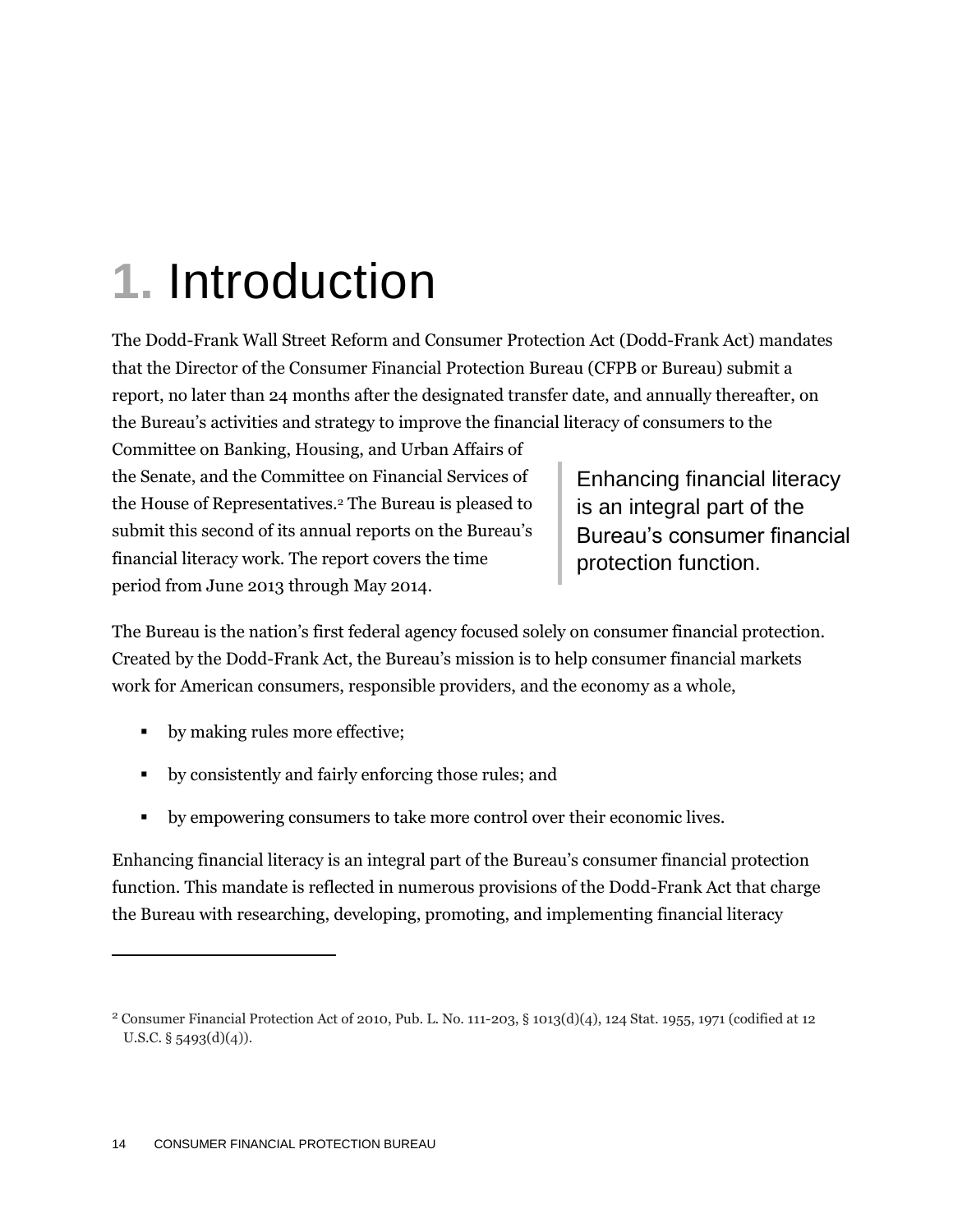programs and activities. These include provisions directing the establishment of the Office of Financial Education (OFE), which is responsible for developing and implementing a strategy and a broad range of initiatives to provide individuals and families with opportunities to access information, education, tools, and services to make better informed financial decisions. The Dodd-Frank Act also mandated the creation of offices or functions addressing special consumer populations, as described further below.

The Bureau's financial literacy work is performed chiefly through our Division of Consumer Education and Engagement (CEE). This division includes the Office of Financial Education; the Consumer Engagement Office, which develops the Bureau's online relationship with consumers; and the four offices that address issues and needs, including financial education, of special populations. These are the Office for Servicemember Affairs, the Office for Students, the Office of Financial Protection for Older Americans, and the Office of Financial Empowerment, which addresses issues and needs of traditionally underserved consumers.

Each of these six offices plays a role in implementing the Bureau's strategy to provide financial education and enhance financial literacy and capability. Other parts of the Bureau also contribute to our financial education mission. For example, the Bureau's Office of Research is a partner in the research elements of the Bureau's financial education strategy. The Bureau's Office of Fair Lending and Equal Opportunity, and Office of Consumer Response, also provide education to the public. The Bureau's *Know Before You Owe* initiatives, as well as many other financial education initiatives, rely on cross-Bureau subject-matter expertise. The Offices of Community Affairs and Intergovernmental Affairs from the Division of External Affairs work with CEE offices to engage consumers, organizations, and state policymakers through outreach and webinars and other public events.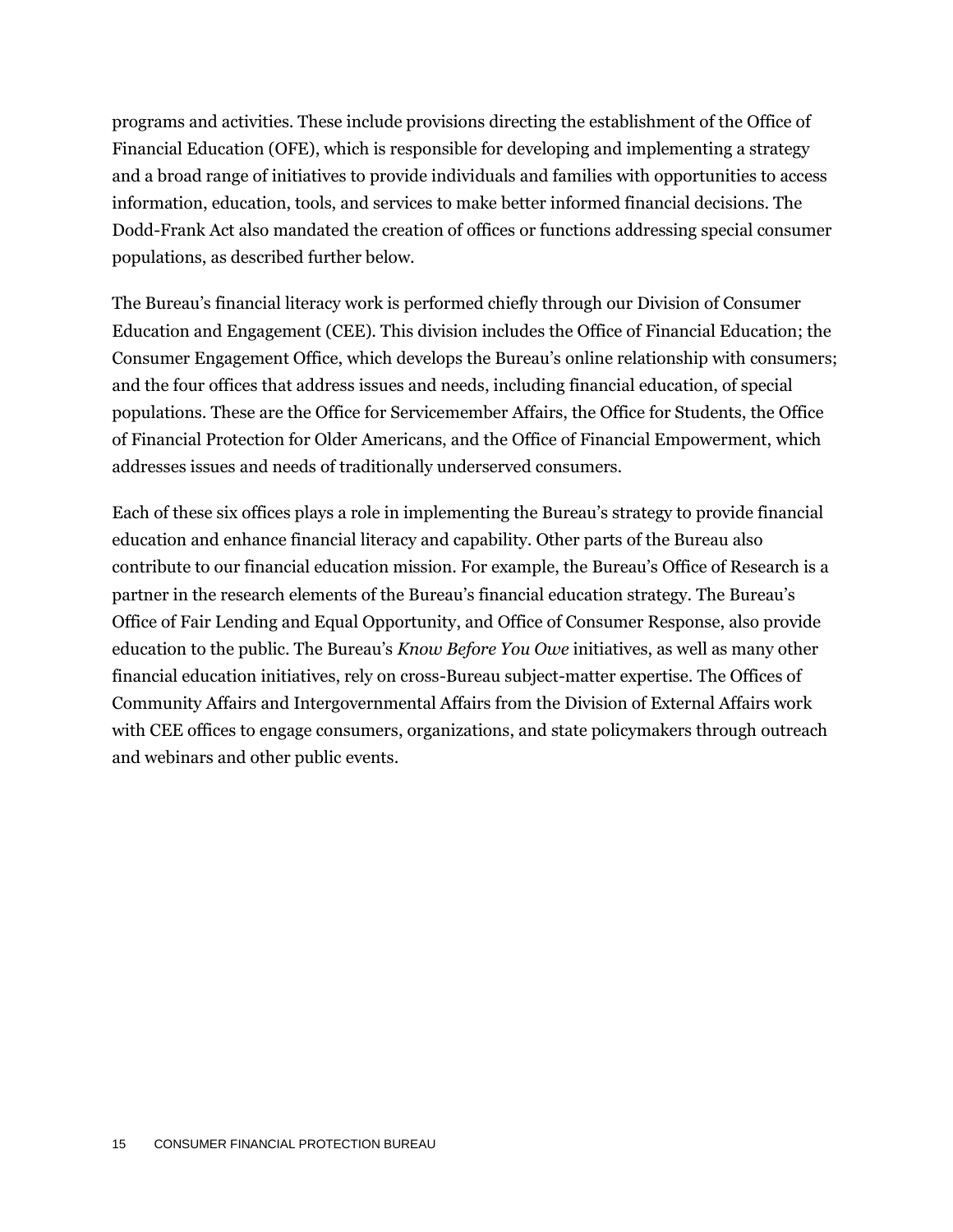## **1.1** Financial education mandate: educate and empower consumers to make better informed financial decisions

The Bureau's principal financial literacy mandate is set forth in  $\S$  1013(d)(1) of the Dodd-Frank Act. Section 1013(d)(1) mandated establishment of an Office of Financial Education to "be responsible for developing and implementing initiatives intended to educate and empower consumers to make better informed financial decisions."<sup>3</sup> Further, the statute directs OFE to "develop and implement a strategy to improve the financial literacy of consumers that includes measurable goals and objectives, in consultation with the Financial Literacy and Education Commission, consistent with the National Strategy for Financial Literacy, through activities including providing opportunities for consumers to access" various types of information, education, tools, and services.<sup>4</sup> OFE is also responsible, with the Bureau's Office of Research, for conducting research related to financial education and counseling.<sup>5</sup>

## **1.2** Special population offices and the Consumer Engagement Office

The Dodd-Frank Act also mandated creation of offices to develop financial education and policy initiatives to support the financial well-being of particular segments of the consumer population. These offices focus on servicemembers, students, older Americans, and "traditionally underserved" consumers.

 $3$  12 U.S.C. § 5493(d)(1).

 $4$  12 U.S.C. § 5493(d)(2).

 $5$  12 U.S.C. § 5493(d)(3)(B).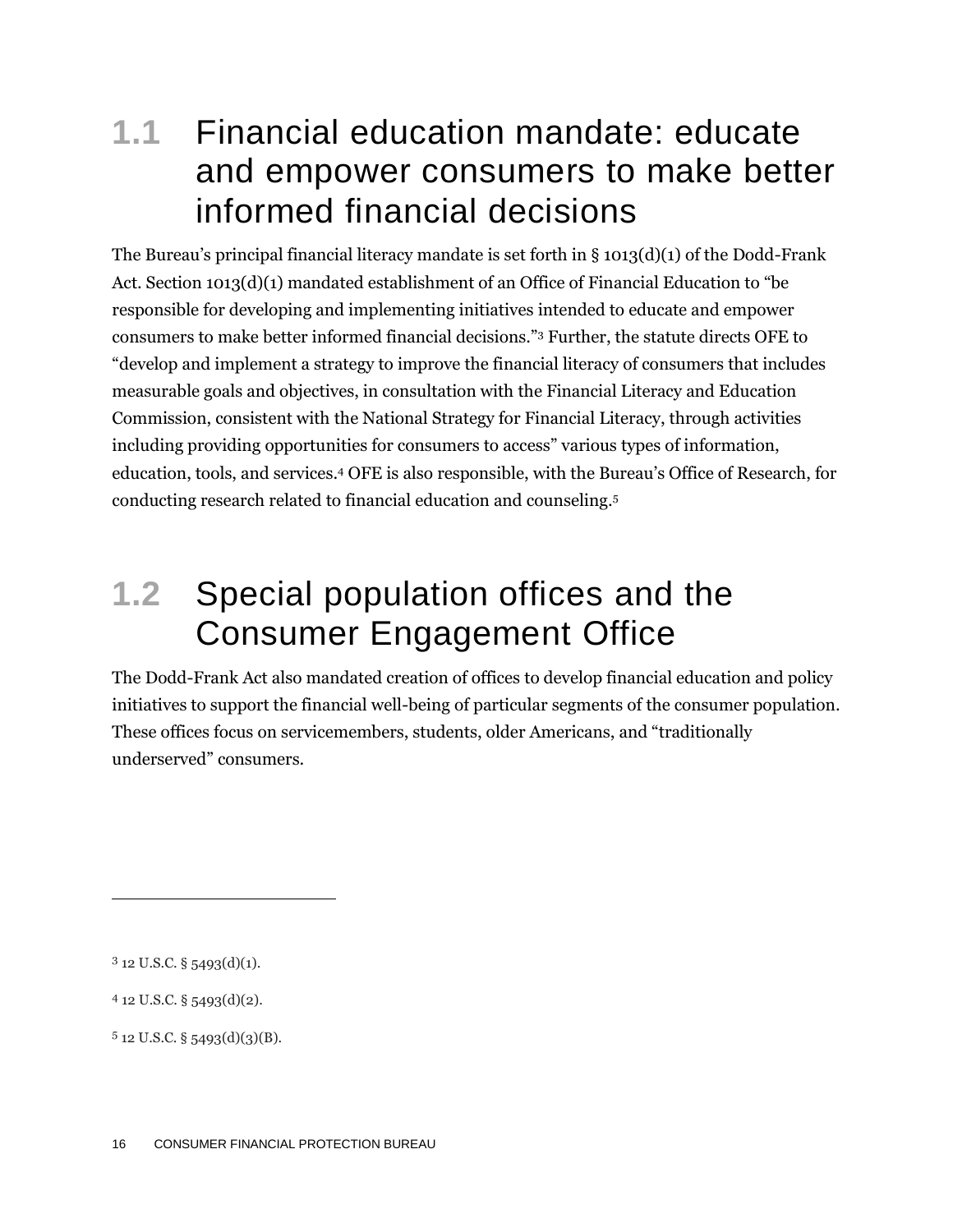### **1.2.1** Servicemembers

The Dodd-Frank Act mandated the establishment of an Office of Servicemember Affairs (OSA) to "be responsible for developing and implementing initiatives for service members and their families," including initiatives intended to "educate and empower service members and their families to make better informed decisions regarding consumer financial products and services."<sup>6</sup> The Office of Servicemember Affairs works to improve consumer financial protection for servicemembers, veterans, and their families in a number of ways. The Office partners with the Department of Defense and the Department of Veterans Affairs to provide opportunities for servicemembers, veterans, and their families to receive financial education relevant to their needs. The Office monitors complaints submitted by servicemembers, veterans, and their families. The Office coordinates consumer protection efforts among federal and state agencies related to consumer financial products and services offered to, or used by, military families.<sup>7</sup>

### **1.2.2** Students

The Dodd-Frank Act directed the Secretary of the Treasury, in consultation with the Bureau's Director, to designate a Private Education Loan Ombudsman within the Bureau "to provide timely assistance to borrowers of private education loans."<sup>8</sup> The Private Education Loan Ombudsman position is held by the Assistant Director of the Office for Students. The Office for Students works to enhance the ability of students and younger consumers to make financial decisions, including monitoring complaints about private student loans, providing information and tools to help students understand the risks from student loans and other financial products, and identifying policy and marketplace issues with special impact on students and younger consumers.<sup>9</sup>

 $6$  12 U.S.C. § 5493(e)(1)(A).

 $712$  U.S.C. § 5493(e)(1).

<sup>8</sup> 12 U.S.C. § 5535(a).

 $9$  12 U.S.C. § 5535(c).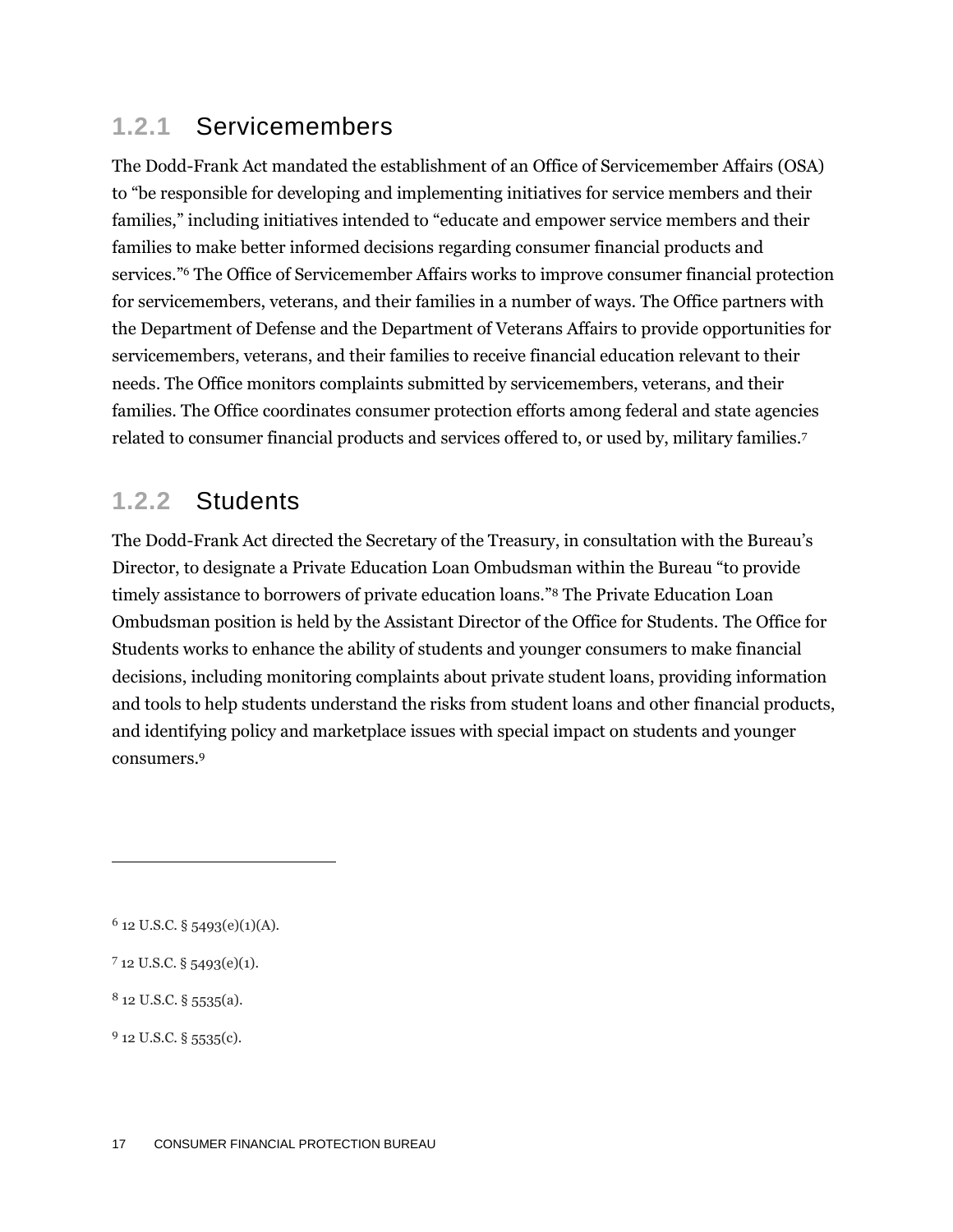### **1.2.3** Older Americans

The Dodd-Frank Act mandated establishment of an Office of Financial Protection for Older Americans (Office for Older Americans). The functions of the Office for Older Americans include "activities designed to facilitate the financial literacy of individuals who have attained the age of 62 years or more . . . on protection from unfair, deceptive, and abusive practices and on current and future financial choices, including through the dissemination of materials to seniors on such topics."<sup>10</sup> More specifically, the statute directs the Office for Older Americans to, among other things, (1) develop goals for financial literacy and counseling programs for seniors, including programs that "help seniors recognize warning signs of unfair, deceptive, or abusive practices" and "protect themselves from such practices," and programs that "provide one-on-one financial counseling on issues including long-term savings and later-life economic security"; and (2) "conduct research to identify best practices and effective methods, tools, technology and strategies to educate and counsel seniors about personal finance management . . .."<sup>11</sup> The statute also directs the Office for Older Americans to work with community organizations and other entities that educate and assist older consumers.

### **1.2.4** Traditionally underserved consumers

The Dodd-Frank Act mandated that the Bureau include a unit whose functions are to include providing "information, guidance, and technical assistance regarding the offering and provision of consumer financial products or services to traditionally underserved consumers and communities."<sup>12</sup> "Traditionally underserved consumers" include un-banked and under-banked consumers.13The Office of Financial Empowerment (Empowerment) directs its efforts toward strengthening financial consumer protection and enhancing the financial capability of lowincome and other economically vulnerable consumers who comprise the traditionally underserved.

 $10$  12 U.S.C. § 5493(g)(1).

 $11$  12 U.S.C. § 5493(g)(3)(A)(i)-(ii); 12 U.S.C. § 5493(g)(3)(D).

<sup>12</sup> 12 U.S.C. § 5493(b)(2).

<sup>13</sup> *See* 12 U.S.C. § 5493(b)(1)(F).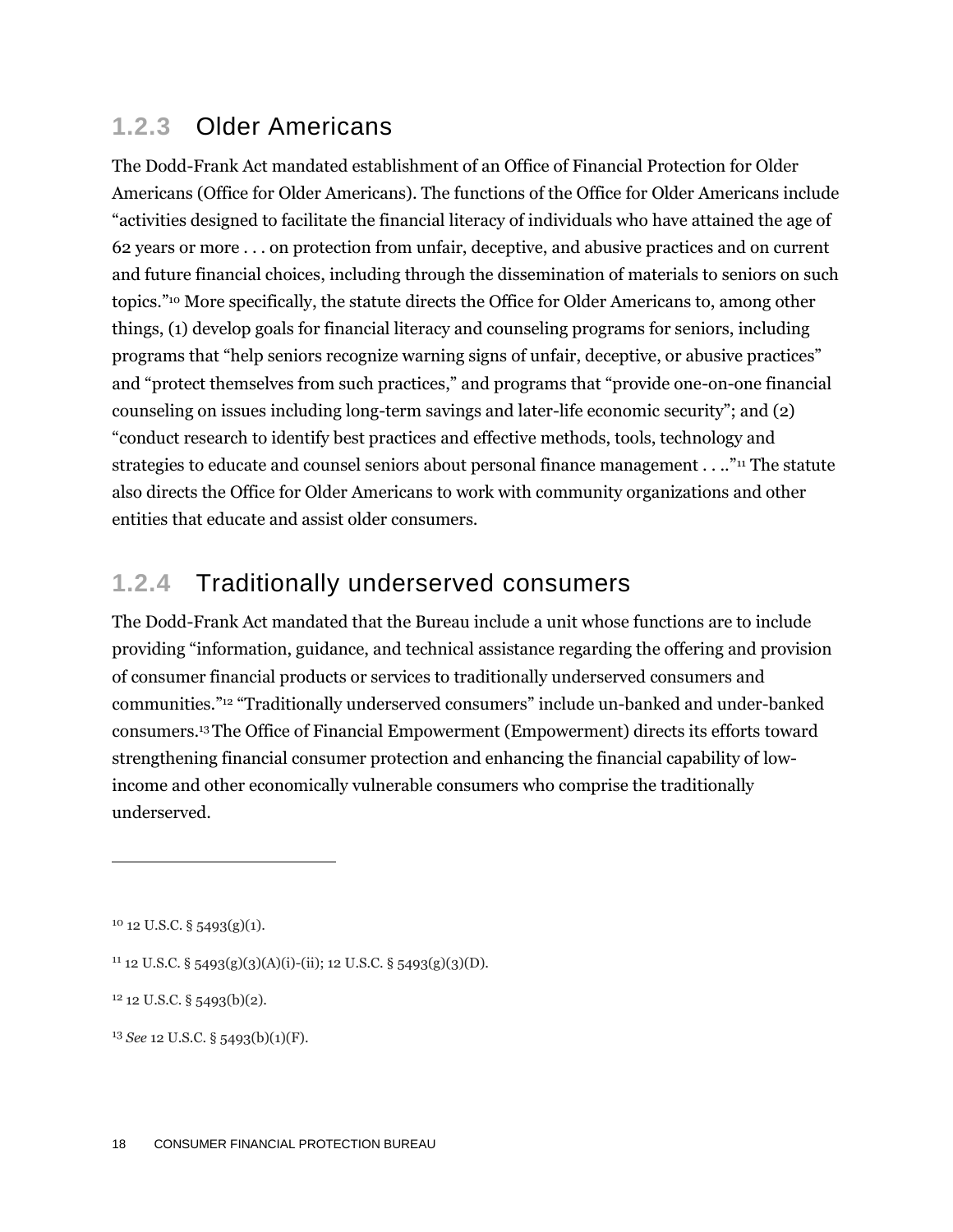## **1.2.5** Consumer Engagement Office

The Consumer Engagement Office (Consumer Engagement) develops digital resources, information, and tools to help consumers make better-informed financial decisions. Consumer Engagement works to create an interactive, informative relationship between the CFPB and consumers, and collaborates with offices and divisions across the Bureau on ways to effectively engage the public. Consumer Engagement approaches this mission with user-centered and datadriven approaches to public engagement.

## **1.3** Financial education efforts across the Bureau

This report principally covers the financial education work performed by the Bureau through the Division of Consumer Education and Engagement. Financial education is also an important component of the consumer protection work of Bureau offices within other divisions, such as the work described below.<sup>14</sup>

## **1.3.1** Office of Consumer Response

The Office of Consumer Response (Consumer Response), which is part of the Bureau's Operations Division, hears directly from consumers about the challenges they face in the marketplace, brings their concerns to the attention of companies, and assists in addressing their complaints.<sup>15</sup> Consumer Response is supported by experts throughout the Bureau who provide subject matter expertise. For example, the Offices of Servicemember Affairs and Students help to monitor and address complaints.

<sup>14</sup> This work is also discussed in other reports to Congress. *See*, *e.g.*, Consumer Response Annual Report (March 2014), *available at* [files.consumerfinance.gov/f/201403\\_cfpb\\_consumer-response-annual-report-complaints.pdf;](http://files.consumerfinance.gov/f/201403_cfpb_consumer-response-annual-report-complaints.pdf) Fair Lending Report of the Consumer Financial Protection Bureau (April 2014), *available at*  [files.consumerfinance.gov/f/201404\\_cfpb\\_report\\_fair-lending.pdf;](http://files.consumerfinance.gov/f/201404_cfpb_report_fair-lending.pdf) Report of the Consumer Financial Protection Bureau Pursuant to Section 1017(e)(4) of the Dodd-Frank Act (Dec. 30, 2013) *available at* [files.consumerfinance.gov/f/201312\\_cfpb\\_report\\_section-1017e4-appropriations.pdf.](http://files.consumerfinance.gov/f/201312_cfpb_report_section-1017e4-appropriations.pdf)

<sup>15</sup> *See* 12 U.S.C. § 5493(b)(3); *see also* 12 U.S.C. § 5511(c)(2).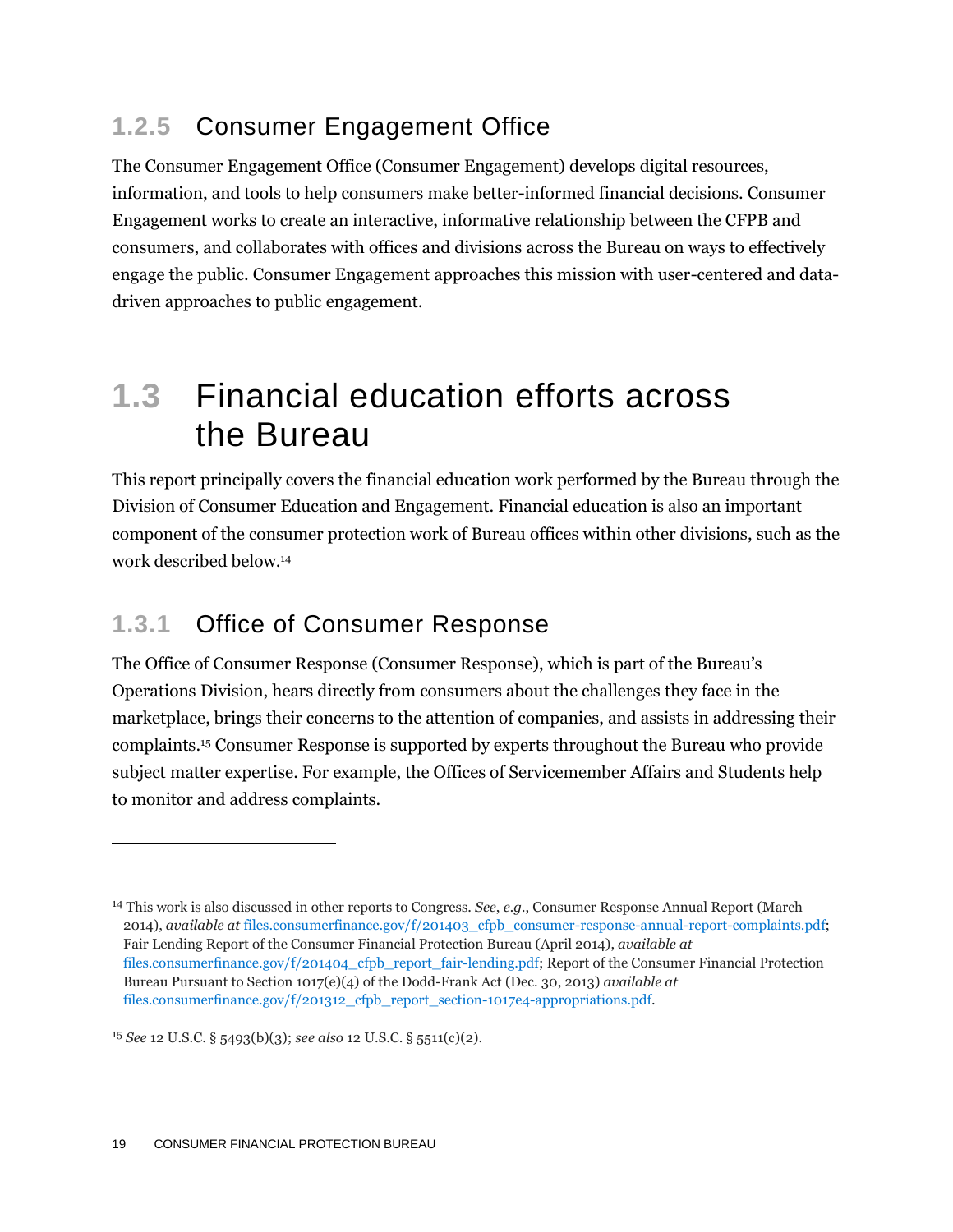Information about consumer complaints is available to the public through the Consumer Complaint Database. The database is available on the CFPB's website at [consumerfinance.gov/complaintdatabase/](http://www.consumerfinance.gov/complaintdatabase/) and serves as an additional informational tool to inform consumer decision making around financial products and services. Consumers can submit complaints at [consumerfinance.gov/complaint/](http://www.consumerfinance.gov/complaint/) or by calling 855-411-CFPB (2372).<sup>16</sup>

## **1.3.2** Office of Fair Lending and Equal Opportunity

The Dodd-Frank Act charges the Office of Fair Lending and Equal Opportunity, which is part of the Division of Supervision, Enforcement, and Fair Lending, with "providing oversight and enforcement of Federal laws intended to ensure the fair, equitable, and nondiscriminatory access to credit for both individuals and communities that are enforced by the Bureau."<sup>17</sup> Among other things, the statute directs the Office of Fair Lending to work with "private industry, fair lending, civil rights, consumer and community groups on the promotion of fair lending compliance and education."<sup>18</sup> The Office of Fair Lending works to promote awareness of fair lending and access to credit issues, and help consumers protect themselves from credit discrimination. We do this through public dialogue such as speeches, presentations, and webinars; and through educational resources including blogs and Ask CFPB questions and answers for consumers.

### **1.3.3** Cross-Bureau initiatives

#### **KNOW BEFORE YOU OWE INITIATIVES**

The Bureau seeks to make the costs, risks, and benefits of financial products and services easier for consumers to understand through a series of initiatives collectively known as *Know Before You Owe*. The goal of these projects is to help consumers make better informed choices about these products and services for themselves and their families. Since its inception, the Bureau has

<sup>16</sup> Complaints can also be submitted by mail to Consumer Financial Protection Bureau, P.O. Box 4503, Iowa City, Iowa 52244, or by fax to 855-237-2392.

<sup>17</sup> 12 U.S.C. § 5493(c)(2)(A).

 $18$  12 U.S.C. § 5493(c)(2)(C).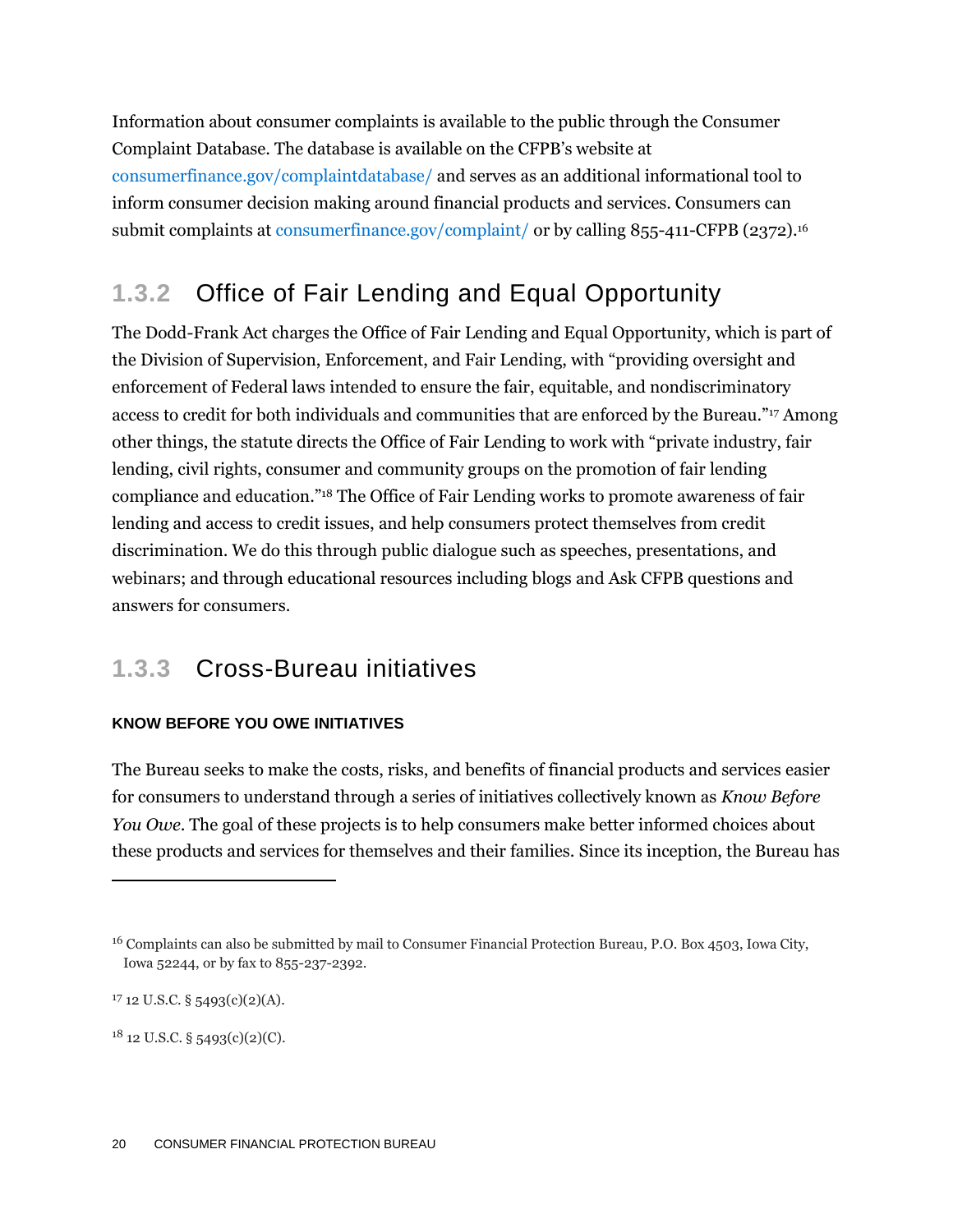developed prototype disclosure forms for mortgages, credit cards, and student loans. In each case, the Bureau invited the public to tell us what kinds of disclosures may work best and why. These projects have used interdisciplinary expertise that spans the Bureau – including Regulations attorneys, product experts, Community Affairs staff, and technology and engagement specialists.

The Bureau's *Know Before You Owe* mortgages project centered on combining the four key federal mortgage disclosures – the initial Truth in Lending Act disclosure, the Good Faith Estimate, the final Truth in Lending Act disclosure, and the HUD-1 Settlement Statement – into two easier-to-use forms (one for the application stage and one for the closing of the loan). The Dodd-Frank Act directed the Bureau to issue rules and model disclosures that would integrate the disclosures that consumers receive in connection with applying for and closing on a mortgage loan under the Truth in Lending Act (TILA) (Regulation Z) and the Real Estate Settlement Procedures Act (RESPA) (Regulation X).<sup>19</sup> The Bureau developed the *Know Before You Owe* mortgages project to implement this directive.

In this project, the Bureau conducted extensive consumer and industry research, analysis of public comment, and public outreach for more than a year. After issuing a proposed rule, the Bureau conducted a large-scale quantitative study of its proposed integrated disclosures with approximately 850 consumers. The study results indicated that the Bureau's integrated disclosures had on average statistically significant better performance than the current disclosures under TILA and RESPA. In December 2013, the Bureau published a rule with new, integrated disclosures.<sup>20</sup> The TILA-RESPA rule also provides a detailed explanation of how the forms should be filled out and used. The two mortgage disclosure forms developed under this process – the Loan Estimate and Closing Disclosure – will be effective for use as of August 1, 2015.

The Bureau is continuing its mortgage disclosure work by working to improve the mortgage closing process. The Bureau is examining the potential role that technology might play in helping consumers become more informed and empowered at the closing table.

<sup>19</sup> *See* 12 U.S.C. § 5532(f).

<sup>20</sup> Integrated Mortgage Disclosures Under the Real Estate Settlement Procedures Act (Regulation X) and the Truth In Lending Act (Regulation Z), 78 Fed. Reg. 79730 (Dec. 31, 2013).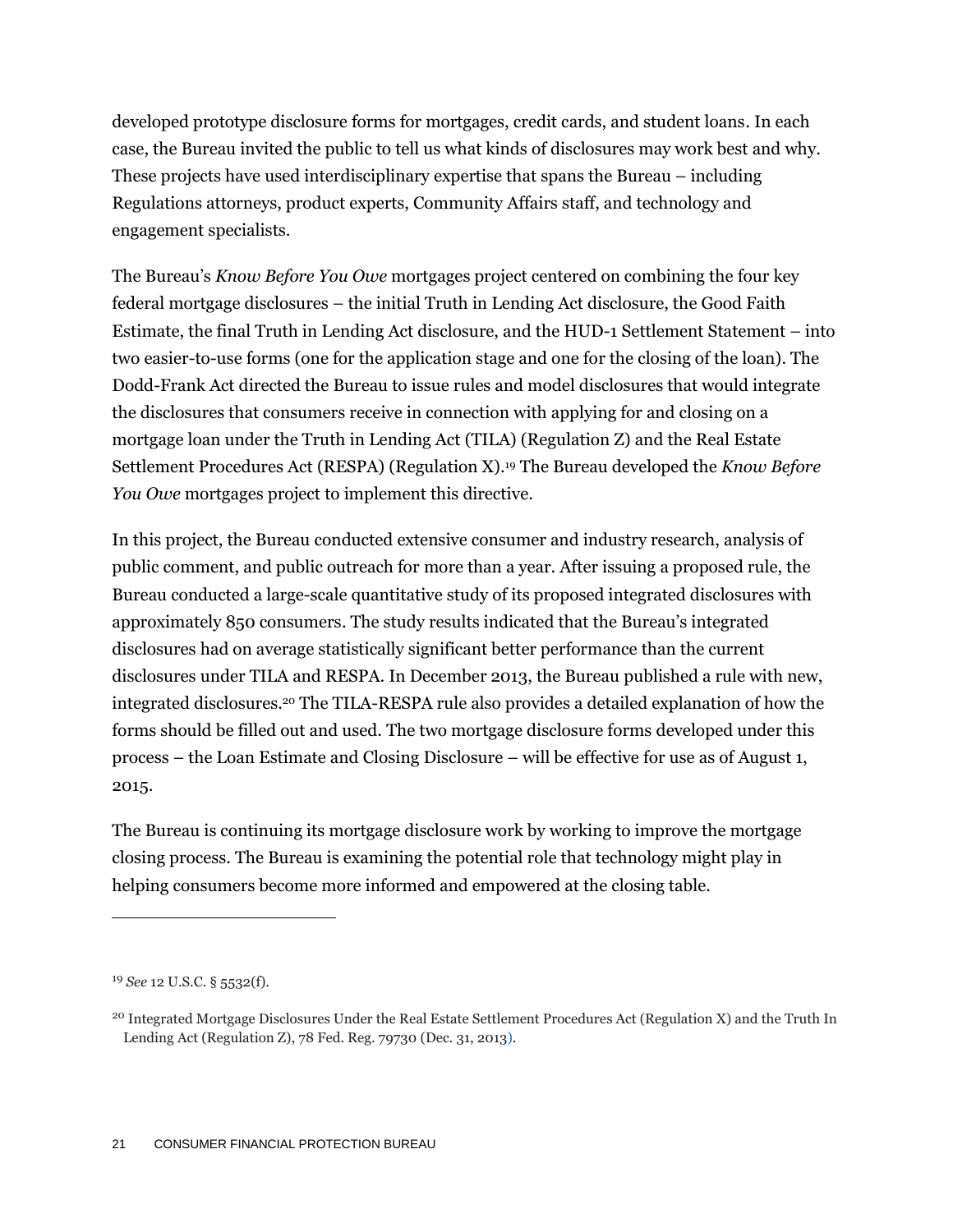In the *Know Before You Owe* credit cards project, the Bureau developed a prototype credit card agreement aimed at making the prices and terms easier for consumers to understand.<sup>21</sup> The Bureau's Office for Students, working with other Bureau experts and the U.S. Department of Education, created the *Know Before You Owe* student loans project, which is discusse[d later in](#page-54-0)  [this report.](#page-54-0)

#### **CREDIT SCORE INITIATIVE**

 $\overline{a}$ 

In order to reach their financial goals, consumers need a baseline understanding of their current financial position, including how financial services companies may assess their present credit standing. In 2014, several credit card companies began making credit scores and related educational information available to their customers at no charge on their monthly statements or through online access. The Bureau has identified this as an industry best practice and is making efforts to encourage other credit card companies to follow suit.<sup>22</sup> Specifically, the Bureau is encouraging companies to make available to their customers the same credit scores the companies rely on in managing their customers' credit portfolios, along with educational information to help the consumers who receive these scores to better understand them.<sup>23</sup> The Bureau is encouraging companies to do this freely and regularly through existing channels, such as including credit scores with other on-line account information and on monthly statements.

Although credit scores provide just a part of the picture of a consumer's finances, they can raise awareness of credit issues and prompt consumers to review their credit standing. If scores are lower than expected or if they change over time, more consumers may take the initiative to request their credit report at [www.annualcreditreport.com.](http://www.annualcreditreport.com/) This may encourage more consumers to address concerns, dispute errors or fraud-related entries, and improve negative

<sup>21</sup> *See* [consumerfinance.gov/credit-cards/knowbeforeyouowe/.](http://www.consumerfinance.gov/credit-cards/knowbeforeyouowe/)

<sup>22</sup> *See* [consumerfinance.gov/newsroom/cfpb-calls-on-top-credit-card-companies-to-make-credit-scores-available-to](http://www.consumerfinance.gov/newsroom/cfpb-calls-on-top-credit-card-companies-to-make-credit-scores-available-to-consumers/)[consumers/.](http://www.consumerfinance.gov/newsroom/cfpb-calls-on-top-credit-card-companies-to-make-credit-scores-available-to-consumers/)

<sup>&</sup>lt;sup>23</sup> Pursuant to the Dodd-Frank Act, the Bureau examined the credit scores consumers purchase and those creditors normally use to make credit decisions. The Bureau determined that credit scores available for purchase by consumers may vary from the scores used by a lender, and identified ways these differences can disadvantage consumers. *See* CFPB, *Analysis of Differences between Consumer- and Creditor-Purchased Credit Scores*  (September 2012), *available at* [files.consumerfinance.gov/f/201209\\_Analysis\\_Differences\\_Consumer\\_Credit.pdf;](http://files.consumerfinance.gov/f/201209_Analysis_Differences_Consumer_Credit.pdf) Consumer Financial Protection Act of 2010, Pub. L. No. 111-203, § 1078, 124 Stat. 1955, 2076.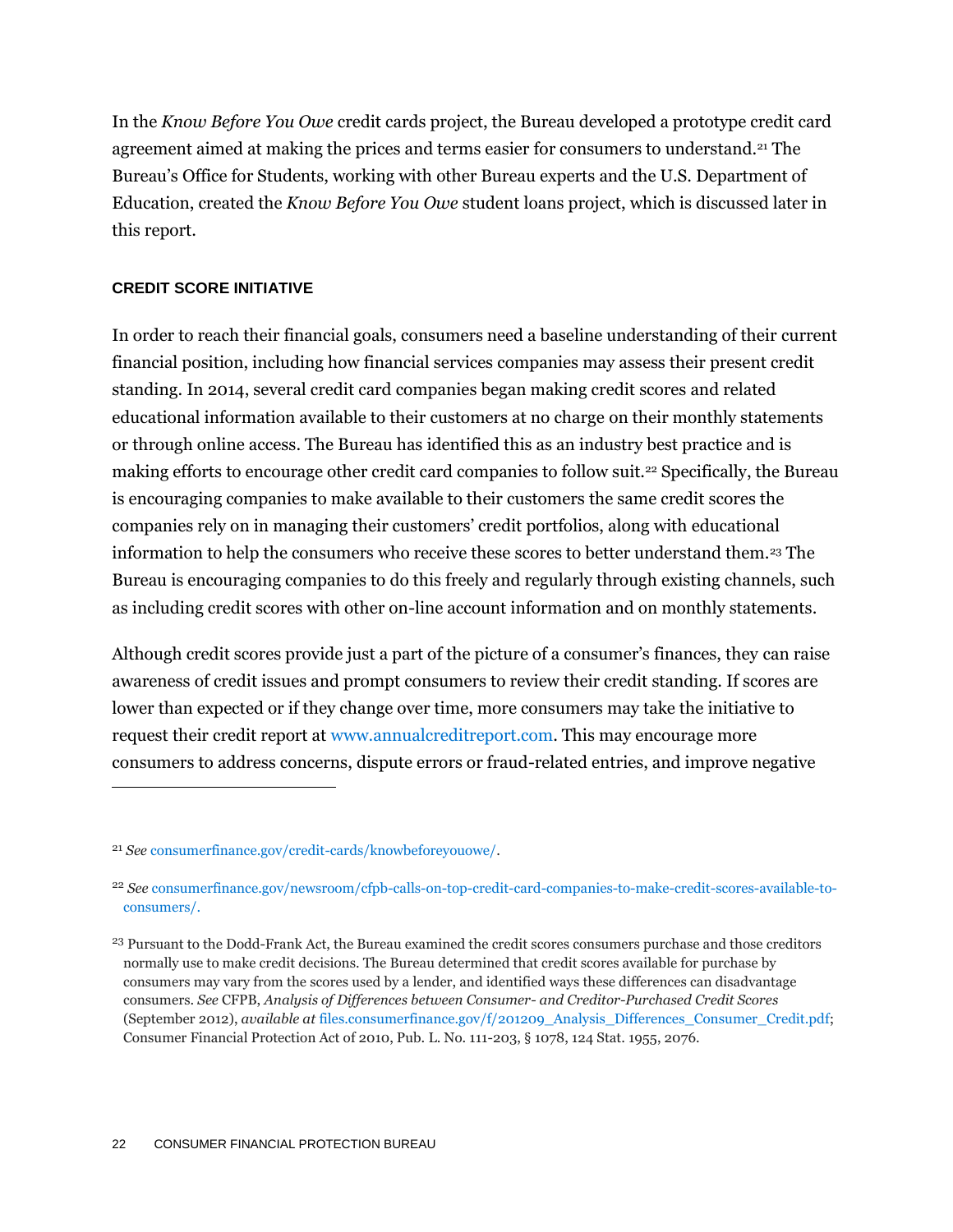aspects of their credit usage. In addition, monitoring and managing their credit standing may help consumers to be more aware of the need to avoid delinquency or default.

The Bureau estimates that fewer than one in five Americans currently checks his or her credit report in any given year.24Without a regular review of their credit report, consumers may not discover errors in the data affecting their credit score, which may increase the price or limit the availability of credit to them. They may not even discover identity theft until it interferes with their ability to get credit. The Bureau believes these efforts to bring credit scores to the attention of consumers conveniently and on a regular basis will benefit both providers and consumers by making people more aware of information that affects the price they pay for credit and more capable of protecting themselves.

#### **FIND A HOUSING COUNSELOR TOOL**

The Dodd-Frank Act requires that lenders provide consumers who are applying for mortgage loans with a list of homeownership counseling organizations.<sup>25</sup> Under the Bureau's rule implementing this requirement, lenders are required to give mortgage applicants a written list of ten homeownership counseling organizations in the applicant's geographic area, within three business days of receiving the consumer's application.<sup>26</sup> When lenders refer consumers to a housing counselor, they are sending consumers to a place where they can receive financial education in the form of one-on-one counseling about borrowing to finance a home or handling a problem paying on a home loan.

The Bureau's Technology & Innovation office and Office of Regulations collaborated to develop a tool that lenders and others can use to generate a list of ten housing counseling agencies in the consumer's geographic area that are approved by the U.S. Department of Housing and Urban Development (HUD). The tool can be found at [consumerfinance.gov/find-a-housing-counselor/.](http://www.consumerfinance.gov/find-a-housing-counselor/) In order to comply with the rule, lenders can use either the Bureau's tool or data made available

<sup>&</sup>lt;sup>24</sup> See Key Dimensions and Processes in the U.S. Credit Reporting System (December 2012) at 27, *available at* [files.consumerfinance.gov/f/201212\\_cfpb\\_credit-reporting-white-paper.pdf;](http://files.consumerfinance.gov/f/201212_cfpb_credit-reporting-white-paper.pdf) U.S. Census Bureau, State and County QuickFacts, *available at* [http://quickfacts.census.gov/qfd/states/00000.html.](http://quickfacts.census.gov/qfd/states/00000.html)

<sup>25</sup> *See* 12 U.S.C. § 2604(c)).

<sup>26</sup> 12 C.F.R. § 1024.20(a).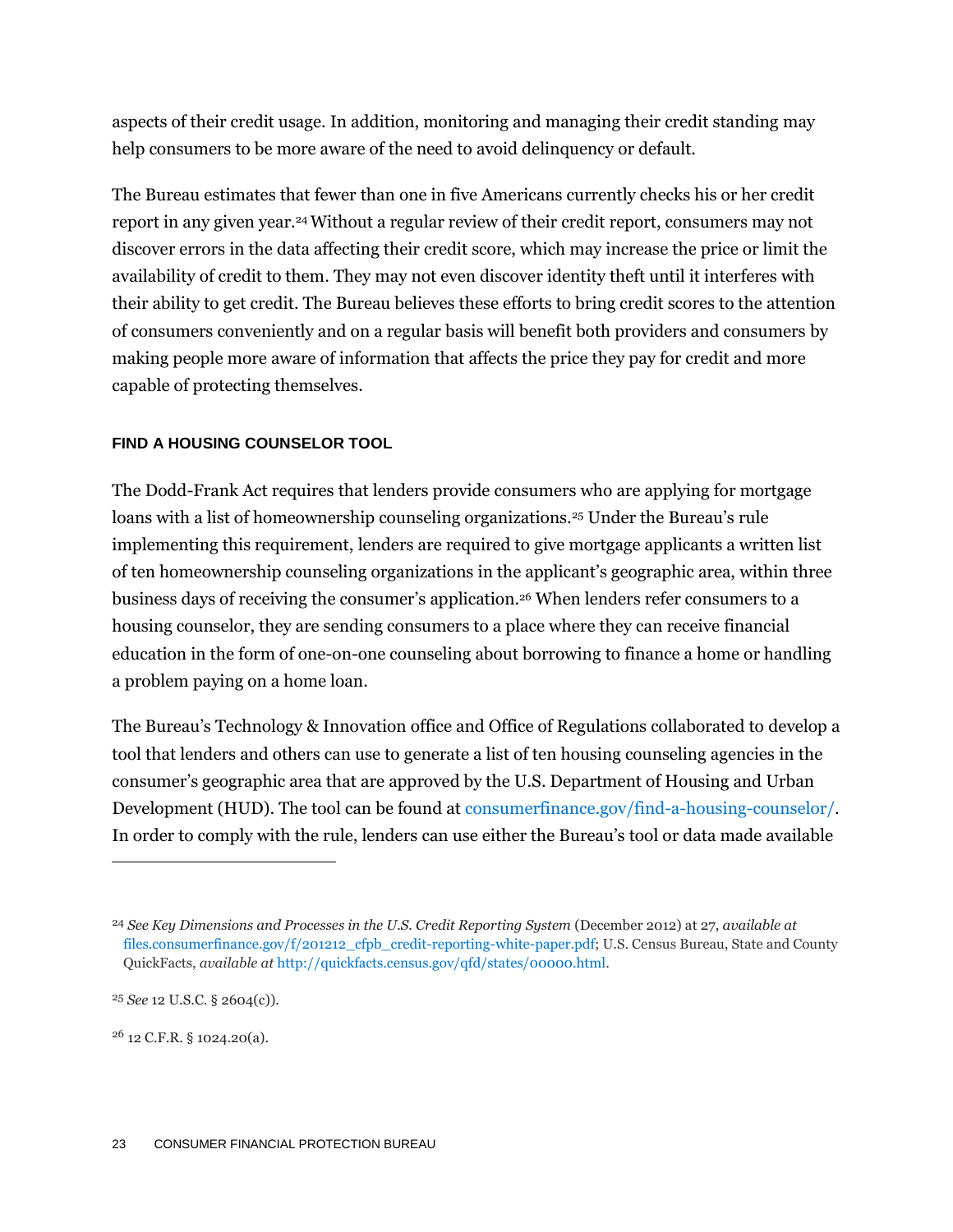by the Bureau or HUD to generate a list of counselors.<sup>27</sup> The Bureau published open source code so lenders, as well as their vendors and developers, can design applications that incorporate HUD's housing counselor data.

#### **RULES IMPLEMENTATION**

Offices across the Bureau collaborate on consumer education campaigns for new rules affecting the ways that consumers interact with the financial marketplace. These have included campaigns related to the roll-out of new mortgage rules in January 2014, and the new remittance transfer rule that became effective in October 2013. We discuss these campaigns further in Section 3.1.4, [below.](#page-37-0)

<sup>27</sup> *See generally* Homeownership Counseling Organizations Lists Interpretive Rule, 78 Fed. Reg. 68343 (Nov. 14, 2013).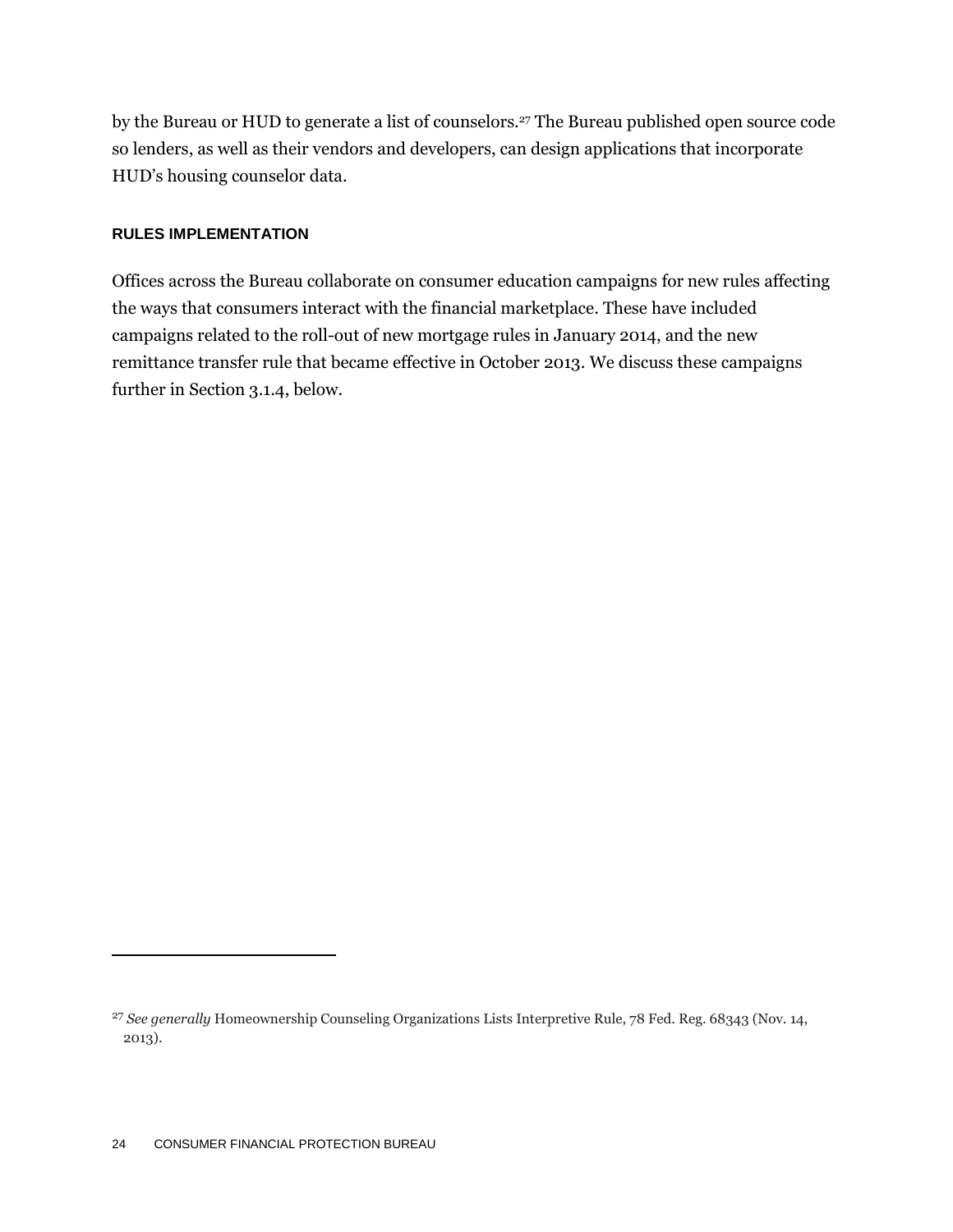# **2.** Financial literacy strategy

Managing one's finances presents a complex set of challenges in today's financial marketplace. Financial products are numerous and complex, requiring individuals to make choices from an array of options. In addition, there are substantial costs to attaining many significant life goals, such as owning a home or sending children to college. Further, consumers are increasingly responsible for saving for and managing the funds for their retirement. In this context, not having the skills to make sound financial decisions can have severe consequences for Americans' abilities to reach their life goals.

## **2.1** The need for financial literacy and capability

Recent studies provide evidence of specific ways that U.S. consumers could use help in developing effective habits and skills around money management and personal finances. According to results of the 2012 National Financial Capability Study, a majority of American adults say they have not formed a savings cushion to protect them from unanticipated financial emergencies or to provide for predictable life events such as their children's college education or their own retirement.<sup>28</sup> Many Americans also say they did not comparison shop before obtaining financial products such as a credit card. Similarly, many American adults who believe they are adept at dealing with day-to-day financial matters use credit cards in costly ways, such as paying

<sup>28</sup> FINRA Investor Education Foundation, *Financial Capability in the United States: Report of Findings from the 2012 National Capability Study* (May 2013) at 13, 15, *available at*  [http://usfinancialcapability.org/downloads/NFCS\\_2012\\_Report\\_Natl\\_Findings.pdf.](http://usfinancialcapability.org/downloads/NFCS_2012_Report_Natl_Findings.pdf)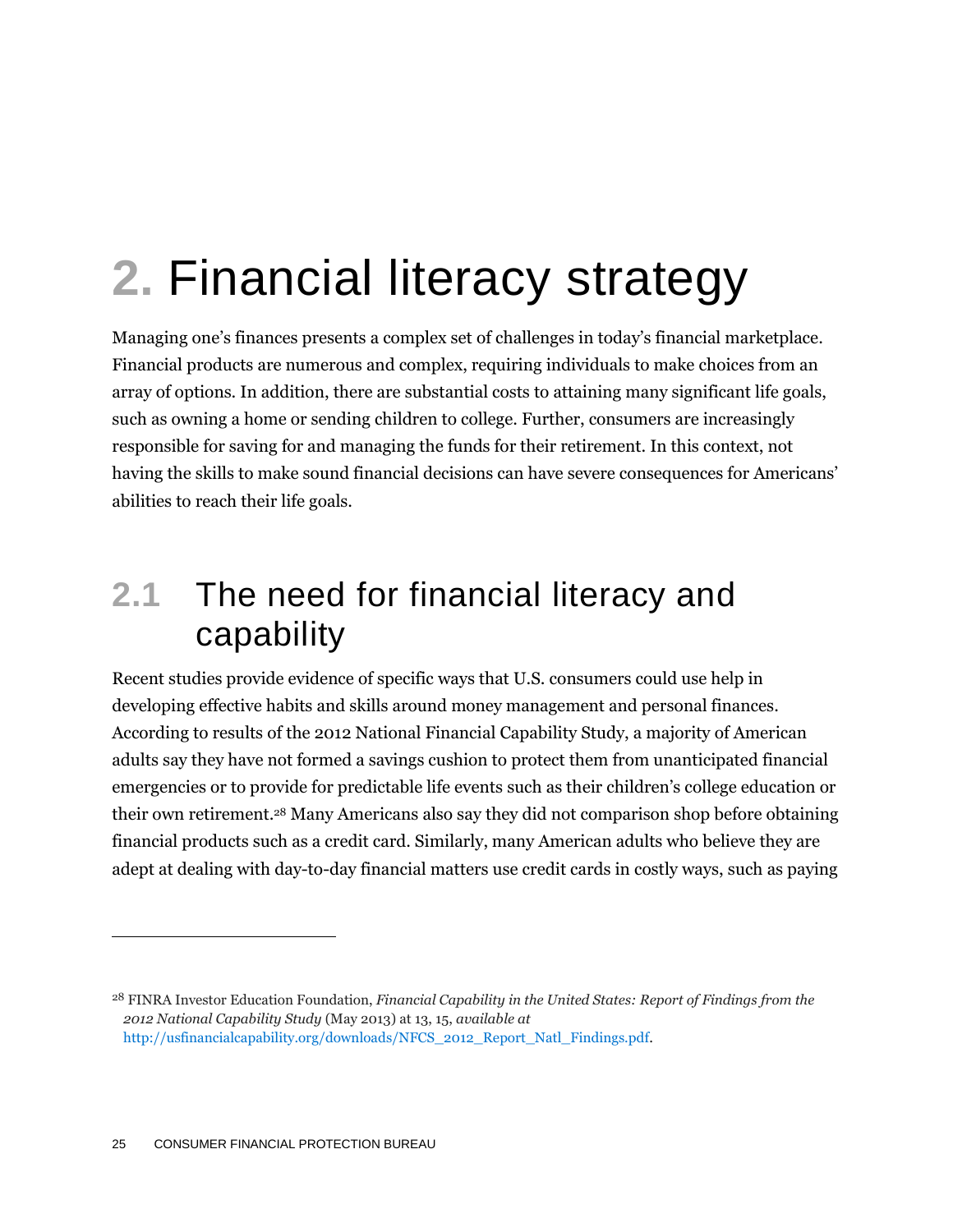only the minimum payment each billing cycle, making late payments, thereby triggering late fees, or using the cards for cash advances and other costly non-bank borrowing methods.<sup>29</sup>

Financial education experts say that providing consumers with information is only part of the solution. Being able to manage one's financial life and make the financial decisions that will serve one's life goals require a combination of knowledge, skills, and action. Together, these abilities are known as "financial literacy" or "financial capability."<sup>30</sup> Consumers need to be able to analyze the costs, risks, and consequences of particular financial services, products, and decisions. They need to be able to make effective choices and recover from poor ones, and to know where to go for help. They need to be able to take other actions to improve present and long-term financial well-being in an evolving financial landscape. Financial education experts also consistently suggest that more research is needed to further determine what financial education approaches are most effective in developing financial capability, and to further identify meaningful ways to measure financial knowledge, behavior, and well-being.<sup>31</sup>

<sup>29</sup> FINRA Investor Education Foundation, *Financial Capability in the United States: Report of Findings from the 2012 National Capability Study* (May 2013) at 21, 22, *available at*  [http://usfinancialcapability.org/downloads/NFCS\\_2012\\_Report\\_Natl\\_Findings.pdf.](http://usfinancialcapability.org/downloads/NFCS_2012_Report_Natl_Findings.pdf) 

<sup>30</sup> *See, e.g.,* Financial Literacy & Education Commission, *Promoting Financial Success in the United States: National Strategy for Financial Literacy* 2011 at 8 n.4 (defining financial capability), *available at*  [http://www.treasury.gov/resource-center/financial](http://www.treasury.gov/resource-center/financial-education/Documents/NationalStrategyBook_12310%20(2).pdf)[education/Documents/NationalStrategyBook\\_12310%20\(2\).pdf;](http://www.treasury.gov/resource-center/financial-education/Documents/NationalStrategyBook_12310%20(2).pdf) Organisation for Economic Co-operation and Development, International Network on Financial Education, *Measuring Financial Literacy: Questionnaire and Guidance Notes for Conducting an Internationally Comparable Survey of Financial Literacy* (2011) at 3, *available at* [http://www.oecd.org/finance/financial-education/49319977.pdf.](http://www.oecd.org/finance/financial-education/49319977.pdf)

<sup>31</sup> *See, e.g.,* CFPB, *Feedback from the Financial Education Field* (May 13, 2013) at 11, *available at* [files.consumerfinance.gov/f/201305\\_cfpb\\_OFE-request-for-information-report.pdf;](http://files.consumerfinance.gov/f/201305_cfpb_OFE-request-for-information-report.pdf) U.S. Government Accountability Office, GAO-11-614, *Financial Literacy: A Federal Certification Process for Providers Would Pose Challenge*s (June 28, 2011) at Highlights, *available at* [http://www.gao.gov/assets/330/320203.pdf.](http://www.gao.gov/assets/330/320203.pdf)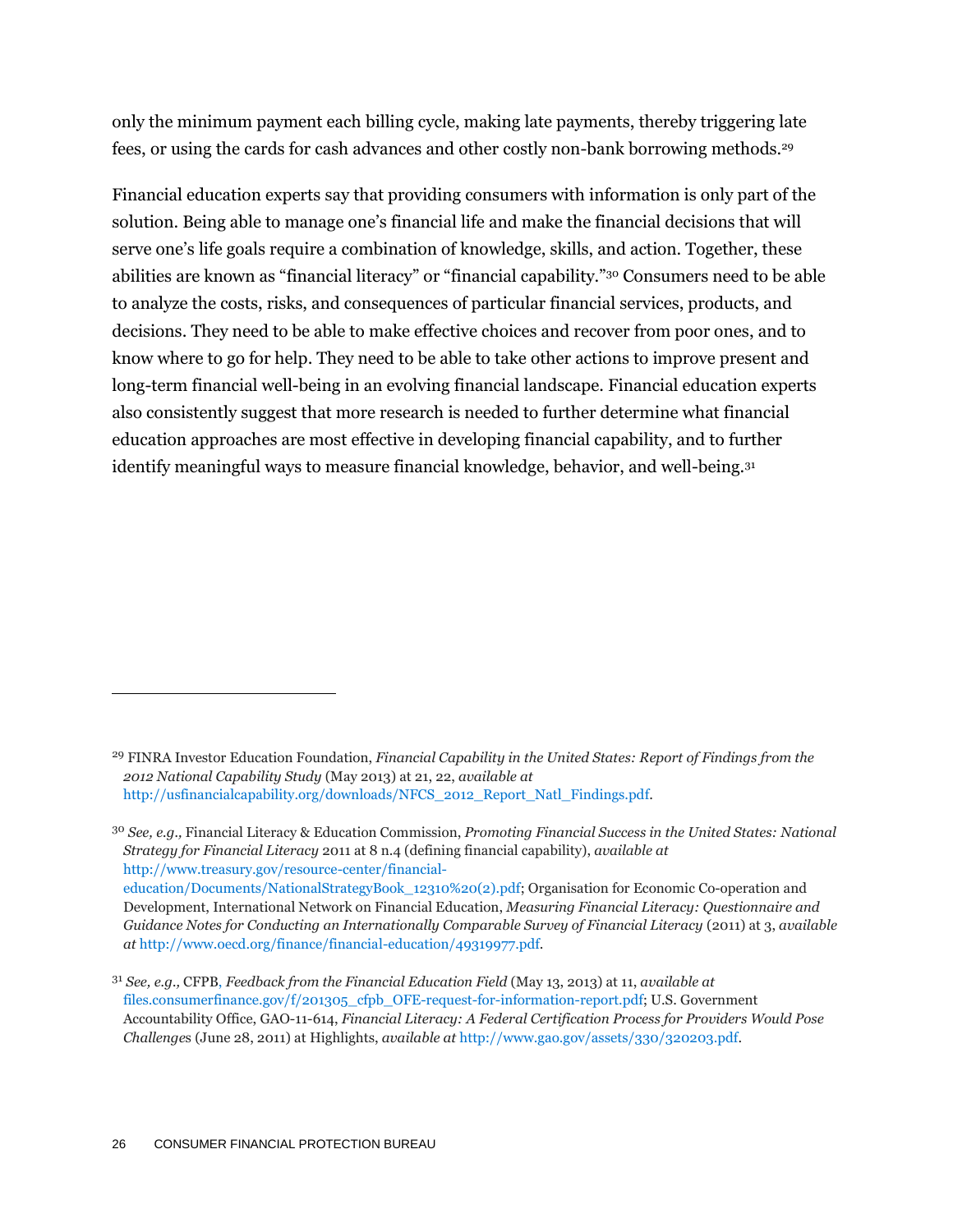## **2.2** The Bureau's financial literacy strategy

The Bureau has developed a strategy to improve consumers' financial capability and help consumers make informed financial decisions.<sup>32</sup> Broadly, this strategy recognizes that financial literacy and financial capability require more than simply providing consumers with more information. Being able to manage one's financial life and make the financial decisions that will serve one's life goals requires a combination of knowledge, skills, and action. For that reason, the Bureau has pursued a strategy that focuses on identifying how, where, when, and through whom we can provide assistance to consumers for maximum benefit, and developing and implementing initiatives to carry out the approaches we identify.

The strategy has three key aspects: education initiatives, research and innovation, and outreach to key stakeholders who can help to reach the public.

### **2.2.1** Education initiatives to reach consumers in opportune moments

The Bureau seeks opportunities to engage consumers at those moments when they are most receptive to learning about financial decisions. To this end, the Bureau has developed education initiatives to engage with consumers in a broad array of times and places. We do this through CFPB tools and resources that we make available to consumers directly on the Bureau's website and elsewhere, and through collaborations with other government agencies, community institutions, and others who can reach consumers at opportune moments. This work includes building financial capability training into the

provision of other services consumers may seek.

The Bureau is targeting its direct-to-consumer educational tools and resources toward assisting consumers with the financial aspects of large life decisions, such as going to college, buying a home, We provide tools and resources directly and also build financial capability training into the provision of other services that consumers may seek.

<sup>&</sup>lt;sup>32</sup> This financial literacy strategy is reflected in Goal 2 of the Bureau's strategic plan, which is to empower consumers to live better financial lives. *See CFPB Strategic Plan FY 2013 – FY 2017* at 16-23, *available at*  [consumerfinance.gov/strategic-plan/#goal2.](http://www.consumerfinance.gov/strategic-plan/#goal2)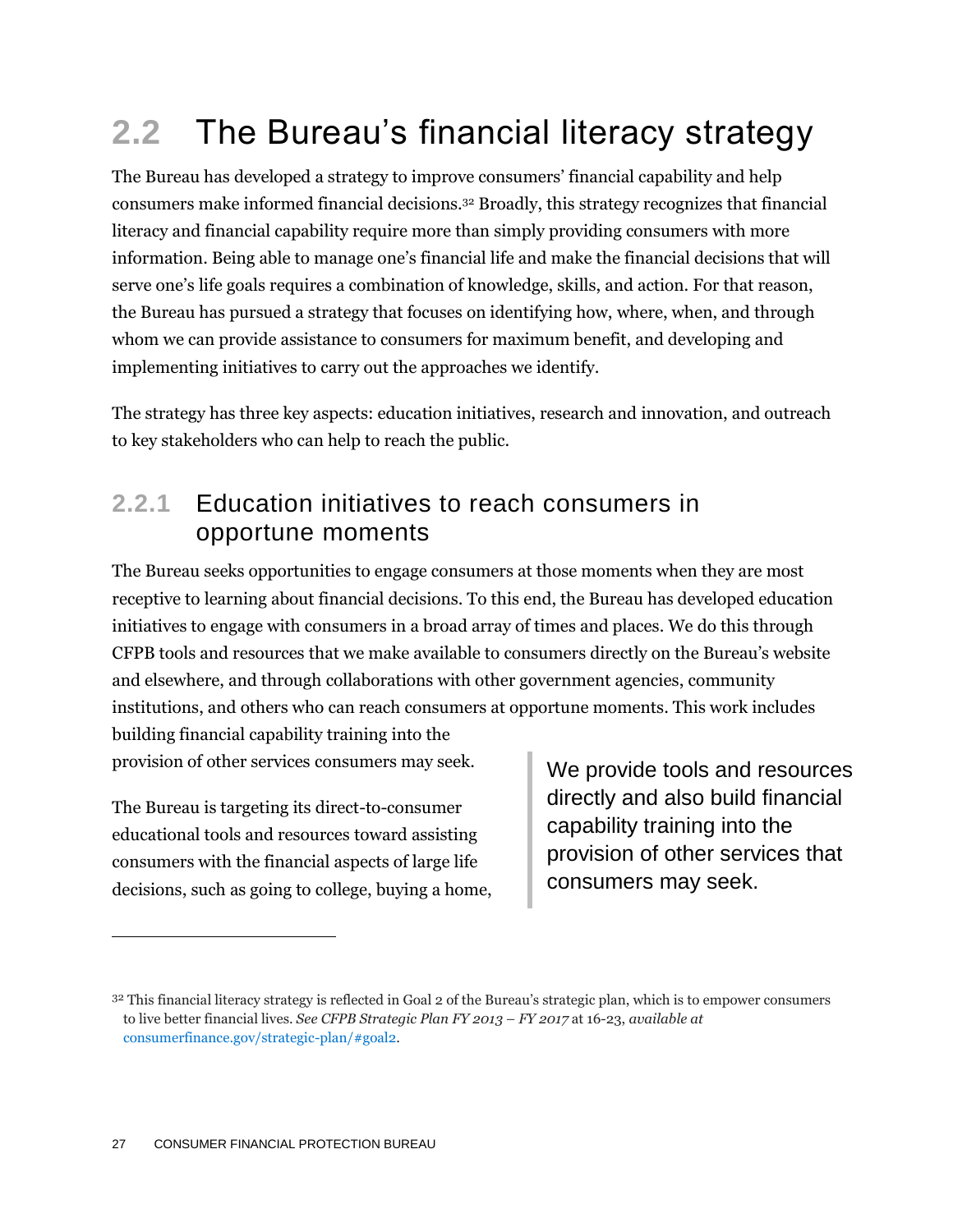and later retiring; and on smaller decisions that can have significant life consequences, such as starting to build an emergency savings cushion, managing debt, and passing on financial knowledge and skills in the family by talking to children about money. We also provide a robust tool to answer common consumer questions that arise as people make choices about their financial lives and about financial products and services.

We also seek to support financial decisions today in a manner that will develop and sustain skills for decisions tomorrow. For example, students applying to college can use the Financial Aid Shopping Sheet and the Paying for College web tools to help them compare financial aid offers from different colleges as they decide where to pursue a college education. At the same time, using these tools for the college comparison may help develop comparison-shopping skills they can apply to other major purchases.

In this work, the Bureau focuses on ways to effectively reach consumers broadly and inclusively. We have developed targeted efforts to reach consumers with limited-English proficiency and people with disabilities. We undertake efforts that are tailored to the needs of specific populations such as servicemembers, students, older Americans, and low-income and other economically vulnerable consumers. We focus on ways to reach consumers in their communities, such as through schools, workplaces, and libraries.

Section 3 of the report discusses these financial education initiatives.

## **2.2.2** Evidence-based research and innovation to identify what works

In order to improve consumers' capability to make financial decisions to reach their own life goals, the Bureau seeks to further expand the base of knowledge about what works to achieve positive financial outcomes. This knowledge will be useful for the Bureau as well as other providers of financial education. To this end, the Bureau is conducting evidence-based research to build on current knowledge of what approaches to financial education are effective and how to measure effectiveness.

Our research program is focused on (1) determining how to measure financial well-being and identifying the knowledge, skills, and habits associated with financially capable consumers, (2) evaluating the effectiveness of existing approaches to improving financial decision making and outcomes, and (3) developing and evaluating new and innovative approaches to helping consumers make financial decisions. This work also examines the current state of consumer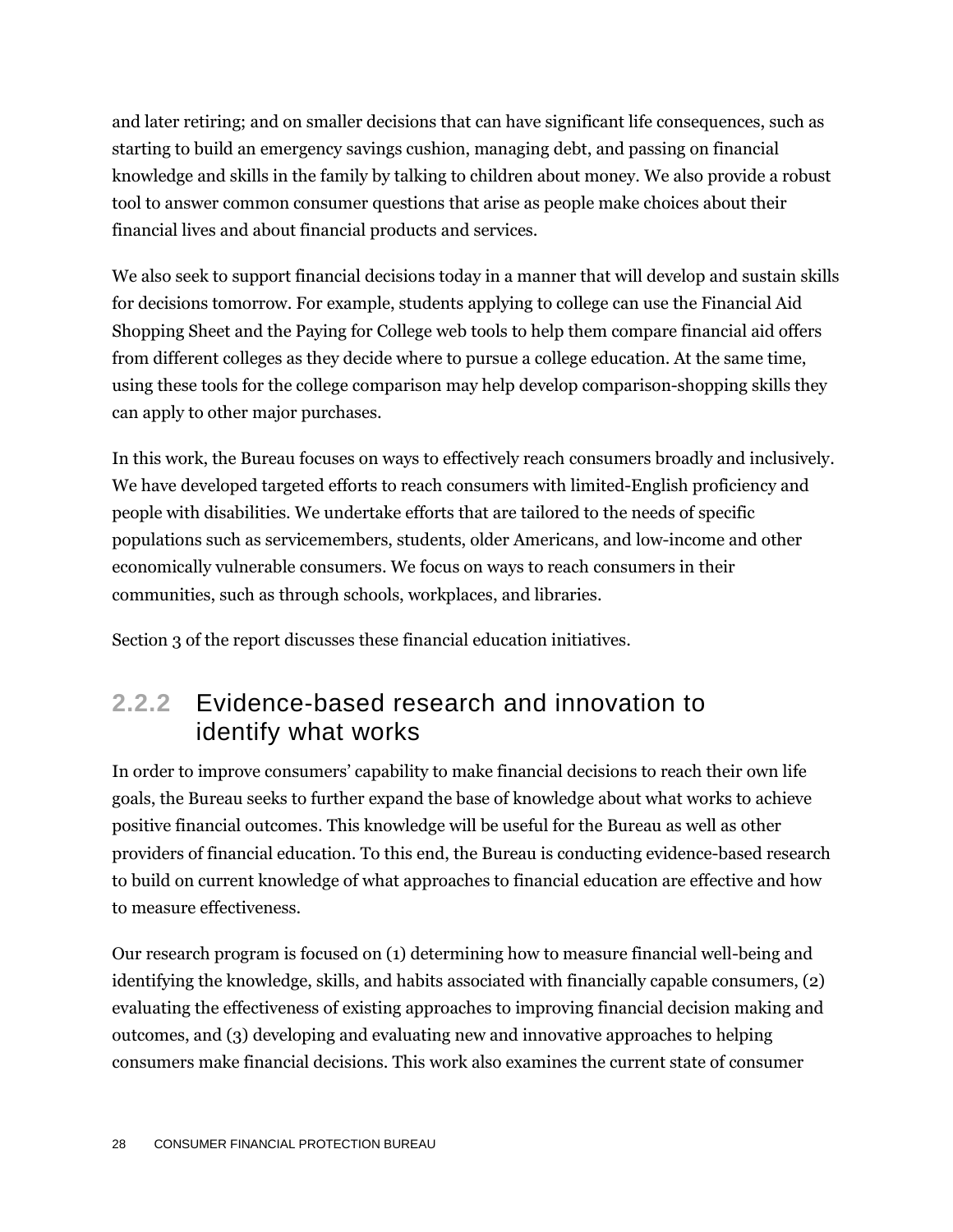knowledge and decision making, financial education practice, and sources of information. The Bureau will use the results of this research to inform its financial education work, and will also share the results with other government agencies, financial education practitioners, and other stakeholders. In this way, the Bureau's research findings can also support development of effective policies and programs by others involved in financial education.

Section 4 of the report discusses our financial education research and innovation work.

## **2.2.3** Outreach to share information and develop approaches and collaborations to reach consumers

The Bureau continues to engage in broad and varied outreach with consumers and organizations that serve consumers in order to build relationships, share information and promising practices, and ultimately to reach a larger portion of the public with effective financial education resources. The Bureau engages in dialogue with consumers to understand their needs and to make the Bureau known as a trusted resource for reliable information and tools. The Bureau also uses outreach to build a stakeholder net work for sharing best practices and information, and to develop relationships with organizations that can reach consumers. These organizations include financial education providers; federal, state, and local government agencies; and various other private and non-profit organizations. This ongoing dialogue informs our financial education strategy and initiatives, and connects us to the network through which we can reach consumers with meaningful assistance and information.

Section 5 of the report discusses the Bureau's financial education outreach activities.

## **2.2.4** Measurable performance goals

The Bureau incorporates measurable performance goals and objectives into its financial education work. For example, the Bureau tracks metrics on usage of online resources, such as the number of unique visits and views to areas of the Bureau's website that provide consumer tools, information, and assistance. When we offer new resources or materials through existing programs hosted by community providers or others, we build in a measure of the number of persons served through the programs. The Bureau is evaluating additional ways to assess the impact of its financial education efforts. The Bureau's financial well-being project, discussed later in the report, will identify what knowledge and other factors affect financial well-being and how to measure these factors. We will use the knowledge yielded by this research to promote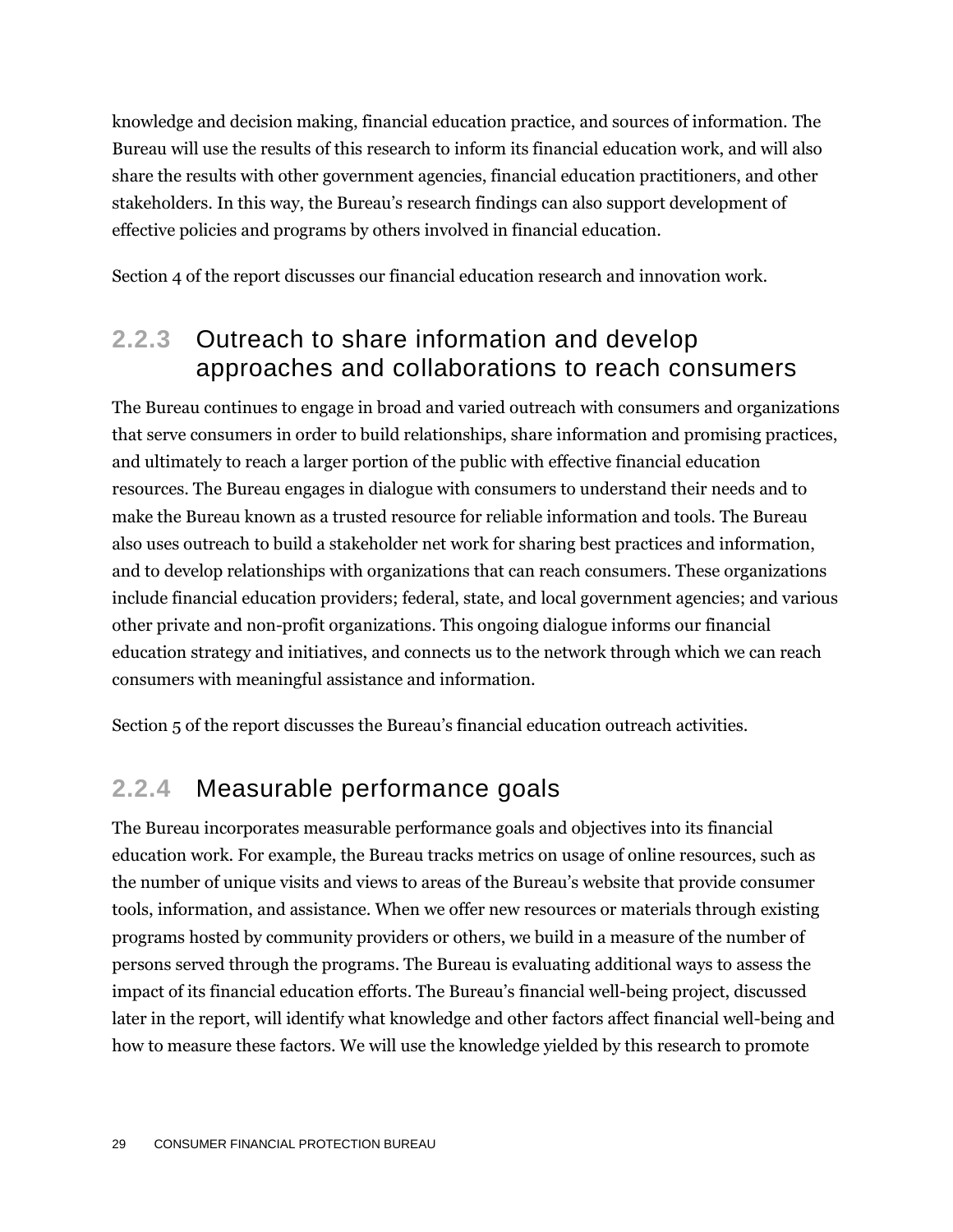enhanced financial education and financial capability work by others, and further hone and target our own financial education work.

## **2.3** Consultation with FLEC and alignment with the National Strategy

The Bureau's strategy to improve the financial literacy of consumers has been informed by its consultations with the Financial Literacy and Education Commission (FLEC or Commission). Congress established the Commission in 2003 with the mandate to improve the financial literacy and education of Americans, and to coordinate financial education efforts in the federal government through, among other things, development of a national strategy to promote financial literacy and education.<sup>33</sup> The Commission currently comprises 21 federal agencies and the White House Domestic Policy Council. It is chaired by the Secretary of the Treasury and the Bureau's Director serves as Vice-Chair.<sup>34</sup>

In addition to the Director's role as Vice-Chair, the Bureau is an active member of the Commission's Leadership Committee and other committees. <sup>35</sup> In these capacities and in its own work, the Bureau is actively engaged in furthering the National Strategy for Financial Literacy (National Strategy) and FLEC's current "Starting Early for Financial Success" strategic focus. The Starting Early strategic focus is intended to serve as a vehicle for achieving coordination of resources and activities among Commission member agencies, as well as with other levels of government and the private and non-profit sectors.<sup>36</sup> A number of the Bureau's activities are aligned with this initiative, including its children and youth initiatives, Foundations workplace

<sup>33</sup> *See* Financial Literacy and Education Improvement Act, Pub. L. No. 108-159, Tit. V, § 513, 117 Stat. 2003 (2003) (codified at 20 U.S.C. §§ 9701-9709).

<sup>34</sup> 20 U.S.C. § 9702(c)(1); *see* [http://www.treasury.gov/resource-center/financial-education/Pages/commission](http://www.treasury.gov/resource-center/financial-education/Pages/commission-index.aspx)[index.aspx](http://www.treasury.gov/resource-center/financial-education/Pages/commission-index.aspx) (last visited May 7, 2014).

<sup>35</sup> The other committees are the Children and Youth Committee, Post-Secondary Education Committee, Early Career Committee, and Research and Evaluation Committee.

<sup>36</sup> *See* Financial Literacy & Education Commission, Minutes of Public Meeting (Oct. 18, 2012), *available at*  [http://www.treasury.gov/resource-center/financial-education/Documents/Minutes%2010%2018%2012.pdf.](http://www.treasury.gov/resource-center/financial-education/Documents/Minutes%2010%2018%2012.pdf)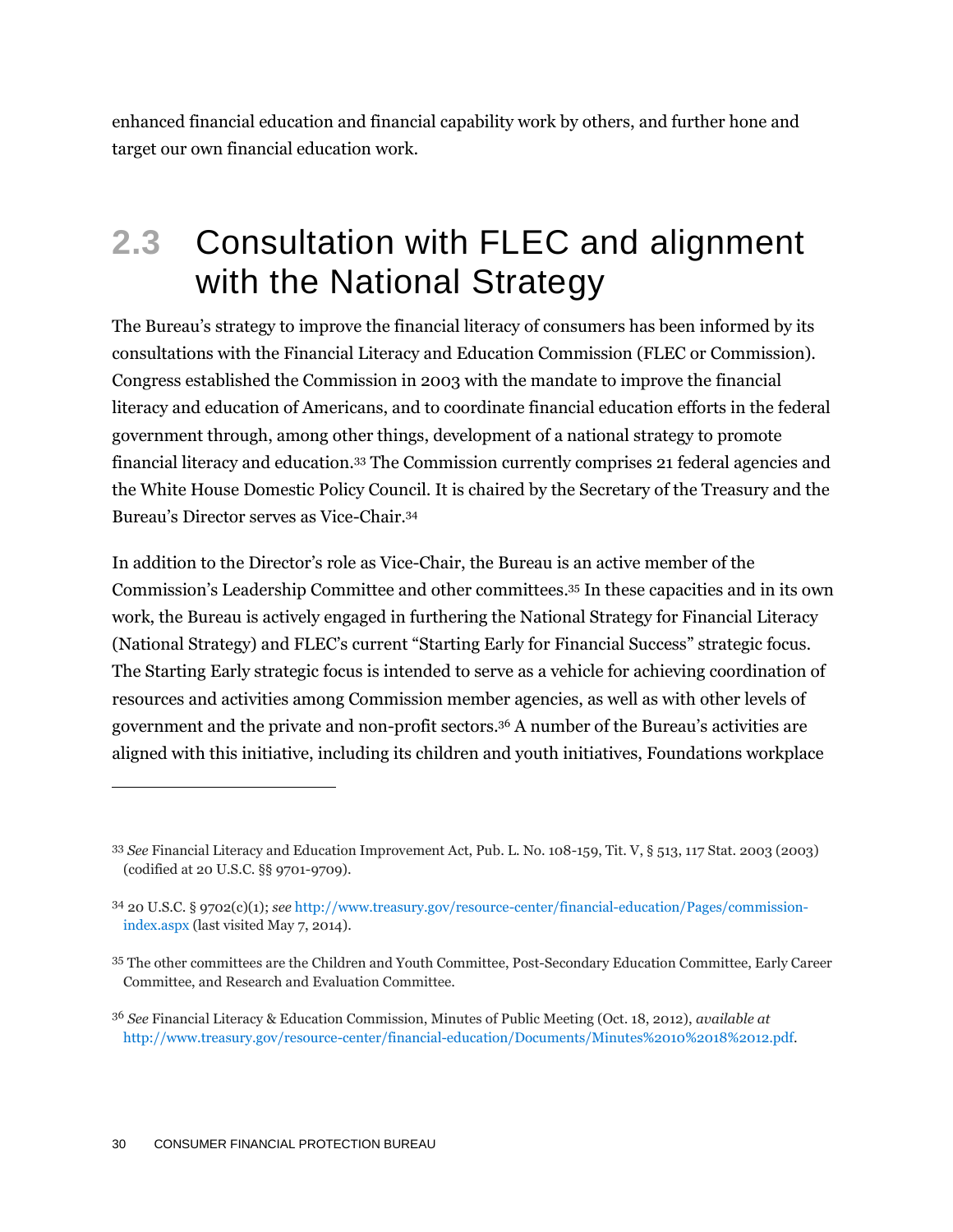initiative, and Paying for College tools, discussed below. In addition, the Bureau's financial education research initiatives are consistent with the Commission's research priorities.<sup>37</sup> The Bureau also played an active role in organizing the Commission's field hearing on Youth and Post-Secondary Financial Education and participating in the Commission's field hearing on Financial Capability in the Workplace. <sup>38</sup> These field hearings are discussed further below.

The National Strategy identifies four goals to help move the nation toward the vision of sustained financial well-being for all individuals and families in the United States.<sup>39</sup> The Bureau's strategy aligns with each of these goals. The first goal of the National Strategy is to "increase awareness of and access to financial education." The Bureau's strategy likewise seeks to provide individuals and families with access to reliable, clear, timely, relevant, and effective financial information and educational resources disseminated through many different channels, such as schools, employers, libraries, financial education providers, social workers, and others who provide services to consumers.

The second goal of the National Strategy is to "determine and integrate core financial competencies." Core competencies are basic topic areas in financial management: earning, spending, saving and investing, borrowing, and protecting against risk. The Bureau's strategy includes providing tools and informational resources that will help consumers to develop and enhance their own knowledge and skills in these basic areas of managing their personal finances.

<sup>37</sup> Financial Literacy & Education Commission, Research Priorities Applied to the 2013-2014 Strategic Focus, "Starting Early for Financial Success" (May 2013), *available at* [http://www.treasury.gov/resource-center/financial](http://www.treasury.gov/resource-center/financial-education/Documents/Starting%20Early%20Research%20Priorities%20May%202013.pdf)[education/Documents/Starting%20Early%20Research%20Priorities%20May%202013.pdf;](http://www.treasury.gov/resource-center/financial-education/Documents/Starting%20Early%20Research%20Priorities%20May%202013.pdf) Financial Literacy & Education Commission, Research and Evaluation Working Group, 2012 Research Priorities and Research Questions, *available at* [http://www.treasury.gov/resource-center/financial-education/Documents/2012%20Research%](http://www.treasury.gov/resource-center/financial-education/Documents/2012%20Research%20Priorities%20-%20May%2012.pdf) [20Priorities%20-%20May%2012.pdf](http://www.treasury.gov/resource-center/financial-education/Documents/2012%20Research%20Priorities%20-%20May%2012.pdf). Financial Education staff serve on the Commission's Research and Evaluation Working Group, which has developed these research priorities to coordinate research efforts among the FLEC agencies. The Bureau's financial education research work is discussed below.

<sup>38</sup> *See* CFPB, Live From Madison, Wisconsin!, *available at* [consumerfinance.gov/blog/live-from-madison](http://www.consumerfinance.gov/blog/live-from-madison-wisconsin/)[wisconsin/;](http://www.consumerfinance.gov/blog/live-from-madison-wisconsin/) CFPB, Live From Atlanta!, *available at* [consumerfinance.gov/blog/live-from-atlanta/.](http://www.consumerfinance.gov/blog/live-from-atlanta/)

<sup>39</sup> *See* Financial Literacy & Education Commission, Promoting Financial Success in the United States: National Strategy for Financial Literacy 2011, at 8-12, *available at* [http://www.treasury.gov/resource-center/financial](http://www.treasury.gov/resource-center/financial-education/Documents/NationalStrategyBook_12310%20(2).pdf)[education/Documents/NationalStrategyBook\\_12310%20\(2\).pdf.](http://www.treasury.gov/resource-center/financial-education/Documents/NationalStrategyBook_12310%20(2).pdf)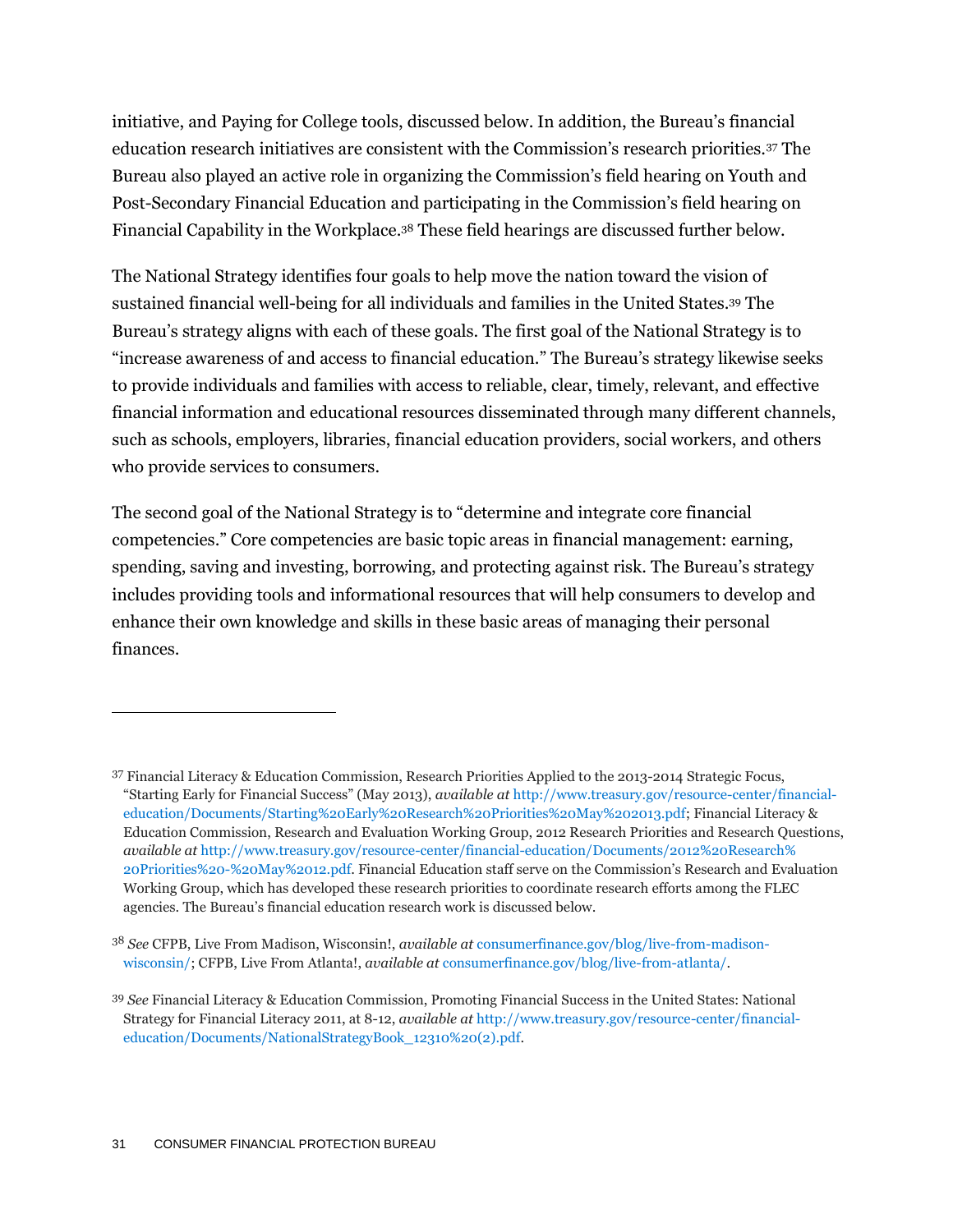The third goal of the National Strategy is to "improve financial education infrastructure." The Bureau's strategy relies on developing a broad range of collaborations with other governmental, private, and non-profit organizations to reach consumers. These collaborations create or build on existing infrastructure for delivering financial education to diverse constituencies and sharing information. For example, the toolkit *Your Money, Your Goals* will help staff in social service programs assist people they serve to develop skills in personal financial tasks.

Goal four of the National Strategy is to "identify, enhance, and share effective practices." The Bureau seeks to use evidence-based approaches in its financial education initiatives. The Bureau is conducting rigorous research and evaluation of financial literacy and education strategies and metrics, and will share its learning widely as it becomes available.

These elements of the National Strategy are reflected more specifically in the Bureau's financial education, research, and outreach initiatives described below.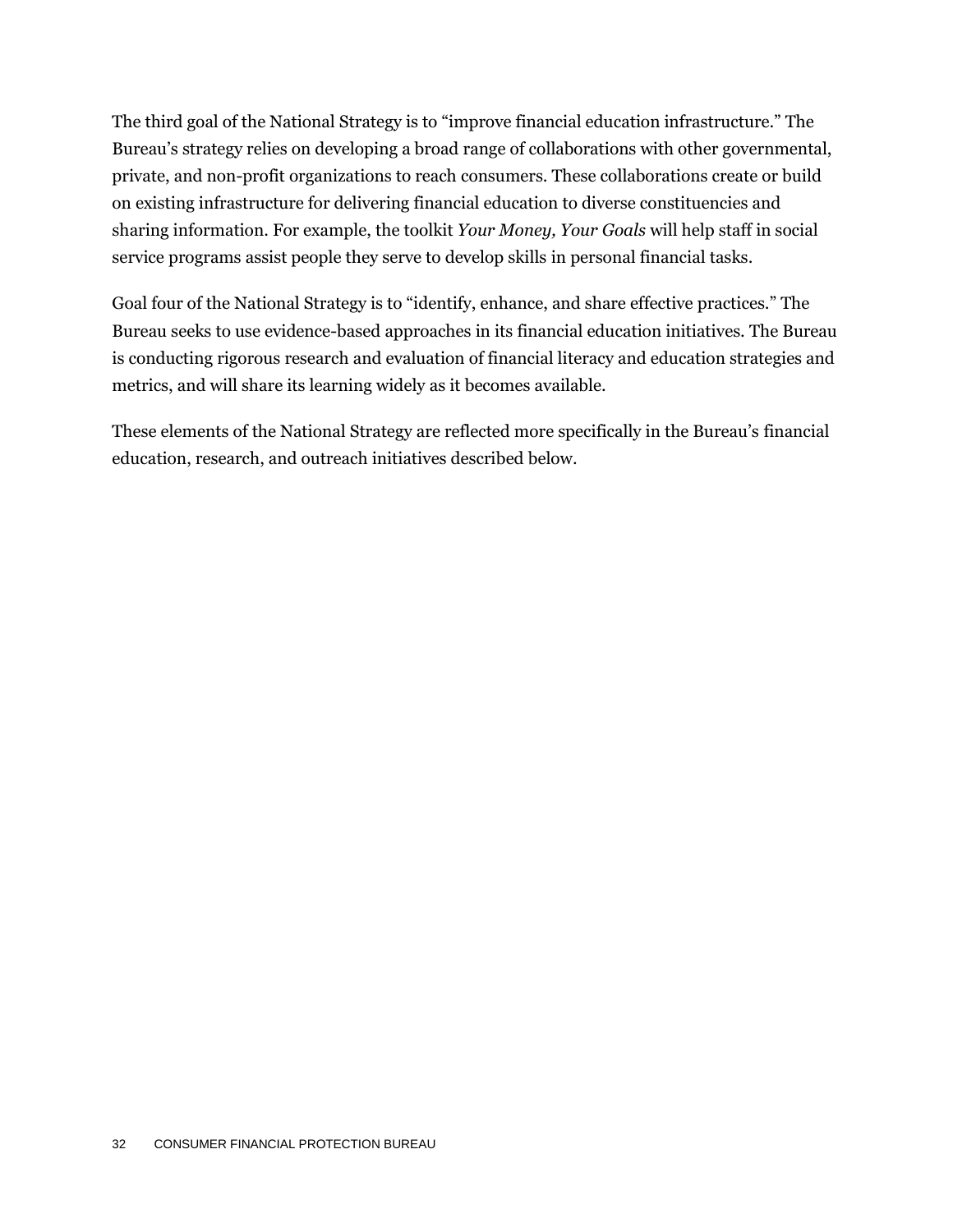# **3.** Financial education initiatives: developing financial capability

The Bureau has developed a broad range of education initiatives to implement its financial literacy strategy to serve all people in America. These initiatives are designed to provide consumers with actionable financial information and tools at specific important moments in their financial lives, and opportunities to develop the skills to navigate the financial marketplace and manage their financial lives effectively. The Bureau is approaching this task in two ways. First, the Bureau is engaging consumers directly through interactive tools, social media, a CFPB digital library of consumer information, and CFPB print publications. Second, the Bureau is reaching consumers through various collaborative initiatives that leverage existing public, private, and non-profit networks and efforts.

The Bureau's financial education initiatives are designed to provide consumers with opportunities to access a broad range of financial information, tools, services, and other resources to support financial capability. These include providing opportunities to access information or activities to assist with understanding and managing credit and their individual credit records; evaluating credit products such as mortgages, credit cards, or student loans; preparing for education expenses and other major purchases; reducing debt and improving the consumer's financial situation; developing long-term savings strategies; saving at the time of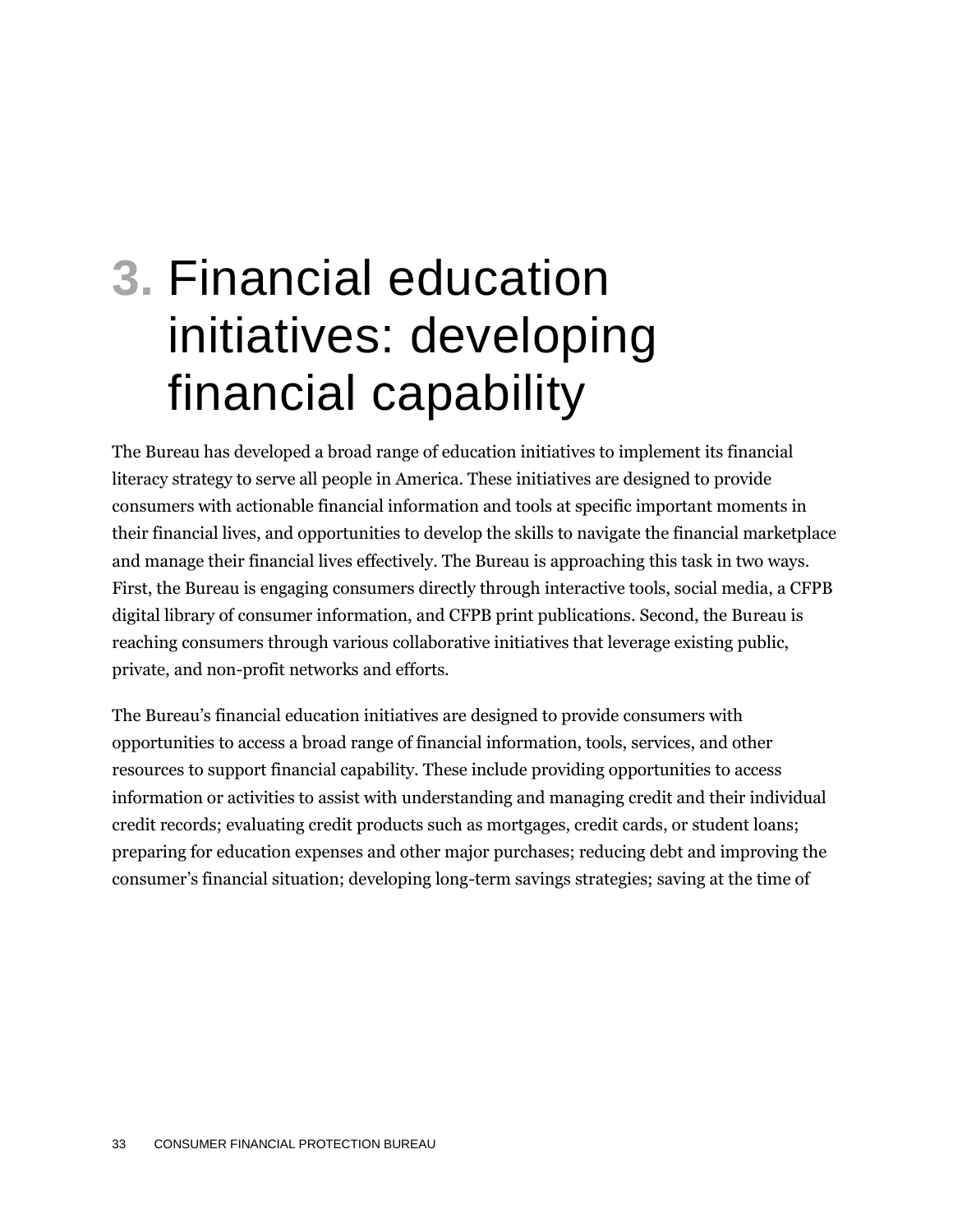income tax filing; and providing opportunities to access savings, borrowing, and other financial services.<sup>40</sup>

## **3.1** Bureau tools and resources

The Bureau has developed extensive resources to provide consumers directly with impartial information about the financial marketplace and tools for financial decision making. Highlights of these initiatives are described below.

## **3.1.1** Ask CFPB

In March 2012, the Bureau launched Ask CFPB, an interactive online tool that gives consumers real-time "when you need it" answers to more than 1,000 questions about financial products and services, including credit cards, mortgages,

student loans, bank accounts, credit reports, payday loans, and debt collection. Ask CFPB is available at [consumerfinance.gov/askcfpb/.](http://www.consumerfinance.gov/askcfpb/) The Bureau has gradually added product categories to Ask CFPB as it has developed questions and answers based on

Ask CFPB gives consumers answers to more than 1,000 questions about financial products and services.

consumer inquiries or to support the handling of complaints in those areas. We also augment the questions and answers on an ongoing basis. Consumers can navigate Ask CFPB by typing in their own search words or choosing a financial product category. Consumers can narrow a search to specific topics, such as "credit report" or "debit card" from any search page. Consumers can also access information about financial issues applicable to specific populations, such as servicemembers, students, older Americans, or parents.

The vast majority of consumers access Ask CFPB from Internet search engines. The major search engines rank Ask CFPB high among the array of consumer financial advice available online, which is an indicator of its utility to consumers. For example, Google lists Ask CFPB as the first answer when a consumer searches for "Where can I get my credit score." This is also important because when consumers make such inquiries through search engines, it is quite

<sup>40</sup> *See* 12 U.S.C. § 5493(d)(2).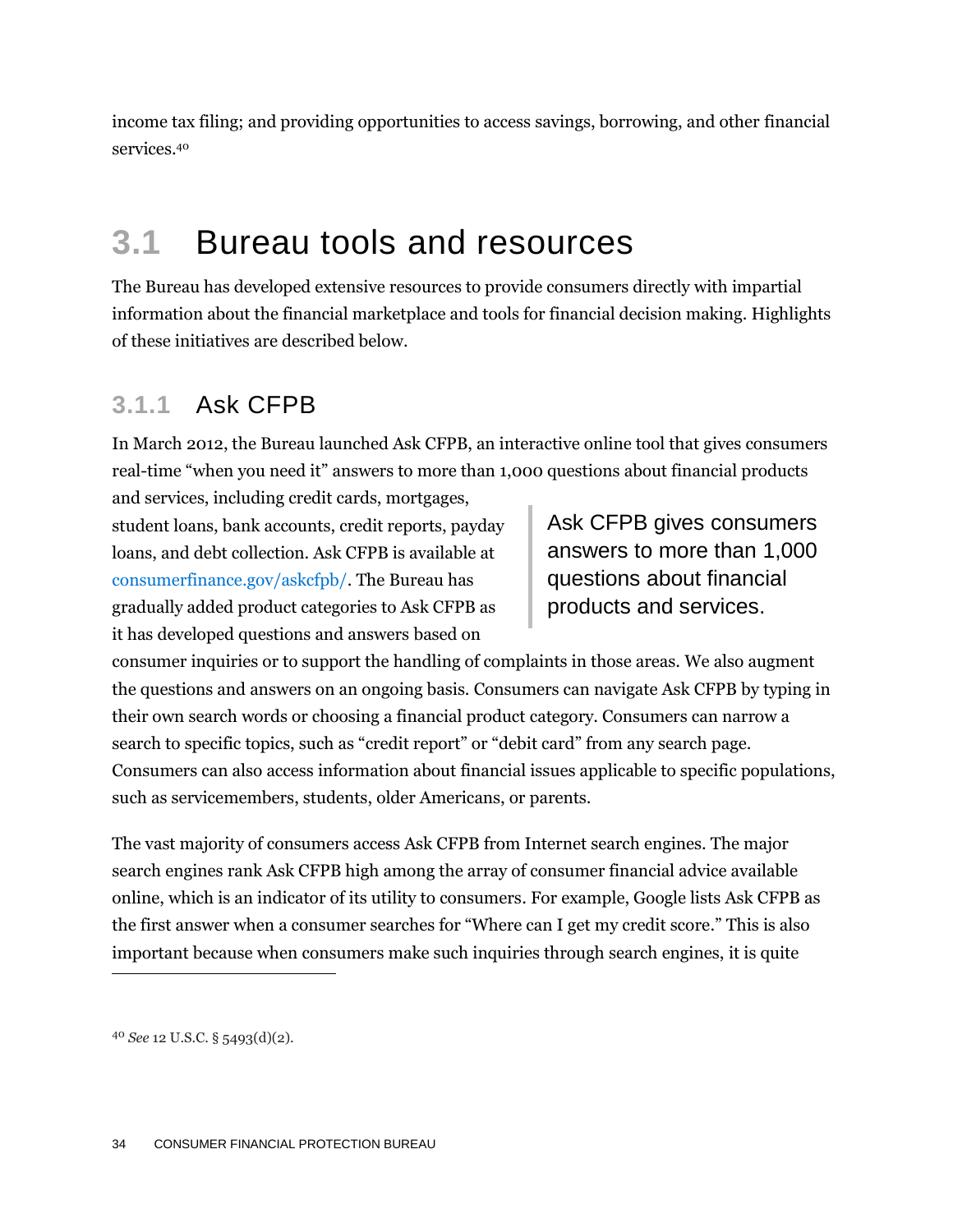common for them to be directed also to websites offering self-interested content that is designed to sell them some product or service. Answers to common questions are also available in Spanish on CFPB en Español at [consumerfinance.gov/es/obtener-respuestas/.](http://www.consumerfinance.gov/es/obtener-respuestas/)

## **3.1.2** Consumer Experience Program

The Bureau's Consumer Experience Program provides actionable online tools and information to help consumers navigate the large financial decisions in their lives. The first two modules in the program focus on paying for college and owning a home.

## Paying for College

Paying for College is a set of online tools targeted to students and families evaluating their options when financing a higher education. The tools address the entire lifecycle of financing college, from comparing college costs and financial aid offers, to shopping for a loan, through assessing options to repay student loan debt after graduation. The Bureau first launched

Paying for College is a set of online tools targeted to students and families evaluating their options when financing a higher education.

the Paying for College tools in 2012, and continues to offer them and make improvements as we learn from user experience. The Paying for College tools are available at [consumerfinance.gov/paying-for-college/.](http://www.consumerfinance.gov/paying-for-college/)

#### **STUDENT FINANCIAL GUIDES**

Choosing a Loan is an interactive tool designed to help students and families understand their options for financing the costs of college. This tool allows consumers to see the future costs and risks of different financing options, in order to enable them to make informed choices. For example, private student loans may not offer the same consumer protections as federal loans and are generally more expensive for borrowers. The tool includes expert advice on the different types of student loans and a plain-language explanation of the terms, conditions, costs, and fees associated with these different products. This feature also includes a printable one-page action guide that students and families can use when evaluating financing options.

Managing Your College Money is an interactive guide for college students and prospective college students to help inform what may be their first major choices in the financial services marketplace. Users can learn about financial aid disbursement options and bank accounts, and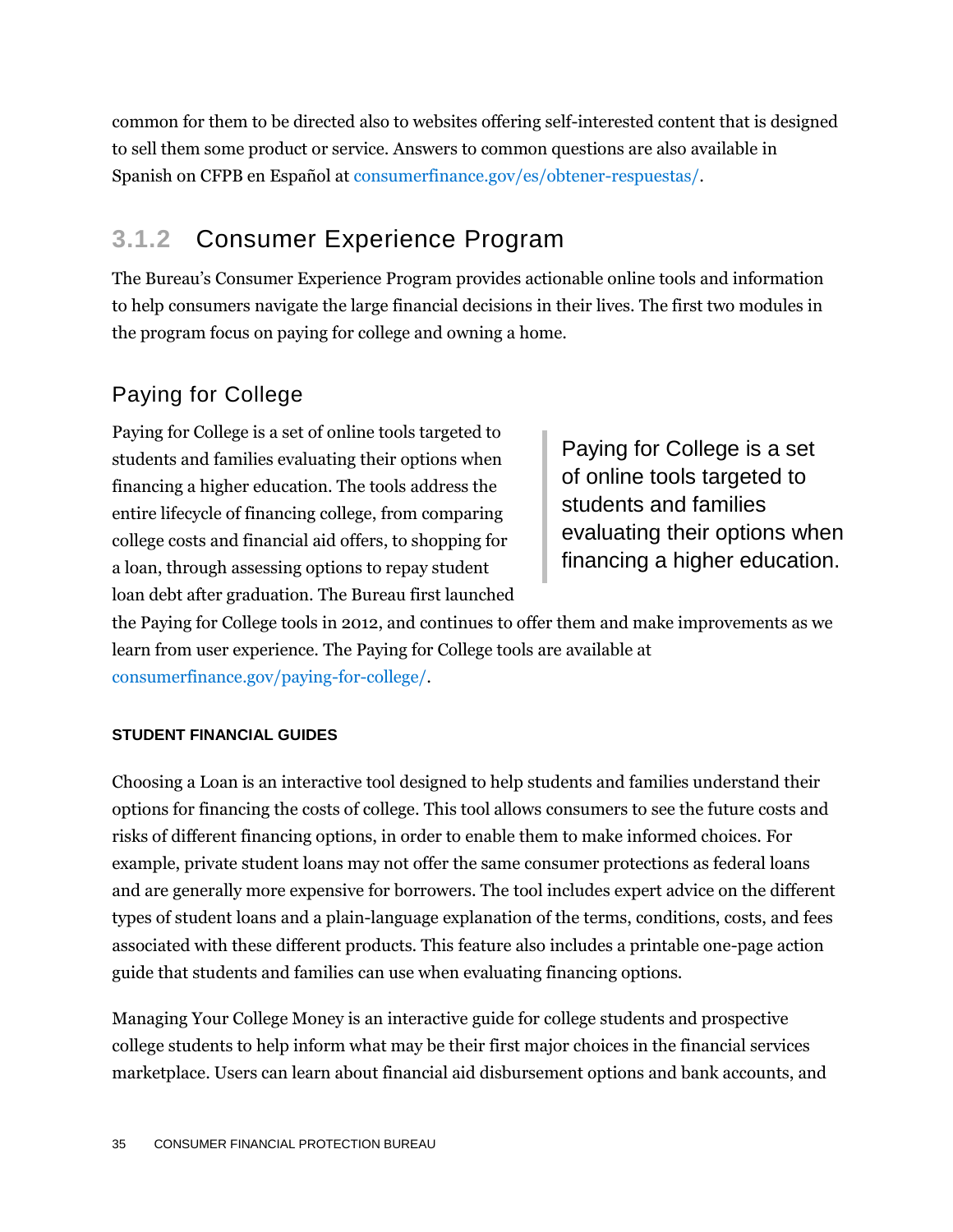the costs and risks associated with these products. College students and prospective college students can use Manage Your College Money to help them get settled financially even before they get to campus.

#### **COMPARE FINANCIAL AID**

The financial aid offer letters that prospective students receive from schools can be confusing. In particular, the descriptions of the different types of financial aid that are available can vary widely. Compare Financial Aid allows users to make apples-to-apples comparisons among financial aid offers from different colleges and universities. Users can take the financial aid offer letters provided by their schools and build a personalized visualization of the costs down the road of particular college choices—including an estimate of the monthly payment upon graduation that would be required to pay back the combined types of financial aid. This tool relies on data from the U.S. Department of Education to fill in information that may not be included in the applicant's financial aid offer letter, giving users a more complete picture of their options. It also includes a feature designed to assist servicemembers, veterans, and their families in accessing information about military educational benefits to which they may be entitled.

In April 2012, the Bureau released a prototype of Compare Financial Aid and asked the public to provide feedback. We received input from students and parents across the country, as well as high school guidance counselors, financial aid administrators, and other experts. We integrated their feedback into subsequent iterations of Compare Financial Aid, releasing the latest version in April 2014.

#### **REPAY STUDENT DEBT**

Millions of borrowers are currently repaying federal and private student loans. Many borrowers are eligible for a wide range of alternative repayment plans and other consumer protections, but they may not understand their options. Repay Student Debt guides users through a series of questions and provides a set of recommendations tailored to their answers. Borrowers can learn more about repayment options that may lower their monthly payment or provide short-term relief if they run into trouble. Borrowers in default can learn about options that might hold the key to repairing their credit, going back to school, or bringing their loans back into good standing. The Bureau launched a prototype of this tool in October 2011. Based on user feedback, in July 2012, we launched a separate tool for borrowers in default and facing debt collection. In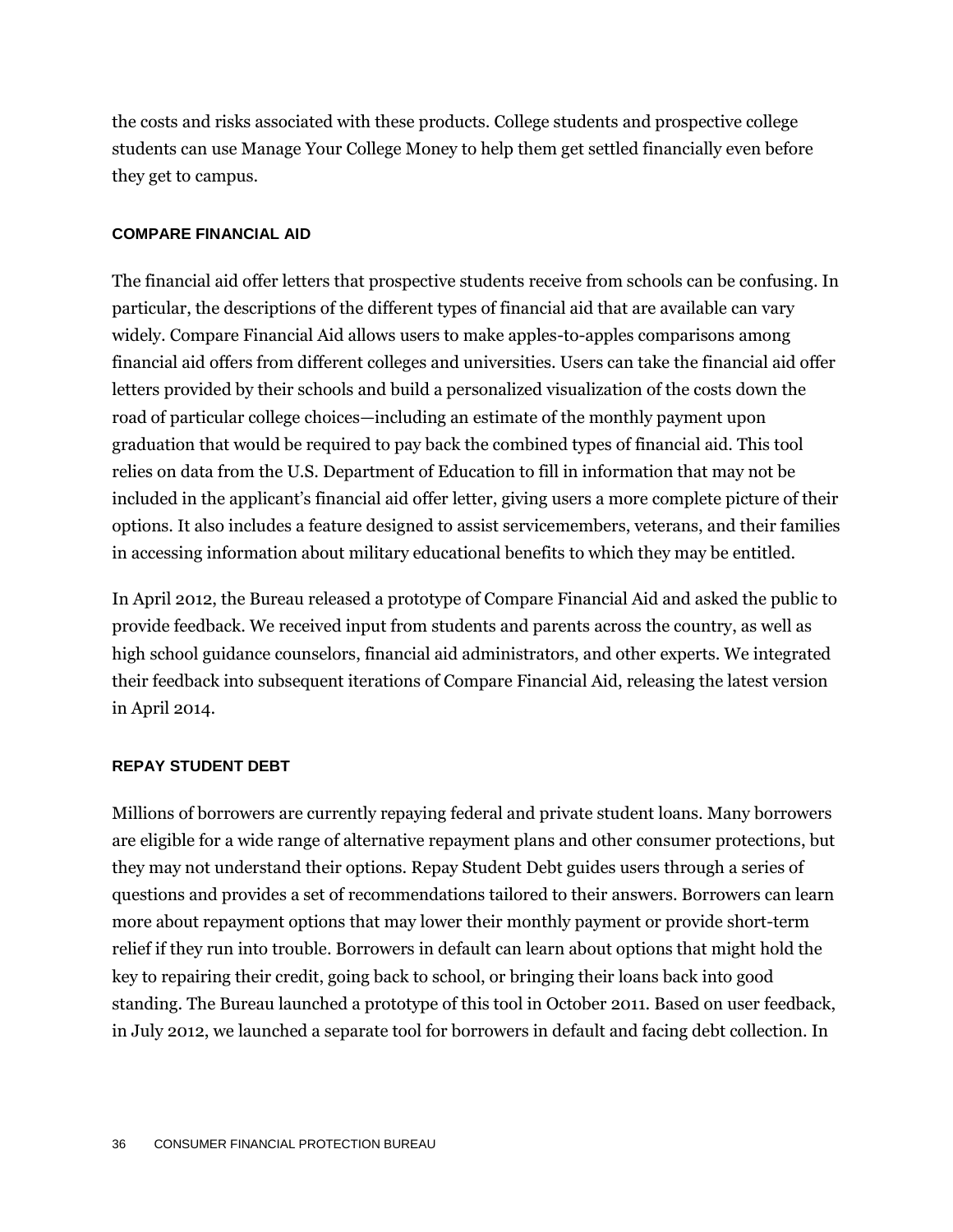December 2012, the Bureau launched the full-featured version of Repay Student Debt designed to assist all borrowers in repayment.

#### Owning a Home

Owning a Home is a set of tools to help consumers make better decisions when shopping for a mortgage loan. The tools aim to create a culture of shopping in the mortgage market by helping consumers understand what types of mortgages are available to them, easily make mortgage comparisons, and get organized to successfully navigate the mortgage shopping process. The tools will support the Bureau's *Know Before You Owe* effort to make mortgage costs clearer and easier to understand.

The Owning a Home tools are currently in development and are slated to begin their launch later in 2014 at [consumerfinance.gov/owning-a-home/.](http://consumerfinance.gov/owning-a-home/)

## **3.1.3** CFPB en Español

According to Census data, 37 million people in the U.S. primarily speak Spanish at home.<sup>41</sup> Recognizing the need for Spanish language digital resources, the Bureau launched CFPB en Español, a Bureau website that provides Spanish-speaking consumers a central point of access to the Bureau's most-used consumer

CFPB en Español provides Spanish-speaking consumers a central point of access to the Bureau's most-used consumer resources available in Spanish.

resources available in Spanish. The website has four major components: Ask CFPB content in Spanish; a consumer complaints page that highlights the complaint process and the phone number consumers can call to submit a complaint in Spanish; an About Us page that features a Spanish-language video and introductory content about how the CFPB works to protect consumers; and an Hogar (Home) page that offers details on our latest protections for consumers in search of a mortgage and those who already own a home. The website was created using responsive design, meaning it is optimized for use on both mobile devices and computers

<sup>41</sup> U.S. Census Bureau, *Language Spoken at Home by Ability to Speak English for the Population 5 Years and Over*, [http://factfinder2.census.gov/faces/tableservices/jsf/pages/productview.xhtml?pid=ACS\\_10\\_1YR\\_B16001&prodT](http://factfinder2.census.gov/faces/tableservices/jsf/pages/productview.xhtml?pid=ACS_10_1YR_B16001&prodType=table) [ype=table](http://factfinder2.census.gov/faces/tableservices/jsf/pages/productview.xhtml?pid=ACS_10_1YR_B16001&prodType=table) (last visited May 7, 2014).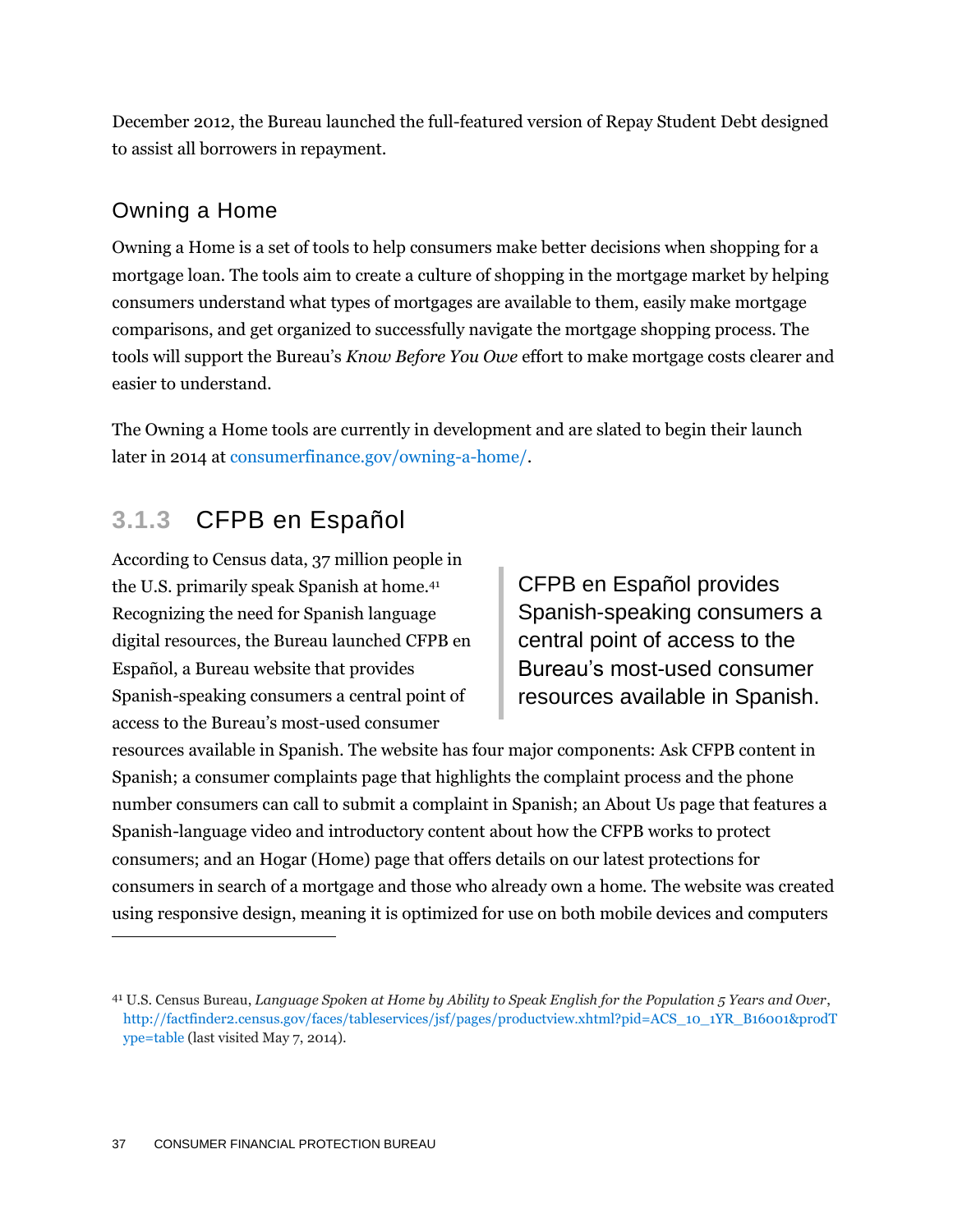in order to better serve all consumers. Officially launched in May 2013, the website is available at [consumerfinance.gov/es/.](http://www.consumerfinance.gov/es/)

### **3.1.4** Bureau rules implementation

One way that the Bureau works to empower consumers to take more control over their economic lives is by helping to make the marketplace more transparent. We do this, in part, by educating consumers about the protections that are available to them. Accordingly, the Bureau has

undertaken consumer education campaigns in connection with certain new rules affecting the ways that consumers interact with the financial marketplace.

We work to make the marketplace more transparent by educating consumers about the protections available to them.

#### Remittance transfer rule

 $\overline{a}$ 

Researchers estimate that consumers transfer tens

of billions of dollars from the United States to recipients in foreign countries each year.<sup>42</sup> The Dodd-Frank Act expanded the scope of the Electronic Fund Transfer Act to provide protections for senders of remittance transfers. <sup>43</sup> The CFPB's remittance transfer rule implementing these new protections went into effect in October 2013. <sup>44</sup>The Bureau developed a multimedia education campaign to inform and educate consumers who send money internationally. The campaign focused in particular on the new consumer protections, including disclosure requirements, error resolution, and cancellation rights under the rule.

<sup>42</sup> *See* CFPB, *Report on remittance transfers* (July 20, 2011) at 5*, available at* [files.consumerfinance.gov/f/2011/07/Report\\_20110720\\_RemittanceTransfers.pdf.](http://files.consumerfinance.gov/f/2011/07/Report_20110720_RemittanceTransfers.pdf) As noted in the report, estimates vary from \$12 billion to more than \$50 billion annually. The differences in the estimates are due to differences in the types of transfers measured and a lack of clear data. *Id*.

<sup>43</sup> *See* Consumer Financial Protection Act of 2010, Pub. L. No. 111-203, § 1073, 124 Stat. 1955, 2060 (codified at 15 U.S.C. § 1693o-1) (adding Section 919 of the Electronic Fund Transfer Act).

<sup>44</sup> *See* Remittance Transfer Rule, 77 Fed. Reg. 6193 (Feb. 7, 2012) (codified at 12 C.F.R. part 1005), amended by 77 Fed. Reg. 40459 (July, 10, 2012), 77 Fed. Reg. 50243 (Aug. 20, 2012), 78 Fed. Reg. 6025 (Jan. 29, 2013), 78 Fed. Reg. 30661 (May 22, 2013) & 78 Fed. Reg. 49365 (Aug. 14, 2013).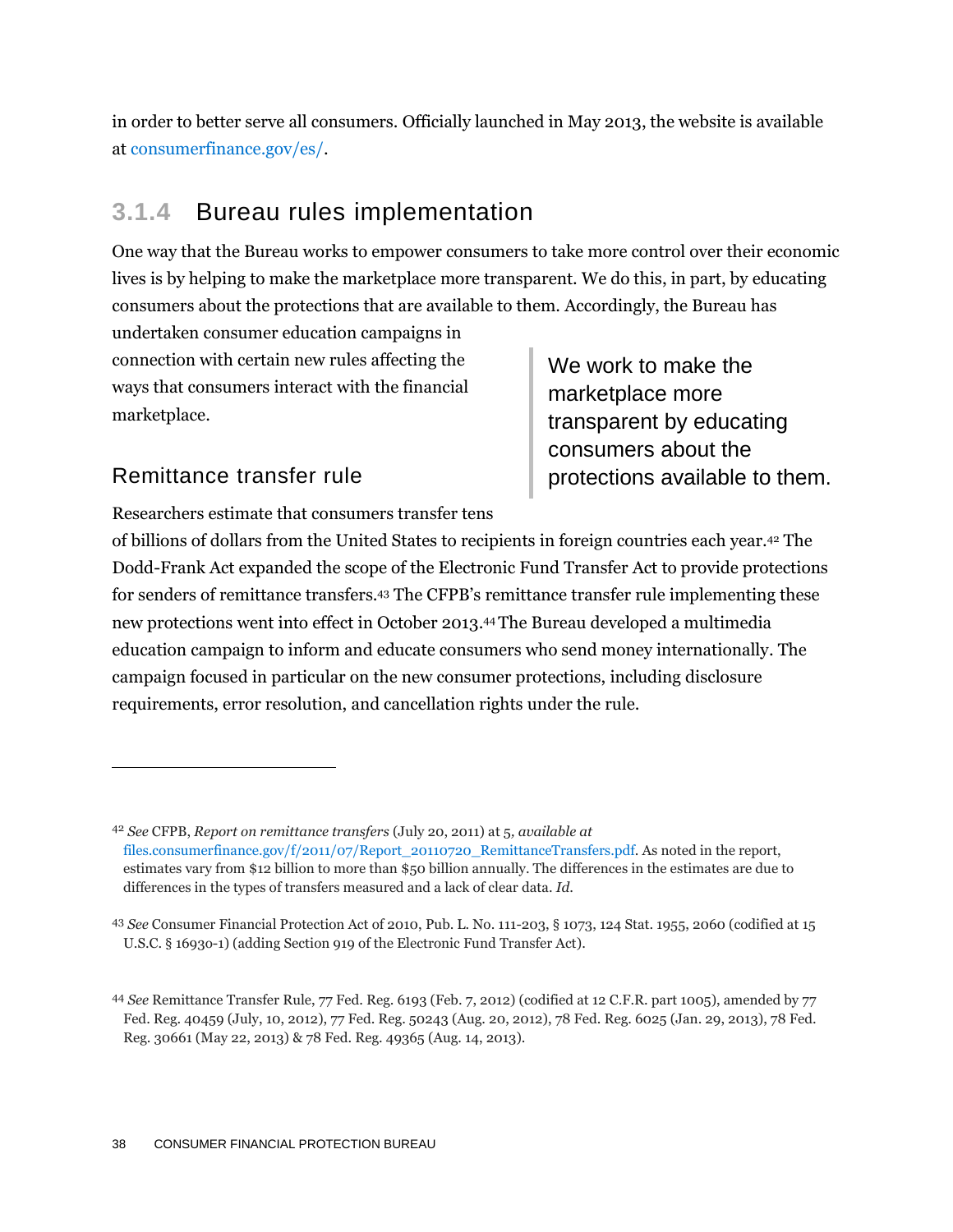The Bureau developed a variety of components for the campaign based on what we learned from stakeholders and existing research. The print materials included fact sheets and brochures for consumers in five languages determined to be used by many consumers who send money overseas from the United States, based on trends in remittance destinations and U.S. Census information—English, Spanish, French Creole, Chinese, and Tagalog. <sup>45</sup> The print materials also included posters and more detailed fact sheets and instructions for organizations that serve consumers that explain how to discuss the rule and its protections with consumers. These materials were provided to community groups, other government agencies, trade associations, remittance providers, and others. They are also available for free for order or download at [promotions.usa.gov/cfpbpubs.html.](http://promotions.usa.gov/cfpbpubs.html) The Bureau also developed several new questions and answers about remittance transfers and the new protections for Ask CFPB at [consumerfinance.gov/askcfpb/](http://www.consumerfinance.gov/askcfpb/) and its Spanish language website, [consumerfinance.gov/es/.](http://www.consumerfinance.gov/es/) We discuss the outreach aspect of the campaign further in Section 5.1, below.

#### Mortgage rules

Various Bureau rules went into effect over the past year that provide new rights and protections to homeowners and to consumers shopping for a home mortgage. The Bureau developed educational resources to help mortgage consumers, and those who interact with consumers on their home loans, understand the new rules and protections.

#### **MORTGAGES RESOURCES**

 $\overline{a}$ 

The Bureau developed a new web resource for consumers, [consumerfinance.gov/mortgage/.](http://consumerfinance.gov/mortgage/) The web page contains easy-to-read guides to the mortgage rules for homeowners and for

<sup>45</sup> *See* The World Bank, Migration and Remittances Factbook 2011, *available at* [http://data.worldbank.org/data](http://data.worldbank.org/data-catalog/migration-and-remittances)[catalog/migration-and-remittances](http://data.worldbank.org/data-catalog/migration-and-remittances); Congressional Budget Office, Migrants' Remittances and Related Economic Flows (Feb. 2011), *available at* [http://www.cbo.gov/sites/default/files/cbofiles/ftpdocs/120xx/doc12053/02-24](http://www.cbo.gov/sites/default/files/cbofiles/ftpdocs/120xx/doc12053/02-24-remittances_chartbook.pdf) [remittances\\_chartbook.pdf;](http://www.cbo.gov/sites/default/files/cbofiles/ftpdocs/120xx/doc12053/02-24-remittances_chartbook.pdf) U.S. Census Bureau, *Language Spoken at Home by Ability to Speak English for the Population 5 Years and Over*,

[http://factfinder2.census.gov/faces/tableservices/jsf/pages/productview.xhtml?pid=ACS\\_10\\_1YR\\_B16001&prodT](http://factfinder2.census.gov/faces/tableservices/jsf/pages/productview.xhtml?pid=ACS_10_1YR_B16001&prodType=table) [ype=table](http://factfinder2.census.gov/faces/tableservices/jsf/pages/productview.xhtml?pid=ACS_10_1YR_B16001&prodType=table) (last visited May 7, 2014).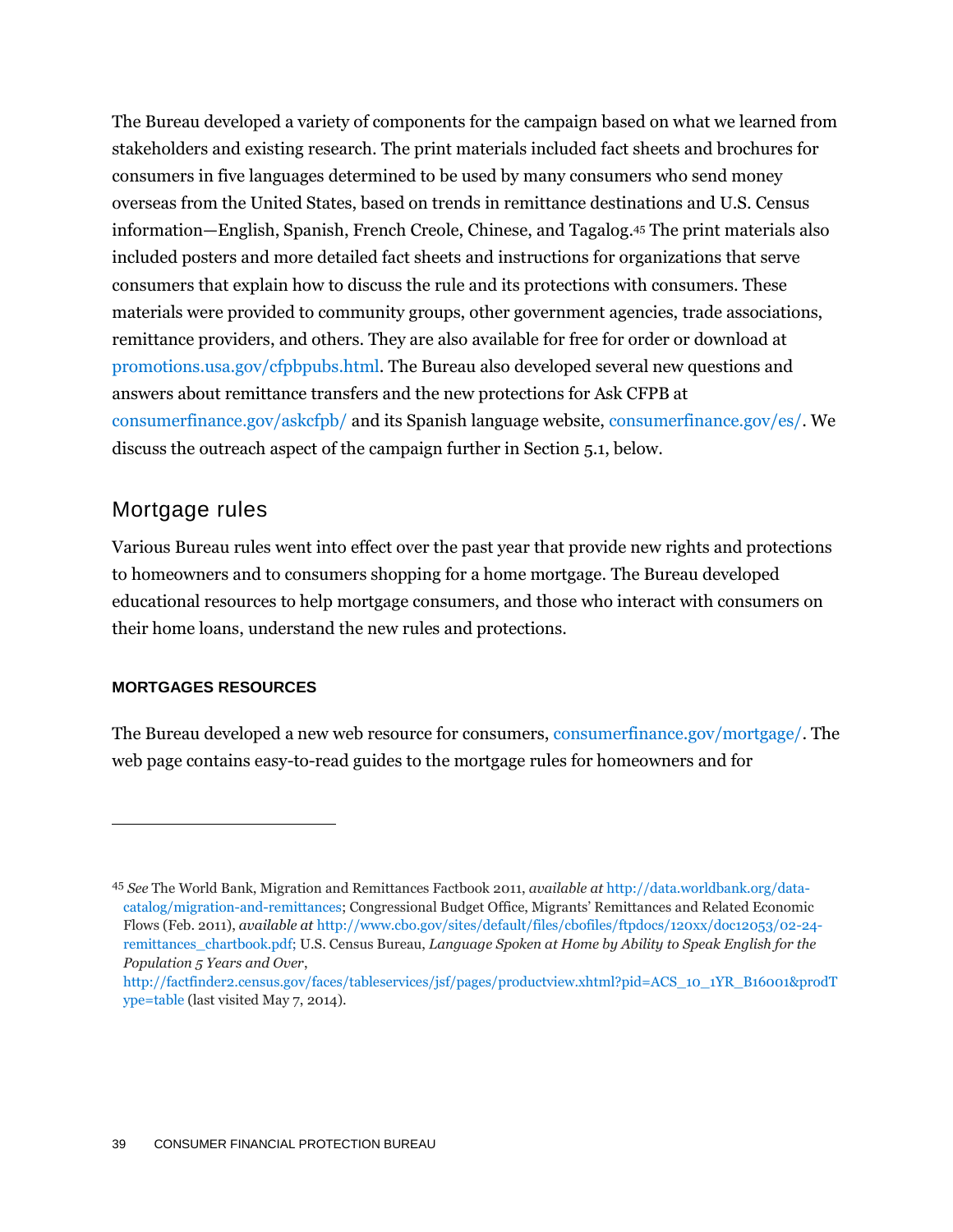homebuyers, links to find a housing counselor, and links to how to submit a complaint to the Bureau.

#### **TRAINING FOR HOUSING COUNSELORS**

The Bureau developed a detailed guide for housing counselors who help borrowers who are having trouble paying their mortgage. The guide, *Help for Struggling Borrowers*, is a step-bystep guide through the mortgage servicing rules, and is available at [files.consumerfinance.gov/f/201402\\_cfpb\\_mortgages\\_help-for-struggling-borrowers.pdf.](http://files.consumerfinance.gov/f/201402_cfpb_mortgages_help-for-struggling-borrowers.pdf) 46

The Bureau is also conducting webinars and in-person trainings for housing counselors and other intermediaries throughout the country. As of May 1, 2014, the Bureau had offered 27 webinars and in-person training events, reaching well over 3,000 housing counselors and other intermediaries—and through them, the many homeowners that they serve. The guide and training sessions cover the loss mitigation application process, foreclosure timing requirements, permissible charges and fees, the process for resolving servicer errors, the process for requesting information from a servicer, and requests for payoff statements.

#### **CONSUMER INFORMATION PUBLICATIONS**

 $\overline{a}$ 

Pursuant to the Dodd-Frank Act, the Bureau assumed responsibility for three informational publications that lenders are required to deliver to consumers when they apply for a mortgage loan or home equity line of credit.47These publications are *Shopping for your home loan: settlement cost booklet* (Settlement Cost); *Consumer handbook on adjustable-rate mortgages* (CHARM); and *What you should know about home equity lines of credit* (HELOC). In January 2014, the Bureau published the booklets with initial technical and conforming updates in conjunction with the January 2014 effective dates for many provisions of the Bureau's rules

<sup>46</sup>*See* Mortgage Servicing Rules under the Truth in Lending Act (Regulation Z), 78 Fed. Reg. 10901 (Feb. 14, 2013) (codified at 12 C.F.R. 1026); Mortgage Servicing Rules under the Real Estate Settlement Procedures Act (Regulation X), 78 Fed. Reg. 10695 (Feb. 14, 2013) (c0dified at 12 C.F.R. 1024).

<sup>47</sup> *See* 12 U.S.C. § 2604 & 12 C.F.R. § 1024.6 (Settlement Cost); 12 C.F.R. § 1026.19(b)(1) (CHARM); 12 C.F.R. § 1026.40(e) (HELOC). The Settlement Cost booklet was formerly published by the U.S. Department of Housing and Urban Development, and the CHARM and HELOC publications were formerly published by the Board of Governors of the Federal Reserve System.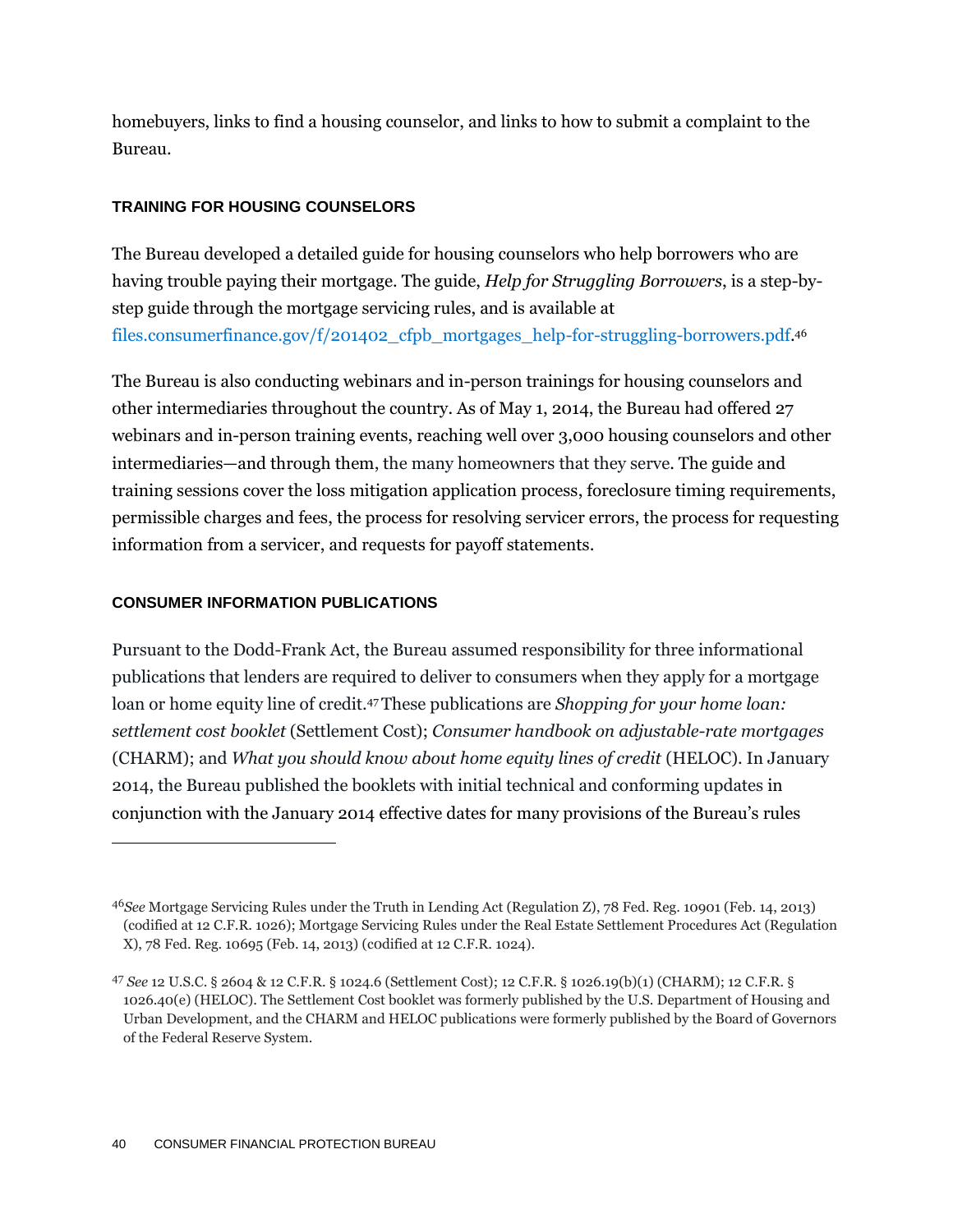regulating practices in mortgage origination and servicing. <sup>48</sup> Further updates of the booklets are planned in the future. The booklets are available for download on the Bureau's website at [consumerfinance.gov/learnmore/,](http://www.consumerfinance.gov/learnmore/) and for order through the U.S. Government Printing Office bookstore at [http://bookstore.gpo.gov/agency/224.](http://bookstore.gpo.gov/agency/224)

#### **3.1.5** Publications

The Bureau has created a range of publications for consumers that provide straightforward information about money management and other financial issues. These publications include brochures about checking your credit report, avoiding checking account fees, tax-time saving, how to avoid foreclosure, what to do if you cannot pay your credit card bills, and other topics. The Bureau makes many of these resources available in both English and Spanish, and provides them for download or bulk ordering at [promotions.usa.gov/cfpbpubs.html.](http://promotions.usa.gov/cfpbpubs.html) Between June 2013 and May 2014, the Bureau distributed over 680,000 copies of its publications and over 57,000 were downloaded. The most popular resources ordered during that period were *Money Smart for Older Adults* – *Participant Resource Guide, Managing Someone Else's Money*, *Check Your Credit Report*, *How to Submit a Complaint, My New Money Goal* worksheet, and *Your Disaster Checklist*. A list of current publications is provided in the [Appendix](#page-87-0) at the end of this report.

#### Publications: Issues affecting older Americans

#### **REVERSE MORTGAGE GUIDE**

 $\overline{a}$ 

In 2012, the Office for Older Americans developed a plain language guide to reverse mortgages for consumers, with input from subject matter experts in the Bureau's Research, Markets and Regulations Division. The Bureau updated the guide in 2014 and makes the updated version available on the CFPB website at files.consumerfinance.gov/f/201206\_cfpb\_Reverse [Mortgage\\_Guidance.pdf.](http://files.consumerfinance.gov/f/201206_cfpb_Reverse_Mortgage_Guidance.pdf) The guide is also available through other federal agencies, non-profit organizations, and housing counselors throughout the country. The guide highlights key

<sup>48</sup> *See* Notice of Availability of Certain Revised Consumer Information Publications, 79 Fed. Reg. 1836 (Jan. 10, 2014).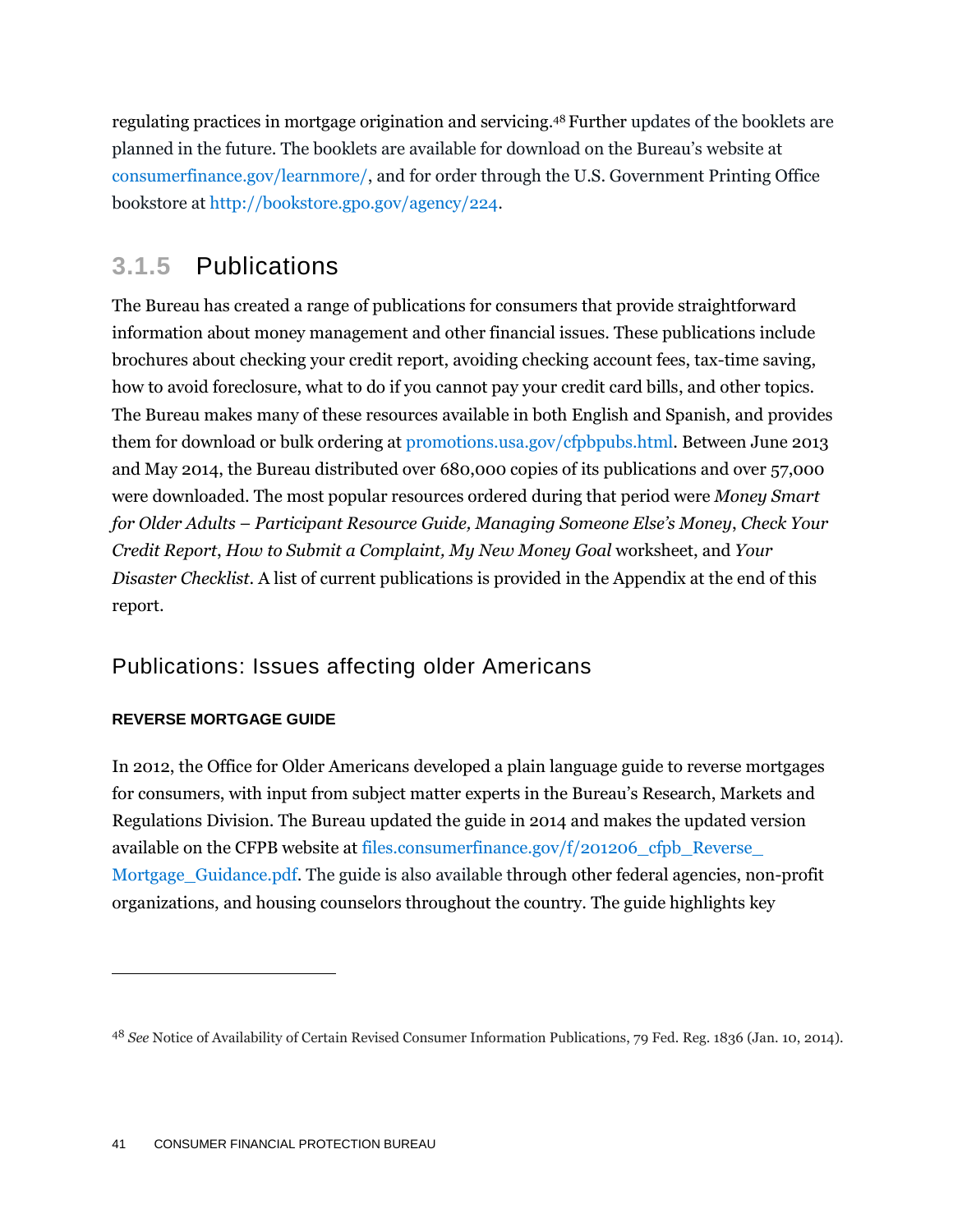decision points to help potential reverse mortgage borrowers assess the financial ramifications of securing a reverse mortgage.

#### **SENIOR DESIGNATIONS REPORT AND GUIDE**

The Office for Older Americans released a consumer guide in November 2013 to help older consumers understand the wide variety of designations used by financial advisers to signify expertise in senior financial issues and verify senior designation and certification titles. The guide is available on the Bureau website at files.consumerfinance.gov/ $f/201311$  cfpb [\\_flyer\\_senior-financial-advisors.pdf](http://files.consumerfinance.gov/f/201311_cfpb_flyer_senior-financial-advisors.pdf) and through other federal agencies, non-profit organizations, and consumer organizations nationwide. The guide was developed following the Bureau's report to Congress and the U.S. Securities and Exchange Commission in April 2013, which described the risk of consumer confusion surrounding these designations. The report included recommendations to help older consumers verify credentials, improve the consistency of standards for acquiring the credentials, improve the consistency of standards for conduct of designees, and reduce consumer confusion.<sup>49</sup>

#### **MANAGING SOMEONE ELSE'S MONEY GUIDES**

The Office for Older Americans produced four *Managing Someone Else's Money* guides to assist people who are managing money or property for a family member or friend who is unable to pay bills or make financial decisions. The *Managing Someone Else's Money* guides are aimed at lay people who are responsible for managing someone else's money. This includes agents under powers of attorney, court-appointed guardians and conservators, trustees, and government benefit fiduciaries (Social Security representative payees and Veterans Administration fiduciaries). The guides explain the duties and responsibilities of people acting in each of these fiduciary roles; how to watch out for scams and financial exploitation and what to do if a family member or friend is a victim; and where to go for help. A future phase of this initiative will include the release of state-specific guides for six states (Arizona, Florida, Georgia, Illinois, Oregon, and Virginia), a replication manual for other states, and Spanish versions of the guides.

<sup>49</sup> CFPB, *Senior Designations for Financial Advisers: Reducing Consumer Confusion and Risks* (April 18, 2013), *available at* [files.consumerfinance.gov/f/201304\\_CFPB\\_OlderAmericans\\_Report.pdf.](http://files.consumerfinance.gov/f/201304_CFPB_OlderAmericans_Report.pdf)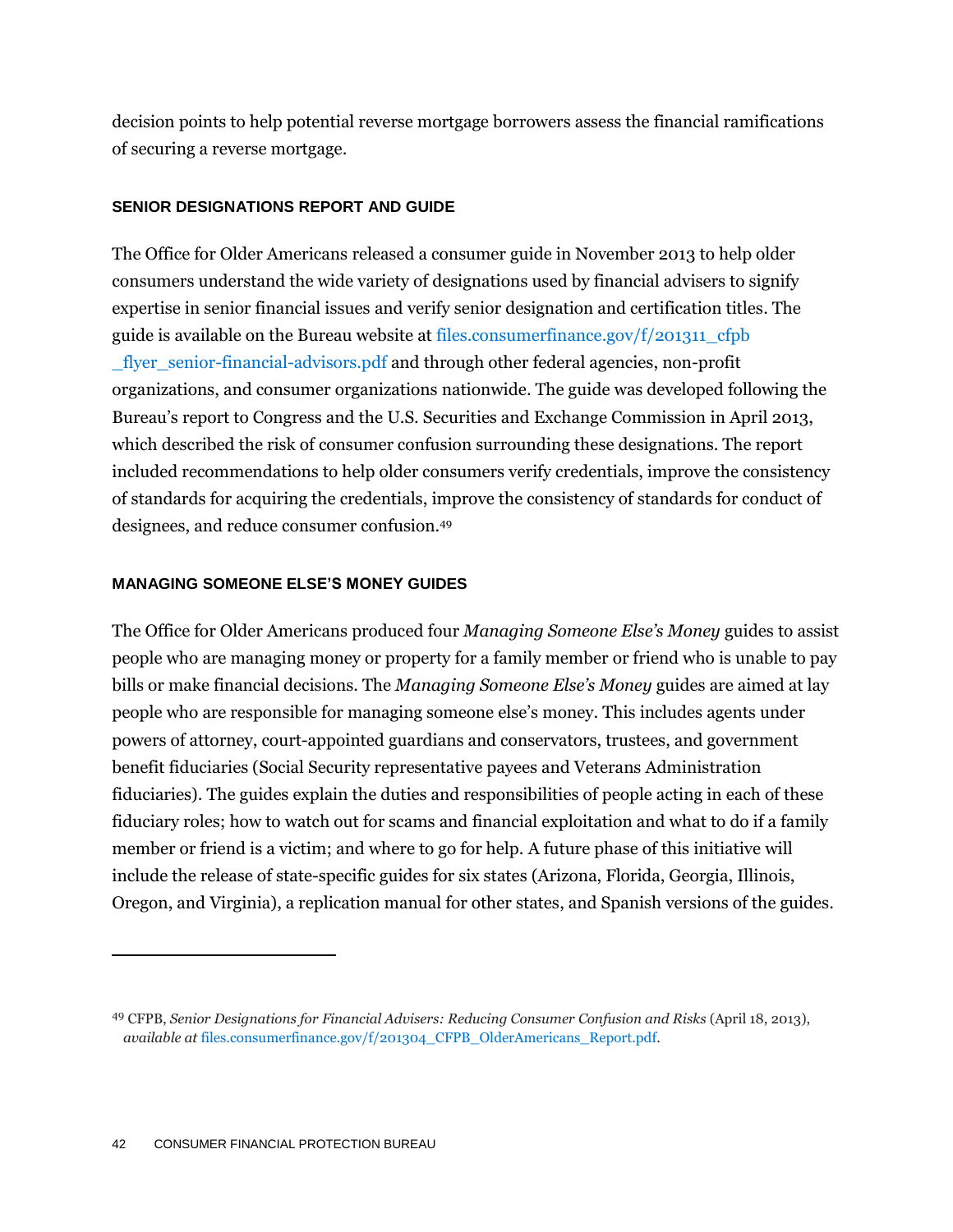The guides are available for download from the Bureau's website and can be ordered individually or in bulk at no charge at [promotions.usa.gov/cfpbpubs.html.](http://promotions.usa.gov/cfpbpubs.html)

A number of other federal agencies, including the Social Security Administration, Department of Veterans Affairs, Department of Health and Human Services, Federal Trade Commission, and the U.S. Postal Inspection Service, have posted the guides or links to the guides on their websites, written blog posts, or included information in e-newsletters.<sup>50</sup> AARP's Caregiving Resource Center has also discussed the guides. <sup>51</sup> From the release of the guides in October 2013 through May 2014, the Bureau distributed approximately 25,000 hard copies of each guide.

#### **PROTECTING RESIDENTS FROM FINANCIAL EXPLOITATION: A MANUAL FOR ASSISTED LIVING AND NURSING FACILITIES**

The Office for Older Americans produced a guide to help operators of nursing facilities and assisted-living residences protect the people in their care from financial exploitation through prevention and early intervention. The manual is designed for administrators, business office staff, social service personnel, and staff members involved in the admissions process for the facility. The publication provides facility personnel with information to help them identify warning signs of exploitation and a model protocol for intervening to prevent significant losses to victims. The guide is available at files.consumerfinance.gov/ $f/201406$  cfpb guide [protecting-residents-from-financial-exploitation.pdf.](http://files.consumerfinance.gov/f/201406_cfpb_guide_protecting-residents-from-financial-exploitation.pdf)

## **3.2** Collaborative initiatives

In order to reach consumers, the Bureau is developing collaborations with a broad range of partners that include, among others, other federal agencies; state and local governments; private and non-profit organizations; and schools, workplaces, and community organizations. These

<sup>50</sup> *See, e.g.*,<http://www.socialsecurity.gov/payee/financial.htm> (last visited June 18, 2014); <http://www.consumer.ftc.gov/blog/managing-someone-elses-money> (last visited June 18, 2014); <https://postalinspectors.uspis.gov/pressroom/pubs.aspx> (last visited June 18, 2014).

<sup>51</sup> *See* <http://www.aarp.org/home-family/caregiving/info-2014/caregiving-managing-loved-ones-money.html> (last visited May 14, 2014).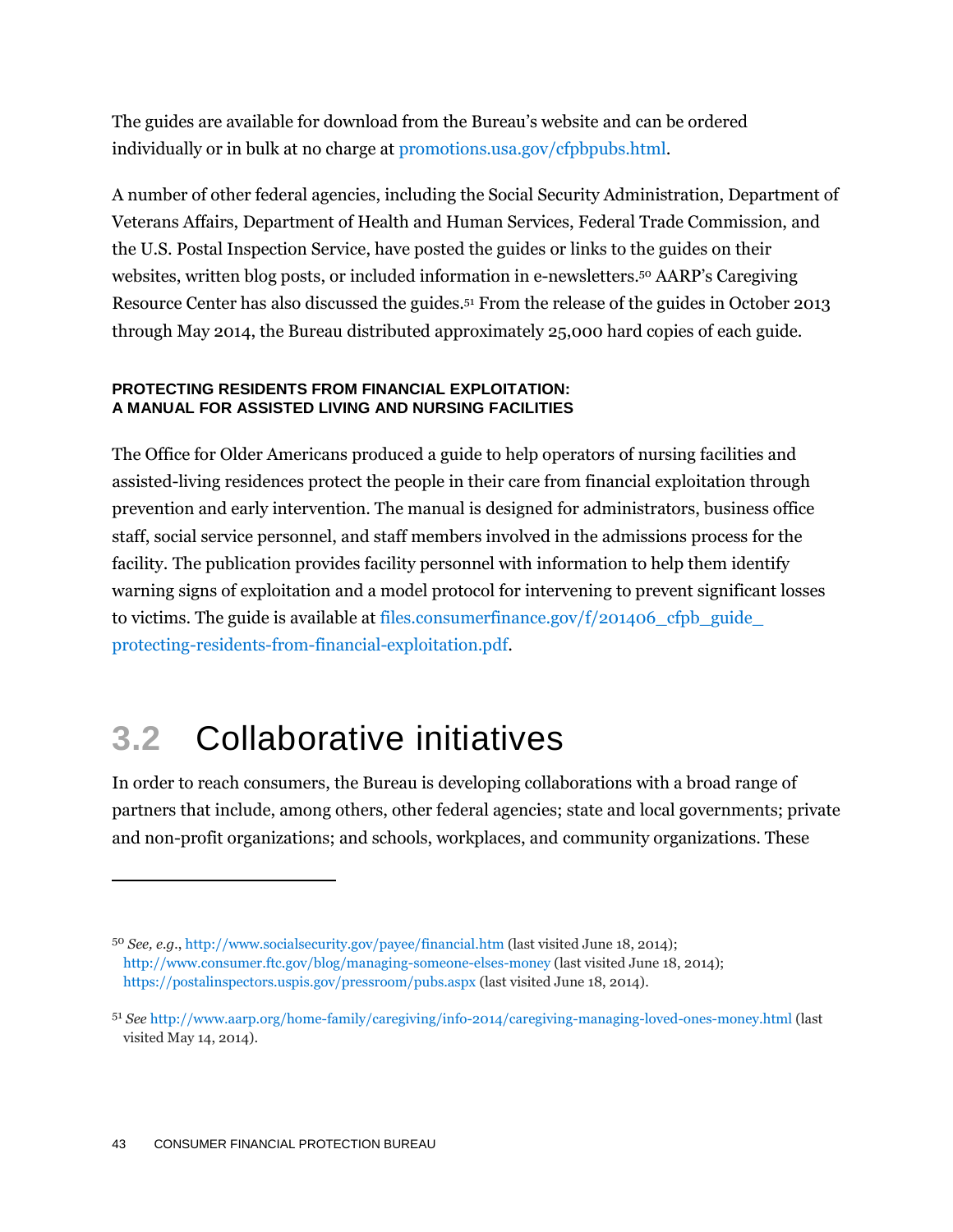collaborative initiatives take many forms. In general, the Bureau seeks to design financial education initiatives in a manner that leverages and complements effective federal and other efforts already underway, including building financial capability skills education into the provision of other services. 52

### **3.2.1** Youth financial education

In April 2013, the Bureau launched an initiative to build the financial capability of youth and thus help to ensure that every young person in America can gain the knowledge and skills to build a healthy financial future. To launch the initiative last year, the Office of Financial Education hosted a national conference of financial education experts, teachers, and non-profit

and government leaders from local, state, and federal levels involved in kindergarten through 12th grade (K-12) financial education.53The Bureau also issued a white paper recommending the following strategies to improve personal financial capability of youth:

The Bureau launched an initiative to help ensure that every young person can gain the knowledge and skills to build a healthy financial future.

- Introduce key financial education concepts early and continue to build on that foundation consistently throughout the K-12 school years;
- Include personal financial management questions in standardized tests;
- **Provide opportunities throughout the K-12 years to practice money management** through innovative, hands-on learning opportunities;
- Create consistent opportunities and incentives for teachers to take financial education training with the express intention of teaching financial management to their students; and

<sup>52</sup> Many of these collaborations involve the Bureau's fellow member agencies in the Financial Literacy and Education Commission.

<sup>53</sup> CFPB, Investing in Our Future: Conference Summary: National Conference on Youth Financial Education & Capability hosted by CFPB on April 30, 2013, available at [files.consumerfinance.gov/f/201312\\_cfpb\\_summary\\_youth-financial-capability-conference.pdf.](http://files.consumerfinance.gov/f/201312_cfpb_summary_youth-financial-capability-conference.pdf)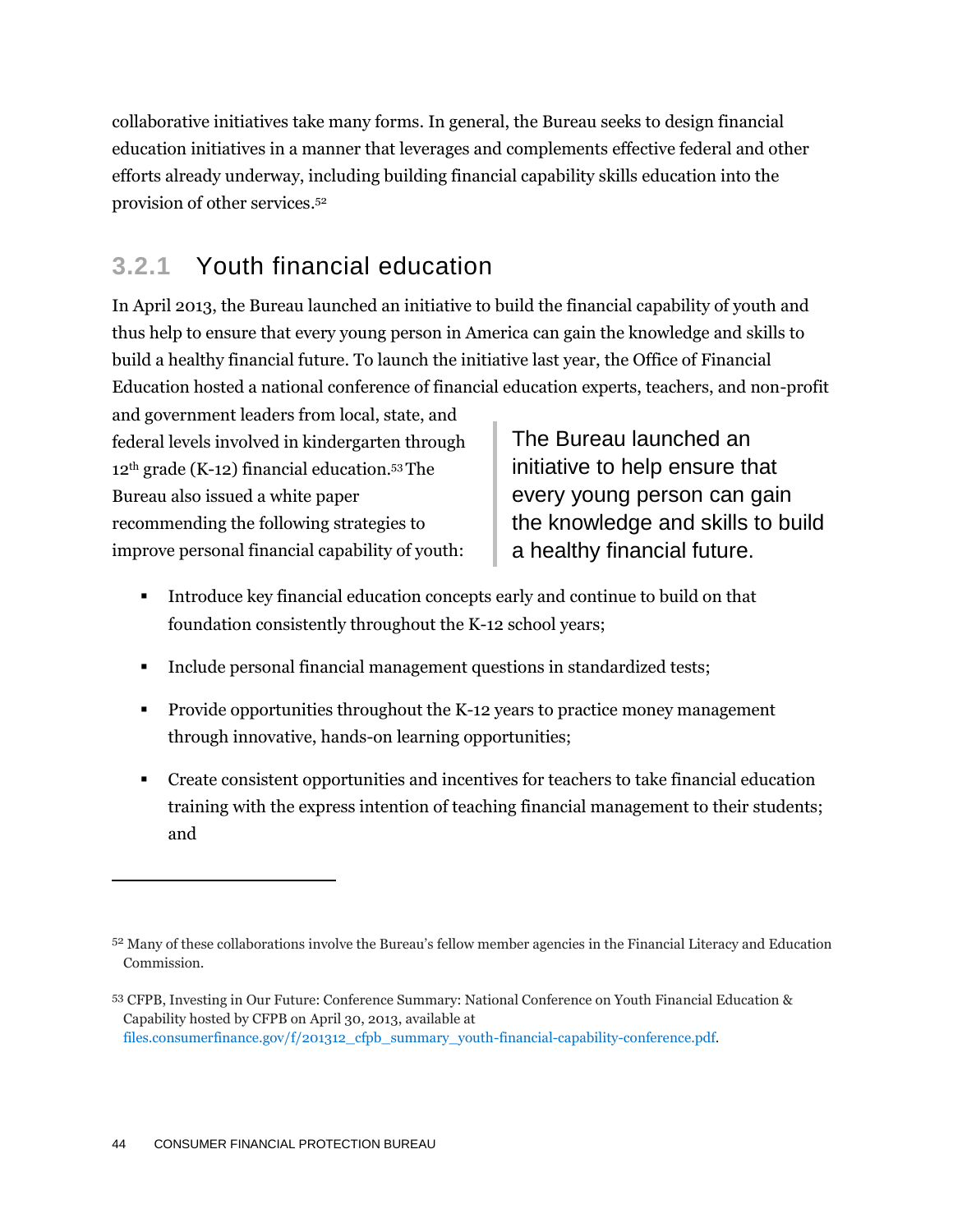Encourage parents and guardians to discuss money management topics at home and provide them with the tools necessary to have money conversations with their children.<sup>54</sup>

#### K-12 curriculum research

A growing number of state policymakers are recognizing the importance of teaching financial education to youth by requiring that personal finance be taught as part of K-12 education.<sup>55</sup> Educators who must teach financial education are faced with a wide range of curriculum providers and resources. However, little exists in the way of guidelines to assist educators in selecting the most promising or appropriate financial education curricula. To help fill this gap, the Bureau is developing criteria, or a "rubric," to help financial education decision makers and teachers make such selections. In order to do this, the Bureau has reviewed existing research and is developing an overview of K-12 financial education curriculum assessment standards based on current best practices. Through this work, we hope to be able to help educators choose from among curricula that are accurate, unbiased, demonstrably effective, and designed to help students develop a range of financial knowledge, skills, and capabilities.

#### FDIC collaboration to develop youth financial capability

The Bureau is collaborating with the Federal Deposit Insurance Corporation (FDIC) on an initiative to empower American youth to make better financial decisions to achieve their own goals throughout the stages of their lives. The collaboration focuses on improving youth financial capability by developing and promoting financial education resources for youth, parents and caregivers of youth, and teachers. The collaboration will build on the FDIC's Money Smart financial education program to address youth from preschool through age 20, and will also develop resources for parents and teachers. The collaboration will use the CFPB's expertise

<sup>54</sup> *See* CFPB, Transforming the Financial Lives of a Generation of Young Americans: Policy Recommendations for Advancing K-12 Financial Education (April 2013), available a[t files.consumerfinance.gov/f/201304\\_cfpb\\_OFE-](http://files.consumerfinance.gov/f/201304_cfpb_OFE-Policy-White-Paper-Final.pdf)[Policy-White-Paper-Final.pdf.](http://files.consumerfinance.gov/f/201304_cfpb_OFE-Policy-White-Paper-Final.pdf) The approach of introducing key financial concepts early and continuing to build on that foundation throughout the K-12 years aligns with the Financial Literacy and Education Commission's 2013- 2014 strategic focus on "Starting Early for Financial Success." *See* Section 2.3, above.

<sup>55</sup> *See, e.g.,* Council on Economic Education, Survey of the States (2014) at 9, *available at* [http://www.councilforeconed.org/wp/wp-content/uploads/2014/02/2014-Survey-of-the-States.pdf.](http://www.councilforeconed.org/wp/wp-content/uploads/2014/02/2014-Survey-of-the-States.pdf)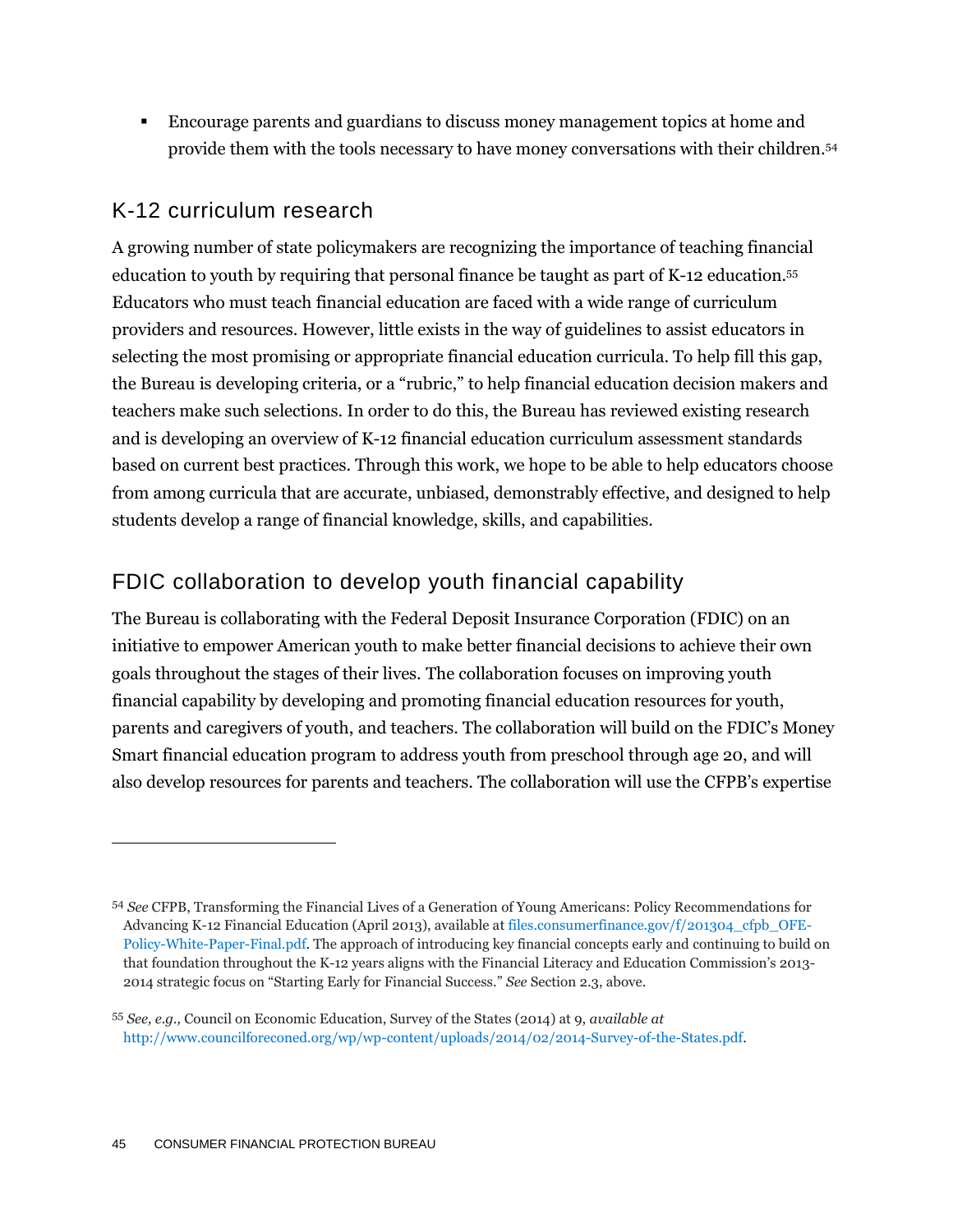in working directly with consumers to build skills in financial decision making. In particular, the CFPB and FDIC will:

- Develop and provide teachers with resources to integrate financial education concepts in K-12 lesson plans with confidence. Teachers can use these resources in their lesson plans to improve the financial decision-making skills of K-12 students in schools across the country.
- Promote public awareness about the important role parents and caregivers play in teaching children about good financial decisions. We will develop and provide resources to help empower parents and caregivers to discuss financial topics with children, including hands-on learning opportunities, discussion guides, and other age-appropriate financial education materials. Parents and caregivers are in a powerful position to introduce and to reinforce development of financial decision-making skills for young people.
- Identify opportunities to use hands-on learning approaches for the home and classroom. Experiential learning has been shown to be an effective technique for making abstract concepts into practical lessons that are easier to remember and apply when facing a financial decision.

#### Parent education tools

In April 2013, the Offices of Financial Education and Consumer Engagement initiated work to engage parents and guardians in the financial education of their children by encouraging discussion of money management topics at home and providing tools for parents to have money

conversations with their children. We developed a set of Ask CFPB questions and answers especially for parents, which is available by going to [consumerfinance.gov/askcfpb/](http://www.consumerfinance.gov/askcfpb/) and clicking on the "Especially for" link for Parents. In August 2013, we hosted the second in a series of chats on these topics on Twitter.

Parents and caregivers are in a powerful position to introduce and reinforce development of financial decision-making skills for young people.

The Twitter chat was a collaboration with the Jump\$tart Coalition for Personal Financial Literacy, a non-profit coalition of organizations that share an interest in advancing financial literacy among students in pre-kindergarten through college, and Kids.gov, a U.S. government Internet resource for kids and their parents. During the one-hour chat with educators, parents,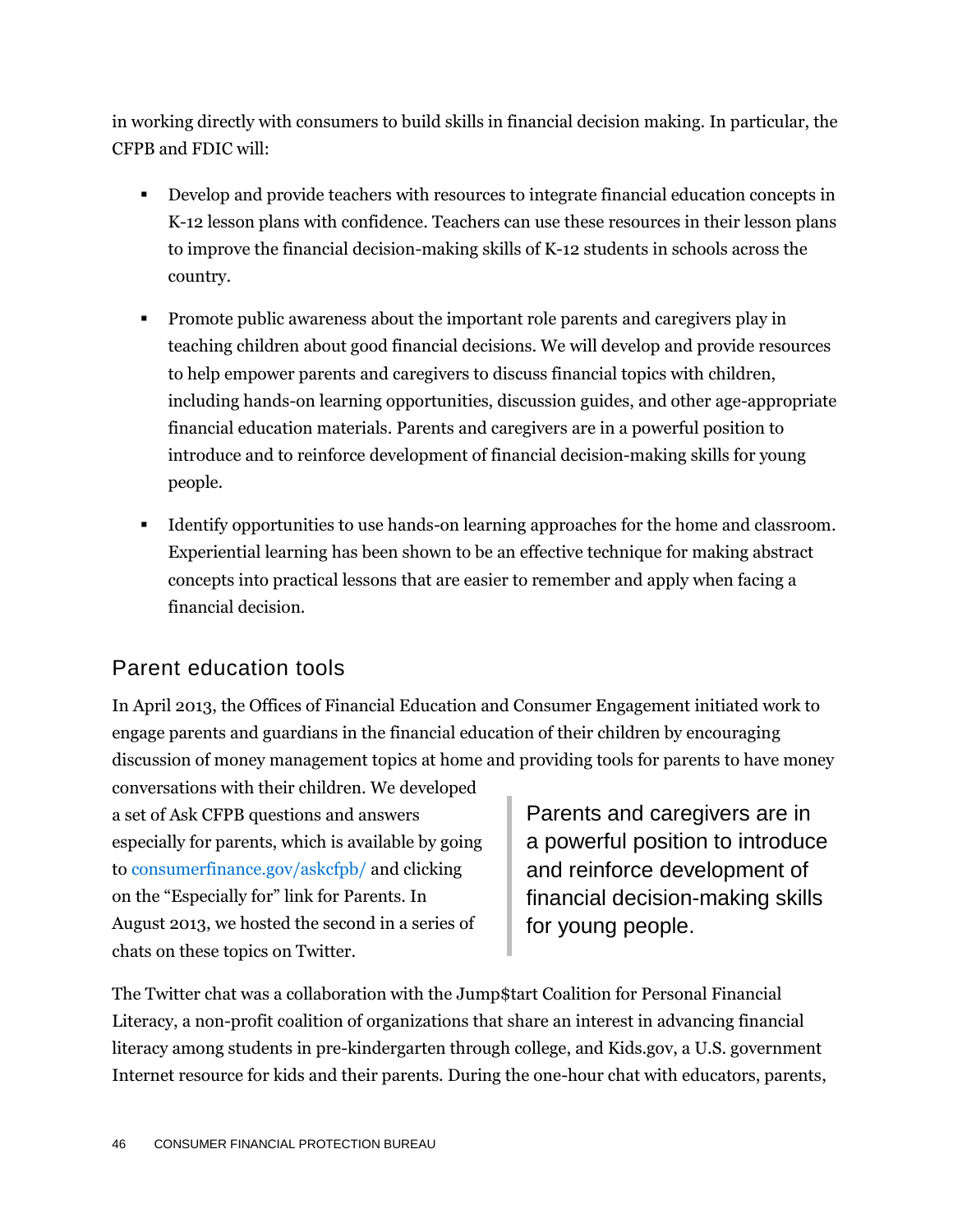financial education bloggers, and other Twitter users, participants saw messages about how to talk with kids about money, shared questions their kids were asking, and saw links to the questions and answers on Ask CFPB to inform their conversations.

#### Youth summer employment programs

Youth summer employment programs in local communities offer a unique opportunity to reach young people with financial capability education. Youth who may be entering the workforce for the first time can build habits that may last throughout their working lives. In November 2013, the Office of Financial Empowerment, along with federal agency partners from the Financial Literacy and Education Commission, convened a roundtable of national and local leaders to discuss current efforts to help youth build financial capability through employment programs. The successful programs represented at the roundtable included three important components: integrating financial education into existing youth employment programs, partnering with employers, and collaborating with financial institutions to improve access to financial services such as transaction accounts. The discussion also revealed many programs that recognize the need to help youth develop financial skills may not have the time, expertise, or resources to do so.

Building on these key takeaways, Empowerment developed tools to help communities that want to include financial capability skills in their youth summer employment programs. The Bureau is collaborating with several communities to pilot these new tools in summer 2014.

#### President's Advisory Council on Financial Capability for Young Americans

The Bureau's Director is serving as a member of the President's Advisory Council on Financial Capability for Young Americans (Council), which was established by President Barack Obama in June 2013. <sup>56</sup> The Council will advise the President and the Secretary of the Treasury on how to promote and enhance financial capability among young Americans and the American people generally. The Council will also identify ways to build the financial capability of young people at an early stage in schools, families, communities, and the workplace, as well as through the use of

<sup>56</sup> *See* Exec. Order No. 13646, Establishing the President's Advisory Council on Financial Capability for Young Americans, 78 Fed. Reg. 39159 (June 28, 2013).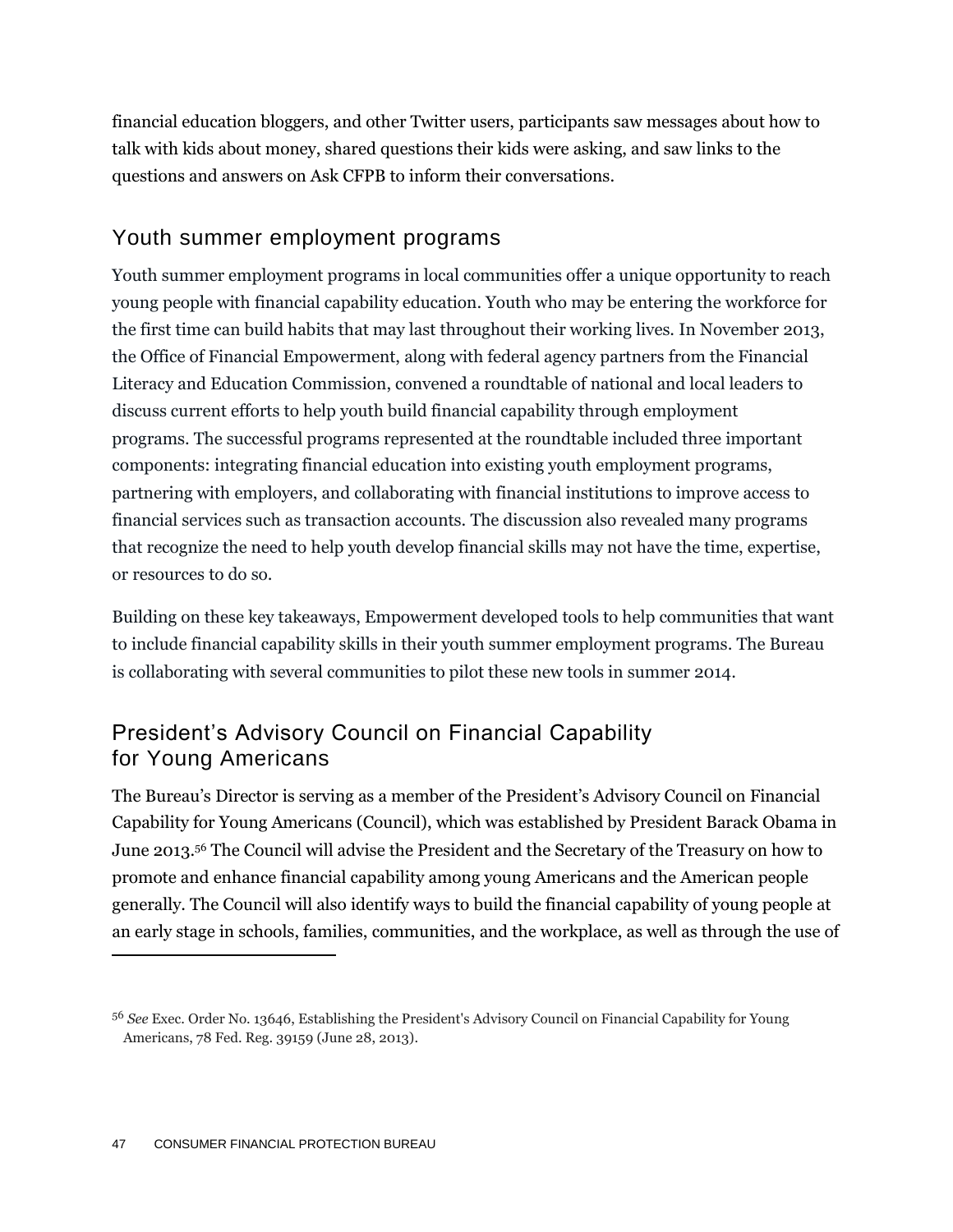technology. Through this collaboration with the broad range of leaders within the Council, the Bureau expects to contribute to additional opportunities to promote youth financial capability. The first meeting of the Council was held on March 10, 2014.

#### FLEC youth financial education field hearing

In September 2013, the Bureau organized a field hearing on youth and post-secondary financial education on behalf of the Financial Literacy and Education Commission. <sup>57</sup> The field hearing was held at the University of Wisconsin's Madison campus. Attendees included financial education practitioners, researchers, policy influencers, university staff, students, and other members of the public. The hearing gave the Commission the opportunity to share its work with the public and to learn about other important work occurring in communities across the country. Participants identified promising practices, critical challenges, and opportunities to promote financial capability of children and youth. The field hearing included two discussion panels: Building Youth Financial Capability through Experiential Learning; and Preparing Students for Financial Independence in Postsecondary Education.

## **3.2.2** Workplace financial education

The workplace is where many people earn their income and make critical decisions about how to allocate their wages to current needs, savings, investing for retirement, and other important life goals. Research suggests that employers can play a key role in implementing practices in the workplace that strengthen the financial capability of employees in order to meet their own life goals.<sup>58</sup>

#### Office of Personnel Management strategy

The Thrift Savings Plan Open Elections Act of 2004 (TSP Open Elections Act) requires the Office of Personnel Management (OPM) to develop and implement a retirement financial

<sup>57</sup> *See* CFPB, Live From Madison, Wisconsin!, *available at* [consumerfinance.gov/blog/live-from-madison-wisconsin/.](http://www.consumerfinance.gov/blog/live-from-madison-wisconsin/)

<sup>58</sup> *See* Kelly D. Edmiston, Mary C. Gillet-Fisher & Molly McGrath, Weighing the Effects of Financial Education in the Workplace, The Federal Reserve Bank of Kansas City, Community Affairs Department RWP 09-01 (Oct. 2009), *available at* [http://www.kansascityfed.org/publicat/cap/carwp09-01.pdf.](http://www.kansascityfed.org/publicat/cap/carwp09-01.pdf)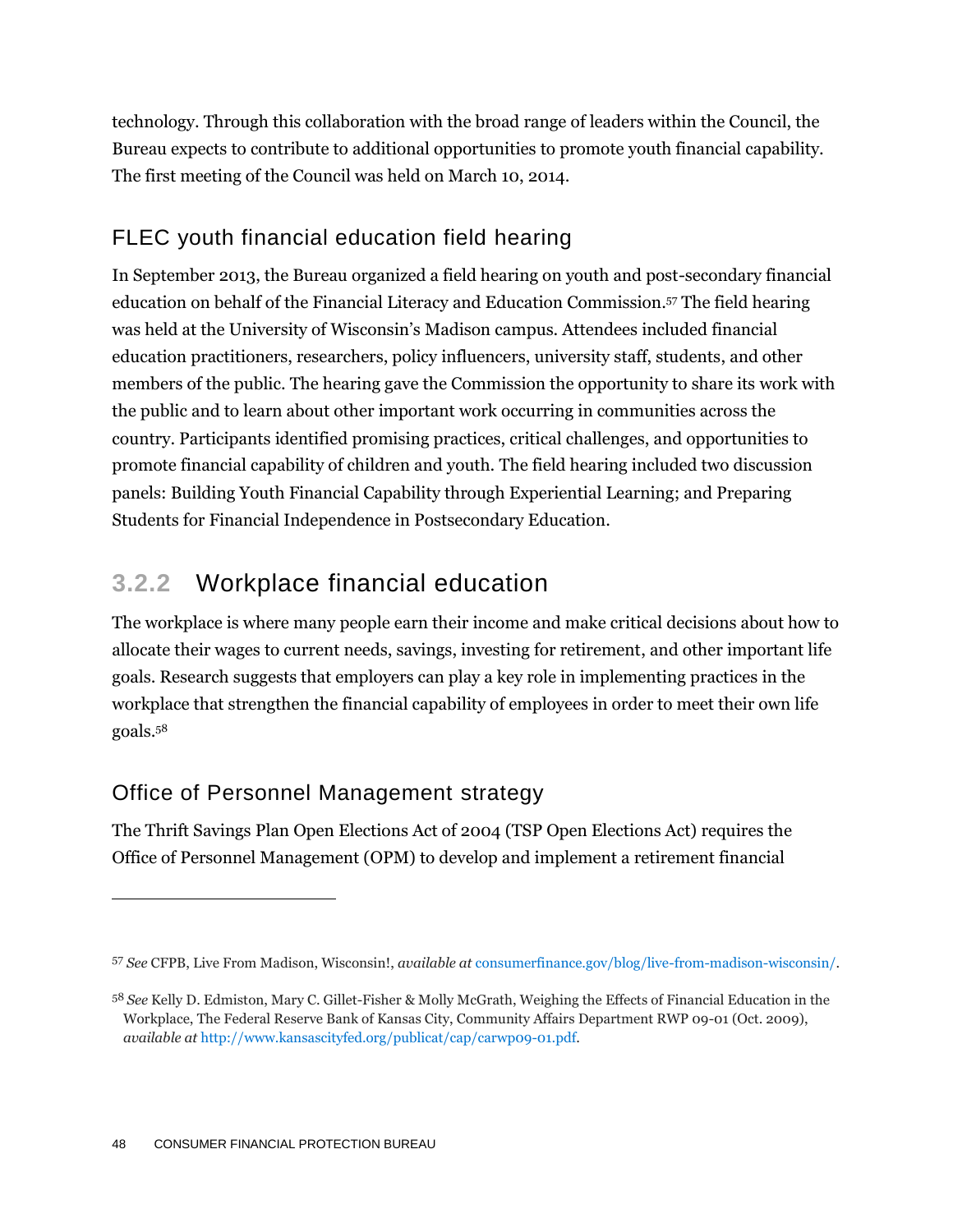literacy and education strategy for federal employees. The statute directs that the strategy "educate Federal employees on the need for retirement savings and investment; and . . . provide information related to how Federal employees can receive additional information on how to plan for retirement and calculate what their retirement investment should be in order to meet their retirement goals." <sup>59</sup> OPM's strategy calls for federal agencies to develop and submit to OPM a retirement financial education plan based on the educational model in the strategy, and an annual report describing their activities.<sup>60</sup> The Bureau has submitted its 2014 financial education plan to OPM.

Using the expertise developed through its own workplace financial education plan, which is discussed further below, and its role as a member of FLEC, the Bureau has worked to support OPM's efforts. The Bureau encouraged its fellow FLEC member agencies to submit financial education plans by June 30, 2014, and provided assistance, along with other FLEC agencies that had plans, to FLEC agencies that did not have them. This included providing a sample plan and other resources. As of May 31, 2014, 19 of the 20 FLEC agencies required to submit 2014 financial education plans had done so.

#### Foundations: building a model financially fit workplace

The Bureau has developed a workplace financial education program to address OPM guidance under the TSP Open Elections Act, discussed above, and increase employee access to retirement- and federal benefits-related information.<sup>61</sup> More broadly, the program seeks to address key life events and decision points in employees' financial lives. The program also aligns with the Financial Literacy and Education Commission's Starting Early for Financial Success strategic focus, which includes an Early Career and Retirement component. This component is aimed at helping Americans plan and act for long-term financial well-being early in their careers by promoting financial education and capability in the workplace. The Bureau's program

<sup>59</sup> Pub. L. No. 108-469, § 2(c), 118 Stat. 3892 (2004) (5 U.S.C. § 8350 note).

<sup>60</sup> *See* Office of Personnel Management, Benefits Administration Letter 11-104, Agency Retirement Financial Education Plans (Mar. 25, 2011).

<sup>61</sup> *See* Thrift Savings Plan Open Elections Act of 2004, Pub. L. No. 108-469, § 2(c), 118 Stat. 3892 *(*5 U.S.C. § 8350 note); Office of Personnel Management, Benefits Administration Letter 11-104, Agency Retirement Financial Education Plans (Mar. 25, 2011).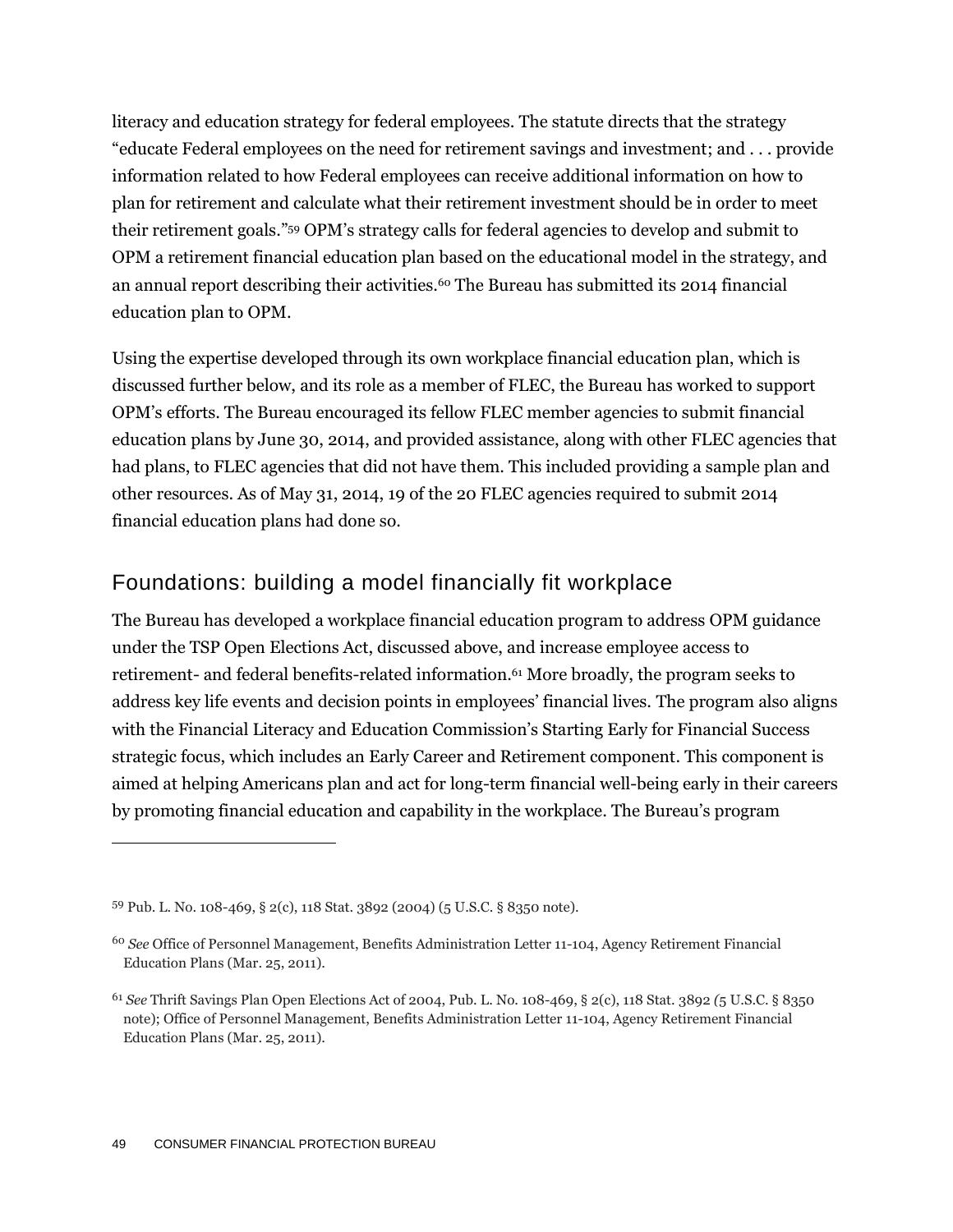augments tools such as automatic enrollment in retirement plans with training and information sessions for employees and free financial planning assistance.

#### Public service employers and student debt

In August 2013, the Bureau launched a workplace initiative focused on empowering public service organizations to help their employees tackle their student debt. This initiative is discussed in Section 3.2.7, below.

#### FLEC workplace financial education field hearing

In order to focus further attention on the role that workplace financial education can play, in February 2014 the Bureau participated in a FLEC field hearing in Atlanta, Georgia on Financial Capability in the Workplace.<sup>62</sup> At the hearing, [Director Cordray spoke](http://youtu.be/XOIbFZz7KmE?t=16m13s) about why the workplace is an ideal place for financial education and why it can be good business for employers to help relieve employees' financial stress.<sup>63</sup> Dr. Katherine Sauer of the University of Colorado provided [three reasons why employers should consider financial education at work:](http://youtu.be/XOIbFZz7KmE?t=35m) (1) employees may come to work with their minds on their personal financial situation ("presenteeism"); (2) as employees move from job to job, it can get harder for them to manage the rising number of retirement accounts and decisions they face; and (3) growing numbers of employees need help juggling the financial stress of caring for children and aging parents at the

A key takeaway from the discussion was the value employers reap when employees understand how their benefits enhance their overall financial well-being. Employers at the field hearing also stressed the importance of offering flexible programs that target the needs of specific employee groups and incorporate immediate action steps employees can take. Finally, employers see

same time.<sup>64</sup>

<sup>62</sup> *See* CFPB, Live From Atlanta!, [consumerfinance.gov/blog/live-from-atlanta/.](http://www.consumerfinance.gov/blog/live-from-atlanta/)

<sup>63</sup> *See* CFPB, Prepared Remarks of CFPB Director Richard Cordray at the Financial Literacy and Education Commission Meeting[, consumerfinance.gov/newsroom/prepared-remarks-of-cfpb-director-richard-cordray-at-the](http://www.consumerfinance.gov/newsroom/prepared-remarks-of-cfpb-director-richard-cordray-at-the-financial-literacy-and-education-commission-meeting/)[financial-literacy-and-education-commission-meeting/.](http://www.consumerfinance.gov/newsroom/prepared-remarks-of-cfpb-director-richard-cordray-at-the-financial-literacy-and-education-commission-meeting/)

<sup>64</sup> *See* CFPB, Delivering Financial Education at Work Makes Sense[, consumerfinance.gov/blog/delivering-financial](http://www.consumerfinance.gov/blog/delivering-financial-education-at-work-makes-sense/)[education-at-work-makes-sense/.](http://www.consumerfinance.gov/blog/delivering-financial-education-at-work-makes-sense/)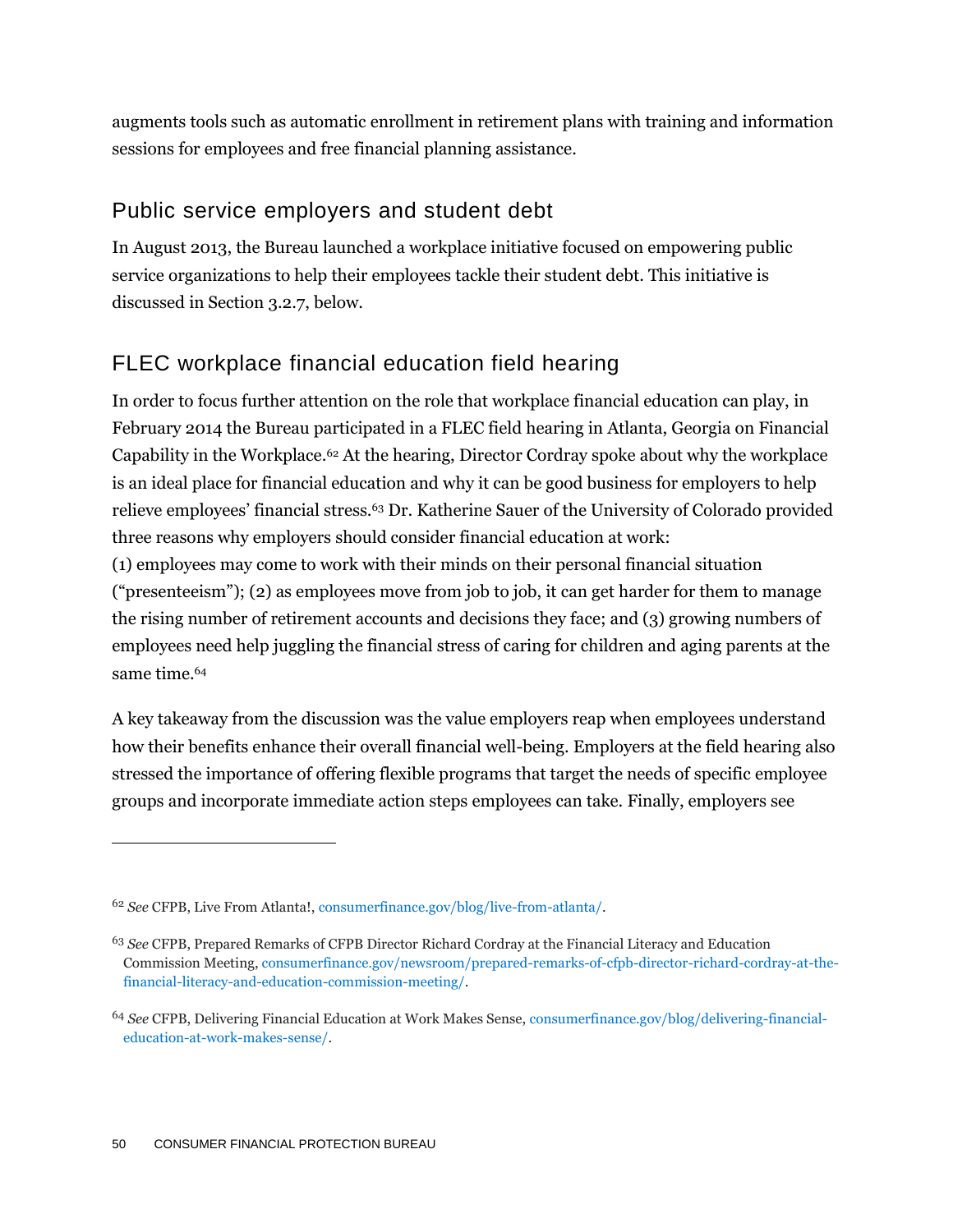financial education and financial wellness programs as a way to help employees who are near retirement plan the next stage of their lives.

## **3.2.3** Community financial education

#### Community financial education project: Libraries

In July 2013, the Office of Financial Education initiated a community financial education project to promote access to reliable, unbiased financial education and resources through public libraries across the country. Libraries served 297.6 million Americans, or 96 percent of the U.S. population, in 2010. <sup>65</sup> Further, research indicates that libraries are highly trusted as a source of information, and serve consumers effectively in times of economic stress.<sup>66</sup> These factors, along with library presence in local communities across the country, make them natural partners for financial education.

In order to develop the project, the Bureau identified a diverse group of partner libraries that could help us learn about library capabilities and constraints, as well as the types The Bureau is working to help public libraries become community hubs for financial education.

of programs that would be attractive and realistic for libraries to implement. With input from government agencies, foundations, and trade associations that work with libraries, we identified initial partner libraries based on a combination of factors. These factors included the diversity of the areas and patrons they serve, experience in working with others in their communities, and expressed interest in participating. We selected some libraries that have been innovative in providing financial education programs, and some that had not yet offered financial education programs. We also chose libraries that would represent a range of geographic locations and types of communities. The initial partner libraries are the Brooklyn Public Library, New York; Columbus Metropolitan Library, Ohio; Florence County Library System, South Carolina; Fresno County Public Library, California; Georgetown County Library, South Carolina; Menominee

<sup>65</sup> *See* Institute for Museum and Library Services, *Public Libraries in the United States Survey: Fiscal Year 2010* (January 2013) at 7, *available at* [http://www.imls.gov/assets/1/AssetManager/PLS2010.pdf.](http://www.imls.gov/assets/1/AssetManager/PLS2010.pdf)

<sup>66</sup> *See, e.g.,* Pew Research Center, *How Americans Value Public Libraries in Their Communities* (2013) at 18-19, 23 *available at* [http://libraries.pewinternet.org/files/legacy-pdf/PIP\\_Libraries%20in%20communities.pdf.](http://libraries.pewinternet.org/files/legacy-pdf/PIP_Libraries%20in%20communities.pdf)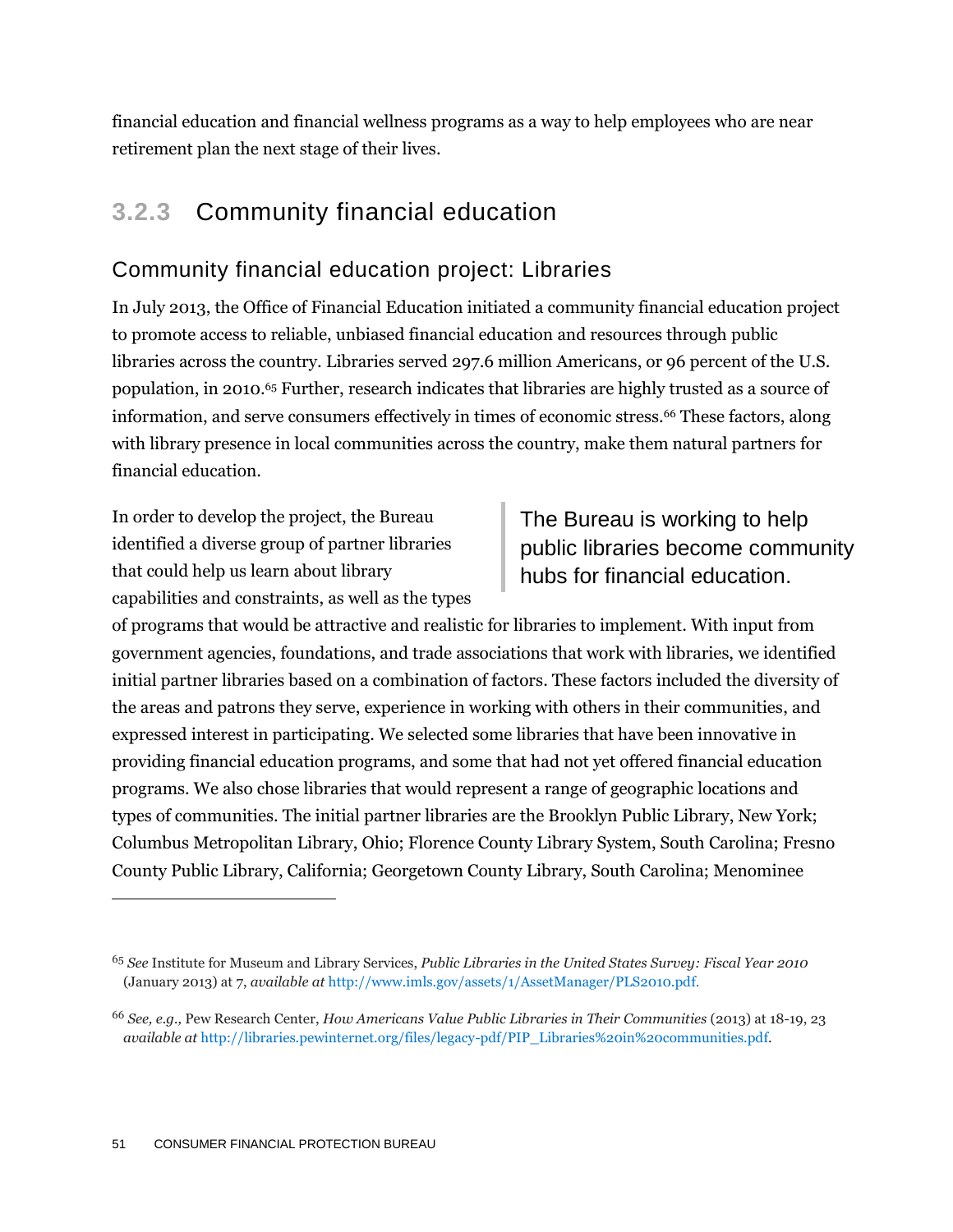Tribal College, Wisconsin; Orange County Library System, Florida; Pelham Public Library, Alabama; and San Francisco Public Library, California.

The Bureau is also partnering with federal agencies and national organizations that have relationships with libraries and local communities, such as the American Library Association, the FINRA Investor Education Foundation, the U.S. Department of Agriculture National Institute of Food and Agriculture, the Institute of Museum and Library Services, the Federal Reserve Bank of Chicago, and the FDIC. We will work together with the libraries to help them develop partnerships in their communities and build on existing programs, resources, and infrastructure to reach consumers in their neighborhoods. Resources for libraries are available at [consumerfinance.gov/library-resources/.](http://www.consumerfinance.gov/library-resources/)

#### Faith-based communities

Faith-based organizations play a unique and trusted role in their communities. The Office of Financial Education, in coordination with the Office of Community Affairs in the Division of External Affairs, held a series of webinars in 2013 with leaders of faith-based organizations to introduce participants to the CFPB's financial education tools and resources. In 2014, OFE has continued this work with faith-based organizations through presentations and roundtables to share the Bureau's resources and to learn from the organizations what financial challenges and concerns are being expressed by those they serve.

### **3.2.4** Guidelines for libraries and community organizations to select financial education resources

During its first three years of operation, the Office of Financial Education has heard from numerous financial education stakeholders – including its library project partners – that they are not looking for additional financial education materials or programs. What they say they need most is guidance in choosing among the available materials and programs. To address this need, OFE is working to develop content guidelines in various contexts. For example, we are working with a number of organizations to develop guidelines that libraries and other community organizations may choose to use to select financial education content. In particular, the Office is advising the Reference and User Services Association of the American Library Association in developing guidelines to help reference librarians choose financial education information to recommend to library patrons.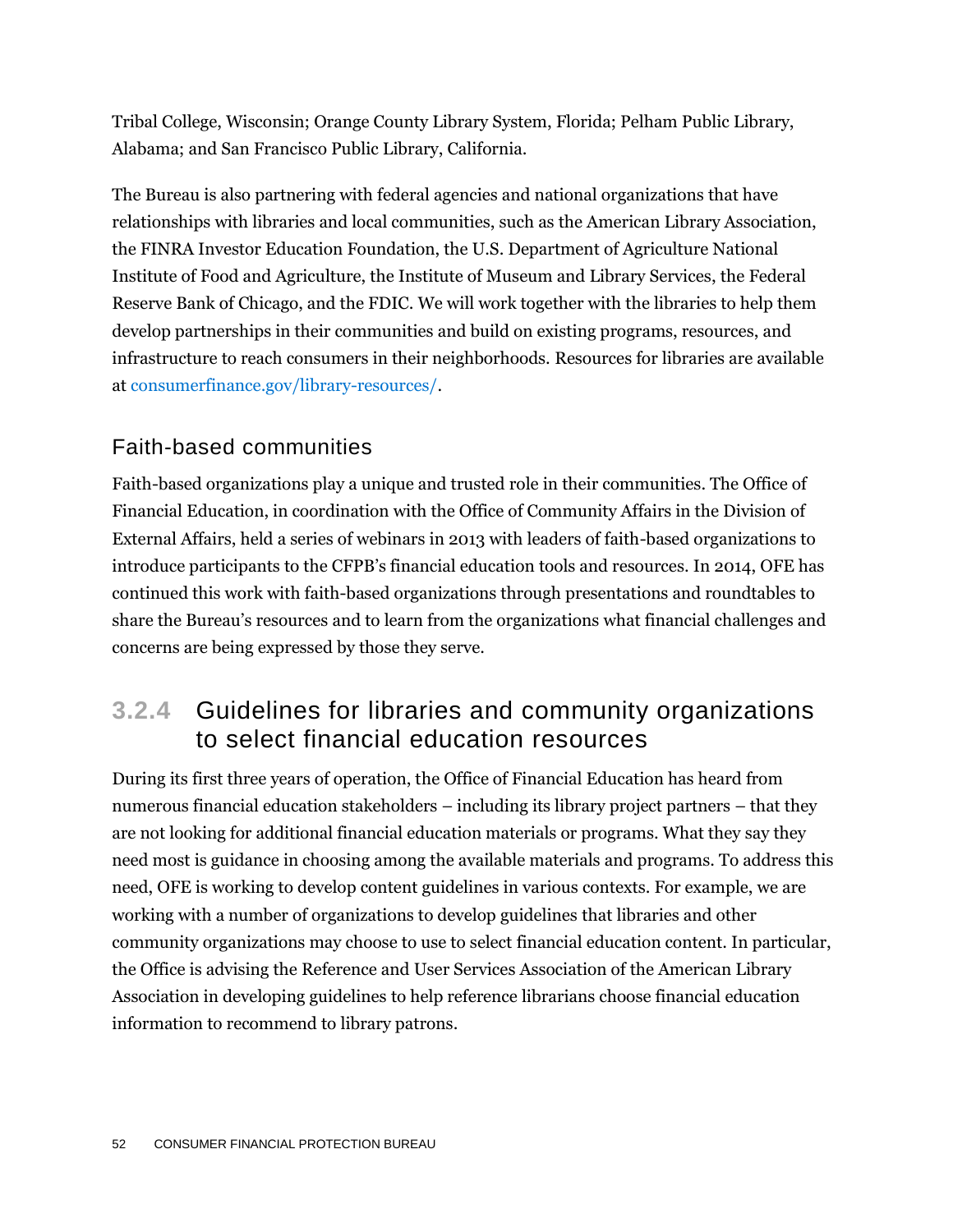#### **3.2.5** Tax-time savings: collaboration with Volunteer Income Tax Assistance sites

The Offices of Financial Education and Financial Empowerment collaborated for the third year, in consultation with the Internal Revenue Service, to encourage Earned Income Tax Credit (EITC) eligible recipients to save some portion of their EITC refunds as a seed to grow savings. The EITC is a refundable tax credit, and for many low-to-moderate income families represents the largest lump sum of money they will receive all year. The initiative uses the free tax preparation services offered to low- and moderate-income taxpayers through Volunteer Income Tax Assistance (VITA) sites to reach EITC-eligible individuals and families.

In 2013 the Offices partnered with three VITA sites to pilot the CFPB's *Ready? Set, Save!* campaign. This initiative was aimed at encouraging EITC-eligible taxpayers to pre-commit to saving a portion of their refund at the time their taxes are being prepared and they first learn the amount of their EITC credit and expected tax refund. Listening sessions with VITA site coordinators and tax preparers from the 2013 pilot revealed common barriers they encountered to discussing savings with clients, which informed the development of 2014 program materials.

In 2014 the Offices piloted an expanded *Ready? Set, Save!* campaign in 13 communities around the country, which included approximately 100 VITA sites. The Bureau provided training and materials to approximately 2,000 tax preparer volunteers who served approximately 75,000 low- and moderate-income taxpayers. Each VITA site received worksheets, checklists, and posters to encourage taxpayers to consider savings. The training was designed to better equip volunteers to have a conversation about saving with taxpayers at the time they learn the amount of their refund and to inform them about various savings options available, including direct deposit into an account and purchase of a Series I savings bond.

The Offices are also making materials broadly available via download to encourage consumers to save a portion of their refunds.<sup>67</sup> This initiative fulfills a statutory mandate for the Office of

<sup>67</sup> *See* CFPB, Getting a Grip on Income Tax Season[, consumerfinance.gov/blog/getting-a-grip-on-income-tax-season/](http://www.consumerfinance.gov/blog/getting-a-grip-on-income-tax-season/)*.*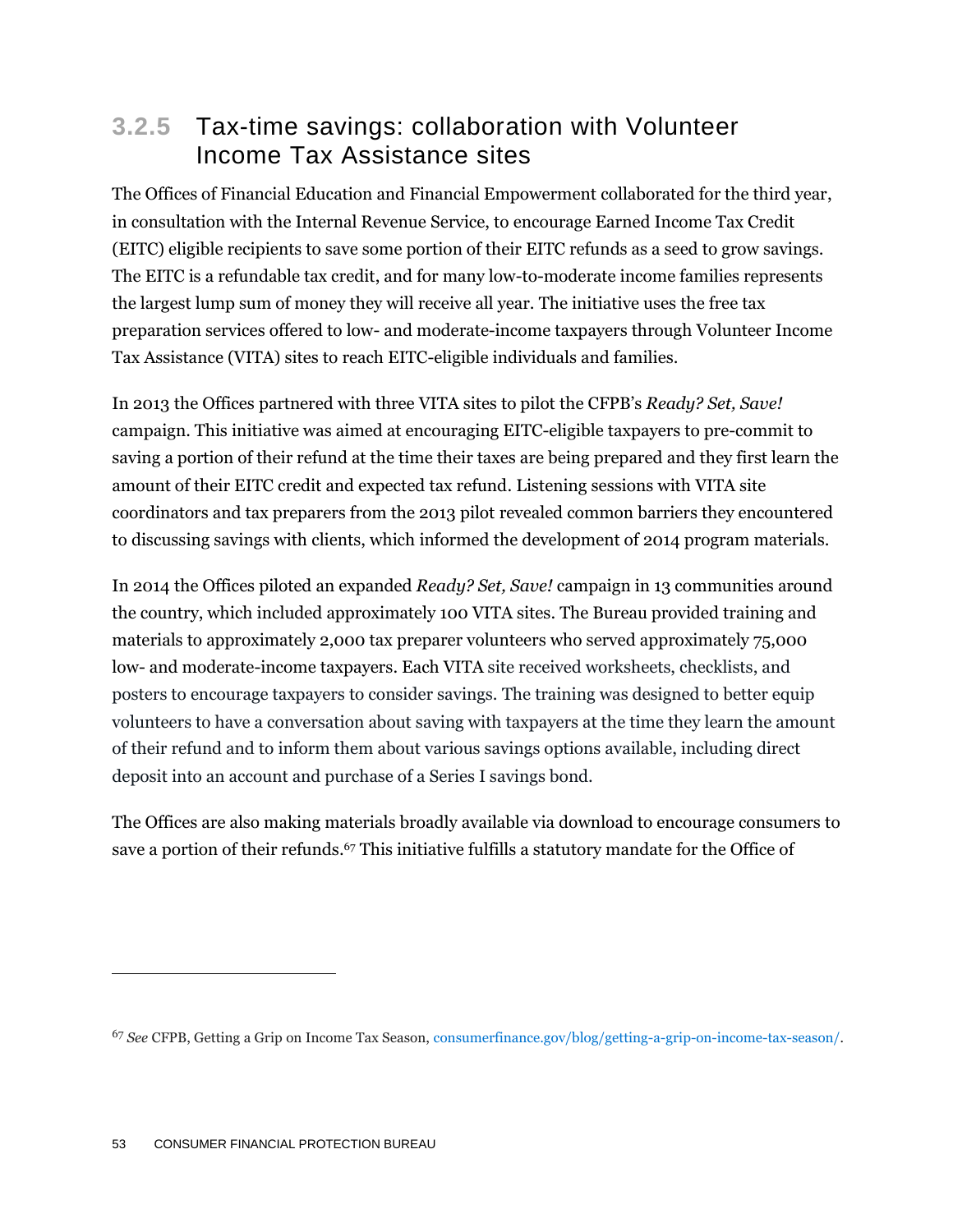Financial Education, to provide consumers with wealth-building strategies and access to financial services during the preparation process to claim the EITC.<sup>68</sup>

## **3.2.6** Collaborative initiatives for servicemembers

#### Judge Advocate General's Corps training

The Office of Servicemember Affairs' education efforts have included providing subject-matter expertise to the military legal community. Bureau staff have provided instruction on several occasions at The Judge Advocate General's Legal Center and School located in Charlottesville, Virginia. For example, in April 2014, the Office of Servicemember Affairs teamed up with the Offices of Supervision and Enforcement to provide instruction about consumer risk in the payday loan marketplace as part of a legal assistance training course. These efforts help advance OSA's educational reach by leveraging the extensive consumer law mission of the Judge Advocate General's Corps (JAG), and ensuring that JAG legal assistance attorneys have up-todate information on federal laws and policies affecting servicemembers in the consumer marketplace.

#### On-demand training for service providers

In 2013, OSA began hosting an ongoing series of virtual Military Financial Educator Forums on consumer financial topics for service providers who deliver financial, educational, or legal counseling to servicemembers and their families worldwide. The goal of these forums is to

supply incremental and easily digestible information to those who provide services to servicemembers and their families on current consumer financial topics.

Content highlights from the video forums are also relayed through social media channels to reach

We provide on-demand video training for service providers who assist servicemembers and their families worldwide with financial issues.

<sup>68</sup> *See* 12 U.S.C. § 5493(d)(2)(F).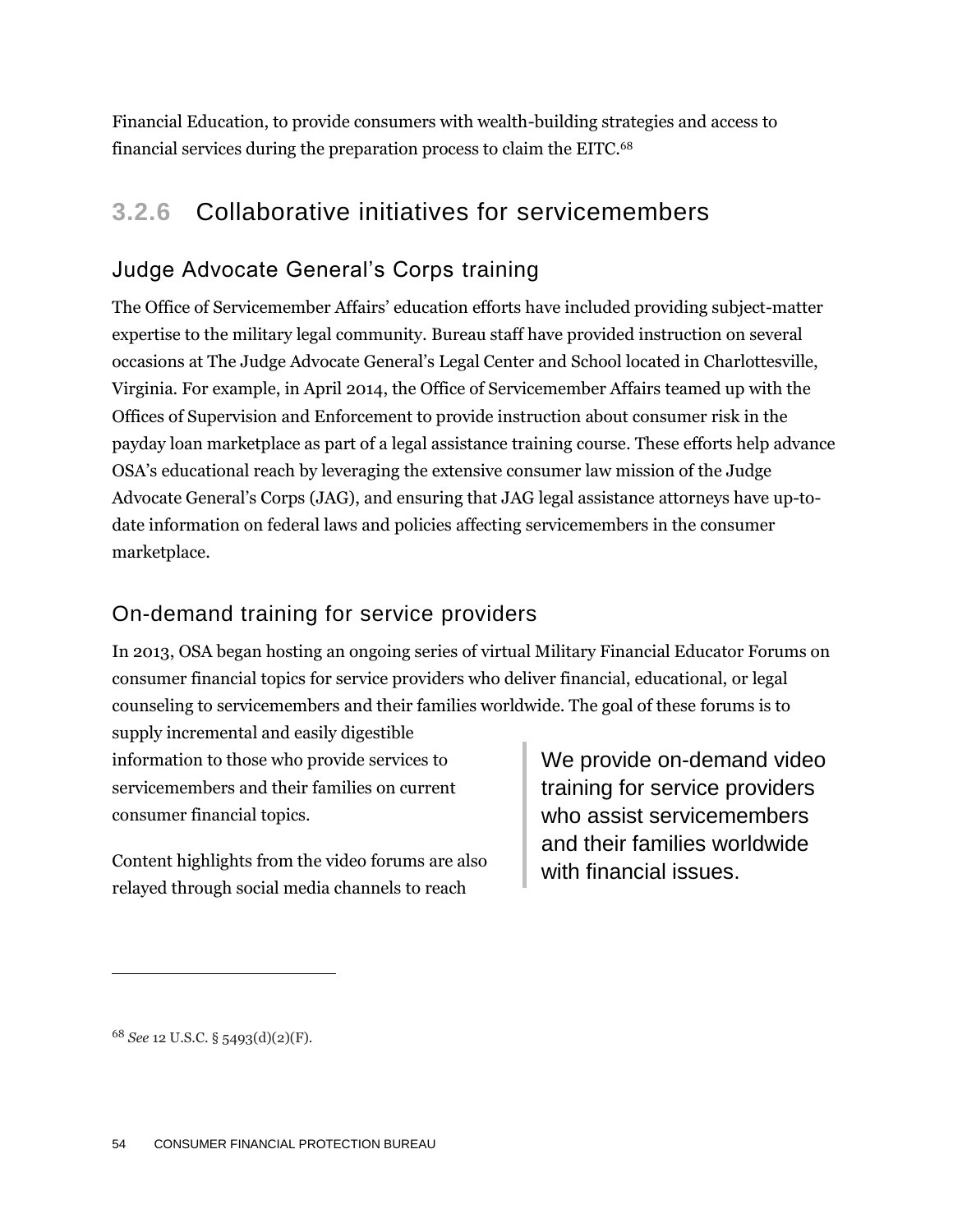those serving the U.S. military across the globe. External social media partnerships with the Department of Defense and the Military Family Learning Network are used to amplify the message delivered by the video trainings to servicemembers stationed overseas.

In January 2014, OSA began making the forums available as on-demand video trainings on the Bureau website at [consumerfinance.gov/servicemembers/on-demand-forums-and-tools/.](http://www.consumerfinance.gov/servicemembers/on-demand-forums-and-tools/) Over 500 service providers have accessed these virtual training tools since their debut. To date these trainings include issues in debt collection and solutions for servicemembers with troubled mortgages.

### **3.2.7** Collaborative initiatives for students

#### Financial aid shopping sheet

Beginning in 2011, the Bureau partnered with the Department of Education to develop a "Financial Aid Shopping Sheet" to help students and their parents make informed decisions about how to finance postsecondary educational expenses.<sup>69</sup> Financial aid offers from colleges and universities often fail to make basic information clear, such as how much of a particular aid offer is made up of loans that need to be paid back and how much comes from grants that do not. The Higher Education Opportunity Act required the Secretary of Education to develop a model financial aid offer format to help students and their parents make informed decisions about how to finance postsecondary educational expenses.<sup>70</sup> The shared mission to improve the shopping process for potential student borrowers made the CFPB and the Department of Education natural partners in a *Know Before You Owe* project on student loans.

The Financial Aid Shopping Sheet is a standardized, easy-to-read form of financial aid award letter that colleges and universities can send to prospective students. The Shopping Sheet is designed to allow college applicants to better understand the debt implications of their college choice and compare the costs and financial aid offers of the schools to which they apply.

<sup>&</sup>lt;sup>69</sup> The Financial Aid Shopping Sheet is available at [http://collegecost.ed.gov/shopping\\_sheet.pdf](http://collegecost.ed.gov/shopping_sheet.pdf) (last visited May 7, 2014).

<sup>70</sup> *See* Pub. L. No. 110-315, § 484, 122 Stat. 3078, 3286 (2008) (codified at 20 U.S.C. § 1092 note).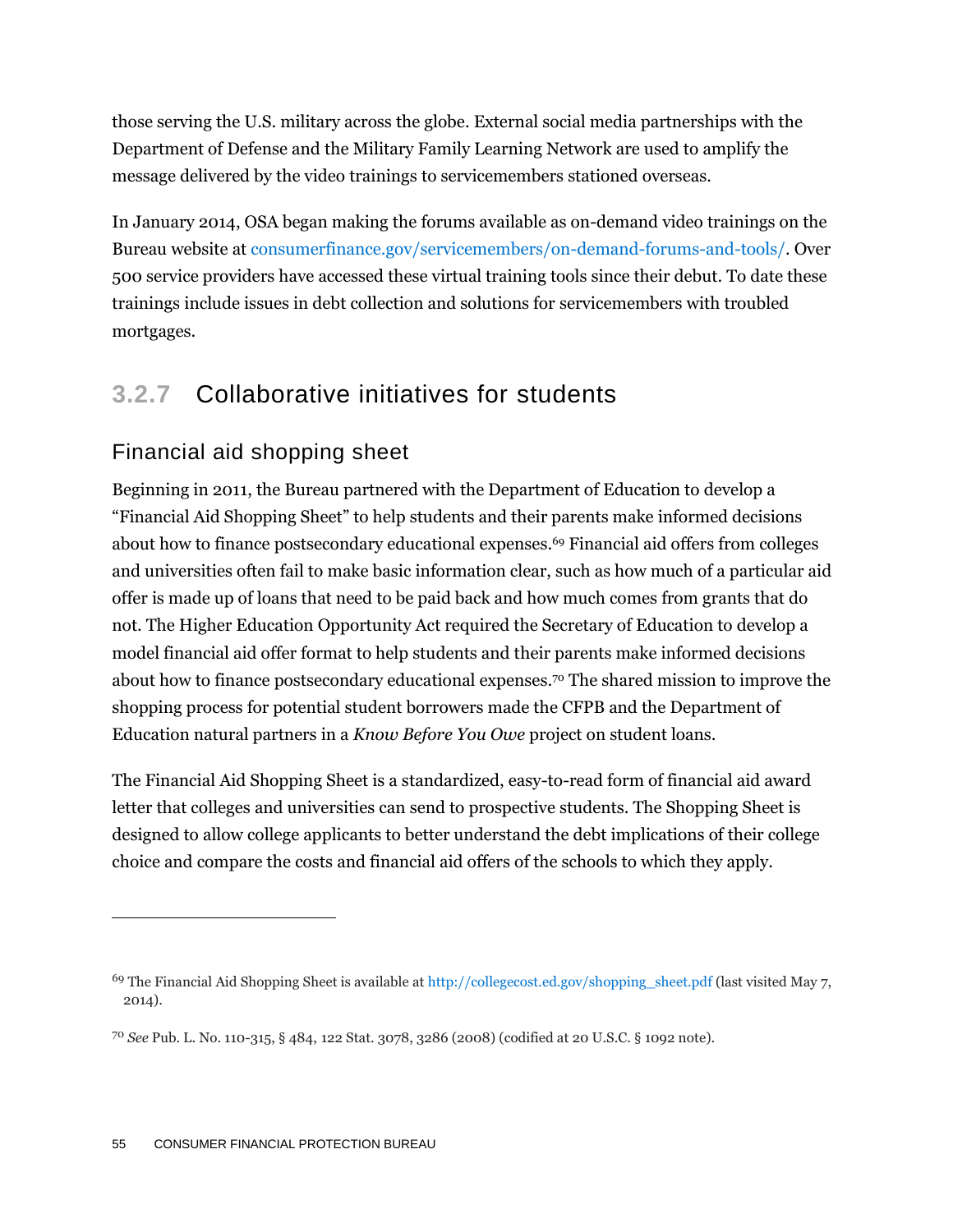The agencies released a prototype shopping sheet in October 2011. The Secretary of Education released the finalized Financial Aid Shopping Sheet in July 2012, and published an open letter to college and university presidents, calling for schools to voluntarily adopt the shopping sheet.

In April 2012, the President of the United States issued an Executive Order requiring colleges that accept Department of Defense Tuition Assistance Program funds to provide military students with an offer letter based on the principles developed for the Financial [Aid Shopping](http://collegecost.ed.gov/shopping_sheet.pdf)  [Sheet,](http://collegecost.ed.gov/shopping_sheet.pdf) in order to provide better information to recipients of military and veteran education benefits.<sup>71</sup> The Executive Order also encourages colleges that accept Post-9/11 G.I. Bill benefits to do the same.<sup>72</sup> As of March 2014, 2,069 colleges and universities, with a combined enrollment of 8.8 million students, had voluntarily agreed to adopt the Financial Aid Shopping Sheet.

#### Public service employers and student debt

In August 2013, the Bureau launched a workplace initiative focused on empowering public service organizations to help their employees tackle their student debt. As part of this initiative, the Bureau developed a toolkit that these organizations can use to help employees learn about their options and qualify for federal loan repayment benefits. The toolkit contains action guides, frequently asked questions, and additional information on best practices when implementing a workplace initiative on student debt. The toolkit is available at [files.consumerfinance.gov/f/](http://files.consumerfinance.gov/f/201308_cfpb_public-service-toolkit.pdf) [201308\\_cfpb\\_public-service-toolkit.pdf.](http://files.consumerfinance.gov/f/201308_cfpb_public-service-toolkit.pdf) The Bureau also provides training to human resources professionals at public service organizations and offers technical support to organizations seeking to stand up this initiative.

Federal loan repayment benefits include a loan forgiveness program for employees of public service organizations. <sup>73</sup> The Bureau estimates that up to 25 percent of the U.S. workforce is employed in public service as defined by Congress and may be eligible for student loan

<sup>71</sup> See Exec. Order No. 13607, Establishing Principles of Excellence for Educational Institutions Serving Service Members, Veterans, Spouses, and Other Family Members, 77 Fed. Reg. 25,861 (May 2, 2012).

<sup>72</sup> *Id.*; *see* Post-9/11 Veterans Educational Assistance Act of 2008, [Supplemental Appropriations Act,](http://en.wikipedia.org/wiki/Supplemental_Appropriations_Act_of_2008) 2008, [Pub.](http://www.law.cornell.edu/jureeka/index.php?doc=USPubLaws&cong=110&no=252) L. [No. 110](http://www.law.cornell.edu/jureeka/index.php?doc=USPubLaws&cong=110&no=252)–252, tit. V, 122 Stat. 2357 (codified at 38 U.S.C. §§ 3301-3324) (known as the "Post-9/11 G.I. Bill").

<sup>73</sup> *See* College Cost Reduction and Access Act, Pub. L. No. 110-84, tit. IV, 121 Stat. 800 (2007) (codified at 20 U.S.C. § 1087e(m)).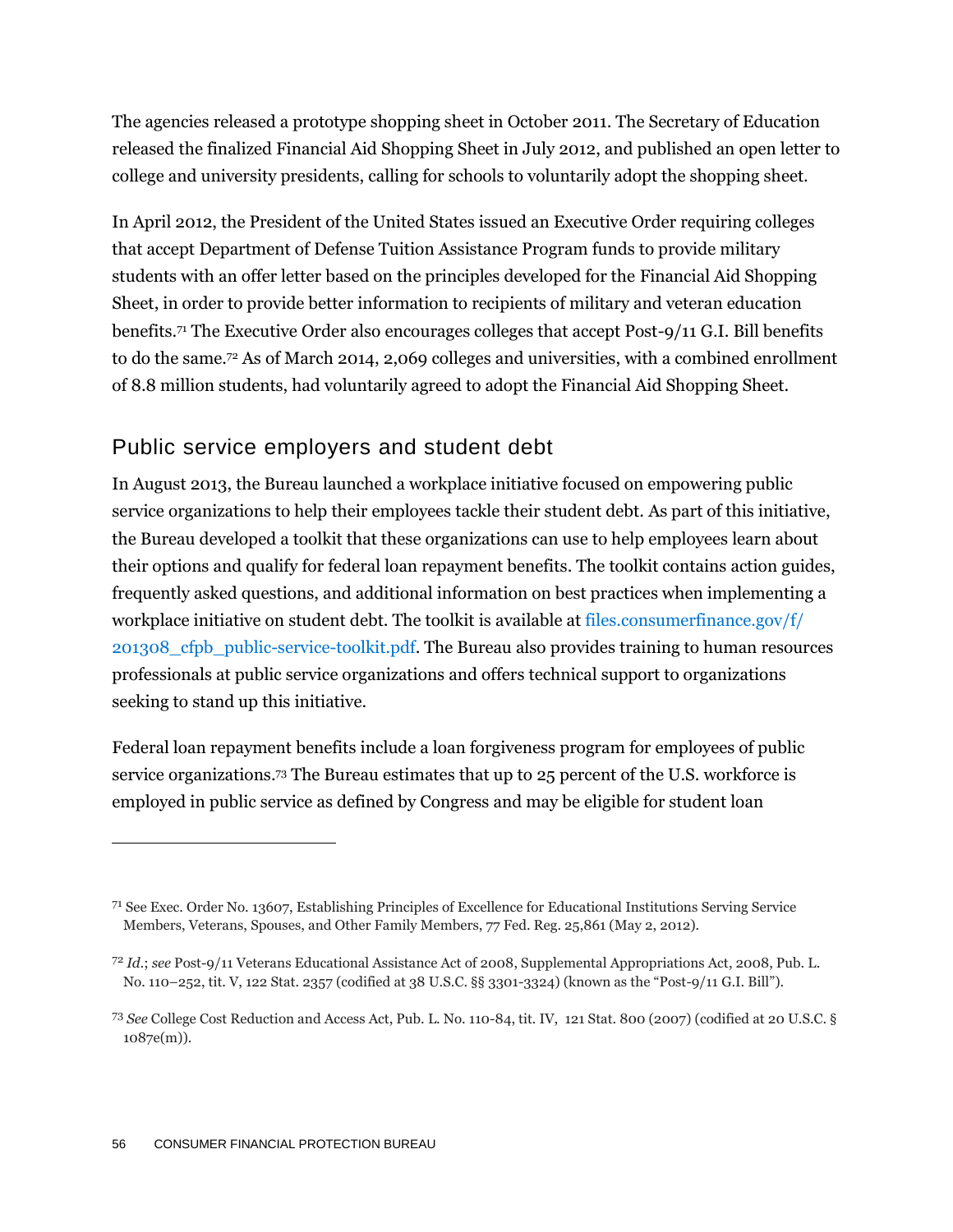forgiveness programs. <sup>74</sup> These employees include teachers, librarians, firefighters, military personnel, law enforcement, first responders, nurses, and social workers. The Bureau's report analyzing many of the loan repayment benefits available for employees of public service organizations is available at [consumerfinance.gov/reports/public-service-and-student-debt/.](http://www.consumerfinance.gov/reports/public-service-and-student-debt/)

The CFPB has invited public service employers to take a pledge to inform their employees of their options. The City of South Bend, Indiana and Richmond, Virginia Public Schools agreed to be the first public service organizations to take the pledge, and others have followed. For information about the pledge, go to [consumerfinance.gov/pledge/.](http://www.consumerfinance.gov/pledge/)

### **3.2.8** Collaborative initiatives for older Americans

#### Elder Justice Coordinating Council

The Bureau serves as a member agency of the Elder Justice Coordinating Council. The Council was established by the Elder Justice Act of 2009 to coordinate activities related to elder abuse, neglect, and exploitation across relevant federal, state, local, and private agencies and entities.<sup>75</sup> The Council is chaired by the Secretary of Health and Human Services (HHS). The Bureau is one of 11 member agencies, in addition to HHS, that HHS has identified for membership based on administering programs related to abuse, neglect, or financial exploitation of older Americans. The Bureau, through its Office for Older Americans, is coordinating and building cooperative plans with its Council partners to address mistreatment of elders. Older Americans' staff members serve on the Elder Justice Interagency Working Group that staffs the Council. The Working Group has developed recommendations and proposed action steps for the Council based on white papers that were submitted by expert witnesses at the Council's inaugural meeting in October 2012. The Council continues to meet twice a year with active participation of the CFPB.

<sup>74</sup> *See* CFPB, *Public Service and Student Debt: Analysis of Existing Benefits and Options for Public Service Organizations* at 2 (Aug. 2013), *available at* [consumerfinance.gov/reports/public-service-and-student-debt/.](http://www.consumerfinance.gov/reports/public-service-and-student-debt/)

<sup>75</sup> Pub. L. No. 111-148, § 6703, 124 Stat. 786 (2009) (codified at 42 U.S.C. § 1397k).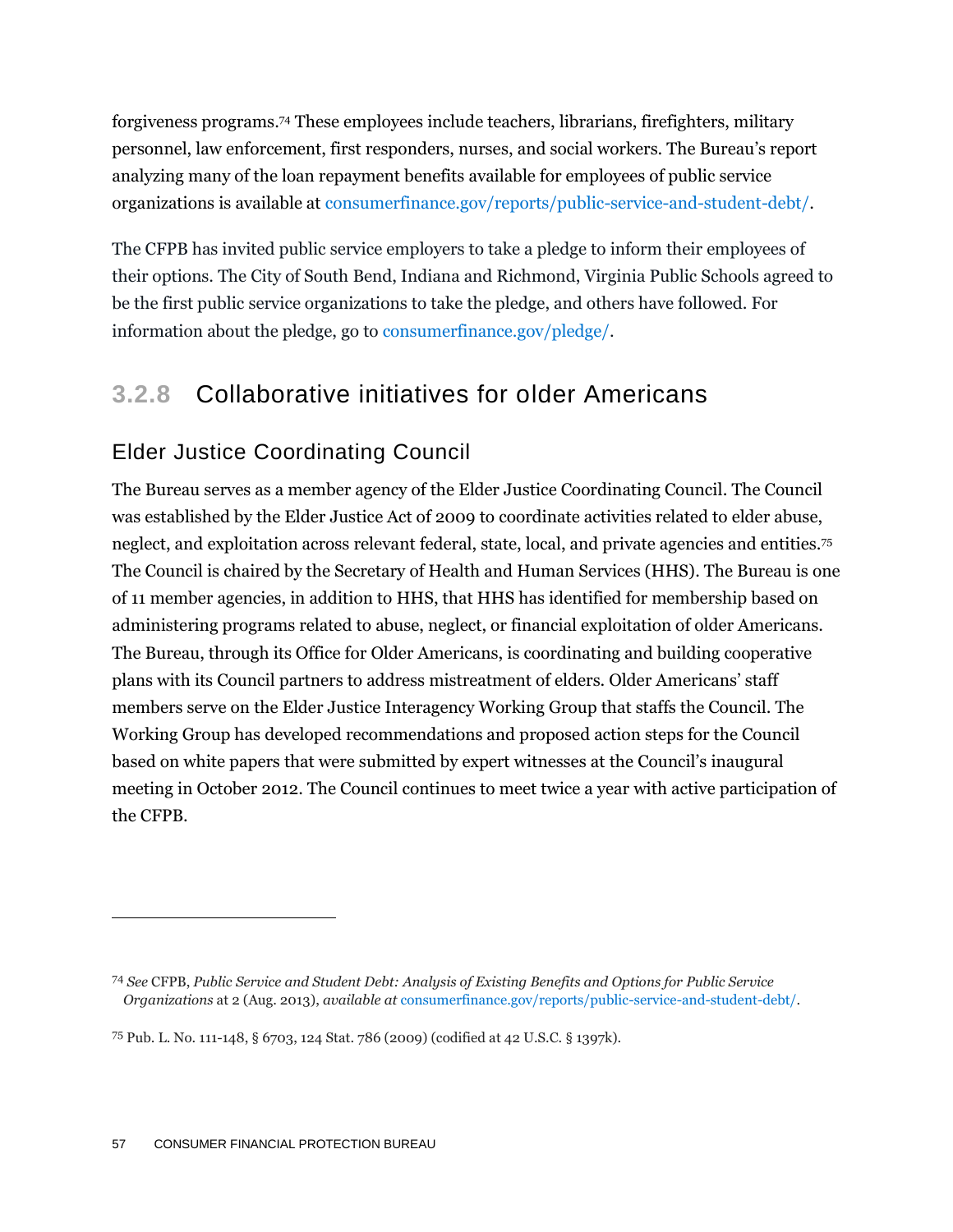#### Interagency Guidance on Privacy Laws and Reporting Financial Abuse of Older Adults

In 2012, financial institution officials raised concerns about whether the privacy provisions of the Gramm-Leach-Bliley Act (GLBA) precluded financial institutions from reporting suspected elder financial abuse. The Office for Older Americans, working in coordination with the CFPB's Office for Supervision Policy, developed interagency guidance for financial institutions to clarify the applicability of privacy provisions of GLBA to their reporting of suspected financial exploitation of older adults. Eight federal regulatory agencies with authority to enforce the privacy provisions of GLBA released the guidance on September 24, 2013.<sup>76</sup> The goal of the guidance is to provide financial institutions more certainty about the legality of reporting suspected abuse. This clarity will facilitate financial institutions' timely reporting of suspected abuse so that law enforcement and Adult Protective Services officials can take appropriate protective action.

The Bureau has launched a nationwide outreach campaign to raise awareness about the guidance and about the importance of reporting suspected elder financial exploitation to appropriate local, state, and federal agencies. The outreach events have included calls with industry, Congressional staff, state agencies and regulators, community groups, and aging advocates; speeches to national organizations; webinars; and presentations to federal interagency groups such as working groups of the Financial Literacy and Education Commission and the Elder Justice Coordinating Council.

It appears that the interagency guidance is succeeding in raising awareness of the problem of elder financial exploitation and has influenced activity by financial institutions. For example, following the release of the guidance, the Senior\$afe training program for financial institutions in Maine was launched through a collaborative effort between financial institutions and

<sup>76</sup> *See Interagency Guidance on Privacy Laws and Reporting Financial Abuse of Older Adults* (Sept. 24, 2013), *available at* [files.consumerfinance.gov/f/201309\\_cfpb\\_elder-abuse-guidance.pdf.](http://files.consumerfinance.gov/f/201309_cfpb_elder-abuse-guidance.pdf) The eight agencies are the Board of Governors of the Federal Reserve System, the Commodity Futures Trading Commission, the CFPB, the FDIC, the Federal Trade Commission, the National Credit Union Administration, the Office of the Comptroller of the Currency, and the Securities and Exchange Commission.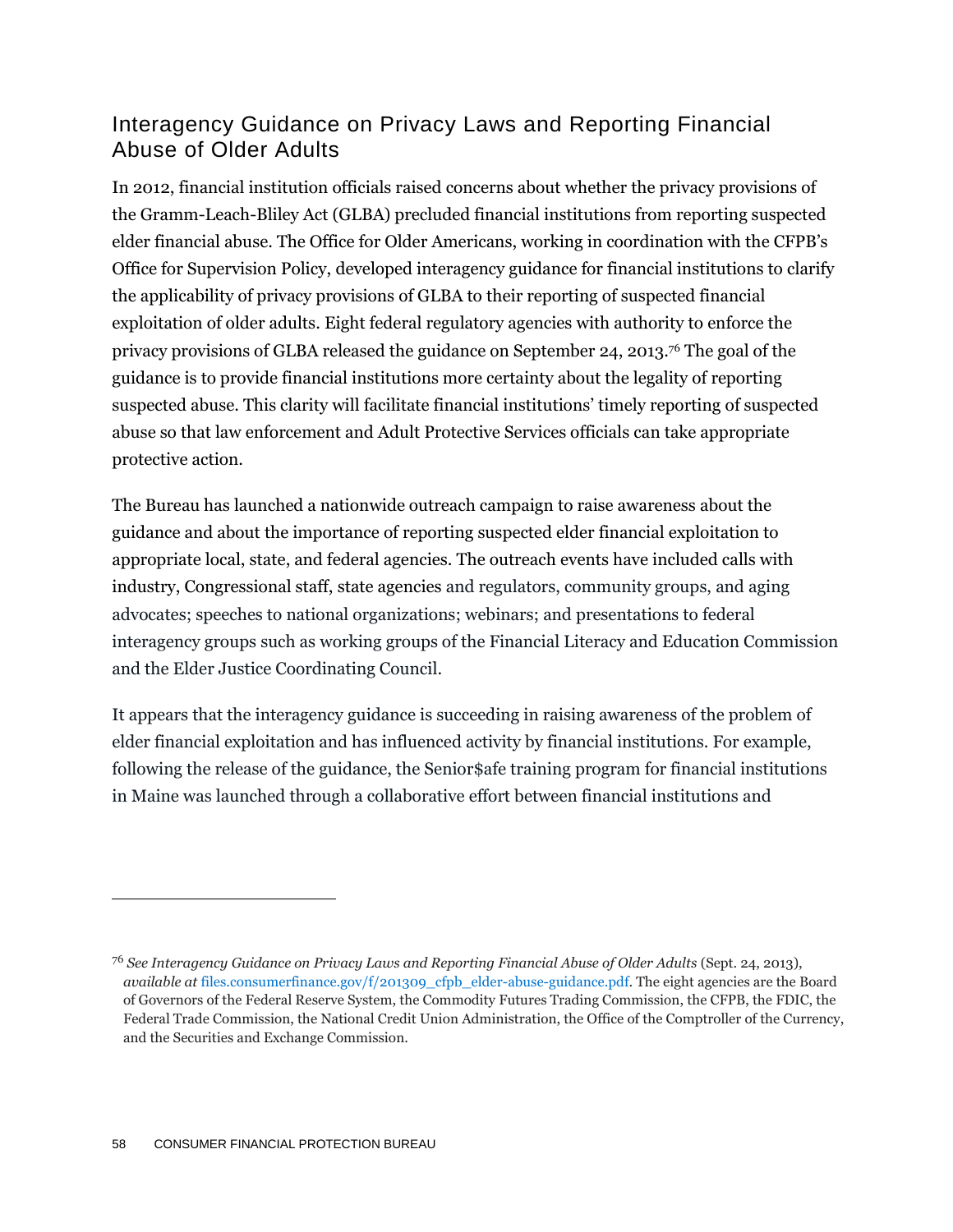organizations including the Maine Department of Professional and Financial Regulation and the state's Office of Aging and Disability Services– Adult Protective Services. 77

#### Older American protection networks

The Office for Older Americans is assisting older American protection networks of state and local governments, elder justice advocates, law enforcement agencies, financial service providers, and other key stakeholders that are working to improve community response to elder financial exploitation. The primary goals of the networks are to increase prevention of, and improve collaboration and response to, elder financial exploitation. The Office for Older Americans staff has been monitoring and participating in network activities such as community education events, and public awareness campaigns and cross-training programs for stakeholders, first responders, advocates, and industry professionals.

To support this effort, Older Americans has launched a project with the Federal Research Division of the Library of Congress to study the activities undertaken by these networks, their outcomes, and best practices. The study will also inform the creation of a replication guide that communities can use to create a network or to enhance their existing one.

#### Money Smart for Older Adults

 $\overline{a}$ 

May 7, 2014)*.*

In June 2013, the CFPB and the FDIC released *Money Smart for Older Adults* (MSOA), an instructor-led curriculum for the FDIC's Money Smart program to provide older consumers and their caregivers with information on preventing and responding to elder financial exploitation.<sup>78</sup> Older Americans and the FDIC have also developed train-the-trainer materials and offer inperson training sessions for national non-profit organizations and others that express interest in becoming Money Smart Alliance partners. Alliance partners can make presentations to community groups on recognizing and preventing elder financial exploitation. The materials

<sup>77</sup> *See* Senior\$afe brochure, *available at*  [http://www.mainebankers.com/images/stories/MECB/2014/Senior\\_Safe\\_Brochure\\_final\\_photos.pdf](http://www.mainebankers.com/images/stories/MECB/2014/Senior_Safe_Brochure_final_photos.pdf) (last visited

<sup>78</sup> Money Smart is a financial education curriculum designed to help low- and moderate-income individuals enhance their financial skills. *See* FDIC, *Money Smart – A Financial Education Program*, <http://www.fdic.gov/consumers/consumer/moneysmart/index.html> (last visited May 7, 2014).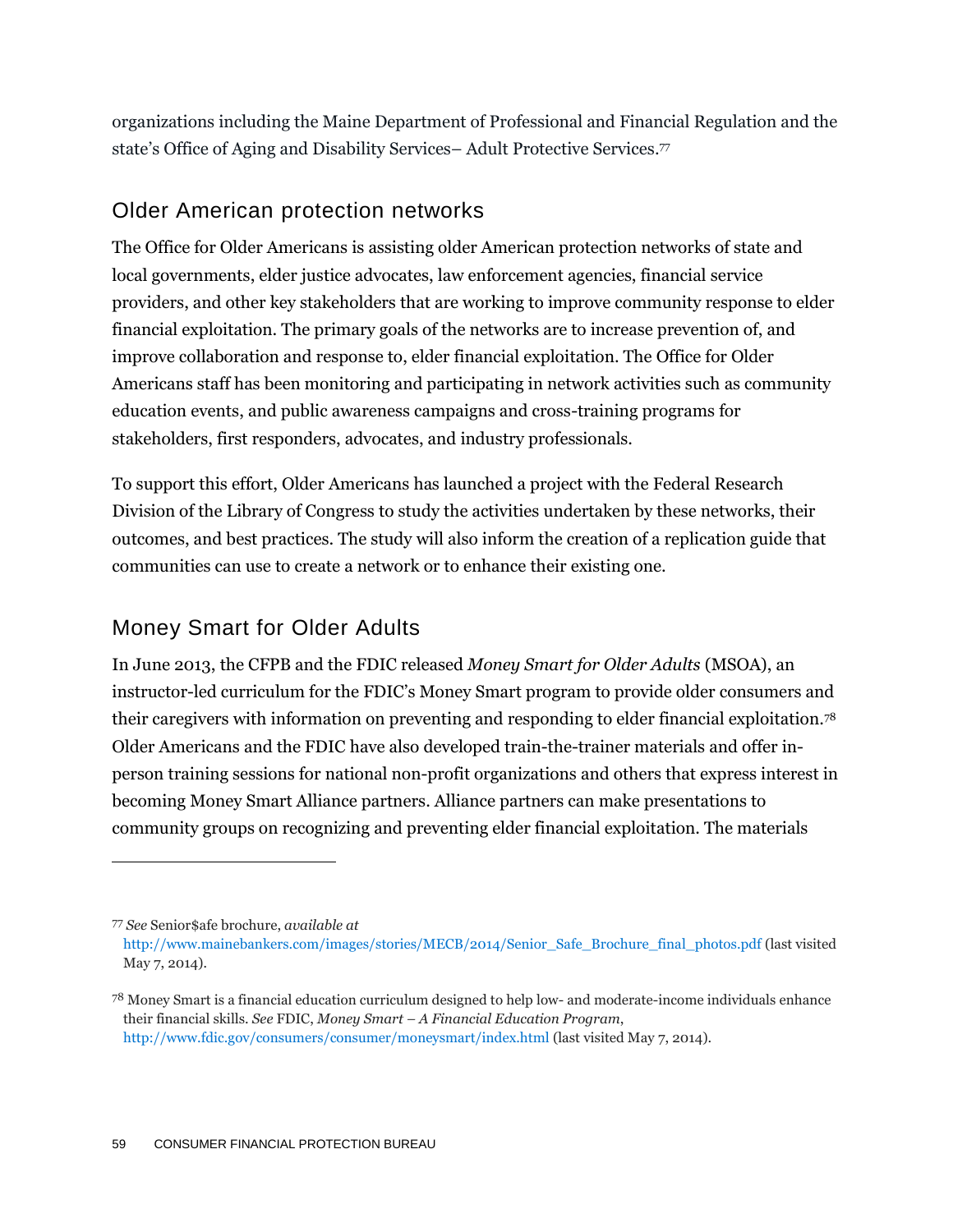include a PowerPoint, Instructor Guide, and Participant Resource Guide. The Participant Resource Guide presents information about different types of fraud, scams, and exploitation that target older persons and provides tips and warning signs on how to prevent losses and report cases. The Participant Resource Guide is available for download at [files.consumerfinance.gov/f/201306\\_cfpb\\_msoa-participant-guide.pdf](http://files.consumerfinance.gov/f/201306_cfpb_msoa-participant-guide.pdf) or for order at [promotions.usa.gov/cfpbpubs.html.](http://promotions.usa.gov/cfpbpubs.html) Instructor materials are available from the FDIC at [fdic.gov/consumers/consumer/moneysmart/olderadult.html.](http://www.fdic.gov/consumers/consumer/moneysmart/olderadult.html)

Since the release of the curriculum in June 2013, over 6,000 instructor modules have been downloaded from the FDIC's website; more than 1,500 presenters in 18 states have been trained by the CFPB; and more than 70,000 Participant Resource Guides have been distributed by the CFPB through intermediaries. To increase the reach of this program, the CFPB and FDIC are working on updating the MSOA content and translating the Participant Resource Guide into Spanish.

#### **3.2.9** Collaborative initiatives for low-income and other economically vulnerable consumers

The Office of Financial Empowerment is working to integrate financial empowerment strategies into existing public-sector and non-profit programs that assist low-income and other economically vulnerable people who are among the traditionally underserved.

#### Financial empowerment toolkit and training

The Office of Financial Empowerment has developed and field tested *Your Money, Your Goals: A financial empowerment toolkit for social services programs.* The toolkit provides tools that social service staff can use to incorporate financial capability information and tools into their work with clients and to make referrals to specialized providers. The toolkit includes

information that staff can share with clients on topics such as emergency savings; understanding, correcting, and building credit history; managing debt; cash flow budgeting; and identifying financial products to use to pursue various financial and life goals. The toolkit also includes worksheets and other tools individuals can use to strengthen their personal money management skills. For example, the toolkit includes tools to help grow

Staff in social service organizations can use *Your Money, Your Goals* to help the people they serve to grow their skills in personal money management.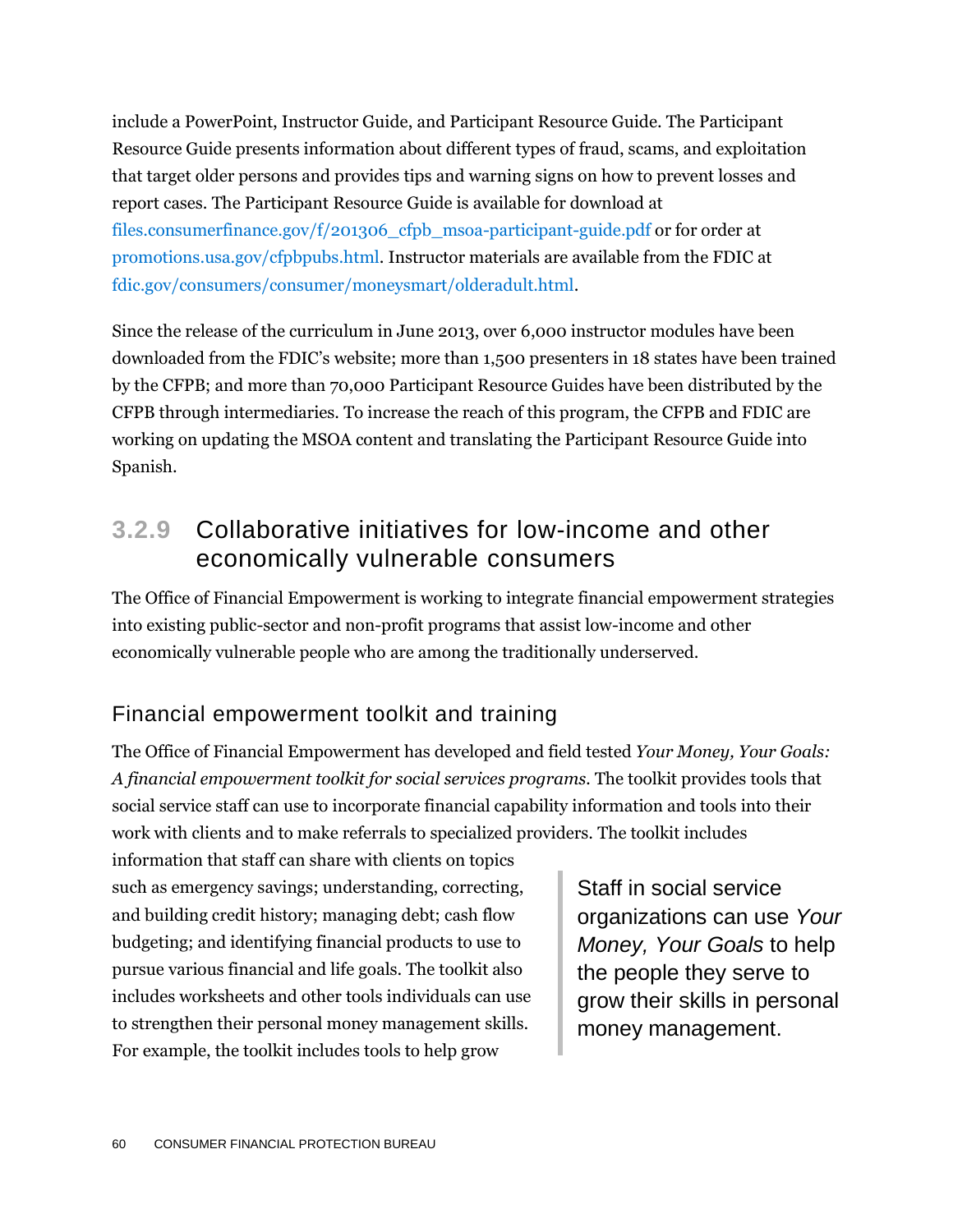skills in financial tasks such as ordering a credit report or understanding and managing debt.

The Bureau field tested the toolkit in fall 2013 by conducting train-the-trainer webinars for 26 social service organizations located across the country. These organizations in turn provided training to 1,400 frontline social service staff from their own and other organizations on how to use the toolkit in their work. The Bureau then gathered feedback that included the extent to which the staff had used the toolkit with their clients and whether the training increased the confidence of the staff in their knowledge of the topics and their ability to help their clients manage their finances.

After receiving input from field-test users of the toolkit, we finalized the text and will release it nationally in summer 2014. More information is available at [consumerfinance.gov/your-money](http://www.consumerfinance.gov/your-money-your-goals/)[your-goals/.](http://www.consumerfinance.gov/your-money-your-goals/) We plan to conduct webinar trainings that will be available for sign-up through the CFPB website, as well as in-person and webinar trainings within national organizations to equip them to train their own staff. The Bureau is also developing customized versions of the toolkit to address particular populations or financial capability needs. For example, we developed an abbreviated toolkit focused on credit reporting and debt collection for use by law school-based legal clinics that work with consumers on these issues.

#### Foster youth credit reports

The Child and Family Services Improvement and Innovation Act requires that each child age 16 and older in foster care receive annually a free copy of any consumer credit report pertaining to the child until the child is discharged from foster care, and receive assistance in interpreting and resolving any inaccuracies in the report.<sup>79</sup> State and county child welfare agencies are currently working with the national credit reporting agencies to implement these requirements.

The Offices of Financial Empowerment and Financial Education are working with stakeholders at the HHS Children's Bureau, the Federal Trade Commission, and youth advocacy organizations to help streamline the procedures for child welfare agencies to pull credit reports. We are also assisting them to develop capacity to assist foster youth in identifying identity theft, fraud, and errors, and understanding and resolving inaccuracies in the reports. Most recently

<sup>79</sup> *See* Pub. L. No. 112-34, § 106, 125 Stat. 369, 377 (2011) (codified at 42 U.S.C. § 675(5)(I)); *see* 42 U.S.C. § 671(a)(16).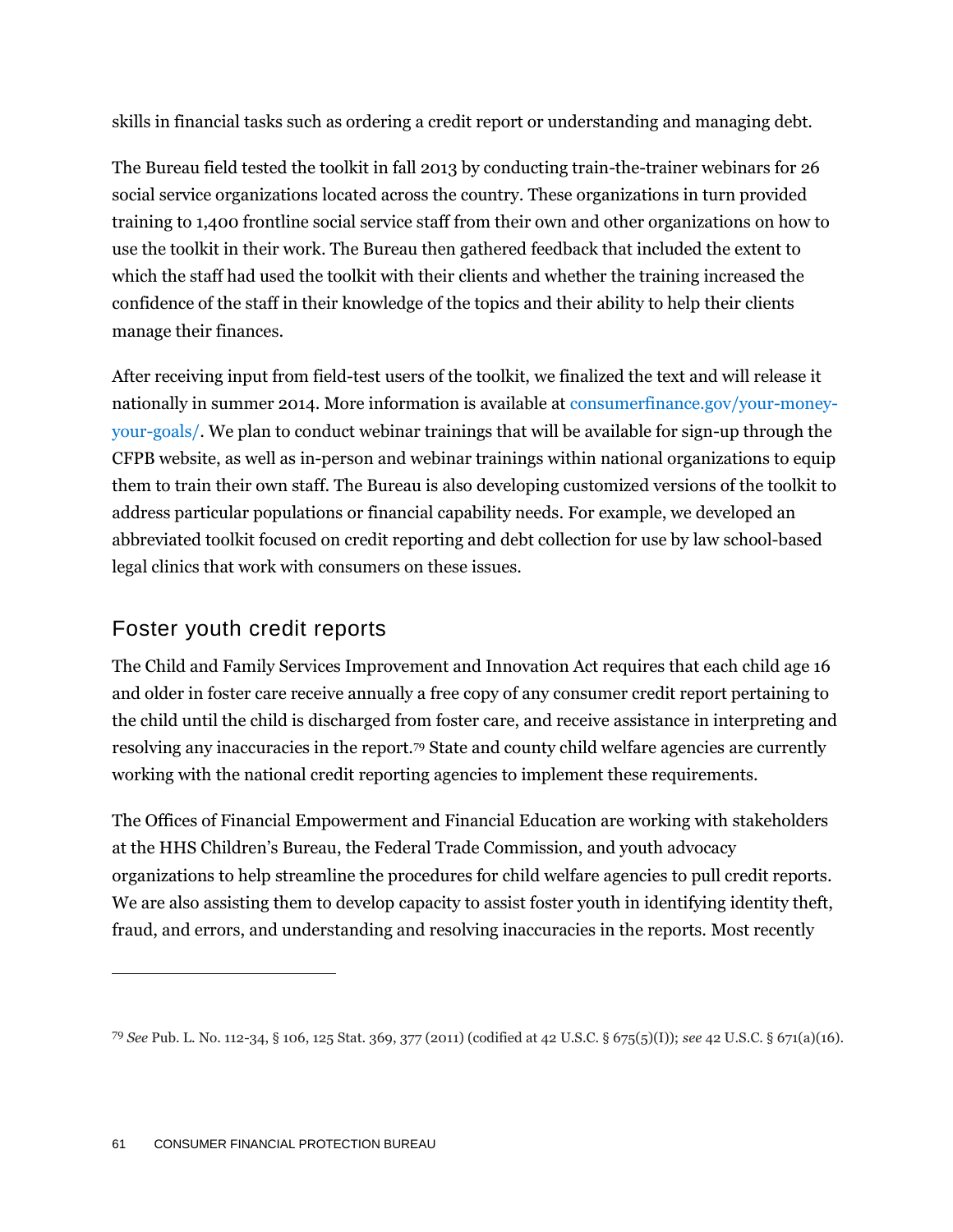the Bureau developed tools, including sample letters for ordering credit reports for foster youth and for disputing credit report errors. The tools include tip sheets to provide guidance to caseworkers who are responsible for pulling and cleaning up credit reports for youth in foster care. These tools are available at [consumerfinance.gov/blog/how-to-protect-vulnerable](http://www.consumerfinance.gov/blog/how-to-protect-vulnerable-children-from-identity-theft/)[children-from-identity-theft/.](http://www.consumerfinance.gov/blog/how-to-protect-vulnerable-children-from-identity-theft/)

#### People with disabilities

According to the most recent Census data, approximately 56.7 million people, or 18.7 percent of the U.S. population, had a disability as of 2010. <sup>80</sup> Many individuals with disabilities are among the most economically vulnerable consumers, and yet are often the hardest to reach with financial education or counseling. This can be due to limited or lack of transportation options, inaccessibility of buildings where services are provided, inaccessibility of financial education materials, need for accommodations, or need for financial educators with specialized knowledge of disability benefits. The Office of Financial Empowerment is beginning efforts to address financial capability for these consumers, as described below.

#### **DISABILITY FORUM**

 $\overline{a}$ 

In November 2013, the Office of Financial Empowerment hosted a national forum on disability entitled *Opportunities and Obstacles in Achieving Financial Capability for Individuals with Disabilities*. Participants included 27 organizations, one state government vocational rehabilitation program, and four federal partners. Participants highlighted the need for financial capability resources that address unique disability-related financial issues; the need for financial capability training for vocational rehabilitation counselors; and the need to provide financial capability resources in a manner that accommodates particular disabilities. They also highlighted the need for greater financial institution awareness of how disability may impede access to financial products and services, such as how disability can affect assessments of creditworthiness as a result of credit scoring and underwriting practices and medical debt.

<sup>80</sup> *See* Matthew W. Brault, Americans with Disabilities: 2010, *Current Population Reports* (U.S. Census Bureau) (July 2012) at P70-131, *available at* [http://www.census.gov/prod/2012pubs/p70-131.pdf.](http://www.census.gov/prod/2012pubs/p70-131.pdf) This number includes only civilian, non-institutionalized individuals with disabilities. For an explanation of how disability was measured for purposes of the report, *see id.* at 8-9.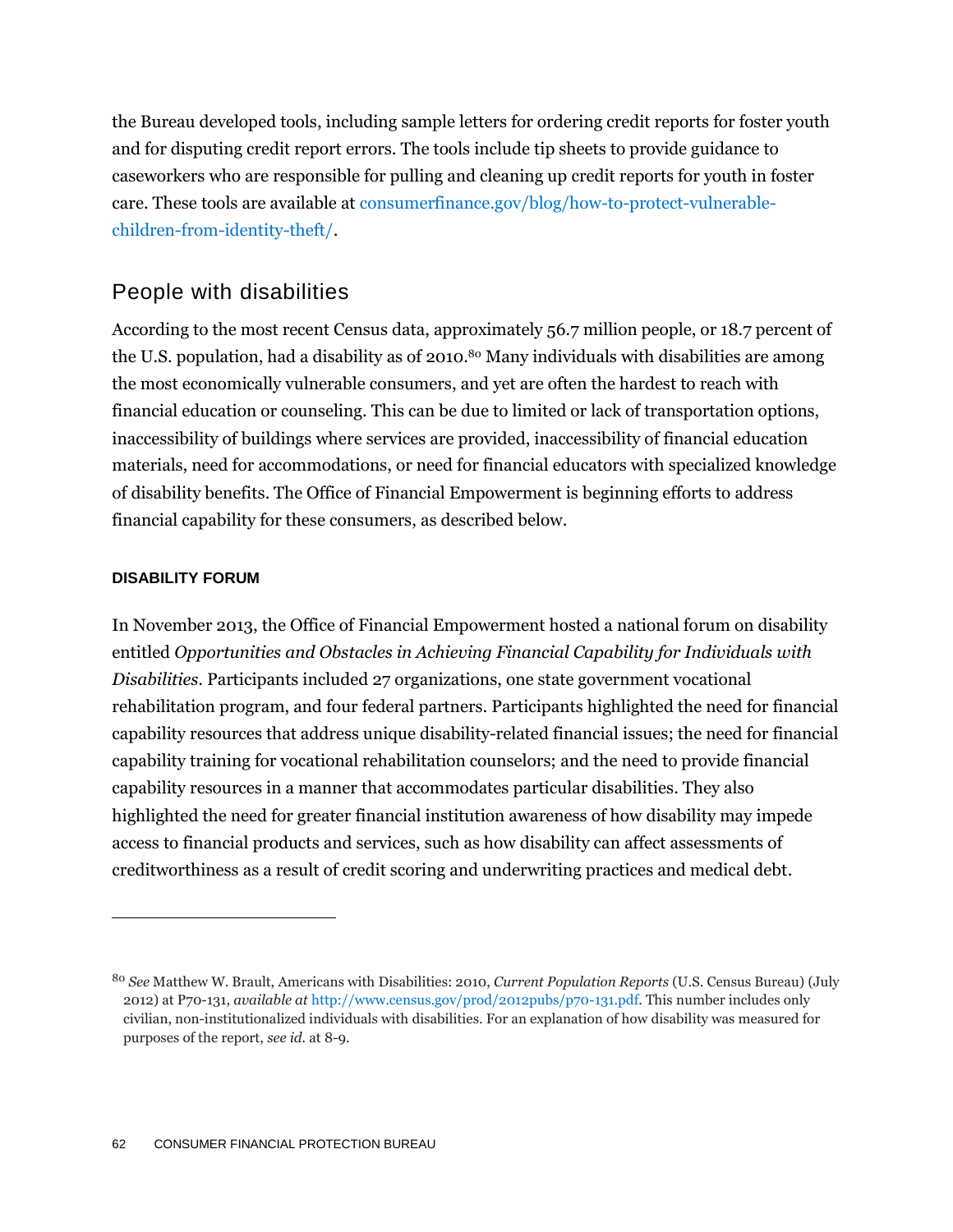Participants also raised issues beyond financial capability, such as challenges related to products, including prepaid cards through which many consumers with disabilities receive federal disability benefits, and annuity scams.

#### **BRIDGES TO FINANCIAL SECURITY FOR PERSONS WITH DISABILITIES**

The Bridges to Financial Security for Persons with Disabilities initiative seeks to increase access to financial education services for individuals with disabilities who are transitioning into the workforce, in order to help them proactively take control of their finances at that crucial juncture in their lives. This project seeks to deliver financial education services through public and private service providers where consumers with disabilities already receive vocational or other services, and thereby leverage existing resources and available information distribution channels. This project is currently in procurement.

## **3.2.10** Consumer Financial Civil Penalty Fund

The Dodd-Frank Act authorizes the Bureau to use civil penalty funds collected by the Bureau for consumer education and financial literacy programs after compensating eligible victims. Specifically, the Act requires the Bureau to deposit any civil penalty it obtains in actions under the federal consumer financial laws into a Consumer Financial Civil Penalty Fund (Civil Penalty Fund).<sup>81</sup> The Bureau may use these funds to make payments to victims in cases for which civil penalties were imposed. In addition, to the extent the Bureau cannot locate the victims or it is otherwise not feasible to make such payments, the Bureau may use the funds for consumer education and financial literacy programs. 82

The Bureau issued a rule to govern the administration of the Civil Penalty Fund in May 2013. 83 The rule includes procedures for allocating funds for payments to victims and for consumer

 $81$  12 U.S.C. § 5497(d)(1).

 $82$  12 U.S.C. § 5497(d)(2). Additional information about the Civil Penalty Fund can be found on the Bureau's website at [consumerfinance.gov/budget/civil-penalty-fund/.](http://www.consumerfinance.gov/budget/civil-penalty-fund/)

<sup>83</sup> Consumer Financial Civil Penalty Fund, 78 Fed. Reg. 26489 (May 7, 2013). At the same time that it promulgated the final rule, the Bureau also published a notice of proposed rulemaking (NPRM) seeking public input on the rule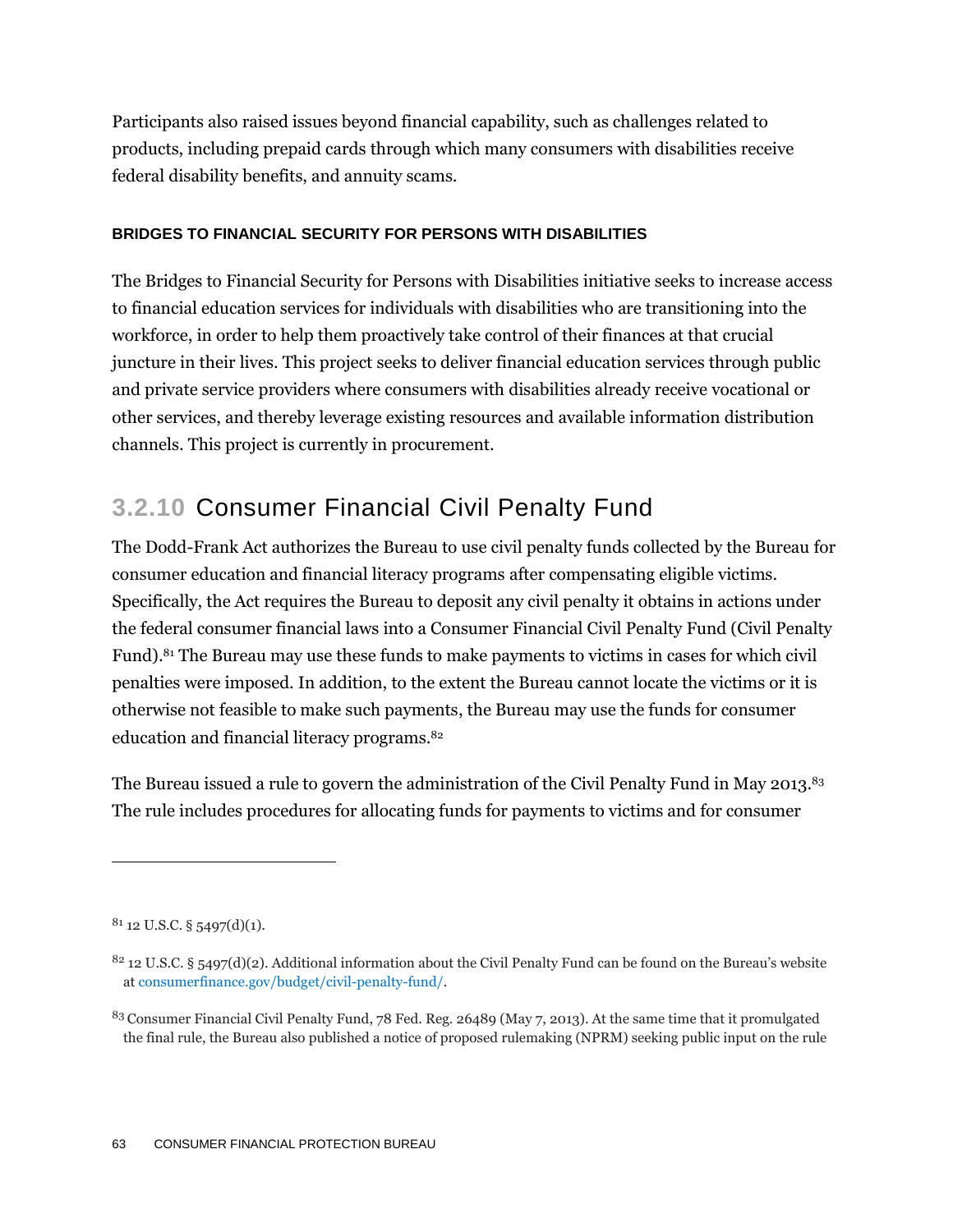education and financial literacy programs. The Bureau also has adopted a set of criteria for selecting programs that will serve consumers and improve consumer education and financial literacy in the event that Civil Penalty Fund money is allocated to consumer education and financial literacy programs.<sup>84</sup>The Bureau is using the federal procurement process to fund these programs. The Bureau will post information about the process and contract requirements for any future procurements as Civil Penalty Fund money is allocated for this purpose. The rule, the criteria, and other information about the Civil Penalty Fund are posted on the Bureau's website at [consumerfinance.gov/budget/civil-penalty-fund/](http://www.consumerfinance.gov/budget/civil-penalty-fund/) and [consumerfinance.gov/budget/.](http://www.consumerfinance.gov/budget/)

#### Financial coaching

 $\overline{a}$ 

In November 2013, the Bureau approved the first consumer education and financial literacy program to be funded with Civil Penalty Fund money. The Offices of Servicemember Affairs and Financial Empowerment are co-sponsoring a program that will integrate financial coaching into existing service delivery programs at up to 70 sites serving transitioning veterans and 20 sites serving nonmilitary low-income and other economically vulnerable consumers across the country. This program will thus bring financial capability services to locations where people already come to receive other services. For the veteran population served, the financial coaching will be designed to help veterans transition from military to civilian financial life. For the non-military economically vulnerable consumers served, the program will be designed to help these consumers learn how to manage the money they have more effectively to achieve their financial goals. In April 2014, the Bureau awarded a contract to the Armed Forces Services Corporation to implement the program with the goal of having the financial coaches providing services before the end of calendar year 2014. 85

and possible changes to it. *See* 78 Fed. Reg. 26545 (May 7, 2013). The NPRM provided 60 days for public comment. The Bureau continues to consider the comments and may issue a revised rule.

<sup>84</sup> *See* Criteria for Use of Civil Penalty Fund Monies for Consumer Education and Financial Literacy Programs, *available at* [files.consumerfinance.gov/f/201207\\_cfpb\\_civil\\_penalty\\_fund\\_criteria.pdf.](http://files.consumerfinance.gov/f/201207_cfpb_civil_penalty_fund_criteria.pdf) The criteria require, among other things, that programs further the Bureau's mission and strategic goals; promote or enhance consumers' financial capability and economic security; and include outcome targets to ensure the programs' effectiveness.

<sup>85</sup> The solicitation notice and other information about the procurement can be found at [https://www.fbo.gov/](https://www.fbo.gov/?id=0a587bd199db7987e0bf14f6f47e13fc) [?id=0a587bd199db7987e0bf14f6f47e13fc](https://www.fbo.gov/?id=0a587bd199db7987e0bf14f6f47e13fc) (last visited May 7, 2014). The Armed Forces Services Corporation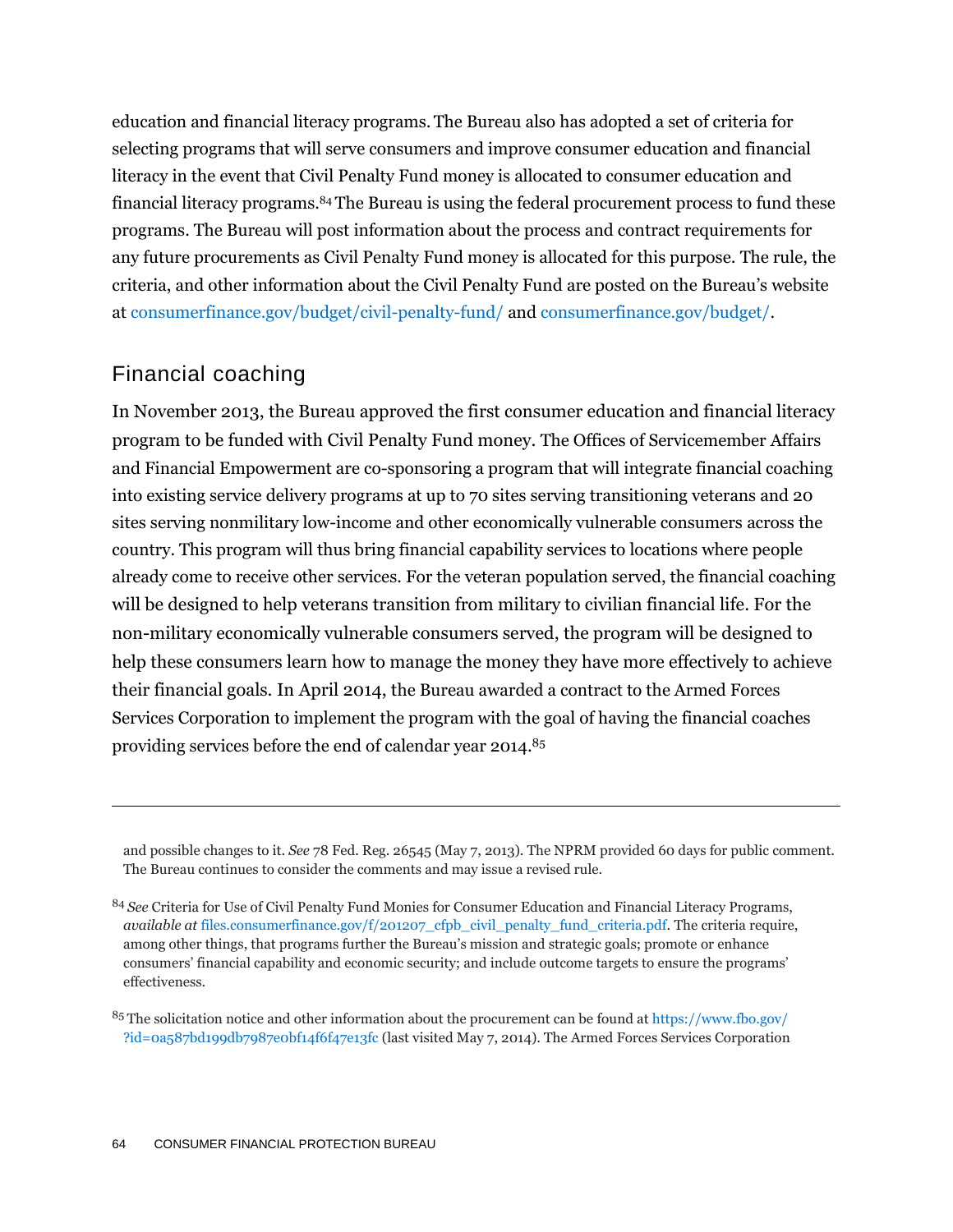# **4.** Research and innovation: identifying what works

The Bureau is developing and implementing initiatives to educate and empower consumers to make better-informed financial decisions. This requires that we know what approaches are effective in improving financial decision making and financial well-being. There has been a growing realization among experts in financial education, however, that there is not enough evidence-based evaluation to indicate which financial education strategies are most effective.

According to a 2011 Government Accountability Office (GAO) report on financial literacy, "[r]elatively few evidence-based evaluations of financial literacy programs have been conducted, limiting what is known about which specific methods and strategies are most effective."<sup>86</sup> The

The Bureau's research program seeks to expand the base of knowledge about effective financial education.

CFPB is taking up this challenge to provide stronger evidence of what works, in order to support and guide efforts to improve the effectiveness and quality of financial education, and therefore improve consumer decision making and outcomes.

The Bureau is pursuing a research program to help inform its financial education work and ultimately to serve consumers. The Bureau's financial education research strategy serves a number of statutory mandates. For example, the Dodd-Frank Act requires the Office of

provides management consulting and program delivery to government programs serving the military, veterans, and their families. *See generally* [http://www.afsc-usa.com/about\\_us.html](http://www.afsc-usa.com/about_us.html) (last visited May 7, 2014).

<sup>86</sup> U.S. Government Accountability Office, GAO-11-614, *Financial Literacy: A Federal Certification Process for Providers Would Pose Challenge*s (June 28, 2011) at Highlights, *available at* [http://www.gao.gov/assets/330/320203.pdf.](http://www.gao.gov/assets/330/320203.pdf)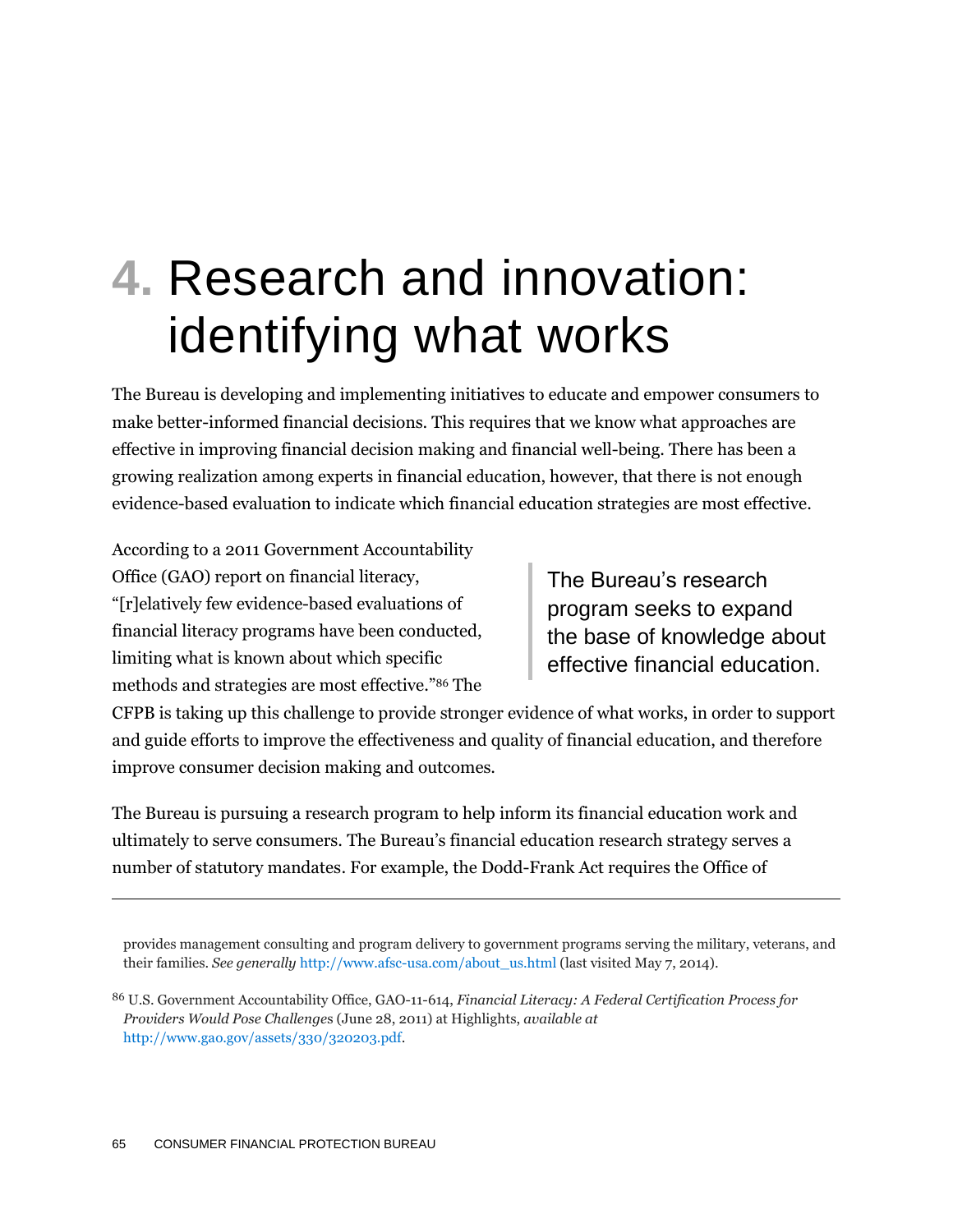Financial Education, together with the Office of Research, to "conduct research related to consumer financial education and counseling."<sup>87</sup> The statute also charges the Office for Older Americans with conducting research to identify "best practices and effective methods, tools, technologies and strategies to educate and counsel seniors about personal finance management . . .." <sup>88</sup> The Bureau's strategy to include research as a tool to improve the financial literacy of consumers is consistent with FLEC's National Strategy.<sup>89</sup>

The Office of Financial Education, in coordination with the Office of Research, has developed a research program that focuses on: (1) determining how to measure financial well-being and identifying the knowledge, skills, and habits associated with financially capable consumers, (2) evaluating the effectiveness of existing approaches to improving financial decision making and outcomes, and (3) developing and evaluating new approaches. Projects in the program examine the current state of consumer financial knowledge and decision making, sources of information upon which consumers rely in making financial decisions, as well as the effectiveness of specific financial education approaches. These projects include the following:

- Measuring financial well-being: Developing measures of financial well-being for working age and older Americans, and determining what types of knowledge, skills, and habits are associated with those measures of financial well-being;
- Financial education evaluation project: Evaluating the effectiveness of selected financial coaching programs and identifying the specific elements that are effective and why;
- Building financial capability through product design and program delivery: Piloting and evaluating approaches to enhance the financial capability of low-income and economically vulnerable consumers by integrating financial capability-enhancing products or services with other types of financial products and services that consumers want or use;

 $87$  12 U.S.C. § 5493(d)(3)(B).

 $8812$  U.S.C. § 5493(g)(3)(D).

<sup>89</sup> *See* Financial Literacy & Education Commission, *Promoting Financial Success in the United States: National Strategy for Financial Literacy 2011*, at 11 (Goal 4), *available at* [http://www.treasury.gov/resource](http://www.treasury.gov/resource-center/financial-education/Documents/NationalStrategyBook_12310%20(2).pdf)[center/financial-education/Documents/NationalStrategyBook\\_12310%20\(2\).pdf.](http://www.treasury.gov/resource-center/financial-education/Documents/NationalStrategyBook_12310%20(2).pdf)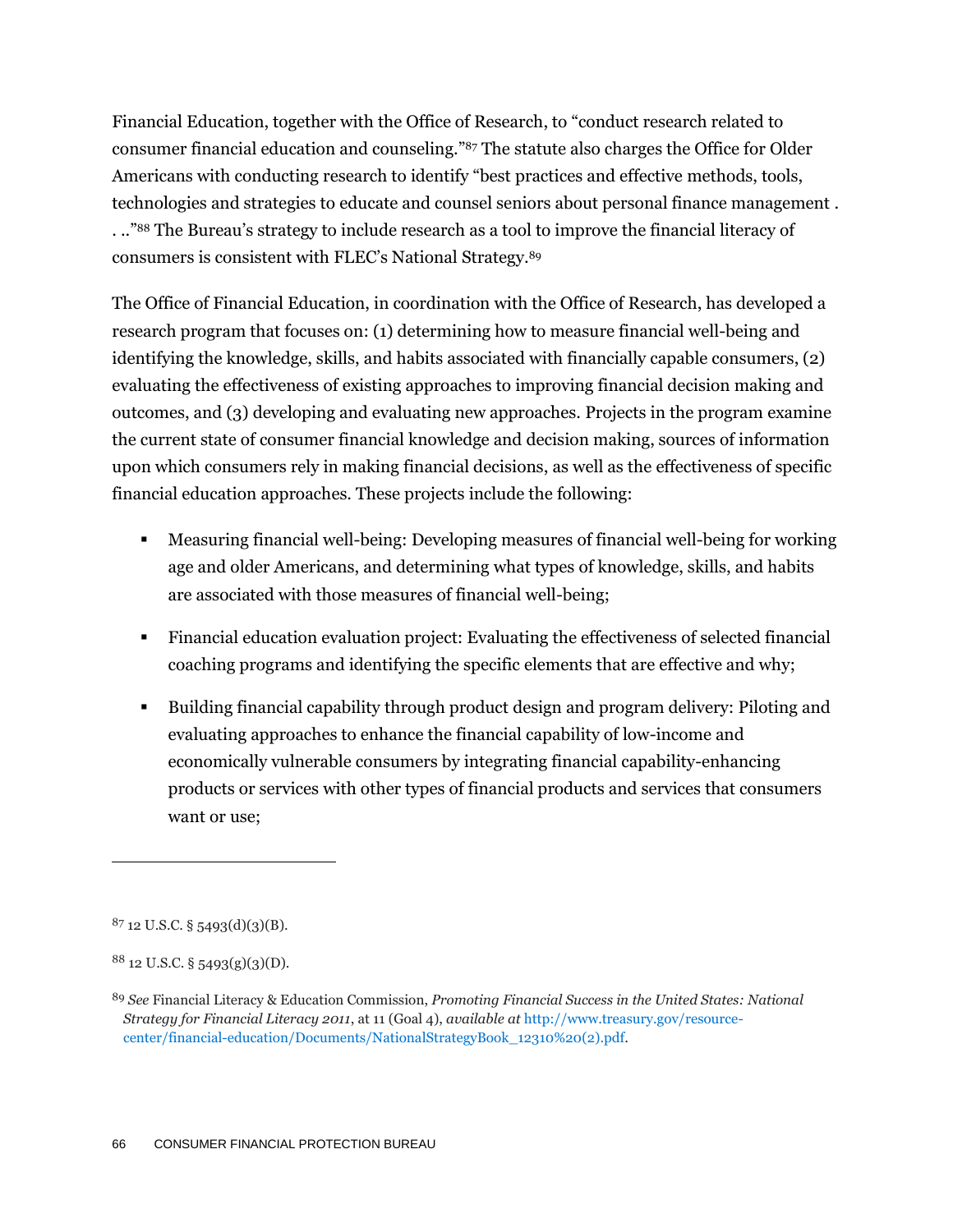- Decision-making innovation project: Evaluating innovative approaches to address common consumer financial decision-making challenges;
- Rules of thumb project: Evaluating the effectiveness of rules of thumb for improving financial outcomes for consumers; and
- Financial information market sizing study: Examined the relative size and scope of the financial information market as measured by spending on financial education as compared to financial marketing.

We describe these projects in more detail below.

## **4.1** Measuring financial well-being

The CFPB is conducting a research project to develop measures of financial well-being for working age and older American consumers. To this end, the project is focused on learning:

- What knowledge and behavior predict financial well-being;
- The importance of financial knowledge relative to other factors (personal traits and social context) in improving financial well-being; and
- How to effectively measure financial knowledge, behavior, and well-being in order to assess consumer financial well-being and effectiveness of financial education.

The project launched in FY2013. In the past year, the Bureau completed much of the first phase of work to develop definitions of financial well-being for working-age and older Americans and hypotheses regarding the drivers of financial well-being. This work included:

- Background research on how financial well-being is defined and measured in the literature to date, and what is already known about the relationship between financial knowledge, behavior, and well-being;
- In-depth qualitative interviews with consumers, as well as various types of financial professionals, such as financial educators, advisers, planners, coaches, tax preparers, and credit counselors; and
- Consultation with academic and practitioner experts.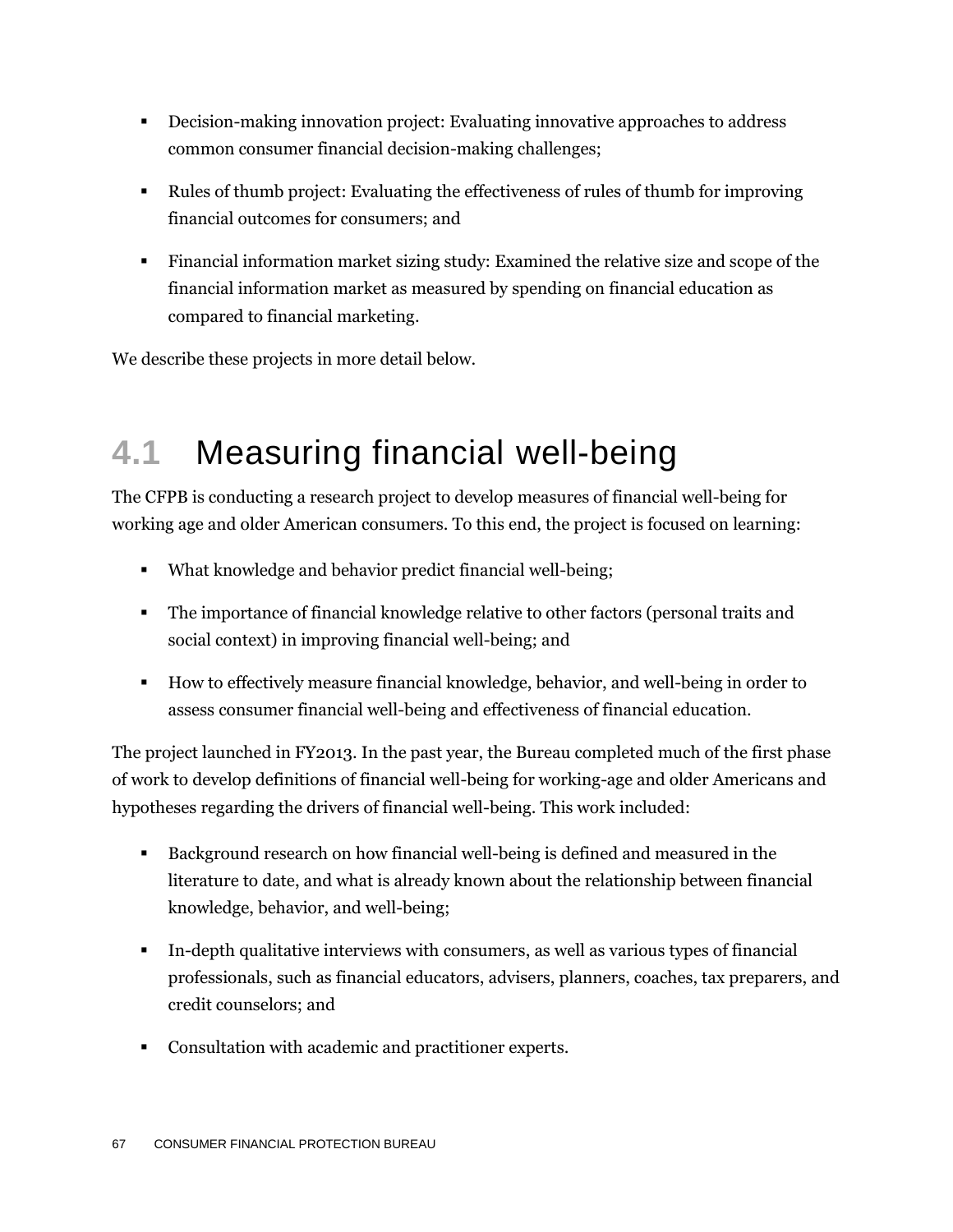The Bureau is now creating survey items to measure consumer financial well-being and test the hypotheses it has developed about the determinants of financial well-being. Findings from this initial stage of the project are expected to be available later in 2014. The next phase of the project, planned to begin in 2015, will be to use the survey items to quantitatively test the hypotheses.

The products of this project should allow the CFPB, other government agencies, and others involved in financial education to further hone informed approaches to improving consumer financial well-being. Further, by creating or vetting rigorously developed measures of consumer financial knowledge, behavior, well-being, and related factors, the project will create a strong basis for evaluating financial education policies and programs. More specifically, these metrics should significantly increase the ability of the CFPB, other government agencies, and other financial education providers to select approaches that make the biggest difference in improving consumer outcomes.

In addition, the Bureau is beginning work to leverage this project's findings about adult financial well-being and its drivers to gain insights into the abilities, attitudes, and other characteristics in children and youth that support financial capability and financial well-being in adulthood. This new set of work will also shed light on promising strategies and approaches to help children and youth develop these critical skills and characteristics.

## **4.2** Financial education evaluation project

The Bureau is conducting a quantitative evaluation of two existing financial education programs involving financial coaching. Financial coaching generally involves one-on-one sessions with individuals to increase their awareness of their financial decisions and to provide support for them to reach their financial goals.<sup>90</sup> The project also seeks to promote and support effective quantitative evaluation of financial education programs more generally.

<sup>90</sup> *See generally* University of Wisconsin Cooperative Extension, *Financial Coaching Strategies*, <http://fyi.uwex.edu/financialcoaching/what-is-coaching/> (last visited May 7, 2014).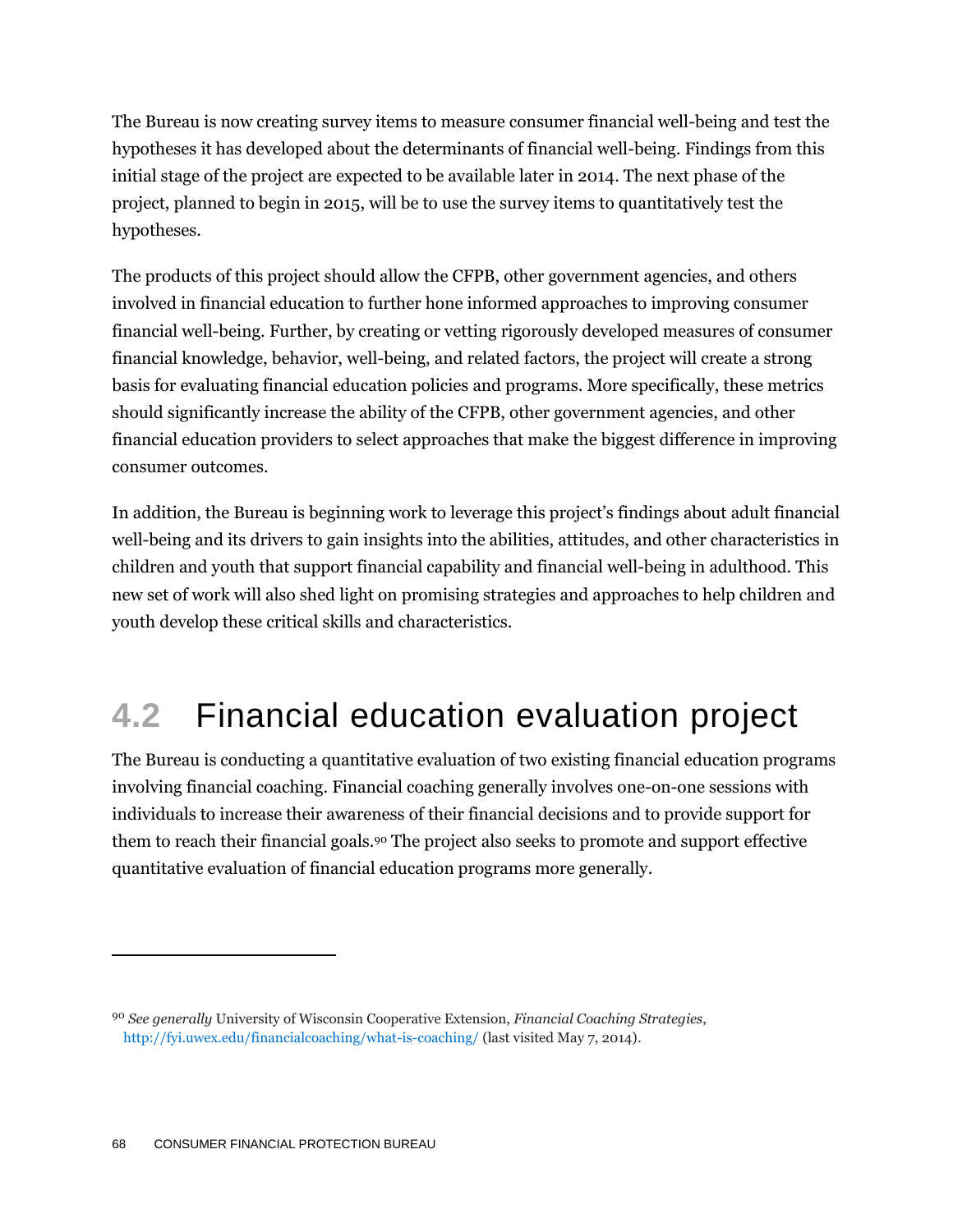The CFPB selected two community-based financial coaching providers for the evaluation based on preliminary evidence of the programs' effectiveness, willingness to participate in a rigorous evaluation, program size, diversity of geography and client base, and other factors. The evaluation uses a randomized controlled trial methodology to determine the extent to which the selected sites' financial coaching strategies increase household non-retirement savings and reduce financial distress among program participants. The two evaluations have been underway since 2013, and final results are expected in early 2015.

The project also includes a peer-learning component, comprising a network of eight financial education programs focused on improving financial decision making and outcomes, and researchers engaged in rigorous evaluation of the programs. The first meeting of the peerlearning network was held in April 2013. The meeting facilitated the sharing of programmatic best practices and evaluation methodologies that promote effective financial education evaluation. The CFPB published a report sharing the key insights from this meeting so that other program managers, researchers, and research funders who are considering evaluating initiatives aimed at improving financial decision making and outcomes can benefit from the lessons learned by those who have already engaged in these types of studies.<sup>91</sup> These insights include:

- Criteria for determining whether a randomized controlled trial is suitable for measuring the effectiveness of a particular financial capability program;
- Solutions to common challenges in designing and executing randomized controlled trial evaluations of financial capability programs; and
- Key steps that researchers, practitioners who run financial capability programs, policymakers, and funders can take to expand rigorous evaluation of financial capability programs.

The report is available on the Bureau website at files.consumerfinance.gov/ $f/201401$  cfpb [report\\_rigorous-evaluation-financial-capability.pdf](http://files.consumerfinance.gov/f/201401_cfpb_report_rigorous-evaluation-financial-capability.pdf) .

<sup>91</sup> CFPB, *Rigorous evaluation of financial capability strategies: why, when and how; perspectives from the field*  (Jan. 2014), *available at* [files.consumerfinance.gov/f/201401\\_cfpb\\_report\\_rigorous-evaluation-financial](http://files.consumerfinance.gov/f/201401_cfpb_report_rigorous-evaluation-financial-capability.pdf)[capability.pdf](http://files.consumerfinance.gov/f/201401_cfpb_report_rigorous-evaluation-financial-capability.pdf)*.*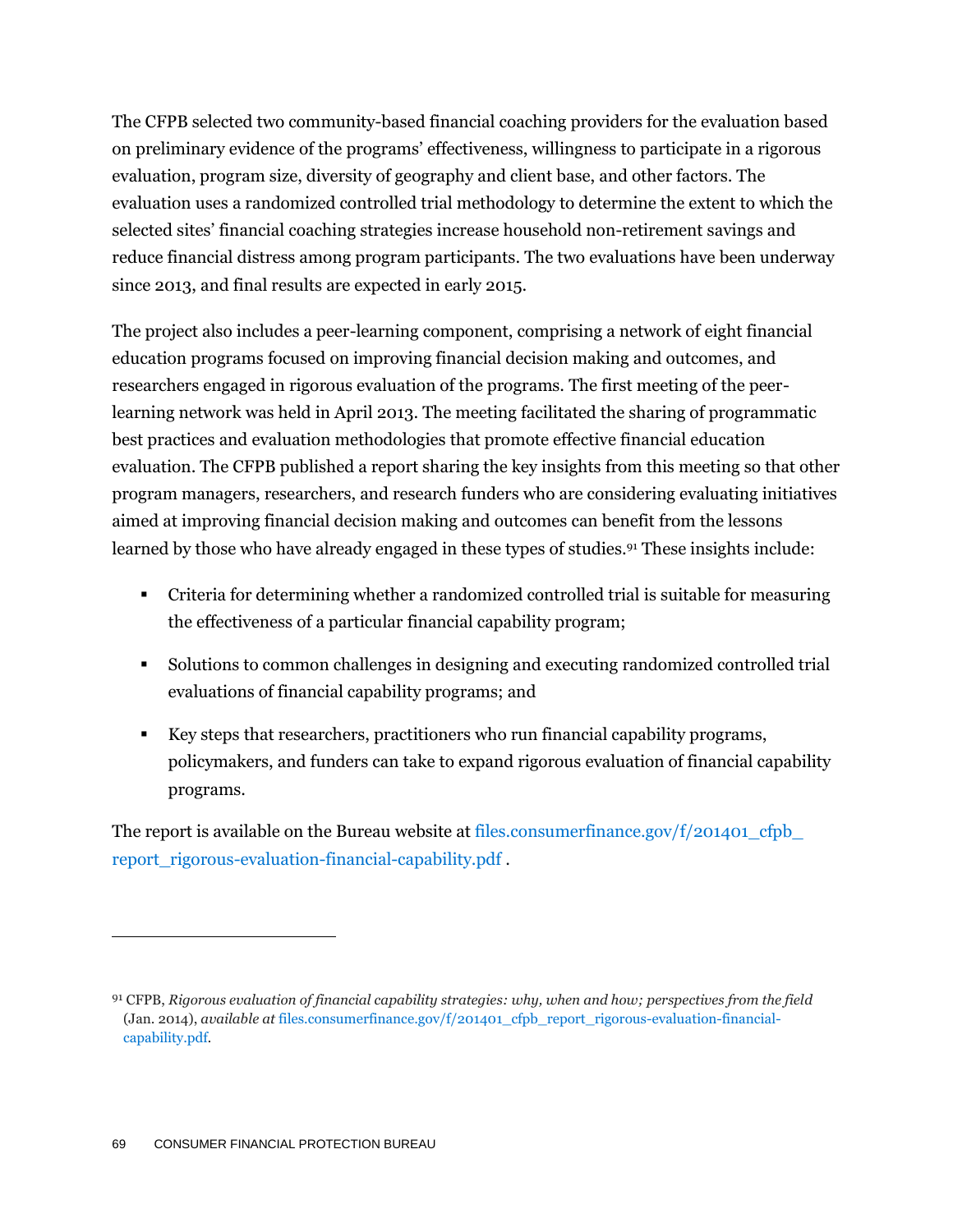## **4.3** Building financial capability through product design and program delivery

The Office of Financial Empowerment is conducting a multi-phase project that will help the Bureau determine whether the financial capability of low-income and other economically vulnerable consumers can be enhanced through bundled financial products and services. Examples of such bundled products and services include a prepaid card that also has a savings function, and/or the integration of financial coaching and counseling into the offering of financial products.

The Bureau has completed the initial research phase of the project. This phase included: (a) a scan of the field to identify existing strategies, products, or programs that seek to help consumers build positive credit histories and savings; (b) a literature review of existing research on savings and credit building strategies, products, or programs focused on economically vulnerable consumers; and (c) a report documenting findings of discussions with academic and practitioner experts on types of barriers for consumers, program features that overcome those barriers, and recommendations for specific types of programs the Bureau should consider for evaluation.

The second phase of the project is a rigorous evaluation of a credit-builder loan with a savings component. A credit-builder loan is a combination loan and savings program that is designed to help the borrower establish a positive credit history. The evaluation is scheduled to begin in the spring of 2014. The purpose of this second phase of the study is to understand whether and the extent to which a credit-builder loan, with or without credit counseling, has a positive impact on the credit, savings, and financial capability of study participants. Depending on results, further work may follow.

## **4.4** Innovation project

A wide range of financial education and empowerment practices are currently in use by organizations and institutions that are involved in financial education, asset building, and related services. Many of these provide significant benefit to consumers. However, as discussed above, many American consumers are still struggling to manage their financial lives and make the financial decisions that will best serve their own life goals. Innovative approaches to financial education and financial empowerment may help consumers face these challenges.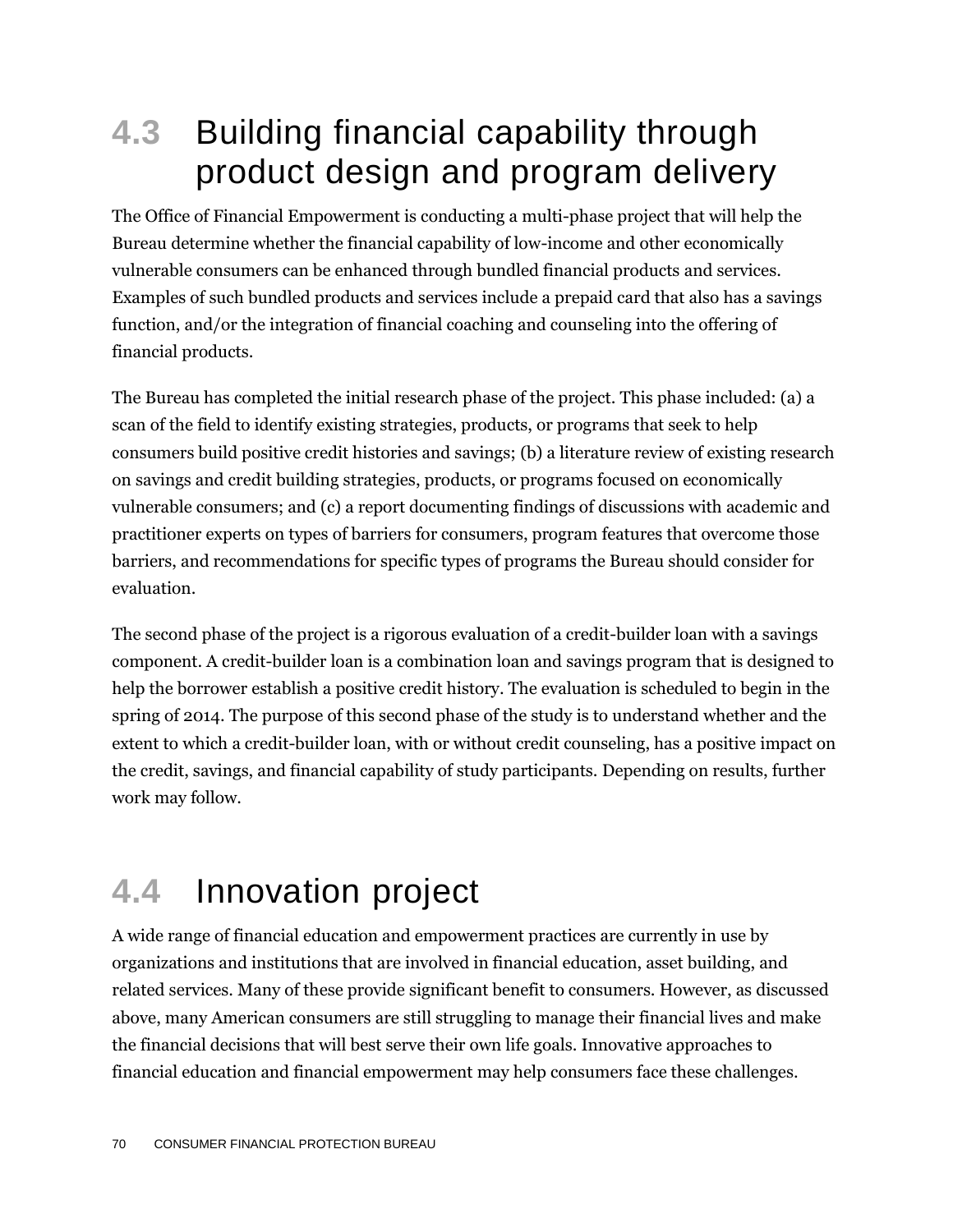Information alone is not always sufficient in leading to financial decisions that will serve one's life goals. According to a 2011 GAO report on financial literacy, "[i]nsights from behavioral economics, which blends economics with psychology, have been used to design strategies apart from education to assist consumers in reaching goals without compromising their ability to choose approaches or products."<sup>92</sup> This GAO report discusses practices such as changing the default option, using commitment mechanisms, simplifying decisions, and leveraging the impact of peer support and influence in leading to desirable consumer financial outcomes. Using such strategies has the potential to lead to more effective financial education, capability, and empowerment efforts.<sup>93</sup>

### **4.4.1** Decision-making innovation project

In order to meet its goal of promoting effective financial education practices, the CFPB is conducting a project to develop prototypes of innovative approaches to help consumers overcome common decision-making challenges and then evaluate the effectiveness of the approaches. In the first phase of this project, the Bureau conducted research to identify and describe some of the most prevalent challenges consumers face in managing their financial lives.

The Bureau then selected three of these consumer challenges to focus on: (1) organizing and managing finances, (2) managing cash flow and bill payments, and (3) managing finances at retirement.<sup>94</sup> The Bureau is developing a strategy with financial innovators to test approaches for helping consumers overcome these financial decision-making challenges. When results become available in 2015, the Bureau expects that this project will increase knowledge of innovative approaches to improve financial capability, which can strengthen financial education content and strategy both within the CFPB and among a range of external stakeholders who serve consumers.

<sup>93</sup> *Id.* at 19-22.

<sup>92</sup> *See* Government Accountability Office, GAO-11-614, *Financial Literacy: A Federal Certification Process for Providers Would Pose Challenge*s (June 28, 2011) at 18, *available at* [http://www.gao.gov/assets/330/320203.pdf.](http://www.gao.gov/assets/330/320203.pdf)

<sup>94</sup> The other decision-making challenges we identified were saving for financial shocks and emergencies; employer retirement savings policies; and small business financial management.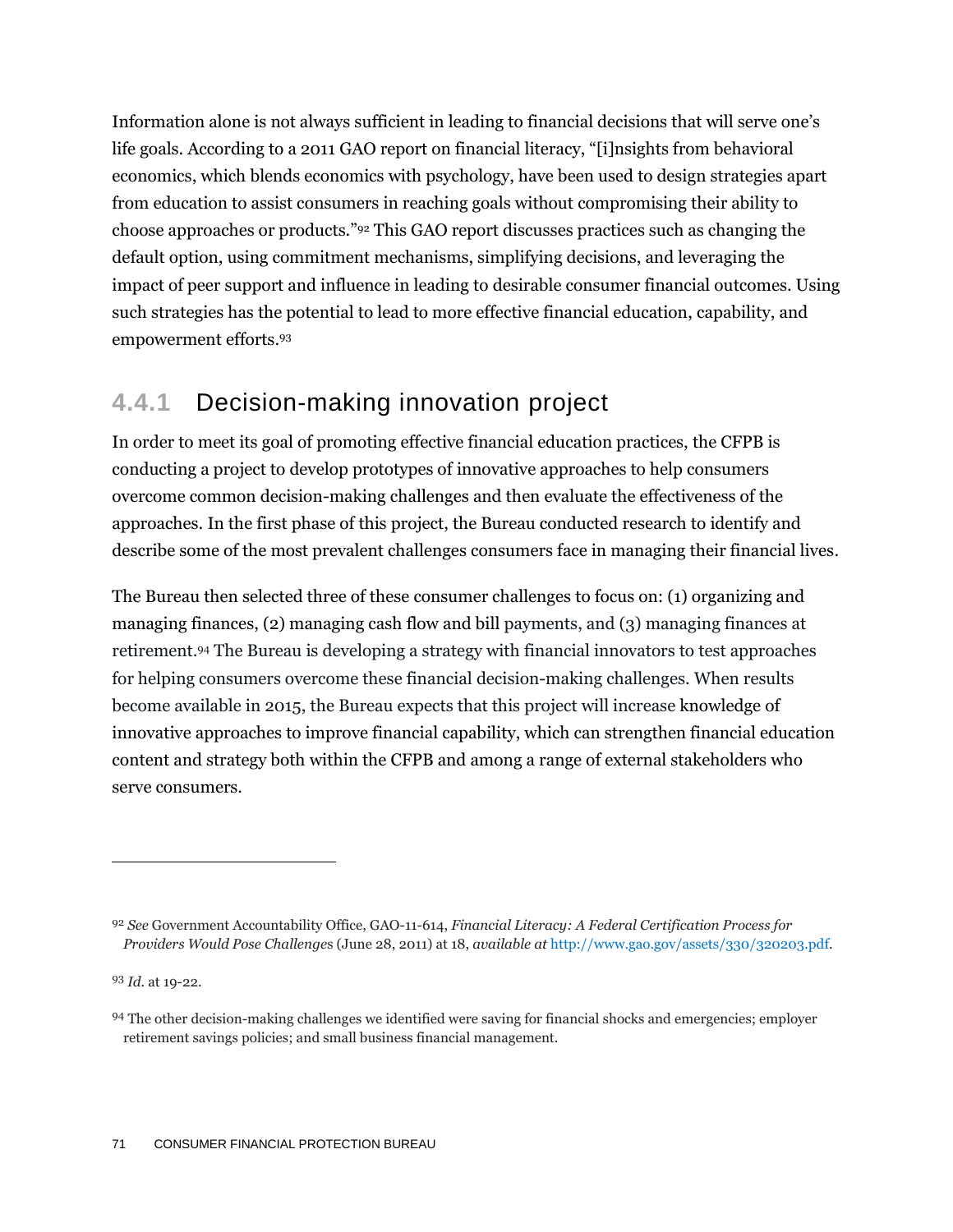In order to make the results of the first stage innovation research available to educators and innovators in the financial field, the Bureau is developing short videos illustrating two of the financial challenges identified that consumers often face. The two financial challenges to be explored in the videos are "Saving for Financial Shocks and Emergencies" and "Organizing and Managing Finances." The videos seek to bring the challenges to life in order to inspire educators and innovators to apply the research in their work.

The videos will be accompanied by short digests that provide more background on the financial challenges that was gained from the research, and will identify avenues for additional research and innovation. The videos and digests are expected to be available on the Bureau's website later in 2014. The Bureau is reaching out through electronic and social media to encourage educators and innovators to use the research in their own work and share it with their professional networks.

## **4.5** Rules of thumb project

"Rules of thumb" are a decision-making and education technique that uses practical, easilyimplemented guidelines for making decisions. Existing research has found rules of thumb to be a successful technique for improving decision making in many areas, and more successful than comprehensive education in some instances.<sup>95</sup> Thus, rules of thumb could be a costeffective method to improve consumer decision making. However, little research exists examining the effectiveness of rules of thumb for financial decision making.

Accordingly, in 2014 the Bureau began a research project to study the effectiveness of rules-ofthumb-based approaches aimed at helping consumers decrease their credit card debt. Rules-ofthumb-based education may be particularly appropriate for improving consumer literacy about credit card use, as credit card decisions are repetitive and frequent. We have finished the first phase of the project to understand how to create rules of thumb, when they are most useful, and how they can be implemented to ensure maximum success. The second phase of the project will

<sup>95</sup> *See, e.g.,* Baumol, William J. and Richard E. Quandt. "Rules of Thumb and Optimally Imperfect Decisions." *The American Economic Review,* 54(2):23-46 (1964); Drexler, Alejandro, Greg Fischer, and Antoinette Schoar, CEPR Discussion Paper No. 7994, *Keeping it Simple: Financial Literacy and Rules of Thumb* (2010).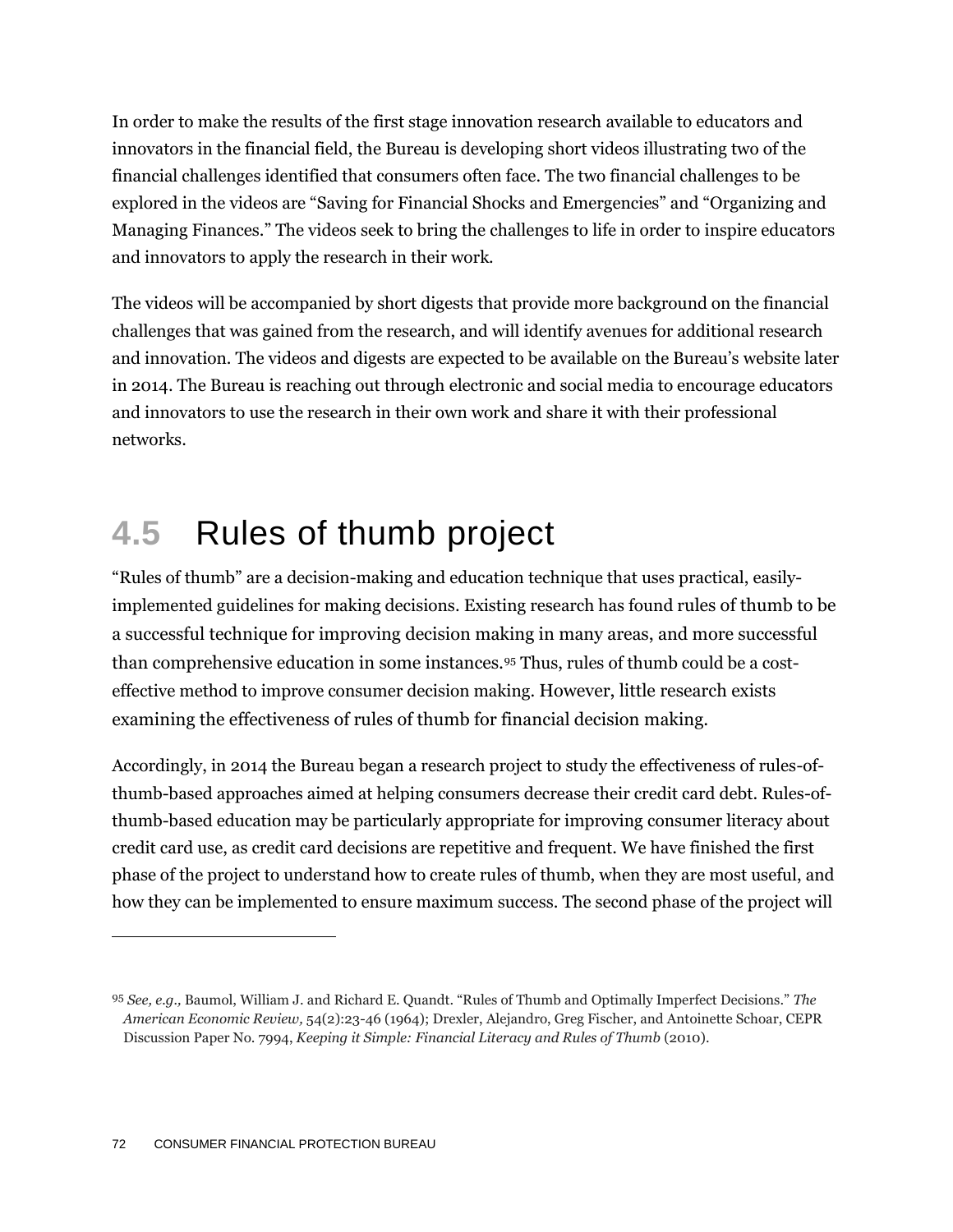test a set of rules of thumb aimed at helping consumers decrease their credit card debt. When we release the final results, which are expected in 2015, we expect that this project will increase knowledge of the efficacy of a rules-of-thumb approach to financial education both within the CFPB and among a range of external stakeholders who serve consumers.

## **4.6** Financial education market-sizing study

To better understand the influences on consumer decision making, the Bureau examined the financial information marketplace and the relative size and scope of financial information sources. In November 2013, the Bureau released the results of this examination in its report

*Navigating the Market: A comparison of spending on financial education and financial marketing*, which is available at [files.consumerfinance.gov/f/201311\\_cfpb\\_naviga](http://files.consumerfinance.gov/f/201311_cfpb_navigating-the-market-final.pdf) [ting-the-market-final.pdf.](http://files.consumerfinance.gov/f/201311_cfpb_navigating-the-market-final.pdf) This report compares how much is spent in a year on financial education and how much is spent on marketing financial products and services.

As a nation, we spend approximately \$2 per person on financial education and \$54 per person on financial services marketing in a year.

The report estimates that approximately \$670 million dollars is spent annually by government, financial institutions, non-profits, and other sectors on providing financial education. At the same time, approximately \$17 billion is spent on the marketing of financial products and services, which is approximately 25 times as much as is spent on financial education. More specifically, the report revealed that we as a nation, including federal, state, and local government, non-profits, and financial institutions, spend approximately \$2 per person per year on financial education. This compares to approximately \$54 per person per year spent by the financial services industry on marketing financial products and services. The results of the study highlight the need for high-quality sources of unbiased financial information. They also call out the need for innovative, scalable methods for providing financial education to consumers.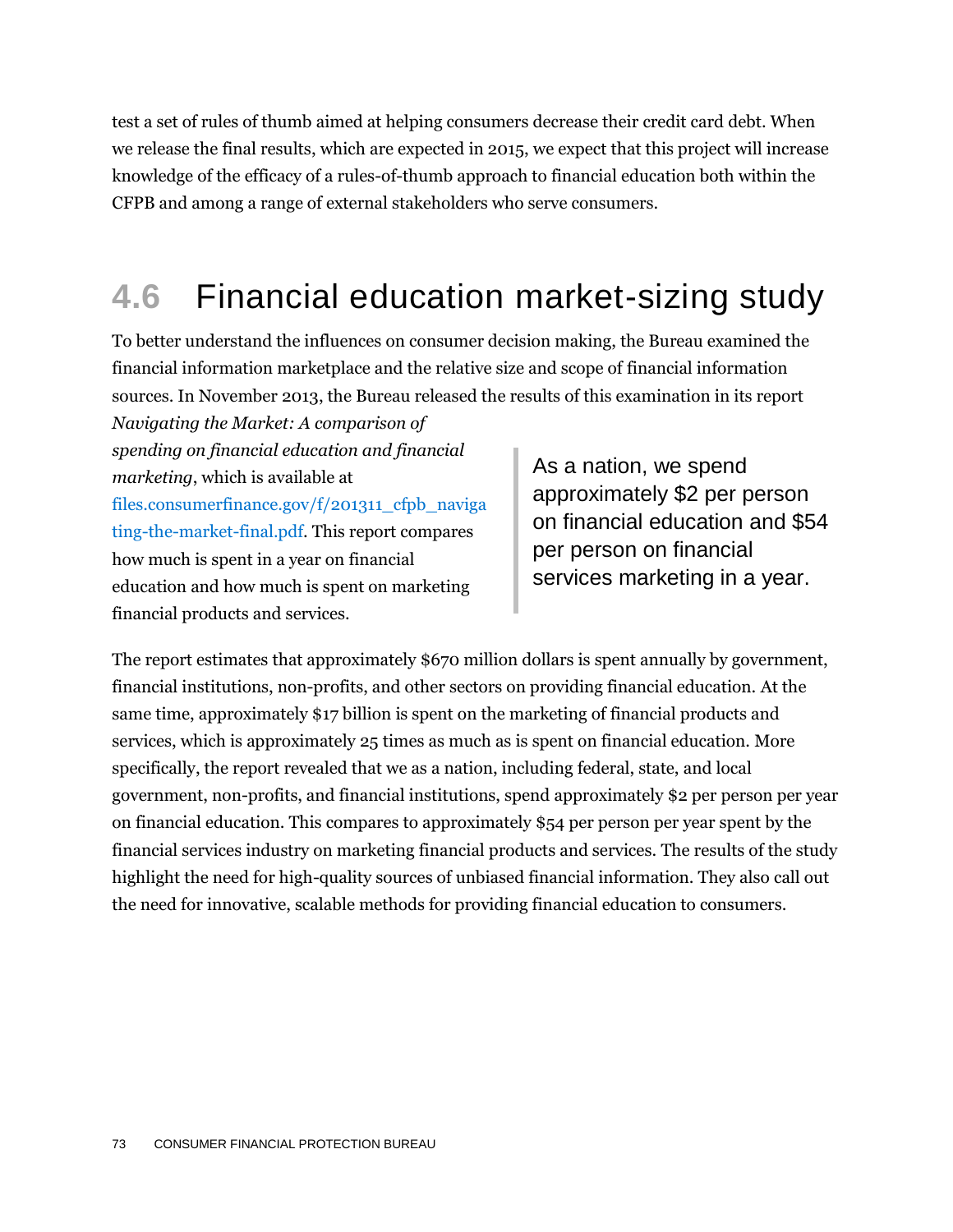# **5.** Outreach: sharing information and forging relationships to reach consumers

In order to accomplish its financial education strategy, the Bureau continues to engage extensively with consumers and a wide range of organizations that interact with consumers in their financial lives or have insight into the financial challenges consumers face. These organizations, which include financial education providers, federal, state, and local

government agencies, and various other private and non-profit organizations, are essential conduits through which we can reach and assist consumers. Through them, we seek to build a pipeline for delivering resources to improve financial capability in the key places where people go for other services.

The Bureau engages with a wide range of organizations to reach the American public with effective financial education resources.

More specifically, through our outreach efforts we do the following:

- We introduce the Bureau and the financial education component of its mission, and publicize our financial education resources to consumers, financial education providers, and others. This helps to make the Bureau known as a source for information and tools for navigating the financial marketplace and as a potential partner for financial education initiatives and research, and helps us reach consumers with our resources.
- We learn about consumers' financial needs, aspirations, and experiences and the challenges that both consumers and financial education providers face. We also hear recommendations for what the Bureau can do to improve consumers' financial capability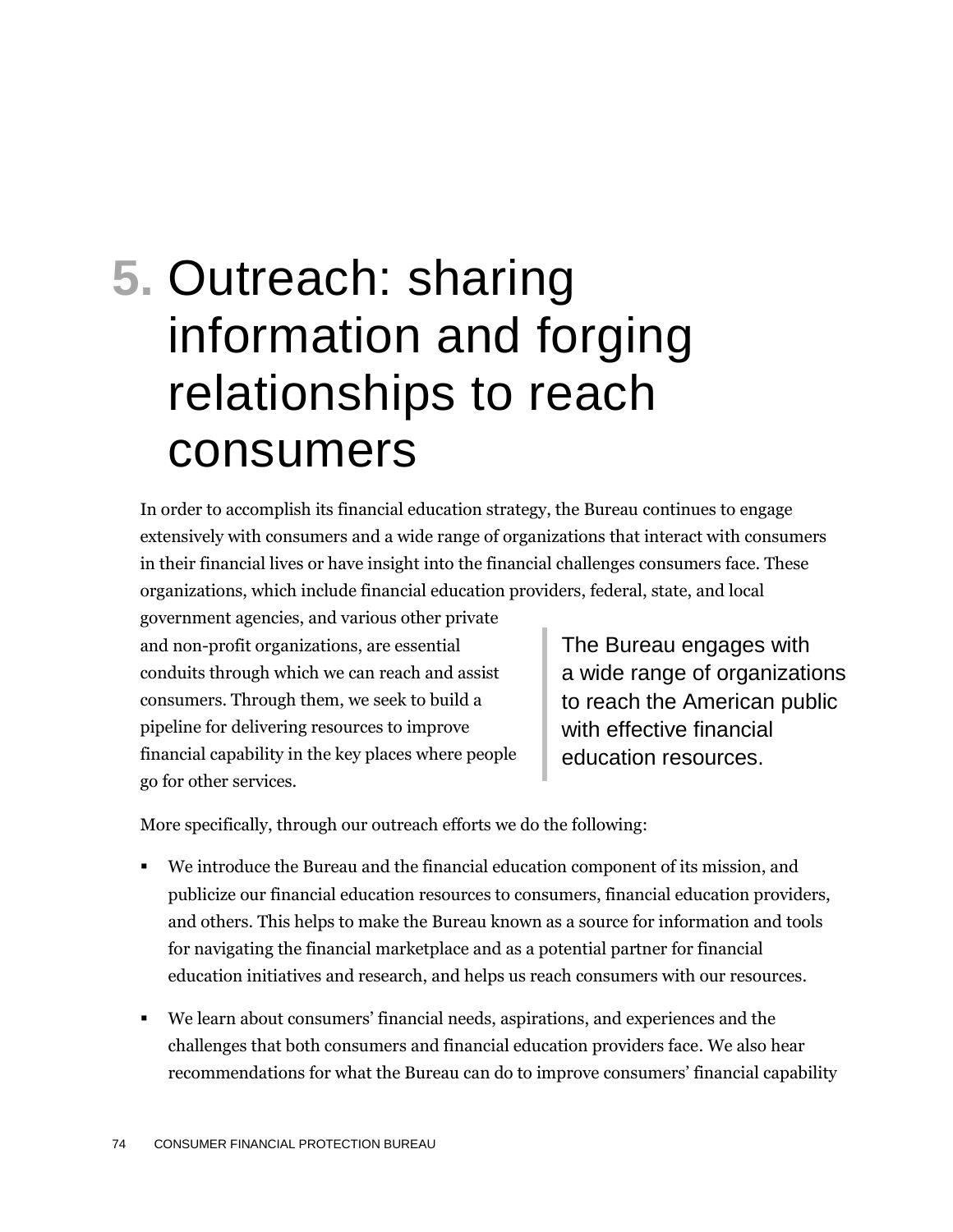or to augment existing efforts. This information informs the Bureau's financial education strategy and initiatives.

- We forge relationships and lay the groundwork for collaborative action, as we identify opportunities to strengthen existing approaches or initiate new ones, and leverage existing resources, such as ways to integrate financial education into existing programs.
- We pave a two-way street for sharing information and developing comprehensive approaches. This allows us to broadly share the fruits of our education and research and innovation initiatives and the effective financial education and research work of other organizations, in order to amplify the effects of successful efforts.

We set forth highlights of the Bureau's financial education outreach efforts below.

## **5.1** Outreach for consumer financial education

Since its inception, the Office of Financial Education has engaged with consumers and a wide range of financial education providers and other stakeholders to introduce the Bureau and its financial education mission, publicize its resources, engage in dialogue to shape its financial education strategy and initiatives, and build relationships for collaborative efforts. Highlights include the following:

## Tax refund inserts

In partnership with the Department of Treasury's Bureau of the Fiscal Service, the Office of Financial Education provided CFPB inserts for approximately 14.2 million tax refund checks for the 2013 tax year. The inserts provided the Bureau's website address and complaint phone line.

## Meetings/presentations/listening sessions

In the year covered by this report, the Office of Financial Education conducted over 200 meetings, presentations, and listening sessions with a wide range of key financial education stakeholders, including financial educators (including K-12 teachers), community leaders and policymakers, financial institutions, employers, and other organizations that could provide insight into financial education needs of consumers. These organizations included faith-based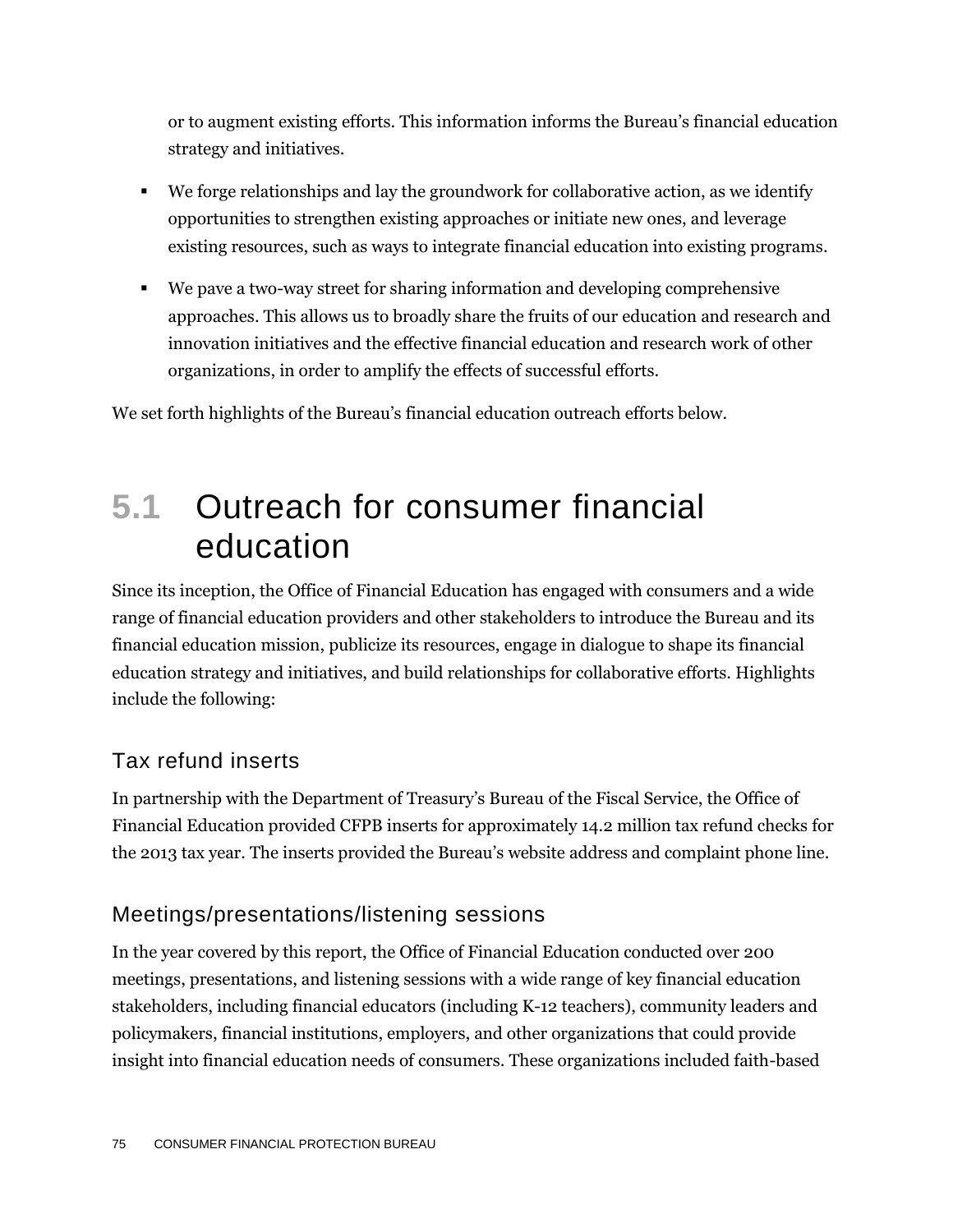organizations and organizations that serve minority populations and/or communities of color, immigrant populations, rural communities, and Native Americans. The meetings have focused on what challenges these stakeholders face when serving consumers and what the Bureau can do to help them better address the financial education needs of their constituencies.

## **Webinars**

The Office of Financial Education has conducted a series of online presentations featuring experts within the CFPB in order to disseminate information about the CFPB's financial education resources and provide learning opportunities for financial education providers. These webinars have reached over 900 participants representing organizations such as financial institutions, academic institutions, non-profit organizations, and other government agencies that can use the resources to serve consumers directly, or can share them with others who serve consumers. We further expand our ability to help consumers by participating in webinars offered by other federal agencies and entities.

## LinkedIn

The Bureau learned through its outreach efforts during its first two years that there was widespread demand from financial educators for a mechanism to learn about the work of the Bureau on consumer education, share their ideas and best practices with the Bureau, and learn from peers in the financial education community. To facilitate the exchange of information among those who serve consumers, the Bureau has created an online discussion forum for financial education professionals, including financial educators, researchers, policymakers, and others interested in the Bureau's work in financial education. The CFPB Financial Education Discussion Group is hosted on LinkedIn, a professional networking site, and was launched in August 2013. During its six-month beta test phase, almost 400 financial education professionals participated in the group. The group has included postings about CFPB news and reports, upcoming events in the financial education field, and discussion questions about best practices. In spring 2014, the discussion group entered its full implementation phase.

## National campaigns

#### **CFPB REMITTANCES CAMPAIGN: SEND MONEY ABROAD WITH MORE CONFIDENCE**

The Office of Financial Education led an outreach and education campaign to inform consumers about new consumer protections for remittance transfers that became effective in October 2013.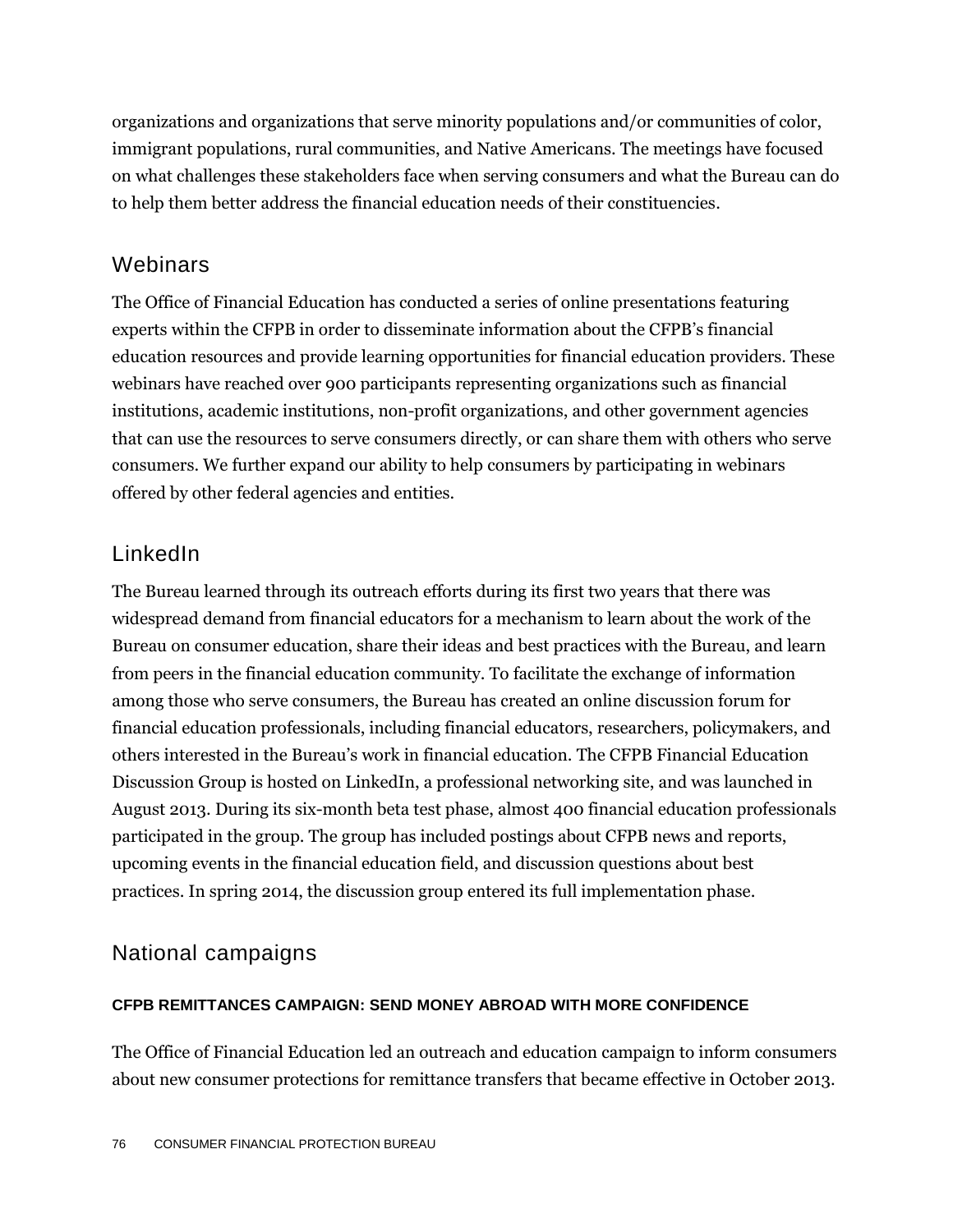The Bureau designed and delivered the campaign in five languages used by many consumers who send money overseas from the United States. The campaign ran from October 28, 2013 to January 16, 2014, and included a multi-layered media approach. Due to the success of the initial campaign, the Bureau ran parts of it again in May 2014 to coincide with increased remittance traffic generated around Mother's Day.

The initial campaign launched with news coverage from three national Spanish-language television networks and local Spanish language television news shows. Stories also appeared on Spanish language news websites and in newspapers serving Chinese- and Tagalog-speaking communities on the West Coast. We followed with an outreach effort that included webinars and conference calls with community leaders, embassies and consulates, remittance providers, religious organizations, government agencies, trade associations, and others. We also distributed informational materials to these key stakeholders so they could share the information more effectively with large groups of remittance consumers. Finally, we implemented a consumer education media campaign that drove more than 300,000 people to the CFPB website over a 30-day period, between December 16, 2013 and January 16, 2014. The campaign used audio announcements that played on Pandora, English and Spanish-language radio stations, and in grocery stores. We also used English and Spanish YouTube video ads, mobile display ads, and traditional web banner ads, as well as advertising in English and Spanish on Facebook.

#### **MONEY SMART WEEK: COMMUNITY FINANCIAL EDUCATION PROJECT LAUNCH**

Money Smart Week is a public awareness campaign created by the Federal Reserve Bank of Chicago in 2002 to help consumers learn to better manage their personal finances. The week involves the coordinated effort of hundreds of organizations, including businesses, financial institutions, schools, libraries, non-profits, government agencies, and the media, to stress the importance of financial literacy, inform consumers about where they can get help, and provide free educational seminars and activities. In April 2014, the Office of Financial Education launched the Community Financial Education/Libraries project as part of Money Smart Week. The goals of the project are to provide tools and materials that help libraries provide free, unbiased financial information and referrals in their communities, to help libraries build local partnerships, and to promote libraries as community resources. This project is described further in Section 3.2.3, above.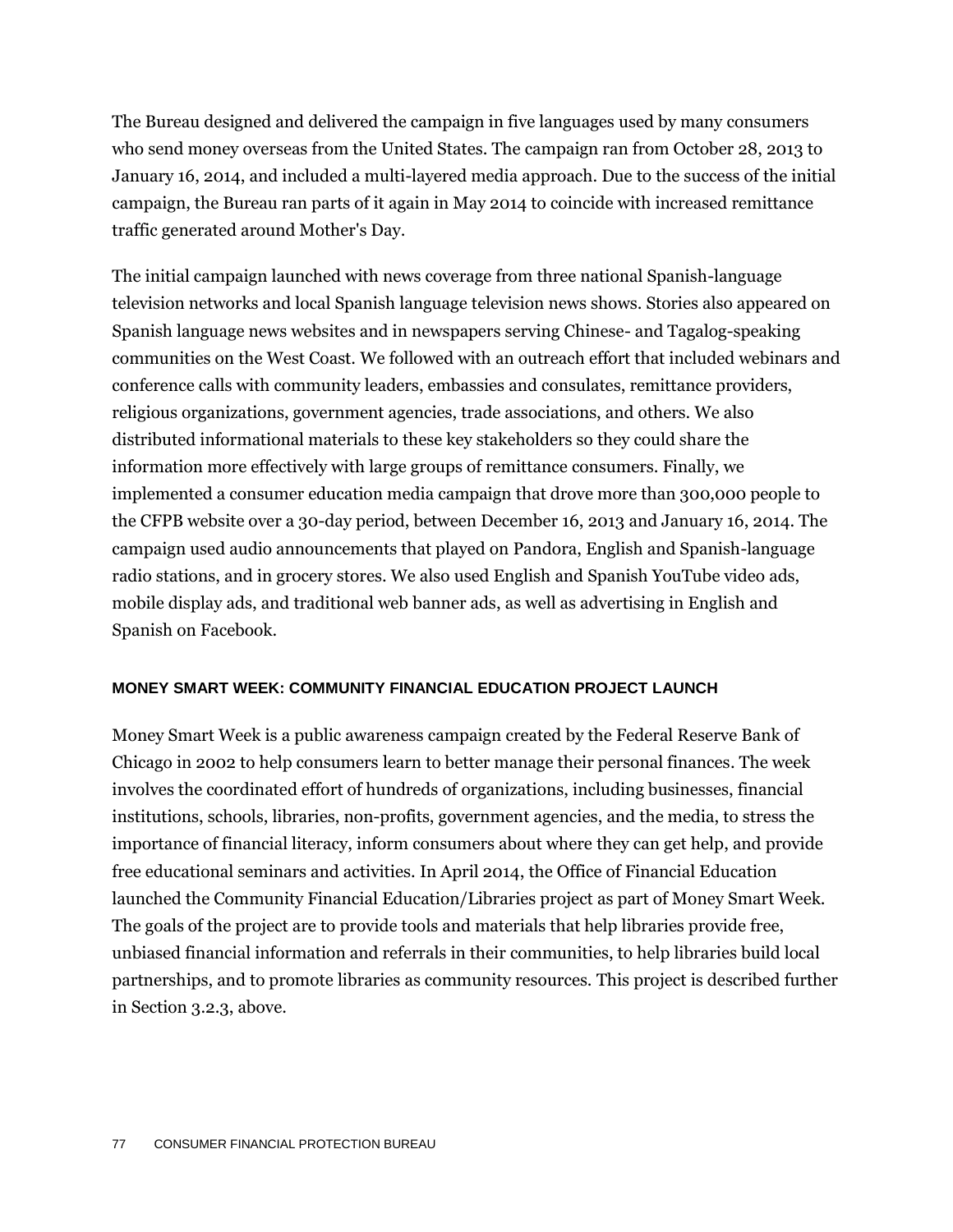#### **AMERICA SAVES WEEK**

The Bureau participated in this year's America Saves Week (ASW), which ran from February 24 through March 1, 2014. ASW is a national campaign managed by the Consumer Federation of America and the American Savings Education Council, and involves more than 1,000 non-profit, government, and corporate organizations. The purpose of ASW is to provide "an annual opportunity for organizations to promote good savings behavior and a chance for individuals to assess their own saving status."<sup>96</sup> The Bureau participated in the campaign through statements at the FLEC field hearing in Atlanta, Georgia on workplace financial education, and a quote from Director Cordray on the ASW website: "Parents are in a powerful position to encourage their children to save some of their money, from an allowance, birthday presents, gifts or earnings. America Saves Week is a great time to help our young people get in the savings habit." The Office of Financial Empowerment worked with the VITA sites that partnered with the Bureau on the *Ready? Set, Save!* tax-time savings campaign to incorporate a savings message during the week. The Office for Older Americans wrote a blog post for the America Saves website on Financial Fraud and Older Americans.<sup>97</sup>

## **5.2** Outreach for servicemembers

Over the last year the CFPB's Office of Servicemember Affairs has continued to conduct a wide range of outreach to deliver financial education information to military and veteran consumers and interested organizations, build upon its digital network, and build relationships with other federal agencies and state and local governments to serve the needs of servicemembers and veterans.

## Military installation and unit visits

 $\overline{a}$ 

OSA conducted 174 outreach events from June 2013 through May 2014, delivering consumer financial information to more than 9,500 military and veteran consumers to help them make

<sup>96</sup> *See* <http://www.americasavesweek.org/> (last visited May 7, 2014).

<sup>97</sup> *See* <http://americasaves.org/blog/774-financial-fraud-and-older-americans> (last visited May 7, 2014).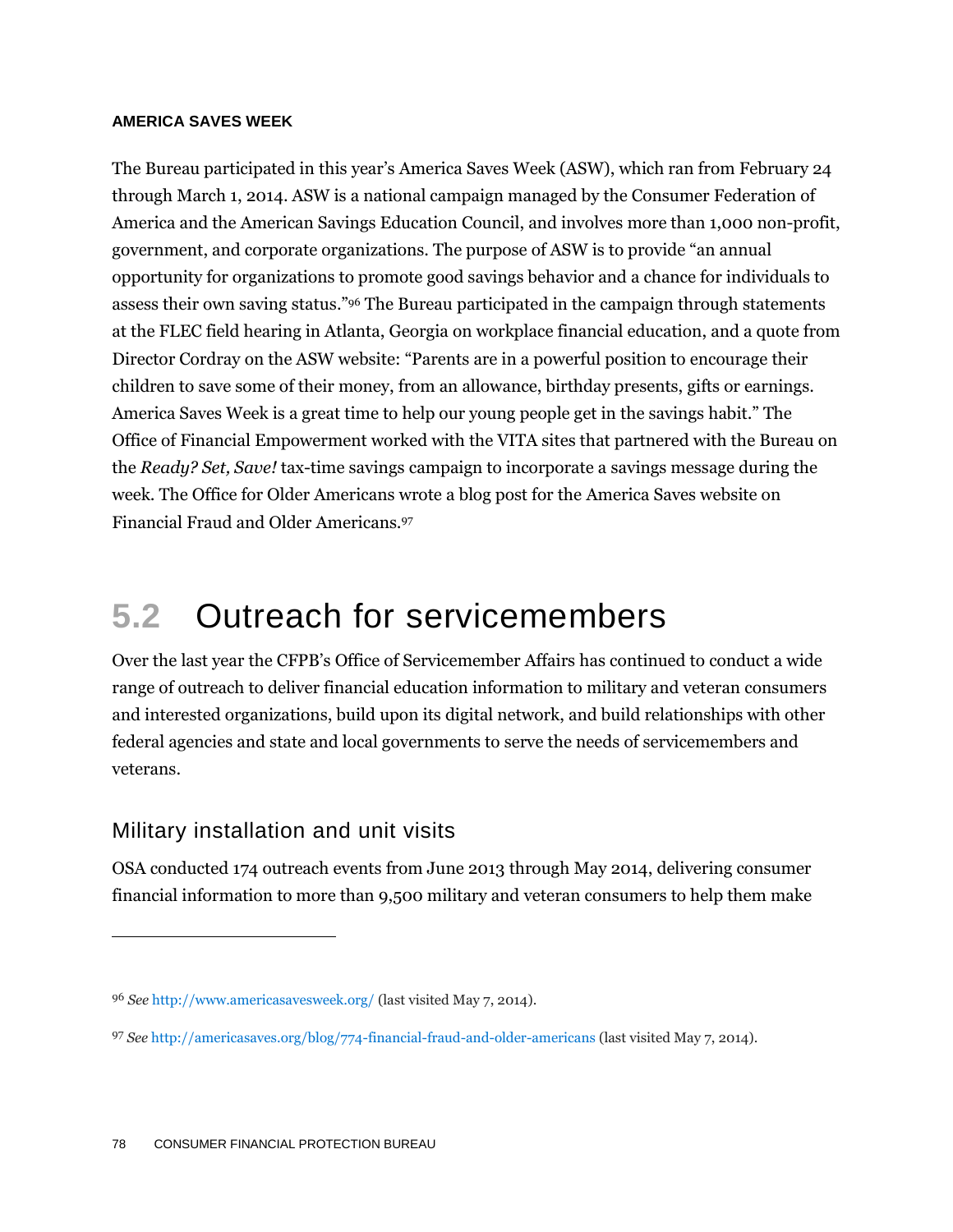better informed financial decisions. OSA also delivered consumer financial education information using Facebook and Twitter accounts specifically to serve the military and veteran communities with a potential reach of more than one million consumers.

These events included reaching out to servicemembers where they live and work. In this period, OSA visited 14 military installations/National Guard units and participated in 16 town halls and 15 roundtable discussions with senior military leaders. In May 2014, senior staff of the OSA team traveled to military installations in Turkey, Germany, Italy, and the United Kingdom. During the trip they talked to over 1,300 servicemembers and families through more than 40 official events on 11 bases in ten business days. At these events, OSA staff listened to military personnel and their families discuss the financial challenges they face, observed financial education training, and provided educational information and materials. OSA messaging on consumer financial education and financial preparedness was also broadcast by the Armed Forces Network during two radio shows to more than 79,000 Department of Defense and NATO military and civilian personnel and their family members residing abroad. OSA also participated in five Military Saves Week events sponsored by military installations/units seeking additional educational information about OSA and the CFPB.

## Outreach to Attorneys General

OSA's educational efforts have extended to sharing information about military consumer financial issues with state Attorneys General offices. OSA has shared military consumer complaint trends with the offices of the Vermont, Maine, and New Hampshire Attorneys General. OSA makes itself available to discuss military consumer financial issues with state Attorneys General offices and their staffs.

### Work with veterans

OSA has begun to build relationships with key veteran and military service organization executive directors and program managers, engaging with 35 veteran/military service organizations, and has initiated collaborative efforts with over 70 federal, state, and local government agencies on veteran issues. Over the past year, OSA has presented CFPB resources to over 100 veteran venues, reaching nearly 20,000 leaders, advocates, and veterans. The Office has created informational materials addressing specific veteran-related issues as well as Bureau resources more generally, and distributed more than 50,000 CFPB educational pieces, some military-specific. OSA has also developed the Bureau's online linkage to nationwide networks serving the veteran population.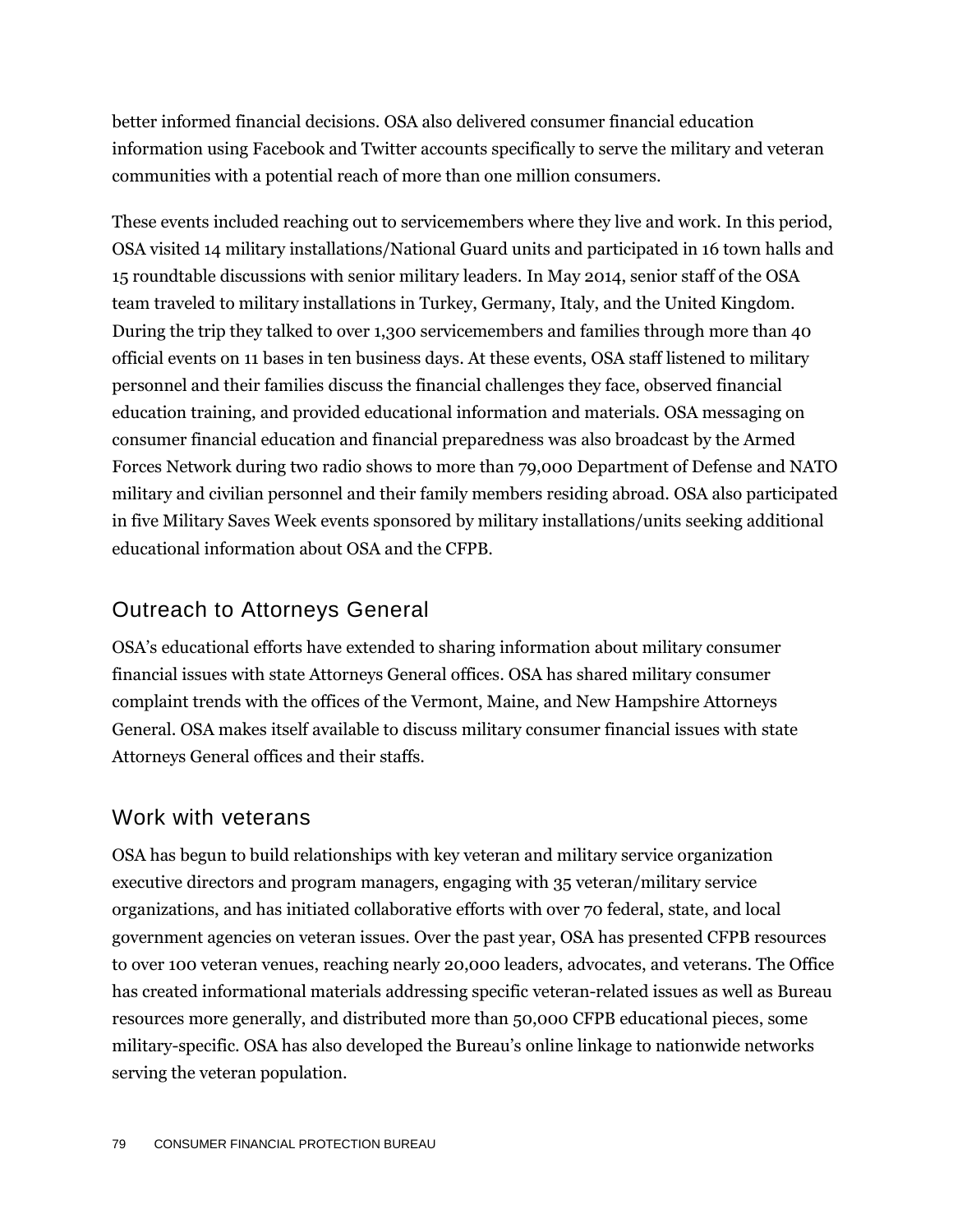## **5.3** Outreach for students

The Office for Students engages with younger consumers and stakeholders throughout the higher education community by conducting direct outreach on college campuses, by hosting events with college students and student advocates, and by participating in conferences. The Office for Students has leveraged these relationships as distribution channels for the programs and resources developed to help younger consumers make informed choices in the marketplace.

## Student and campus outreach

The Office for Students meets regularly with students, campus leaders, and student advocates. To date the Office for Students has met in person with more than 1,000 individuals from organizations that collectively represent tens of thousands of students from over 30 states.

## Paying for College demonstrations

In partnership with the Consumer Engagement team, the Office for Students has hosted webinars to demonstrate the features of our Paying for College set of tools. These webinars are attended by a range of audiences including students, student advocates, financial aid advisers, and college counselors. Since the launch of the first Paying for College cost comparison tool in April 2012, the Office for Students has conducted more than two dozen webinars, presentations, and in-person demonstrations.

## Training and outreach around student loan complaints

To inform consumers about the complaint process and Consumer Response, the Office for Students sent letters to more than 7,000 college and university officials across the country and notified state banking regulators in all 50 states. In 2013, the Office for Students led a series of conference calls with student groups, college and university officials, consumer groups, and customer advocates at major financial institutions. These conference calls highlighted the Bureau's consumer response function and provided updated information about themes and trends identified in the Bureau's reporting on student loan complaints.

This year, the Office for Students published a series of consumer advisories warning consumers about problems identified through the complaint process. The Office for Students also developed a series of sets of sample instructions to empower student loan borrowers to communicate effectively with their student loan servicers about selected issues when repaying a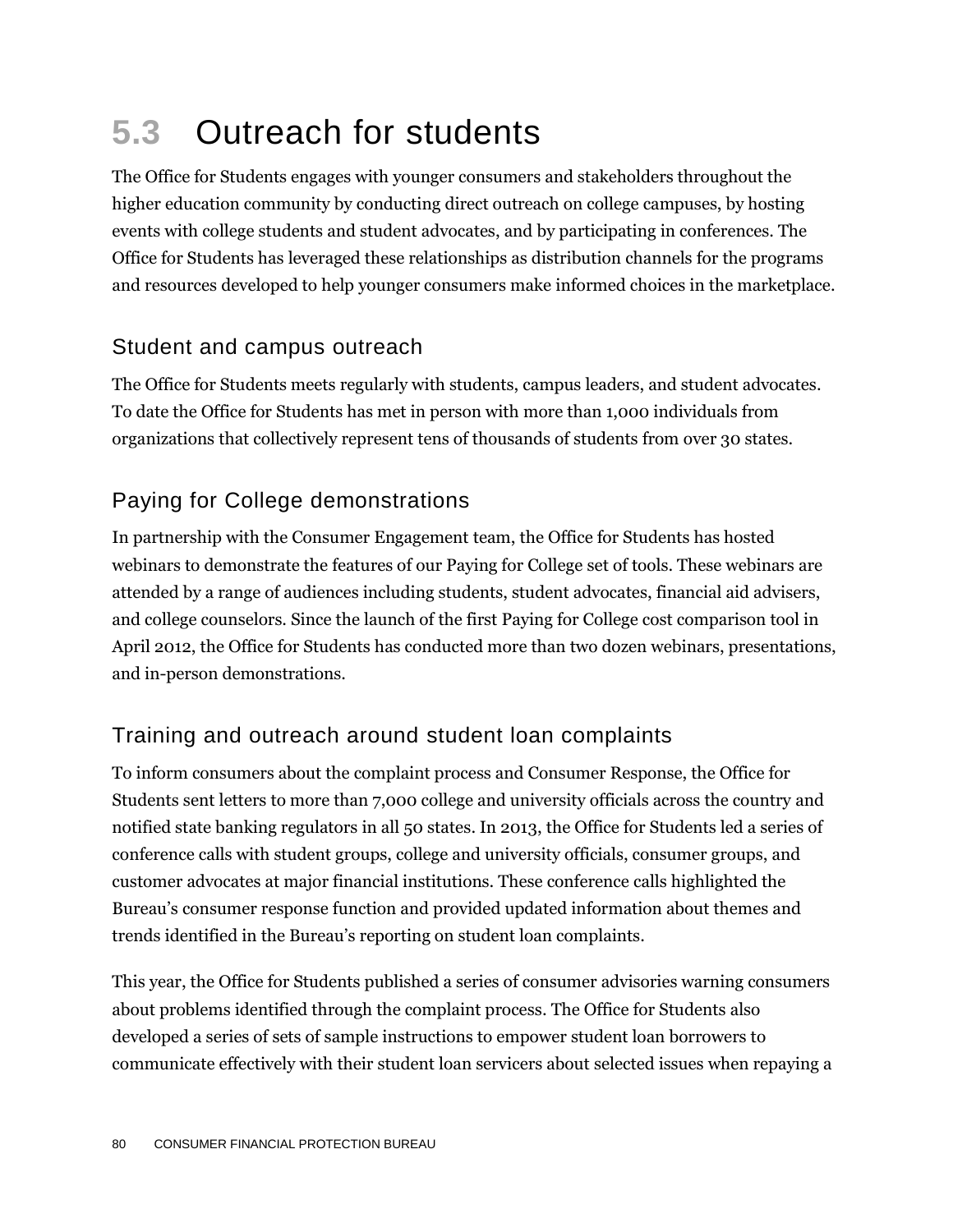private student loan, including instructions on how to handle prepayments and how to request a co-signer be released from a loan.<sup>98</sup> We worked to distribute these advisories and sample instructions by engaging directly with student loan borrowers in repayment and partnering with organizations that address issues facing young adult consumers. On an ongoing basis, the Office for Students hosts webinars, provides technical assistance, and participates in other training sessions for professionals seeking to assist student loan borrowers in distress.

## **5.4** Outreach for older Americans

The Office for Older Americans is engaged in extensive outreach with older consumers and other stakeholders to learn what efforts have been underway to strengthen the financial literacy of older consumers. The Office is also providing information and guidance to organizations that help older consumers protect themselves against unfair, deceptive, and abusive practices and work to strengthen their financial capability with current and future financial choices. In furtherance of these goals, the Office for Older Americans has held or participated in over 200 events, which have been attended by more than 9,500 people. The Office's engagement with consumers and stakeholders ranges from in-person presentations across the country to webinars to virtual encounters via email blasts and other social media. Participants have included, among others, older consumers, caregivers, public officials, and representatives from financial institutions, the consumer services industry, consumer organizations, and other stakeholders. Highlights include the following:

## Presentations/listening sessions

 $\overline{a}$ 

The Office for Older Americans made presentations this year at numerous and varied meetings and conferences on the work of the Office for Older Americans and the CFPB. The sponsoring organizations of these meetings included aging services providers, industry groups (e.g. credit union and credit counseling professionals), organizations focused on low-income and underserved populations, state government and federal agency hosts. The Office participated in

<sup>98</sup> *See* [consumerfinance.gov/blog/consumer-advisory-stop-getting-sidetracked-by-your-student-loan-servicer/,](http://www.consumerfinance.gov/blog/consumer-advisory-stop-getting-sidetracked-by-your-student-loan-servicer/)  [consumerfinance.gov/blog/consumer-advisory-you-dont-have-to-pay-someone-to-help-with-your-student-loan/](http://www.consumerfinance.gov/blog/consumer-advisory-you-dont-have-to-pay-someone-to-help-with-your-student-loan/) and [consumerfinance.gov/blog/reminder-accessing-your-scholarships-and-student-loan-funds/.](http://www.consumerfinance.gov/blog/reminder-accessing-your-scholarships-and-student-loan-funds/)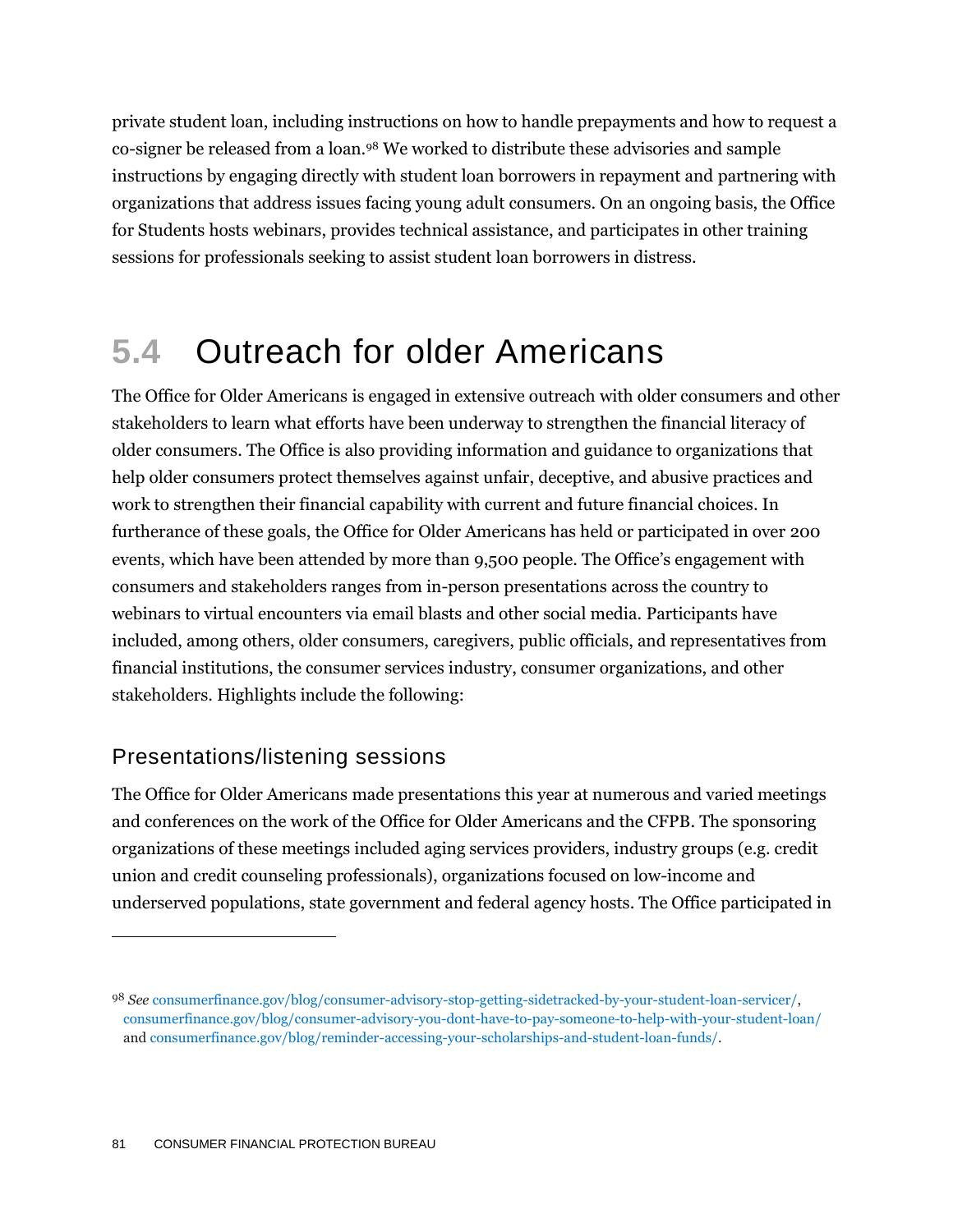national and regional events attended by consumers, professionals in aging, long-term care ombudsmen, and fiduciaries for incapacitated older adults, among others.

The Office for Older Americans held listening sessions in Atlanta, Georgia, Arlington, Virginia, San Diego, California, and New Orleans, Louisiana to obtain input from consumer organizations, industry professionals, aging services providers, state and local governments, and others on the current and potential projects of the Office for Older Americans to enhance laterlife economic security for consumers age 62 and over. For example, the Office used a listening session in March 2014 at the American Society on Aging Conference in San Diego, California to obtain input from aging policy professionals, academics, and practitioners on several topics related to senior financial security, including later-life planning, reverse mortgages, financial advice, and protection from exploitation. In October 2013, the Office for Older Americans, together with the CFPB's Offices of Empowerment and Servicemember Affairs, conducted a listening session in Atlanta, Georgia to obtain input from practitioners and industry professionals on issues facing veterans, older Americans, and persons with disabilities. Information gleaned from these listening sessions about what consumers are experiencing in the financial marketplace informs work to protect consumers throughout the Bureau.

## Webinars

The Office for Older Americans has conducted or participated in webinars on topics including elder financial exploitation, choosing a financial adviser, and economic security, and has provided information about resources available from the Bureau. These webinars have reached approximately 3,500 participants representing organizations such as credit union professionals, members of the Association of Certified Anti-Money Laundering Specialists, long-term care professionals, and non-profit organizations serving older Americans. We describe these webinars further below.

#### **KNOW YOUR FINANCIAL ADVISER**

The CFPB hosted a webinar to provide plain language advice to consumers and stakeholders on the topic of choosing a financial adviser. Special focus was added for issues affecting members of the military community. The webinar introduced the Bureau's consumer guide *Know Your Financial Adviser*, and gave participants guidance on indicators of expertise and accountability to look for in a financial adviser. The webinar also provided questions for consumers to consider in choosing an adviser, how to spot signs of potential financial fraud, and regulatory resources to access for additional information.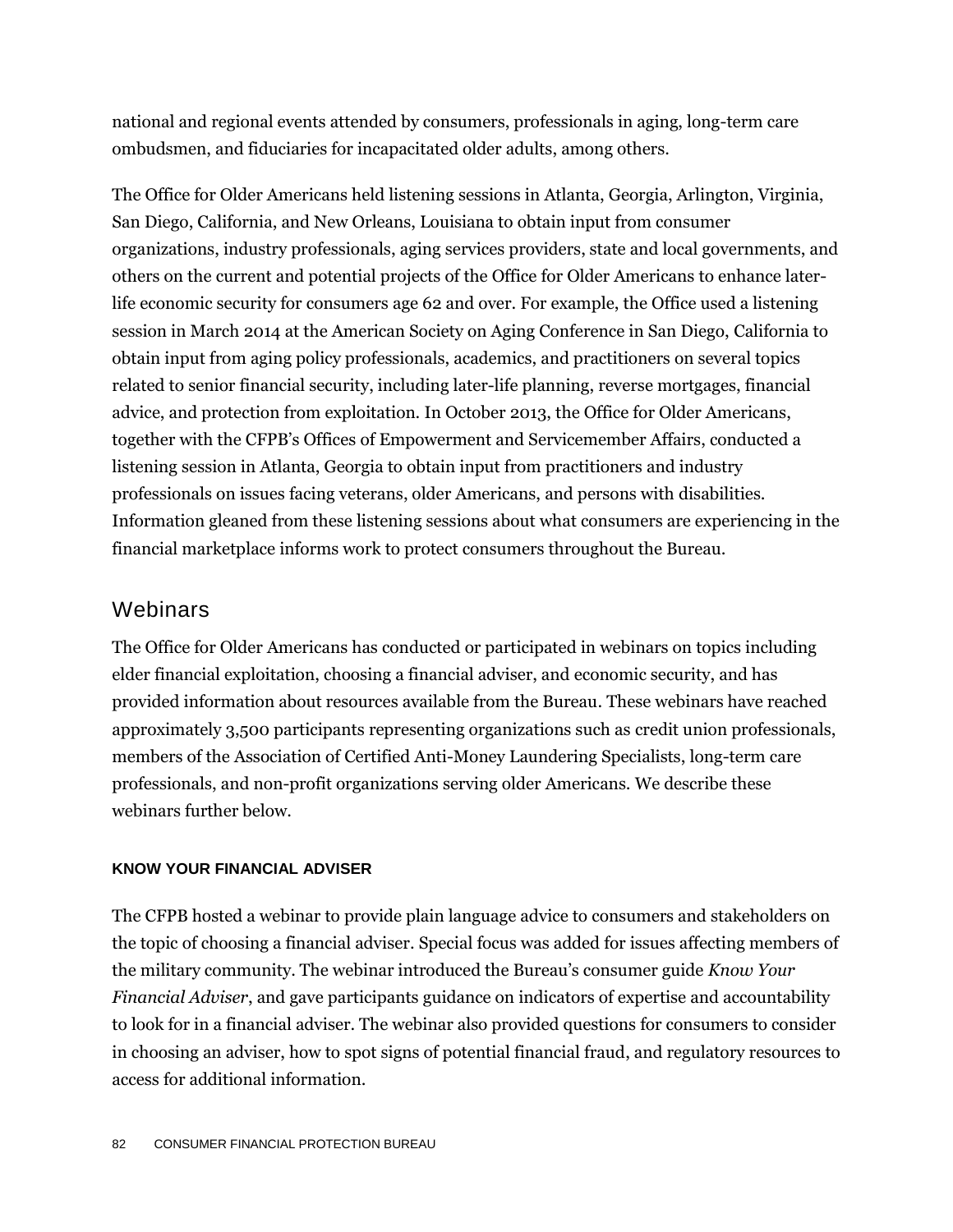#### **EMERGING TRENDS IN ELDER FINANCIAL EXPLOITATION: MASS MARKETING AND MONEY TRANSFER FRAUD**

A webinar for the Association of Certified Anti-Money Laundering Specialists provided regulators and other financial professionals an update from five experts on current institutional responses to the emergent crisis of elder financial exploitation and fraud. The webinar covered the following topics:

- Common frauds and schemes that target older persons, with an emphasis on those that involve wire transfers and the use of prepaid cards to effect payment to fraudsters;
- How older victims are coerced into serving as money mules for fraudulent operators;
- Identifying red flags and reporting cases;
- The investigation and prosecution process; and
- How financial institutions can help and opportunities for collaboration with government agencies.

#### **NATIONAL COUNCIL ON AGING (NCOA) PARTNERS**

Older Americans participated in an NCOA Partners webinar to educate non-profit organizations that work on issues involving the economic security of older Americans about the following topics: the CFPB consumer complaint process; the Office for Older Americans' projects and resources, including *Managing Someone Else's Money* guides, *Money Smart for Older Adults*, and the *Interagency Guidance on Privacy Laws and Reporting Financial Abuse of Older Adults*.

#### **ELDER FINANCIAL EXPLOITATION**

A webinar for the National Association of Community Development Credit Unions was designed to raise the awareness of credit union professionals about elder financial exploitation. The Office for Older Americans provided opening remarks to inform participants of the Office's projects in this area. Other speakers included the New York County District Attorney's Office and a former director of the Kansas Department of Social and Rehabilitation Services.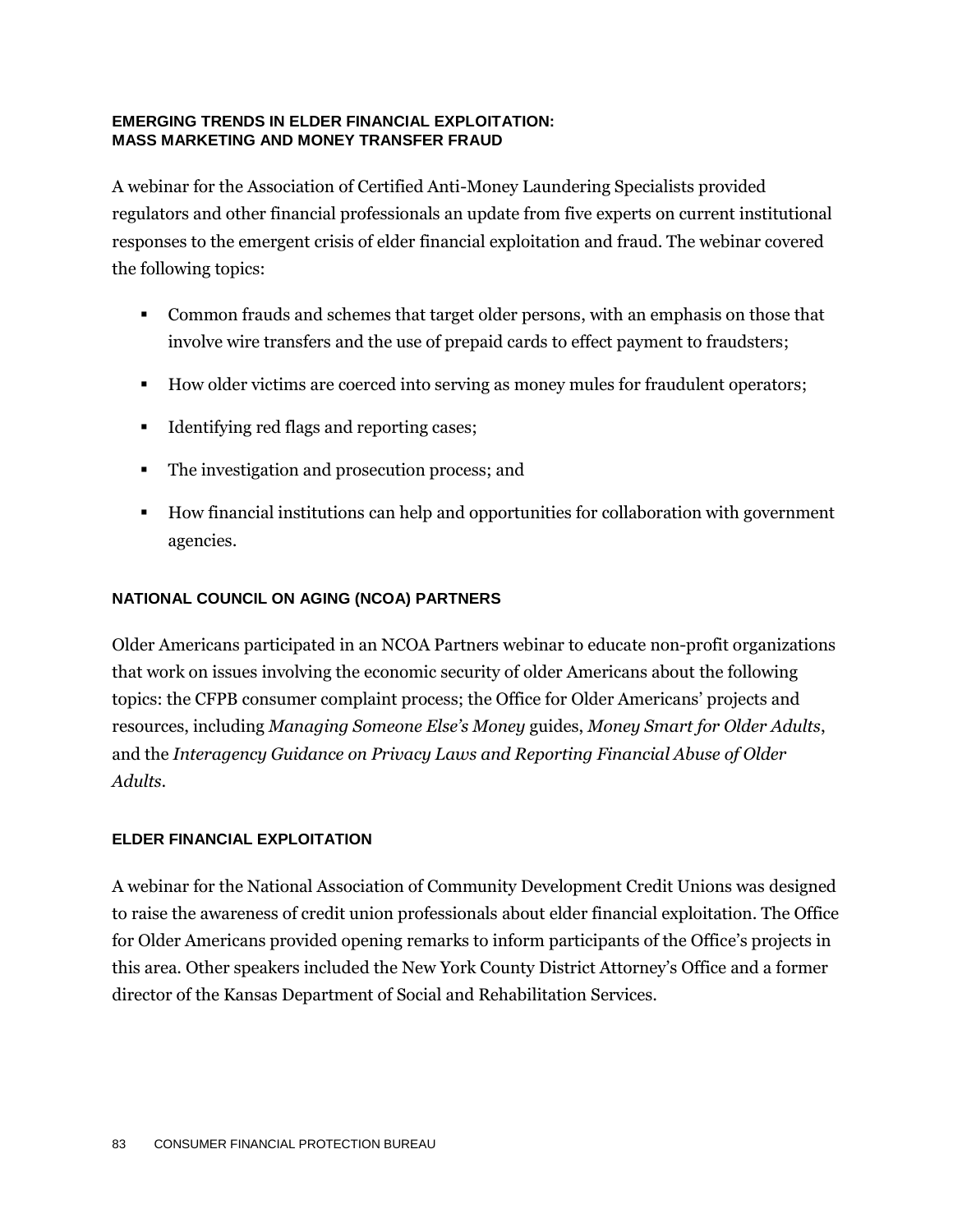#### **NATIONAL CONSUMER VOICE FOR QUALITY LONG-TERM CARE**

A webinar on Tips and Tools for Preventing, Detecting and Reporting Financial Exploitation featured the staff from the CFPB's Office for Older Americans and from the Social Security Administration. Older Americans' remarks covered basic facts about elder financial exploitation, tips for preventing and addressing exploitation and scams, the *Managing Someone Else's Money* guides, and *Money Smart for Older Adults*. Approximately 160 professionals participated, including long-term care ombudsmen, Adult Protective Services staff, attorneys, members of law enforcement, and long-term care providers.

## **5.5** Outreach for traditionally underserved consumers

The Office of Financial Empowerment works through and with intermediaries and agencies to provide low-income and other economically vulnerable consumers with financial empowerment tools and enhance access to financial products and services that can improve financial stability and help them achieve their goals. These organizations include social service agencies, municipal agencies, financial institutions, product developers, researchers, civil rights and consumer organizations, organizations that serve communities of color, and others.

In November 2013, Empowerment issued a report that captures the reflections and insights from a national convening in 2012 that examined the unique consumer financial product and service needs of low-income and economically vulnerable consumers.<sup>99</sup> The report also articulates a vision for Empowerment's work, including using intermediaries to bring programs to scale, which is critical to achieving meaningful improvement in the financial lives of the underserved. The report is available on our website at files.consumerfinance.gov/ $f/201311$ [cfpb\\_report\\_empowering-economically-vulnerable-consumers.pdf.](http://files.consumerfinance.gov/f/201311_cfpb_report_empowering-economically-vulnerable-consumers.pdf)

 $\overline{a}$ 

<sup>99</sup> *See Empowering low-income and economically vulnerable consumers: report on a national convening* (Nov. 2013), *available at* [files.consumerfinance.gov/f/201311\\_cfpb\\_report\\_empowering-economically-vulnerable](http://files.consumerfinance.gov/f/201311_cfpb_report_empowering-economically-vulnerable-consumers.pdf)[consumers.pdf](http://files.consumerfinance.gov/f/201311_cfpb_report_empowering-economically-vulnerable-consumers.pdf)*.*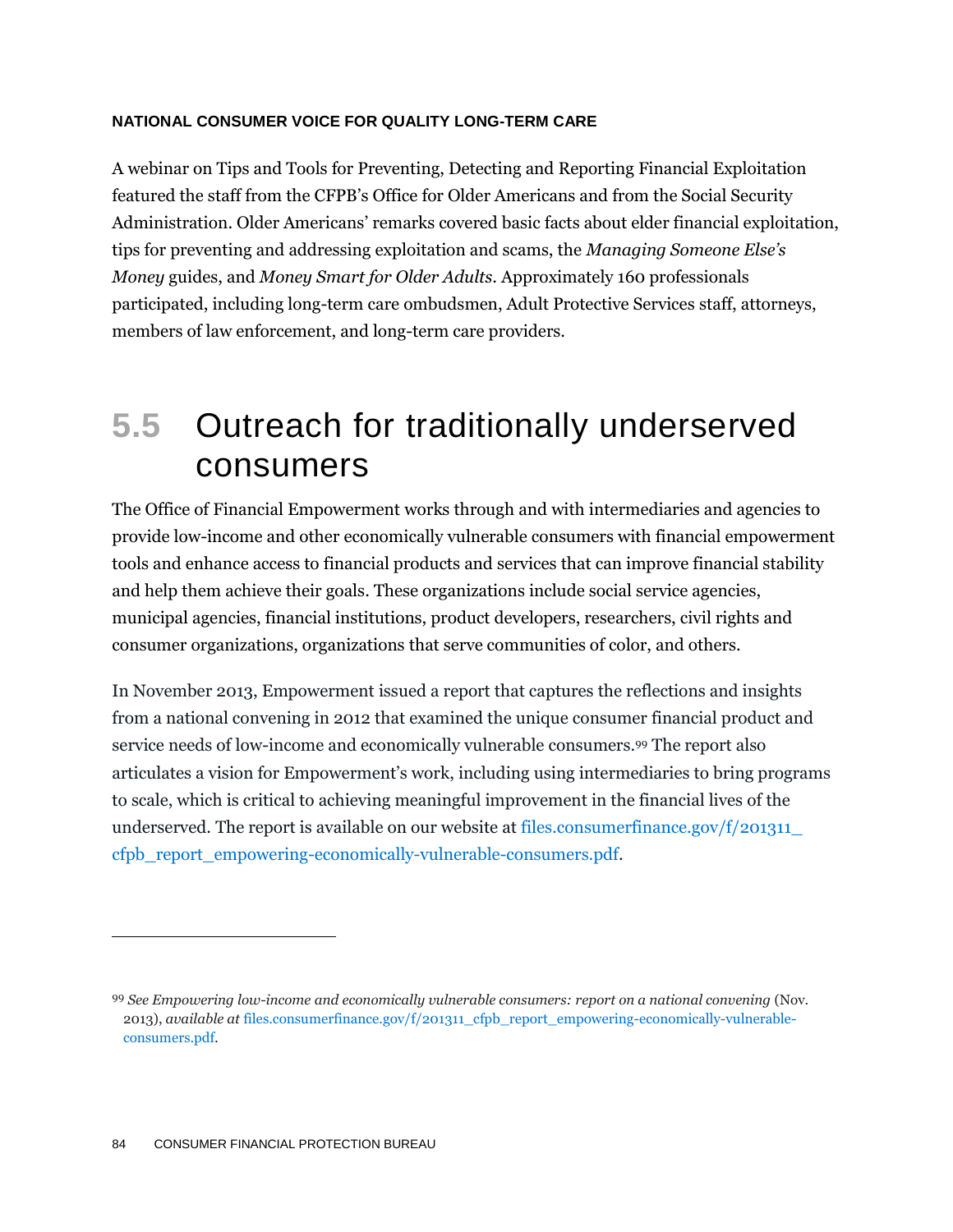## Listening sessions

The Office of Financial Empowerment held seven listening sessions over the past year, attended by representatives of over 90 organizations that interact with low-income and other economically vulnerable individuals. Empowerment learned about the financial education/empowerment efforts of these organizations and low-income consumers' experience with financial products, including barriers in accessing credit and bank accounts and debt traps they encounter. Three principal themes emerged from the listening sessions:

- The challenges that low-income and other economically vulnerable individuals experience in engaging with mainstream financial institutions, and the extent to which they utilize alternative service providers and other entities providing financial products or services;
- The factors that can impede or enable financial institutions and other financial services providers in serving low-income and other economically vulnerable consumers; and
- Ways that service can be improved through development and use of best practices and greater coordination between financial institutions or other financial services providers and social service providers who serve low-income and other economically vulnerable individuals.

## Webinars

Empowerment hosted various webinars as part of its outreach and programmatic efforts. To provide information about Empowerment's *Your Money, Your Goals* toolkit effort, the Office hosted webinars with various social service and community organizations. As part of an effort to help law school clinics help their clients, Empowerment, Community Affairs, Consumer Response, and Enforcement reached out to consumer law clinics about the Bureau, its various functions, and the complaint process. Empowerment also hosted webinars for the National Urban League and the AFL-CIO to inform participants about the CFPB, its functions, and Empowerment's role in helping low-income consumers to become more financially capable.

In February 2014, Empowerment joined the Department of Labor Office of Disability Employment Policy (ODEP) for a webinar on Integrating Employment and Financial Capability Services: New Pathways to Economic Stability. This was part of Empowerment's ongoing work to share CFPB resources with ODEP programs. Over 150 individuals from across ODEP's network of agencies and groups serving people with disabilities joined the webinar. During the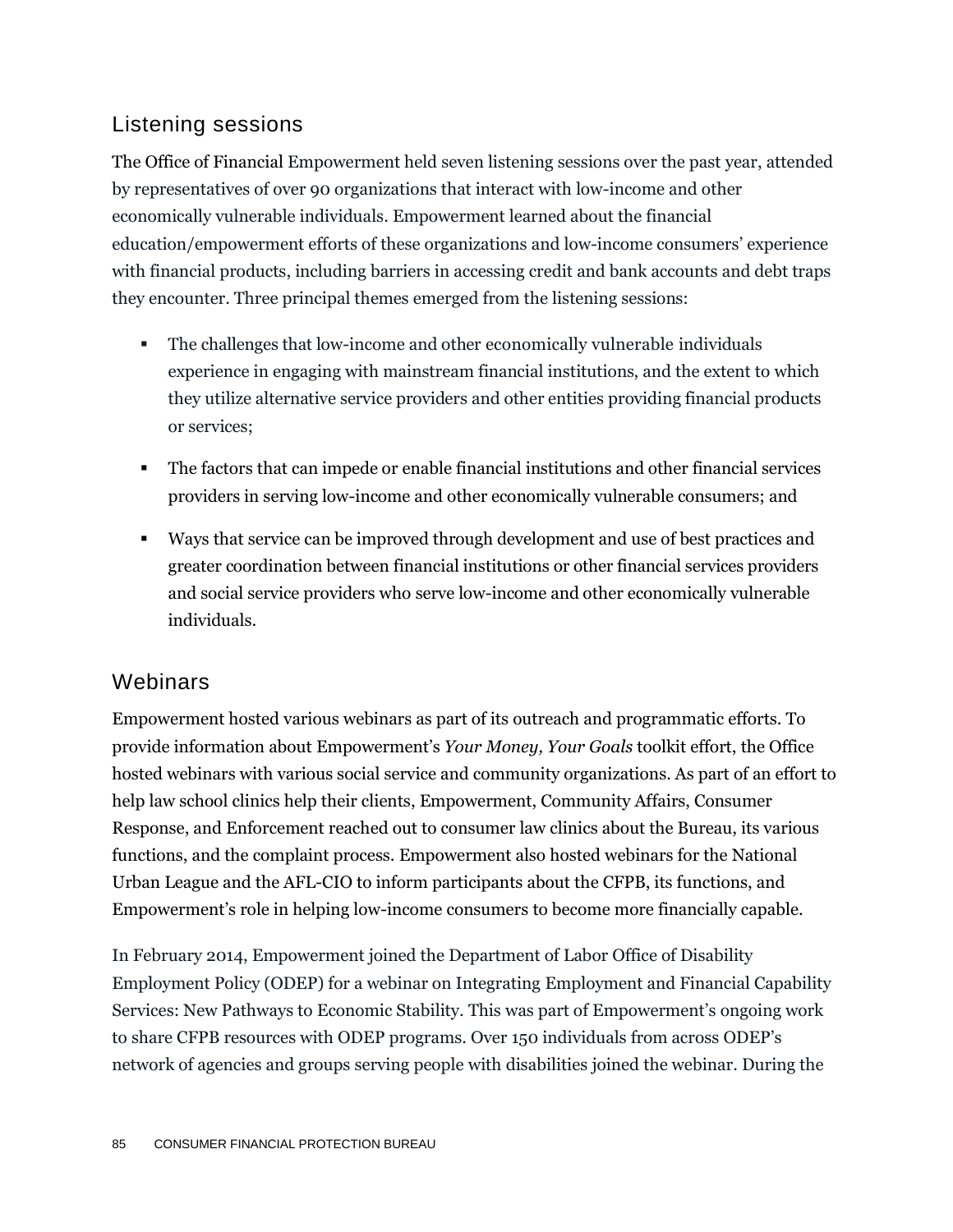session we provided an overview of Empowerment's strategy, its current work, and various CFPB tools that are available to ODEP program participants. The session also focused on strategies to help consumers with disabilities to review, repair, and rebuild their credit.

Other webinars included a webinar in March 2014 for nearly 500 HUD housing counselors in which we provided them with information on the Bureau's functions, authority, and resources for consumers; and a webinar conducted with Consumer Response in March 2014 for Cities for Financial Empowerment on the CFPB complaint process, and the work and resources of the Division of Consumer Education and Engagement generally, and of Empowerment and the Office for Students in particular.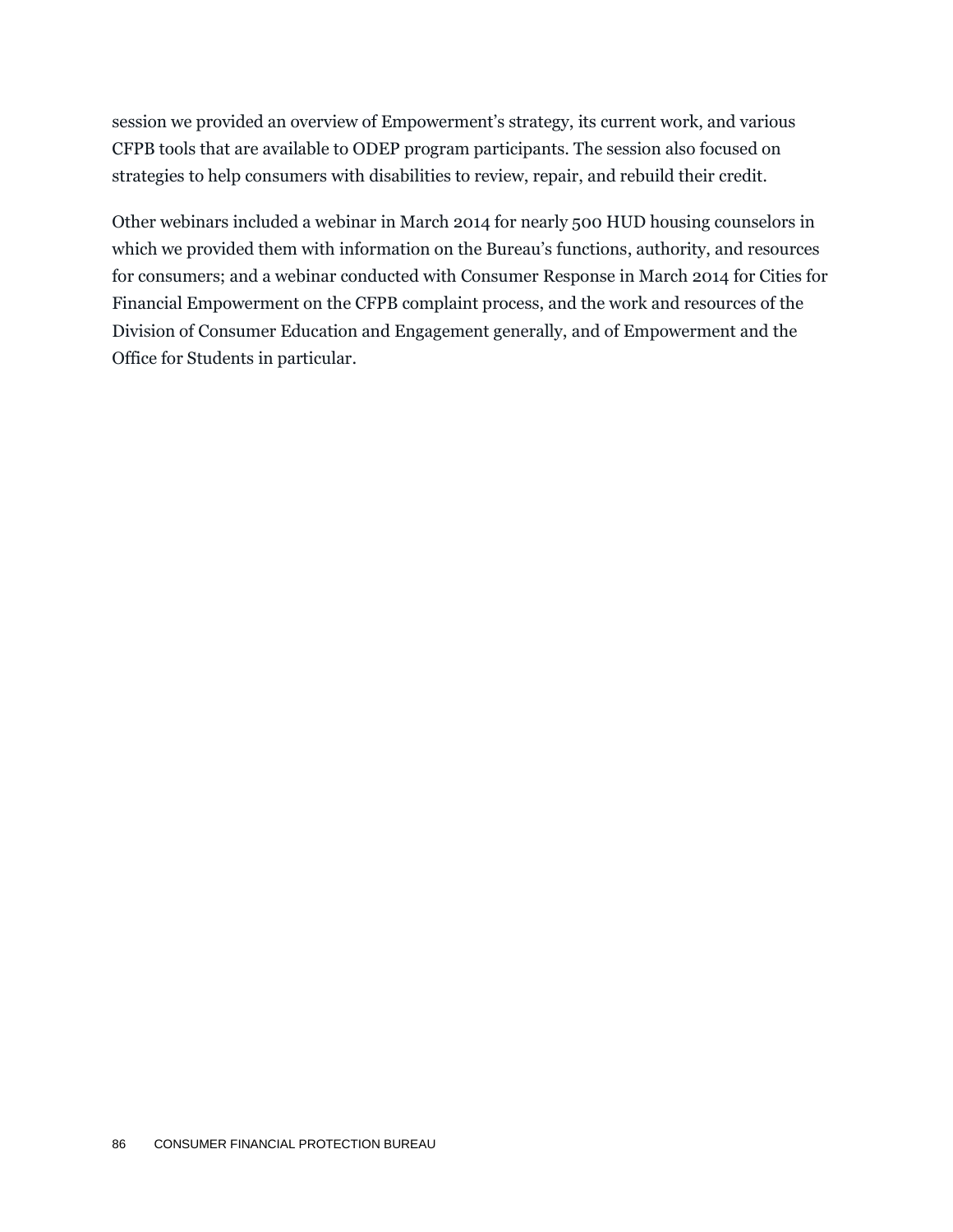# **6.** Conclusion

All Americans, regardless of income and level of educational attainment, need to be able to evaluate the choices available to them in the financial marketplace and understand the implications of their financial decisions in order to build secure financial futures. The Bureau's statutory function to educate and empower consumers to make better informed financial decisions has created an enormous opportunity to reach consumers at the right moment with targeted information, tools, and signposts so that consumers can increase their financial management skills and move closer to having their money choices consistently serve their own life goals. The Bureau has launched a broad range of initiatives to provide consumers with information, resources, and opportunities to develop the knowledge and skills to manage their financial resources effectively and plan for future life events. The Bureau is working side by side with other government agencies, the private and non-profit sectors, schools, workplaces, and community organizations, and is finding opportunities to integrate financial capability into existing programs and services. Financially capable consumers are essential to fully and responsibly harness the financial system's tremendous capacity to enhance economic stability and opportunity to help all people in America reach their life goals.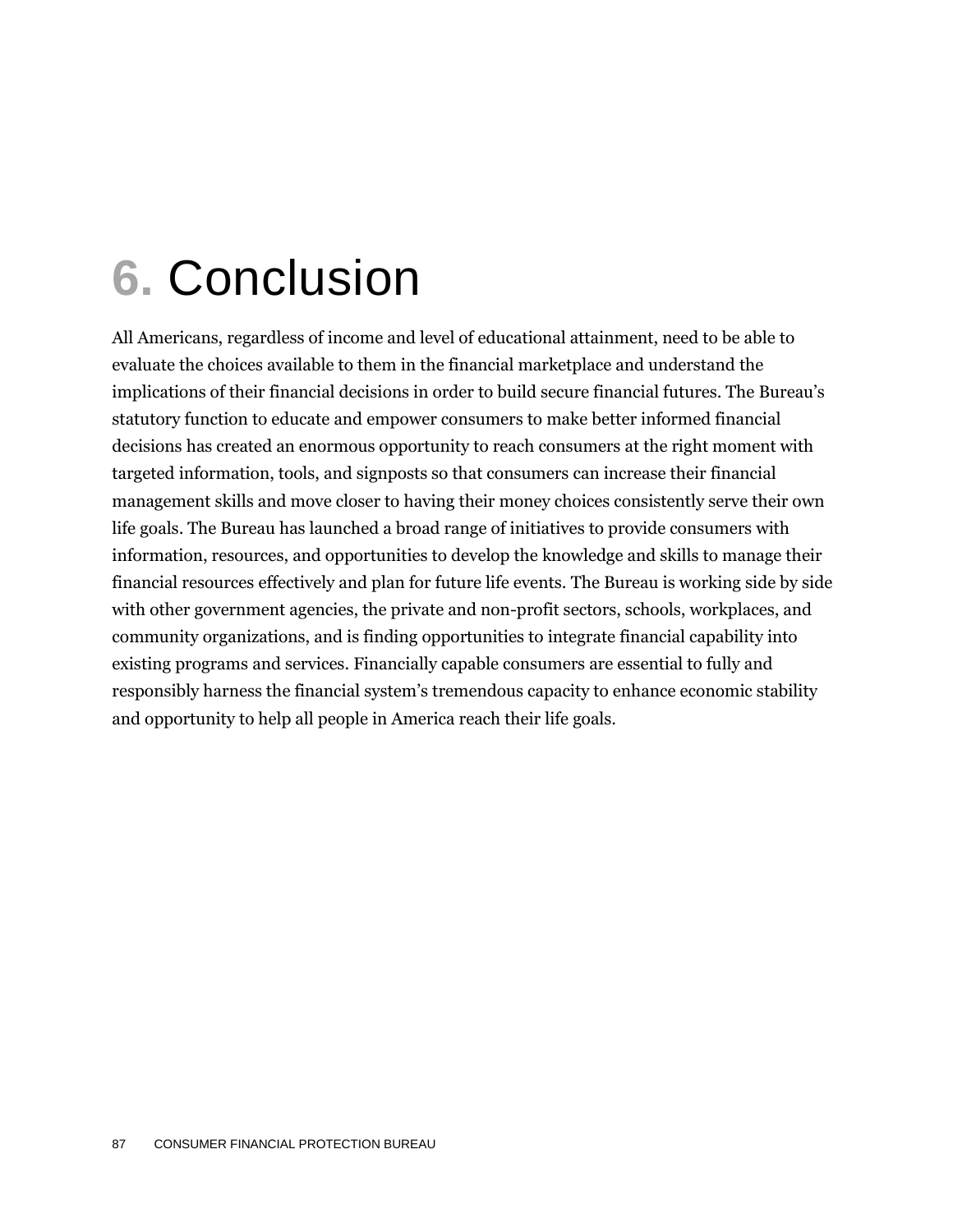## APPENDIX A:

# CFPB financial education resources

The Bureau has developed interactive tools, publications, and other resources that consumers and those who work with consumers can access for information and decision-making guidance about financial issues. We have also issued reports related to financial capability and the consumer financial marketplace. A list of these resources as of May 31, 2014, is provided below, along with hyperlinks to where they can be found online.

## Web-based tools and resources

#### *Ask CFPB*

Ask CFPB is an interactive online tool that gives consumers answers to more than 1,000 questions about financial products and services, including credit cards, mortgages, student loans, bank accounts, credit reports, payday loans, and debt collection. The questions and answers include explanations of financial terms to help consumers better understand financial products and services they encounter in the marketplace, along with advice about shopping for financial services. [consumerfinance.gov/askcfpb/](http://www.consumerfinance.gov/askcfpb/)

#### *CFPB en Español*

CFPB en Español provides Spanish-speaking consumers a central point of access to the Bureau's most-used consumer resources available in Spanish. [consumerfinance.gov/es/](http://www.consumerfinance.gov/es/)

#### *Tell Your Story*

The Bureau encourages consumers to tell us about their experiences, good or bad, with consumer financial products and services. What we learn gives us insight into how we can work to protect consumers and help ensure safe and affordable access to financial products and services. No login is required.

[help.consumerfinance.gov/app/tellyourstory](http://help.consumerfinance.gov/app/tellyourstory)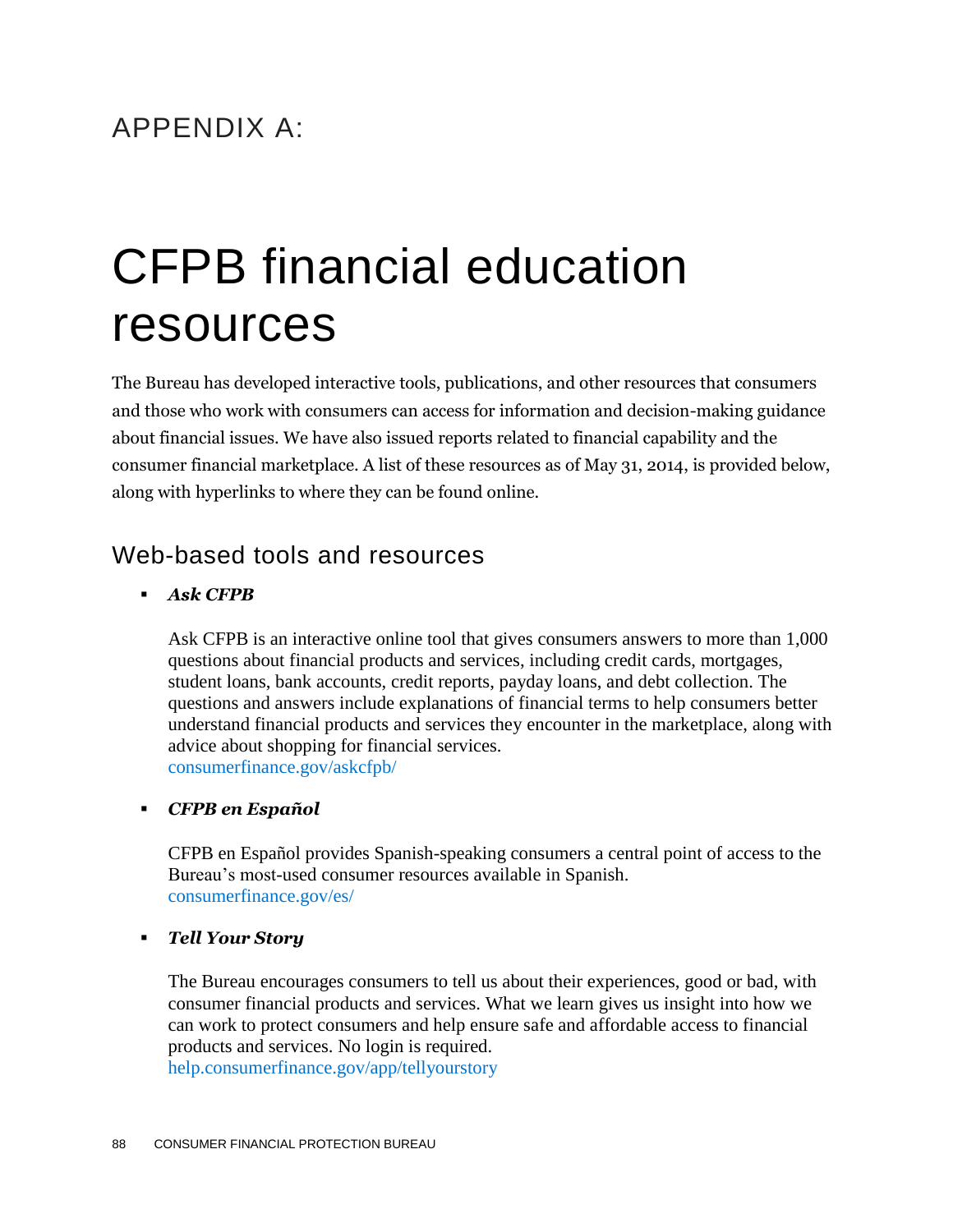#### *Submit a Complaint*

To submit a complaint about a consumer financial product or service, consumers can visit [consumerfinance.gov/complaint](http://www.consumerfinance.gov/complaint/) or call 855-411-CFPB (2372). The CFPB accepts complaints in over 180 languages. The CFPB forwards the complaint to the company and works to get a response from them. If another government agency would be better able to assist, the CFPB shares the complaint with that agency. When the company responds, the consumer can review the response and give the CFPB feedback. [consumerfinance.gov/complaint/](http://www.consumerfinance.gov/complaint/)

#### *Paying for College*

Paying for College is a set of online tools for students and families evaluating their options for financing higher education: comparing college costs and financial aid, learning about college money and loan options, and assessing repayment options. [consumerfinance.gov/paying-for-college/](http://www.consumerfinance.gov/paying-for-college/)

#### $\Box$  Student financial guides

- o Student loans [consumerfinance.gov/paying-for-college/choose-a-student-loan/](http://www.consumerfinance.gov/paying-for-college/choose-a-student-loan/)
- o Student banking [consumerfinance.gov/paying-for-college/manage-your-college-money/](http://www.consumerfinance.gov/paying-for-college/manage-your-college-money/)
- Compare financial aid [consumerfinance.gov/paying-for-college/compare-financial-aid-and-college-cost/](http://www.consumerfinance.gov/paying-for-college/compare-financial-aid-and-college-cost/)
- Repay student debt [consumerfinance.gov/paying-for-college/repay-student-debt/](http://www.consumerfinance.gov/paying-for-college/repay-student-debt/)

## *Employer's Guide to Assisting Employees with Student Loan Repayment: A Toolkit for School Districts, Non-Profit Organizations, and Other Public Service Employers*

This toolkit is designed to empower school districts and other public service organizations to help their employees qualify for existing student loan repayment benefits, including Public Service Loan Forgiveness. The CFPB is asking these employers to make a pledge to inform their employees of their options. Up to 25 percent of the U.S. workforce is in public service and may be eligible for existing student loan debt forgiveness programs. This includes teachers, librarians, firefighters, military personnel, law enforcement, first responders, nurses, and social workers. [files.consumerfinance.gov/f/201308\\_cfpb\\_public-service-toolkit.pdf](http://files.consumerfinance.gov/f/201308_cfpb_public-service-toolkit.pdf)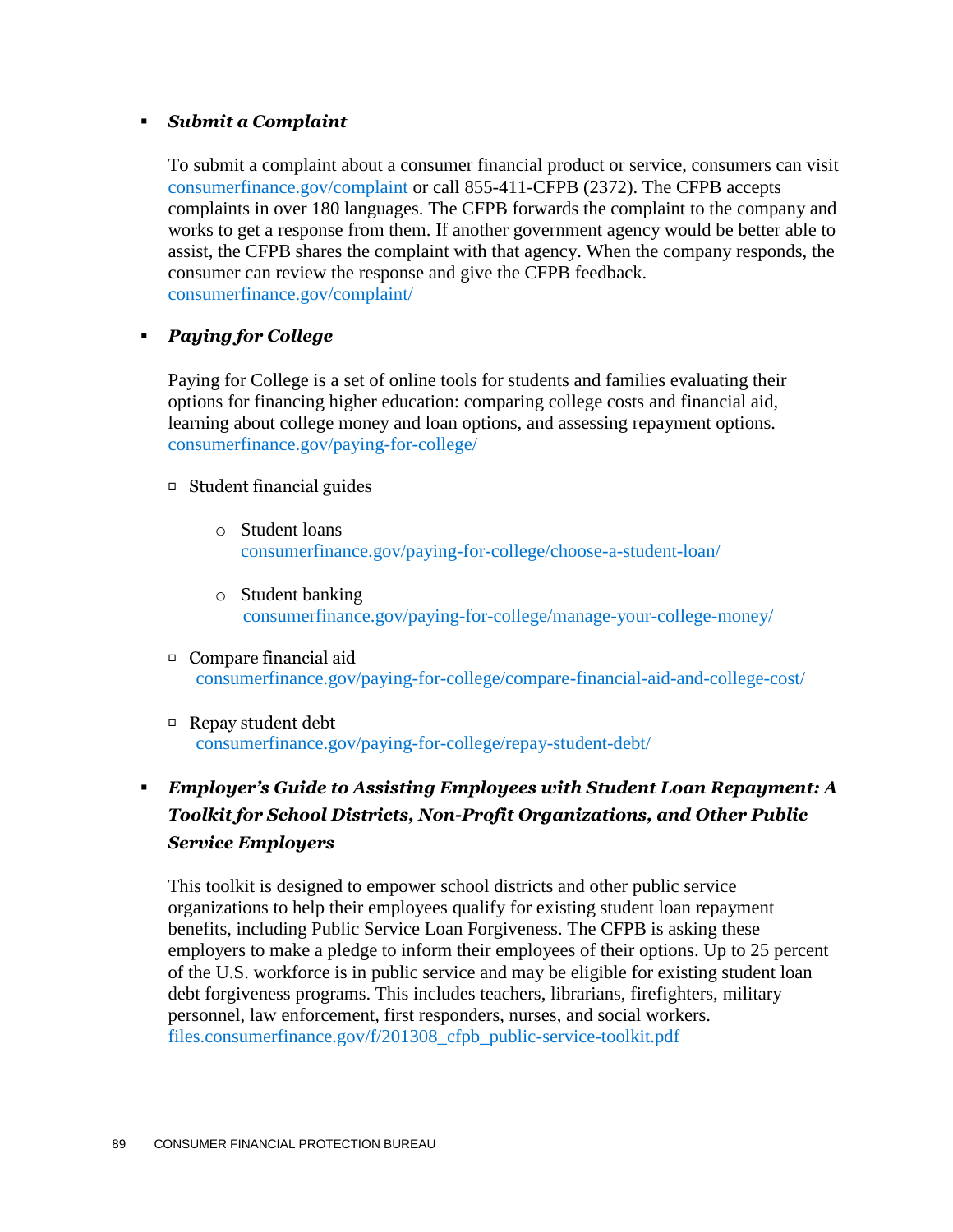#### *Mortgages*

The Bureau's mortgages web page provides mortgage resources for consumers, including how to find a housing counselor, a checklist for how to avoid foreclosure, information about how our rules affect mortgages, and advice on shopping for a mortgage. [consumerfinance.gov/mortgage//](http://www.consumerfinance.gov/mortgage/)

#### *Find a Housing Counselor*

Housing counselors can provide advice on buying or renting a home, foreclosures, and credit issues. They can offer independent advice about whether a particular set of mortgage loan terms is a good fit based on the consumer's objectives and circumstances, often at little or no cost to the consumer. This tool allows consumers to search by zip code to find housing counseling agencies in their area that are approved by the U.S. Department of Housing and Urban Development. [consumerfinance.gov/find-a-housing-counselor/](http://www.consumerfinance.gov/find-a-housing-counselor/)

#### *Your Money, Your Goals*

*Your Money, Your Goals* is a toolkit that social service organization staff can use to incorporate financial capability information and tools into their work with their clients in order to help their clients strengthen their financial capability and personal money management skills.

[consumerfinance.gov/your-money-your-goals/](http://www.consumerfinance.gov/your-money-your-goals/)

#### *LinkedIn CFPB Financial Education Discussion Group*

The *LinkedIn* CFPB Financial Education Discussion Group is a forum through which financial educators, researchers, and others can share information and best practices with the Bureau, learn from one another, and see what the Bureau is doing to help consumers and advance the work that financial educators, researchers, and others do. [linkedin.com/groups/CFPB-Financial-Education-Discussion-Group-5056623](http://www.linkedin.com/groups/CFPB-Financial-Education-Discussion-Group-5056623)

#### *Information for servicemembers—On-demand forums and tools*

The Office of Servicemember Affairs hosts an ongoing series of virtual Military Financial Educator Forums on consumer financial topics for service providers who deliver financial, educational, or legal counseling to servicemembers and their families on military installations worldwide. The forums are now available as on-demand video trainings on the Bureau's website. Current trainings include issues in debt collection and solutions for servicemembers with troubled mortgages.

[consumerfinance.gov/servicemembers/on-demand-forums-and-tools/](http://www.consumerfinance.gov/servicemembers/on-demand-forums-and-tools/)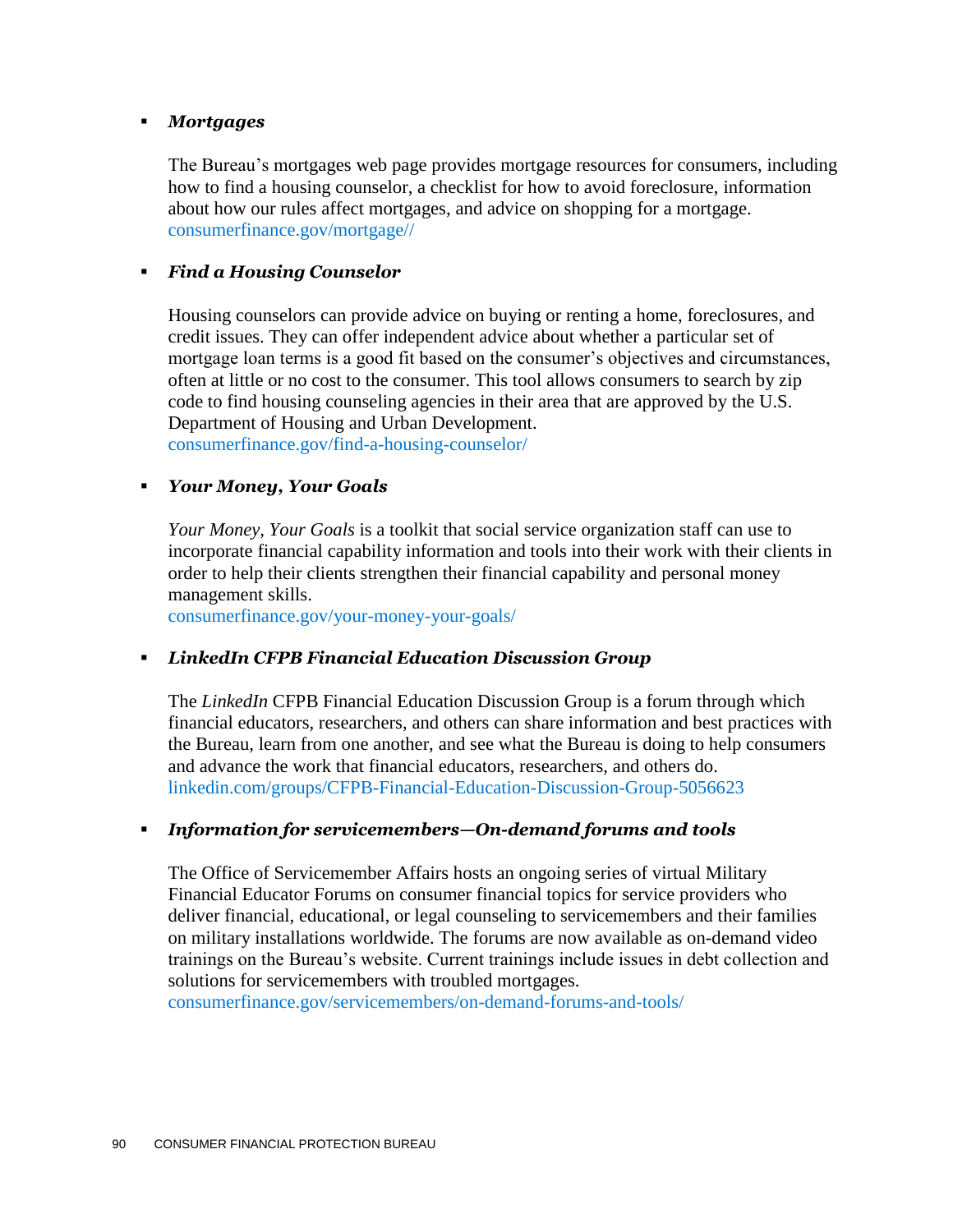*Information for students and young Americans*

[consumerfinance.gov/students/](http://www.consumerfinance.gov/students/)

*Information for older Americans*

[consumerfinance.gov/older-americans/](http://www.consumerfinance.gov/older-americans/)

*Information for servicemembers* 

[consumerfinance.gov/servicemembers/](http://www.consumerfinance.gov/servicemembers)

## Publications

The publications listed below are available in English and other languages as noted below. They include brochures, bookmarks, fact sheets, fliers, worksheets, and posters. They can be ordered or downloaded for free at [promotions.usa.gov/cfpbpubs.html](http://promotions.usa.gov/cfpbpubs.html) unless a separate link is provided.

#### **CFPB BROCHURES**

*CFPB Bookmarks* (Also available in Spanish)

Two bookmarks: #1 highlights the CFPB's *Ask CFPB* tool; #2 encourages consumers to share their experiences with financial products through the CFPB's *Tell Your Story* tool.

*Consumer Financial Protection Bureau* (Also available in Spanish)

This brochure describes the work of the CFPB, including the Division of Research, Markets, and Regulations; the Division of Consumer Education and Engagement; and the Division of Supervision, Enforcement, Fair Lending, and Equal Opportunity.

**How to Submit a Complaint** (Also available in Spanish)

This brochure explains how to submit a complaint to the CFPB. Includes contact information, the consumer financial products and services about which the Bureau takes complaints, and what happens after a consumer submits a complaint.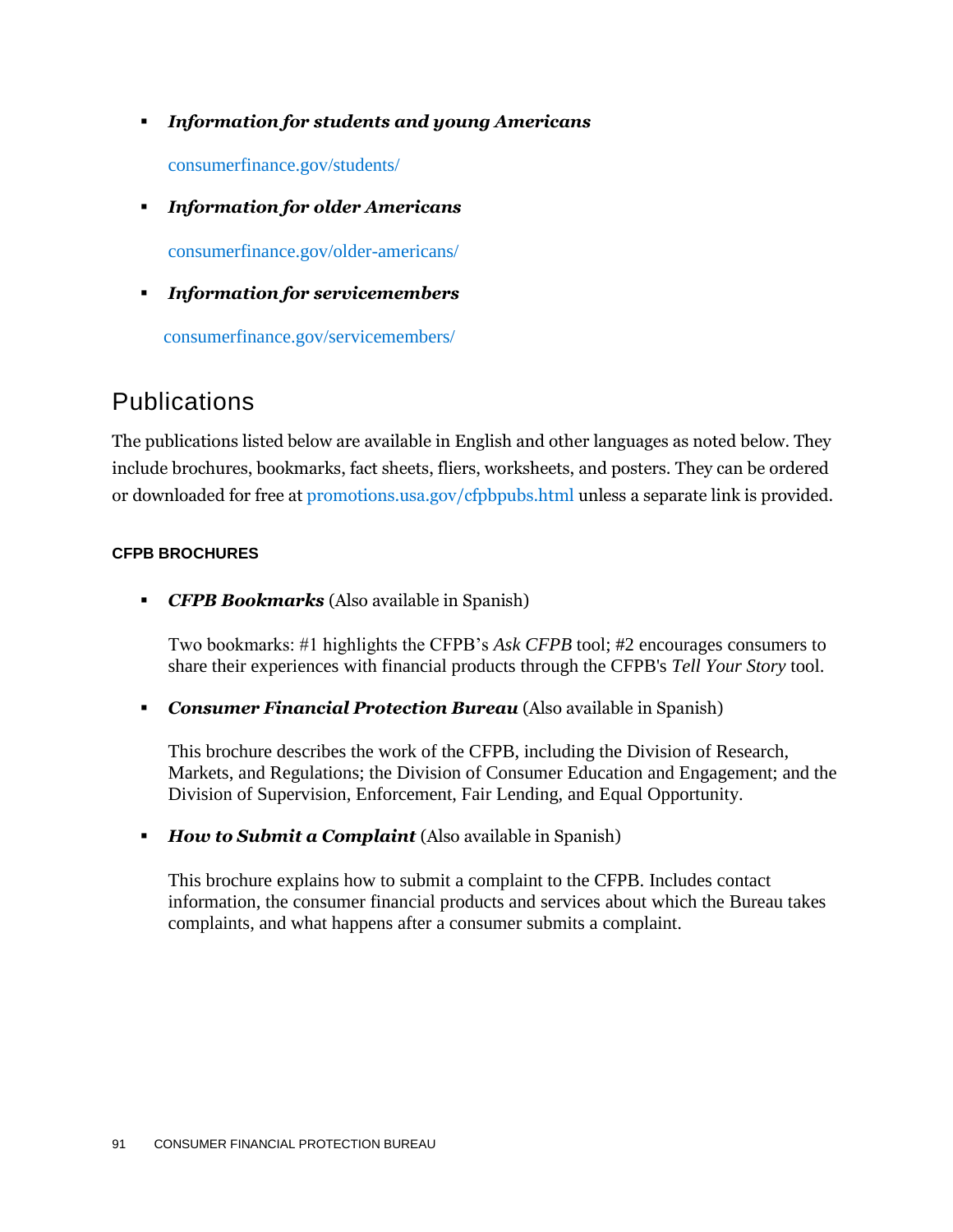#### **ACCOUNTS**

 *Do You Know If You Have Opted in for Debit and ATM Overdraft Coverage?* (Also available in Spanish)

Explains debit card and ATM overdraft coverage and fees, and tips and options to reduce or avoid fees.

*Keep a Lid on Checking Account Fees* (Also available in Spanish)

Six steps to help consumers reduce checking account fees.

*Moving Your Checking Account Checklist* (Also available in Spanish)

A 10-step checklist to help consumers close their current checking account and open a new checking account.

#### **CREDIT**

*Act Fast If You Can't Pay Your Credit Cards* (Also available in Spanish)

Three steps for consumers to take when they don't have enough money to pay their credit card bill. How to avoid debt-relief scams.

*Credit Discrimination Is Illegal* (Also available in Spanish)

Eight warning signs of credit discrimination and what consumers can do if they believe they have been discriminated against.

*How to Find the Best Credit Card for You* (Also available in Spanish)

Four steps to shopping for a credit card, and definitions of credit card terms.

*How to Stop Mystery Credit Card Fees* (Also available in Spanish)

Consumers may not be aware that credit card add-on services are optional or cost more. This consumer advisory warns consumers to watch out for these extra fees.

*Check Your Credit Report* (Also available in Spanish)

How consumers can check their credit reports from the three nationwide credit reporting agencies for free in order to find and dispute mistakes, update their information, and guard against identity theft.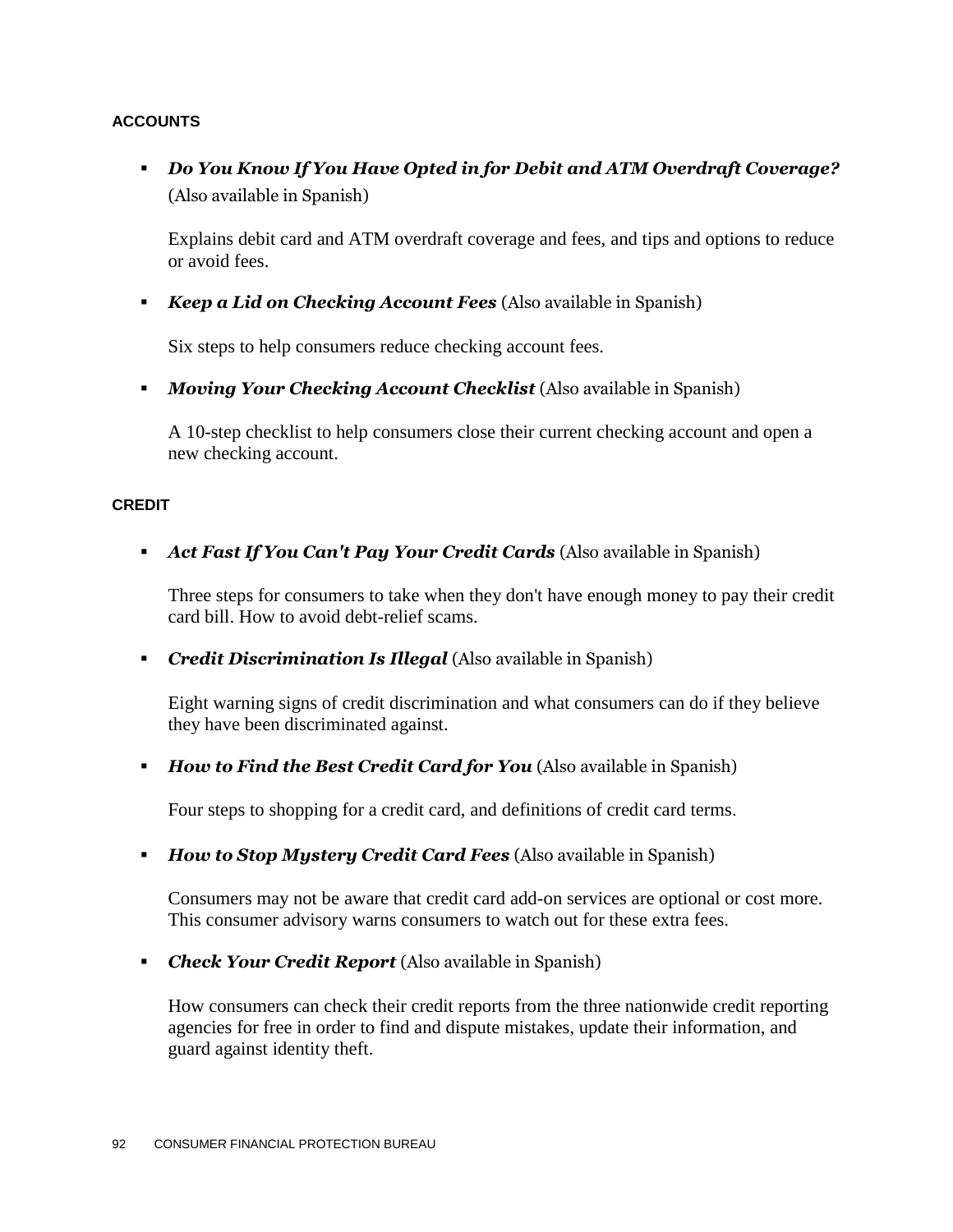#### *Pay Attention to Your Credit Report* (Also available in Spanish)

Steps consumers can take to get and keep a good credit score. Explains what helps and what hurts their credit score.

*You Have a Right to See Specialty Credit Reports* (Also available in Spanish)

Specialty credit reporting agencies collect and report credit history information about consumers. This consumer advisory instructs consumers that these agencies exist and that consumers have the right to get free reports from these agencies every 12 months.

#### **MONEY MANAGEMENT**

#### *My New Money Goal*

This worksheet helps consumers gain a clear view of where their money goes now so they can more easily decide where they want it to go in the future.

*Save Some & Spend Some* (Also available in Spanish)

This brochure explains free and easy ways consumers can split their tax refunds between checking and savings accounts and purchase U.S. savings bonds so they can spend some and save some of their money.

*Your Disaster Checklist* (Also available in Spanish)

This is a checklist to help consumers gather the financial information they would need after an emergency. It contains spaces for account information and customer service numbers as well as checklists of other important documents they should have in case of an emergency.

#### **REMITTANCES**

### *Remittance Transfer Rule Factsheet for Stakeholders* (Also available in Spanish)

This fact sheet is designed to help stakeholders such as financial counselors, instructors, and others understand and explain the remittance transfer rule and its protections for consumers. It explains when the rule applies, who is subject to the rule, what information consumers should receive, and what consumers can do if errors occur.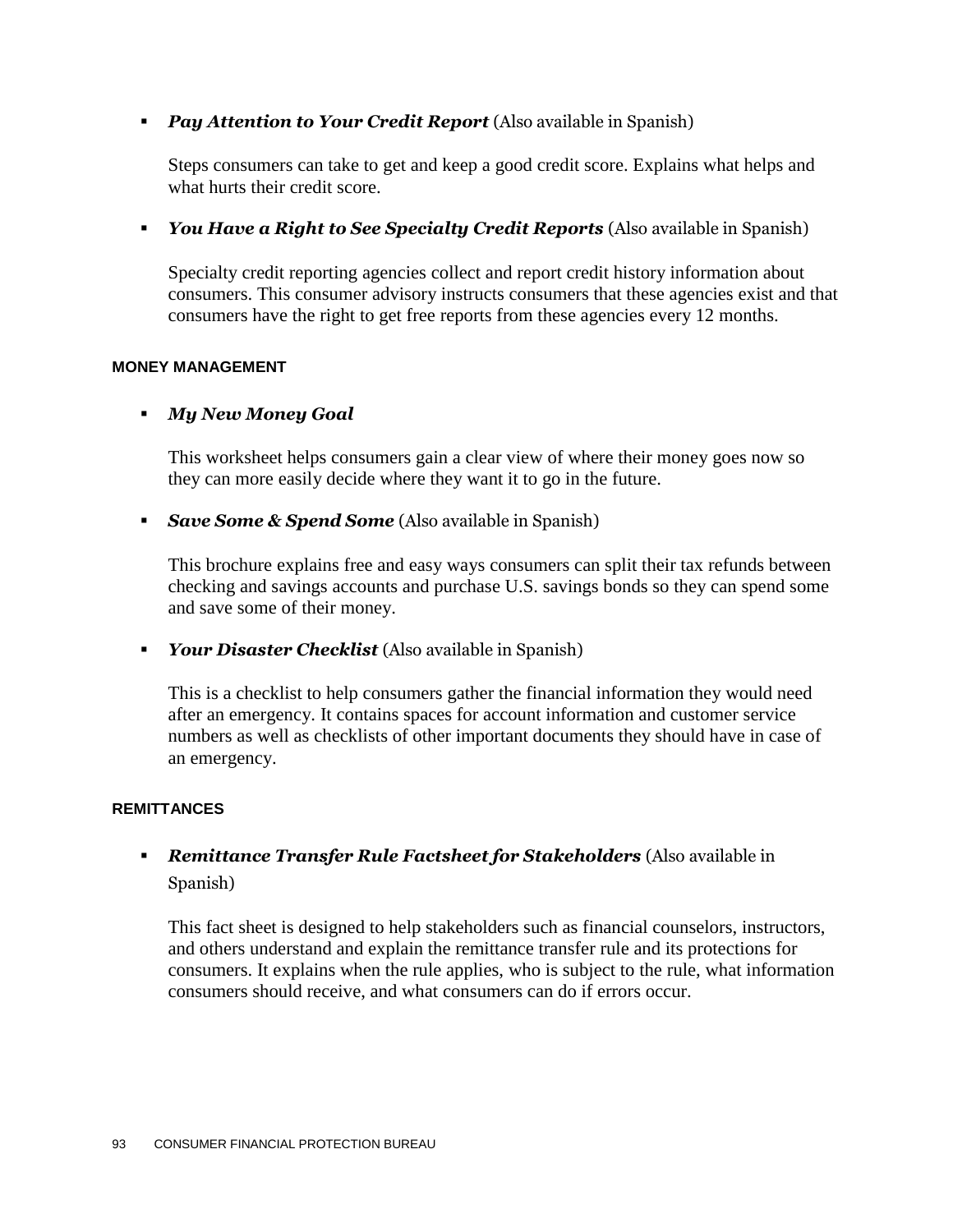*Send Money Abroad With More Confidence* **flier** (Also available in Spanish, Chinese, French-Creole, and Tagalog)

This 8.5x11-inch flier tells senders of remittance transfers that new protections are available to them and provides the CFPB's phone number and web address for more information.

 *Send Money Abroad With More Confidence* **poster** (Also available in Spanish, Chinese, French-Creole, and Tagalog)

This 24x36-inch poster tells senders of remittance transfers that new consumer protections are available to them and provides the CFPB's phone number and website address for more information.

 *Send Money Abroad With More Confidence* **brochure** (Also available in Spanish, Chinese, French-Creole, and Tagalog)

This 3.75x8.5-inch brochure outlines the new consumer protections available to senders of remittance transfers. It also tells consumers that not all companies that transmit money abroad are covered by the new federal rule.

 *Send Money Abroad With More Confidence* **fact sheet** (Also available in Spanish, Chinese, French-Creole and Tagalog)

This 8.5x11-inch fact sheet provides a more detailed explanation of the new consumer protections that apply when consumers send remittance transfers covered by the Bureau's remittance transfer rule.

#### **MORTGAGES**

 *Shopping for a Mortgage? What You Can Expect Under Federal Rules* (Also available in Spanish, Chinese, French, Haitian Creole, Korean, and Tagalog)

This 18-page booklet explains the federal rules that protect consumers when they are shopping for a new mortgage.

 *Have a Mortgage? What You Can Expect Under Federal Rules* (Also available in Spanish, Chinese, French, Haitian Creole, Korean, Tagalog)

This 11-page booklet explains the federal rules that protect consumers as they manage their mortgage payments.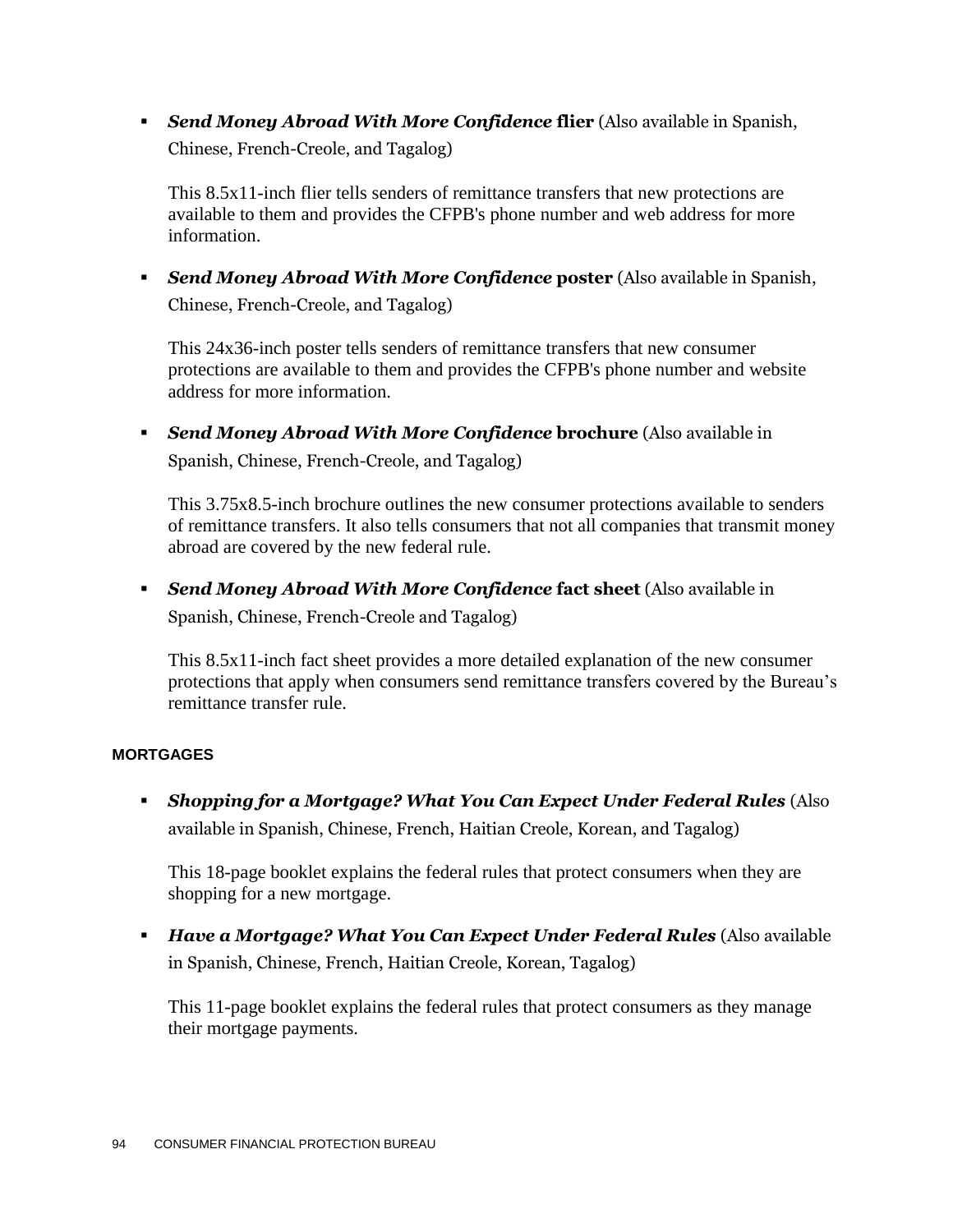*What the New CFPB Mortgage Rules Mean for Families and Homeowners* (Also available in Spanish)

This guide provides an overview of protections for consumers under the Bureau's new mortgage rules, including an explanation of qualified mortgages and options for consumers who fall behind on their mortgage.

 *Tips for Homebuyers: Make the Most of the New CFPB Mortgage Rules* (Also available in Spanish)

One-page summary of how consumers can take advantage of federal mortgage rules in shopping for a mortgage by deciding how much they are comfortable paying, getting information about market prices, finding reliable help, and watching fees.

 *The 2014 Make-the-Most-of-Your-Mortgage Checklist* (Also available in Spanish)

Explains how consumers can use the information they get in their new monthly mortgage statement to make sure their mortgage is on track. Consumers can check for delays by their servicer in crediting mortgage payments; fix mistakes; shop around for better rates; and take steps to avoid foreclosure.

*Considering a Reverse Mortgage* (Also available in Spanish)

Explains how a reverse mortgage works and outlines important questions consumers can ask when talking to a housing counselor or other adviser about their reverse mortgage options and alternatives.

 *Need Help With Your Mortgage? Don't Get Scammed* (Also available in Spanish)

This brochure describes what mortgage relief scams are and offers tips on how to spot and avoid them and how to get help.

*Act Fast to Avoid Foreclosure* (Also available in Spanish)

Describes options that may be available for consumers when they cannot afford their mortgage payment. Lists what information consumers need to have in hand when they call their mortgage servicer for help.

*Take Control to Avoid Foreclosure* (Also available in Spanish)

This short checklist provides troubled borrowers with action steps to get help and find out about options to avoid foreclosure.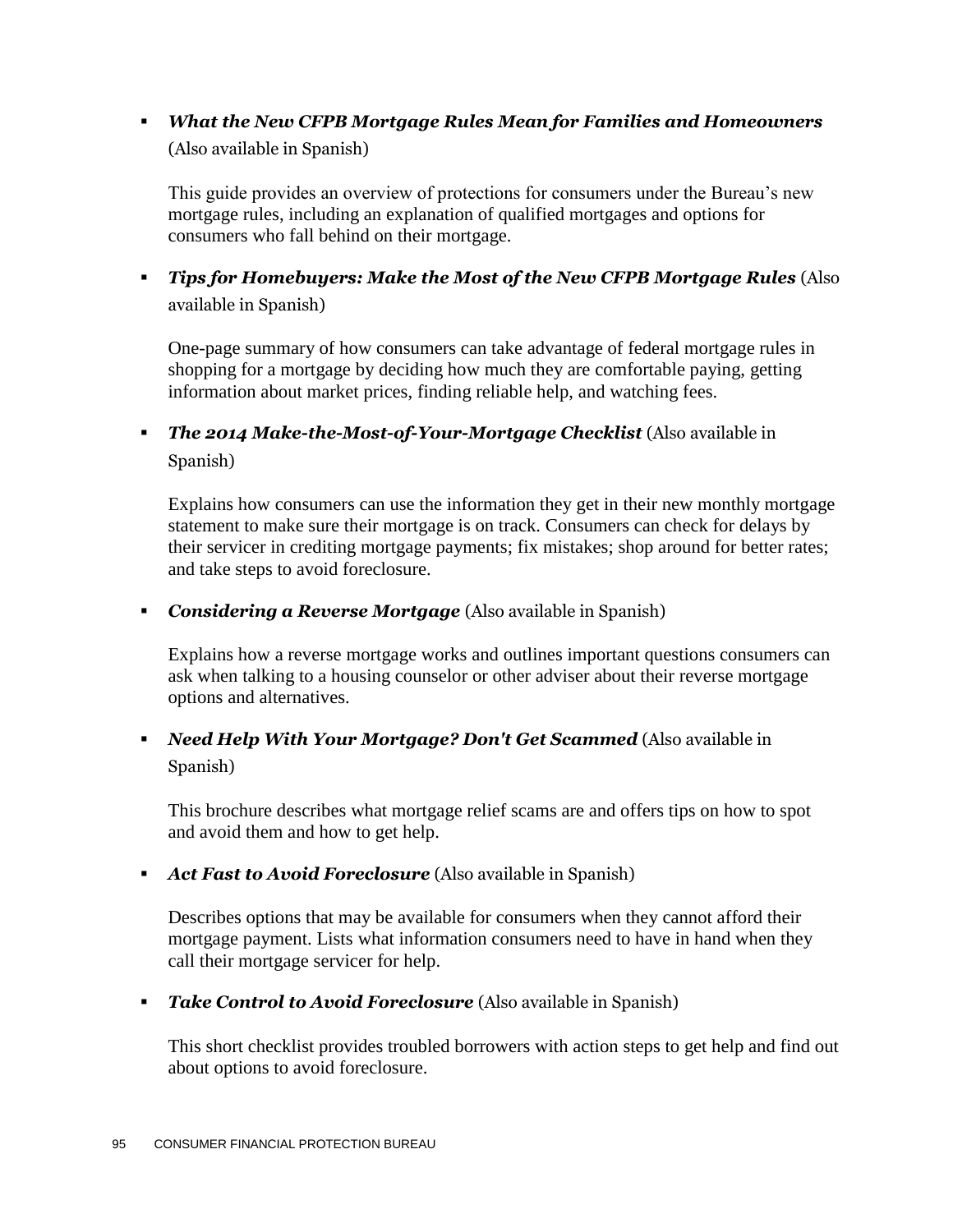*Summary of the CFPB Foreclosure Avoidance Procedures* (Also available in Spanish)

This guide provides a summary of the protections available under the CFPB's mortgage rules to help borrowers avoid foreclosure.

#### **OLDER AMERICANS**

#### *Know Your Financial Adviser*

Provides questions older consumers can ask to determine if their financial adviser is really an expert in senior financial planning.

## *Managing Someone Else's Money: Help for Guardians of Property and Conservators*

This guide helps family members and others understand their role as a court-appointed guardian of property or conservator. It provides guidelines on how to carry out their duties in making financial decisions for someone else, how to watch out for financial exploitation and protect assets from scams, and where to go for help.

### *Managing Someone Else's Money: Help for Agents Under a Power of Attorney*

This guide helps family members and others understand their role as an agent under a power of attorney. It provides guidelines on how to carry out their duties in making financial decisions for someone else, how to watch out for financial exploitation and protect assets from scams, and where to go for help.

### *Managing Someone Else's Money: Help for Representative Payees and VA Fiduciaries*

This guide helps family members and others understand their role when a government agency names them to manage someone else's benefit payment checks. It provides guidelines on how to carry out their duties in making financial decisions for someone else, how to watch out for financial exploitation and protect assets from scams, and where to go for help.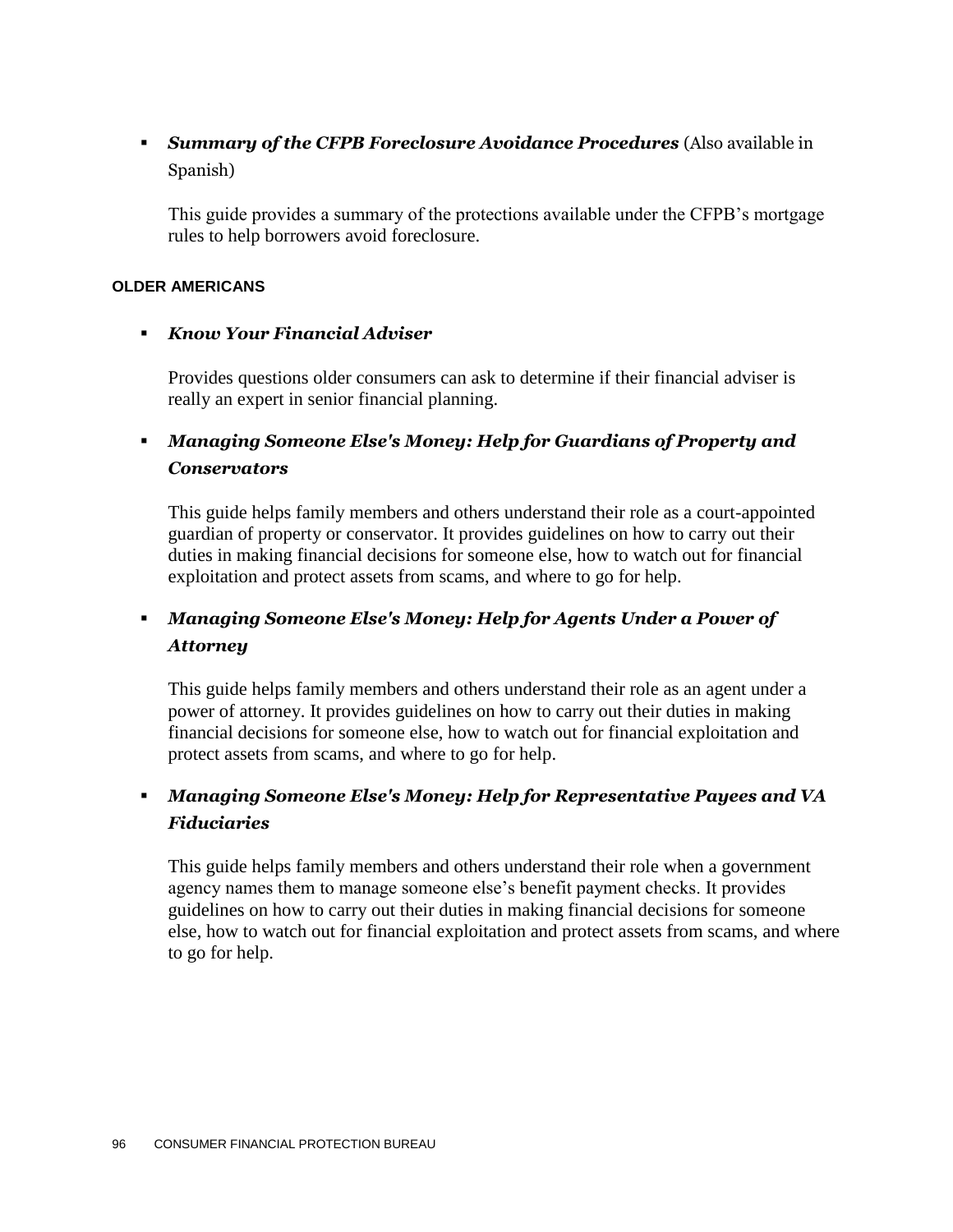## *Managing Someone Else's Money: Help for Trustees Under a Revocable Living Trust*

This guide helps family members and others understand their role as a trustee under a revocable living trust. It provides guidelines on how to carry out their duties in making financial decisions for someone else, how to watch out for financial exploitation and protect assets from scams, and where to go for help.

## *Money Smart for Older Adults: Prevent Financial Exploitation – Participant Resource Guide*

This guide provides information on how older persons and their caregivers can guard against identity theft, investment fraud, scams, and other forms of elder financial exploitation, and how to prepare financially for unexpected life events.

Community organizations that wish to offer the course in their communities can order the instructor materials from the Federal Deposit Insurance Corporation. <http://www.fdic.gov/consumers/consumer/moneysmart/olderadult.html>

#### **SERVICEMEMBERS AND VETERANS**

*CFPB Office of Servicemember Affairs* (Also available in Spanish)

Describes the work of the Office of Servicemember Affairs within the CFPB to provide servicemembers, military families, and veterans with information and tools to make the financial decisions that will serve their goals and avoid unfair financial business practices.

#### **OTHER**

 *Unwrapping Gift Cards: Know the Terms and Avoid Surprises* (Also available in Spanish)

This brochure explains the types of gift cards and the protections consumers have. It also explains what consumers can do when they give or get gift cards in order to understand the terms and conditions.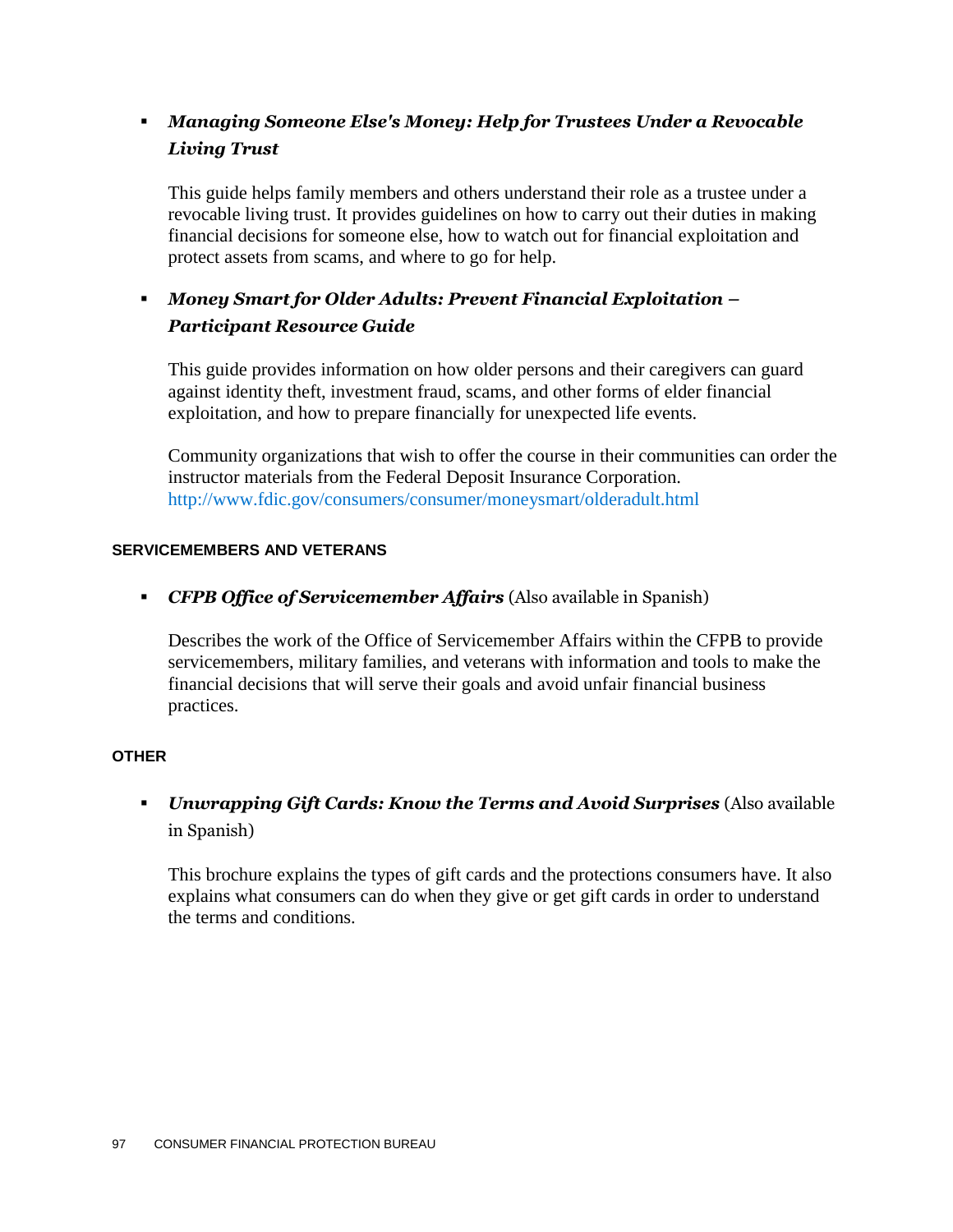## Reports and White Papers

The Bureau has issued a number of reports and white papers related to financial capability and the consumer financial marketplace. These reports and white papers issued in the last year are listed here in reverse chronological order. To see all of the Bureau's public reports, visit [consumerfinance.gov/reports/.](http://www.consumerfinance.gov/reports/)

#### *Snapshot of older consumers and mortgage debt* (May 2014)

Older homeowners are carrying more mortgage debt than ever before. Today, compared to a decade ago, fewer older Americans own their home outright. In this snapshot, we analyze data from the Census Bureau, the Federal Reserve, and the CFPB's own consumer complaints to describe the growing number of older consumers carrying mortgage debt, and the risks that this trend presents to their financial security. [files.consumerfinance.gov/f/201405\\_cfpb\\_snapshot\\_older-consumers-mortgage-debt.pdf](http://files.consumerfinance.gov/f/201405_cfpb_snapshot_older-consumers-mortgage-debt.pdf)

#### *Mid-year update on student loan complaints* (April 2014)

The Bureau received more than 2,300 private student loan complaints and more than 1,300 debt collection complaints related to student loans between October 2013 and March 2014. This mid-year update discusses specific co-signer issues reported by borrowers and also offers analysis and discussion to address other issues reported by consumers in the student loan marketplace.

[files.consumerfinance.gov/f/201404\\_cfpb\\_midyear-report\\_private-student-loans-](http://files.consumerfinance.gov/f/201404_cfpb_midyear-report_private-student-loans-2014.pdf)[2014.pdf](http://files.consumerfinance.gov/f/201404_cfpb_midyear-report_private-student-loans-2014.pdf)

## *Complaints received from servicemembers, veterans, and their families: A snapshot by the Office of Servicemember Affairs* (March 2014)

This is the Bureau's second report detailing the data and trends surrounding complaints from servicemembers, veterans, and their families. This report discusses the types and trends of military consumer complaints we have handled since opening our doors in July 2011. We have received complaints from servicemembers, veterans, or family members in all 50 states and from all branches and ranks of the military. [files.consumerfinance.gov/f/201403\\_cfpb\\_snapshot-report\\_complaints-received](http://files.consumerfinance.gov/f/201403_cfpb_snapshot-report_complaints-received-servicemembers.pdf)[servicemembers.pdf](http://files.consumerfinance.gov/f/201403_cfpb_snapshot-report_complaints-received-servicemembers.pdf)

 *Rigorous evaluation of financial capability strategies: Why, when, and how – Perspectives from the field* (January 2014)

Randomized controlled trials hold promise to produce the highest standard of quantitative evidence about the effectiveness of financial capability programs, but they can be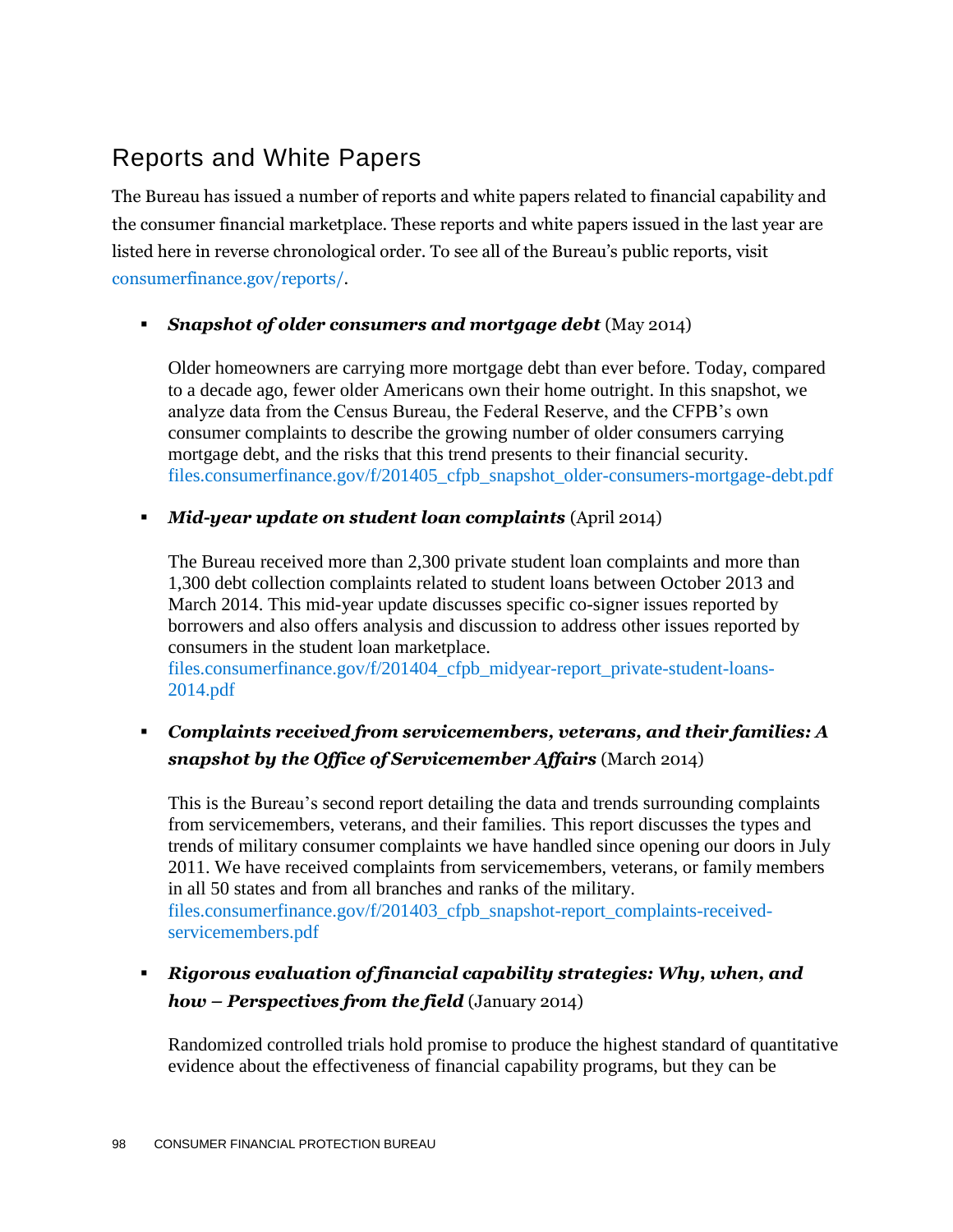difficult to implement successfully in practical settings. As part of its research program, in April 2013 the Bureau convened a roundtable discussion with a peer learning network of evaluators, funders, and program staff involved in ongoing or recent evaluations of financial capability programs. This report summarizes the insights shared by participants about successful strategies and pitfalls of conducting rigorous evaluation of financial capability programs. The report can be helpful to researchers, practitioners, and funders undertaking or contemplating rigorous research into the effectiveness of different financial capability approaches.

[files.consumerfinance.gov/f/201401\\_cfpb\\_report\\_rigorous-evaluation-financial](http://files.consumerfinance.gov/f/201401_cfpb_report_rigorous-evaluation-financial-capability.pdf)[capability.pdf](http://files.consumerfinance.gov/f/201401_cfpb_report_rigorous-evaluation-financial-capability.pdf)

#### *College credit card agreements: Annual report to Congress* (December 2013)

The Credit Card Accountability, Responsibility and Disclosure Act requires the Bureau to submit to Congress, and to make available to the public, an annual report that lists information submitted to the Bureau concerning agreements between credit card issuers and institutions of higher education or certain affiliated organizations. This fourth annual report to Congress finds a continuing decrease in the number of colleges and universities sponsoring credit card programs, the number of new accounts being originated under such programs, and the compensation paid to the institutions pursuant to these programs. [files.consumerfinance.gov/f/201312\\_cfpb\\_report\\_college-credit-card-agreements.pdf](http://files.consumerfinance.gov/f/201312_cfpb_report_college-credit-card-agreements.pdf)

## *Navigating the market: A comparison of spending on financial education and financial marketing* (November 2013)

To understand the information sources consumers could be exposed to in making financial decisions, we commissioned a study of the size and scope of the financial information field. The results indicate the relative amounts spent in the U.S. on financial education and on the marketing of consumer financial products and services. The report finds that for every dollar spent on financial education, \$25 is spent on consumer financial marketing. The results of the study highlight the need for high-quality sources of unbiased financial information, and innovative, scalable methods for providing financial education to consumers.

[files.consumerfinance.gov/f/201311\\_cfpb\\_navigating-the-market-final.pdf](http://files.consumerfinance.gov/f/201311_cfpb_navigating-the-market-final.pdf)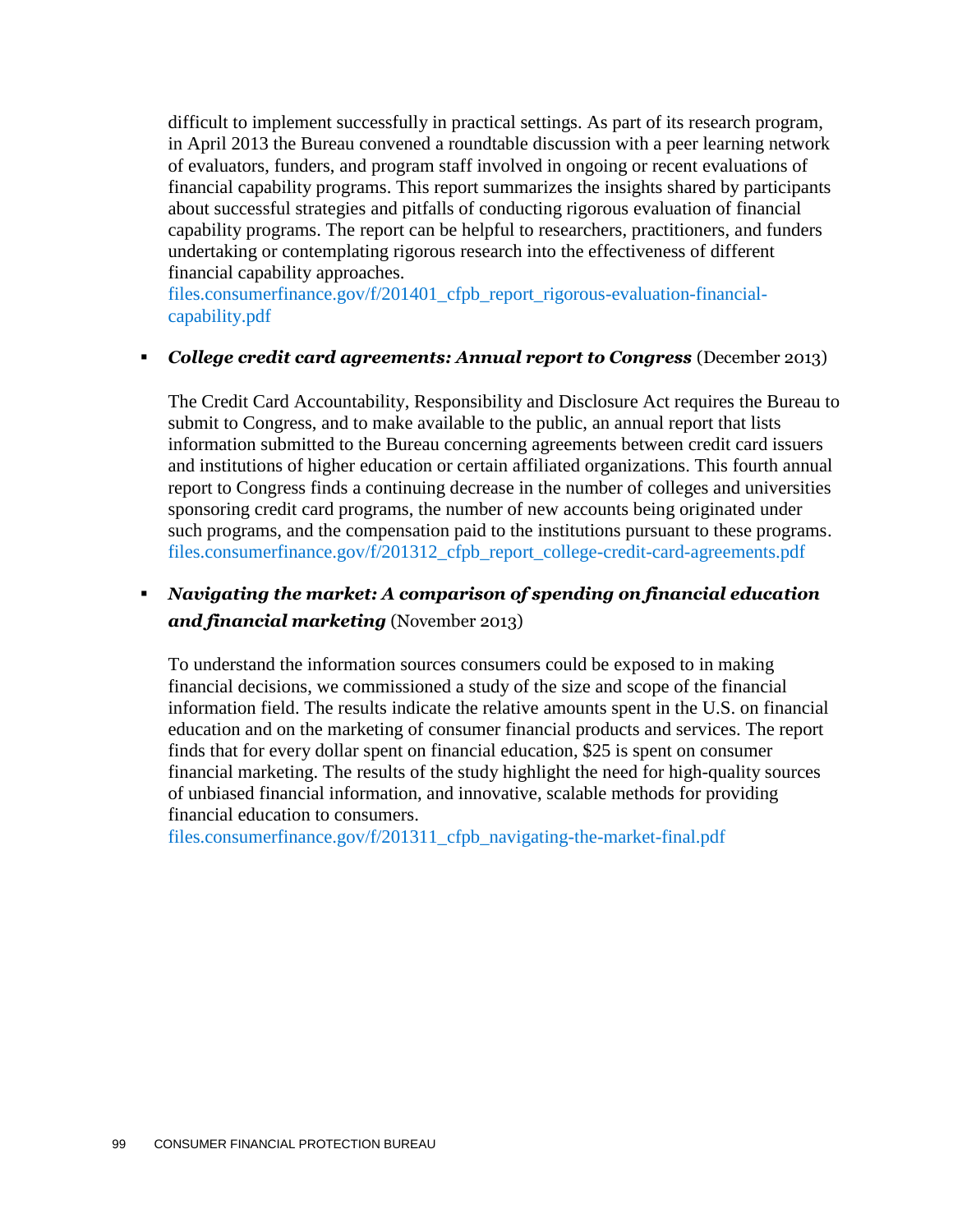## *Empowering low income and economically vulnerable consumers: Report on a national convening* (November 2013)

The low-income and economically vulnerable population includes as many as 100 million people, many of whom are un-banked, under-banked, or have thin or no credit files. These consumers are diverse in culture, geography, stage of life, and financial status. In 2012, the Office of Financial Empowerment hosted a forum to examine the unique consumer financial product and service needs of low-income and economically vulnerable consumers. This report captures the reflections and insights of attendees and describes some of the strategies the Bureau is pursuing to address the issues identified. [files.consumerfinance.gov/f/201311\\_cfpb\\_report\\_empowering-economically-vulnerable](http://files.consumerfinance.gov/f/201311_cfpb_report_empowering-economically-vulnerable-consumers.pdf)[consumers.pdf](http://files.consumerfinance.gov/f/201311_cfpb_report_empowering-economically-vulnerable-consumers.pdf)

#### *Annual report of the CFPB student loan ombudsman* (October 2013)

The Dodd-Frank Act directs the Bureau's Student Loan Ombudsman to prepare an annual report and make appropriate recommendations to the Secretary of the Treasury, the Director of the CFPB, the Secretary of Education, and Congress. This second annual report analyzes approximately 3,800 complaints submitted between October 1, 2012 and September 30, 2013 and other sources of data to identify issues faced by consumers in the student loan marketplace. This report offers analysis, commentary, and recommendations to address these issues.

[files.consumerfinance.gov/f/201310\\_cfpb\\_student-loan-ombudsman-annual-report.pdf](http://files.consumerfinance.gov/f/201310_cfpb_student-loan-ombudsman-annual-report.pdf)

 *Financial empowerment training for social service programs: A scan of community-based initiatives* (September 2013)

Through research and outreach, the Bureau learned that case managers and frontline staff at social service agencies do not always have the knowledge, skills, or tools to support their clients in improving their financial lives. As a result, the Bureau undertook to develop a set of tools and training for staff and volunteers who work with economically vulnerable consumers. The first step in creating the CFPB's toolkit was to perform a scan of the field to identify effective existing training programs and to document best practices. This report summarizes the results of the national field scan, highlighting how programs that already train case managers have succeeded—or struggled—in their efforts to provide training, tools, and resources to assist case managers in helping their clients. [files.consumerfinance.gov/f/201309\\_cfpb\\_report\\_training-for-social-services.pdf](http://files.consumerfinance.gov/f/201309_cfpb_report_training-for-social-services.pdf)

 *Public service & student debt: Analysis of existing benefits and options for public service organizations* (August 2013)

This report analyzes existing student loan repayment programs and options for employees of public service organizations. The Bureau estimates that more than 25 percent of the U.S. labor force works in "public service" as that term is defined by Congress for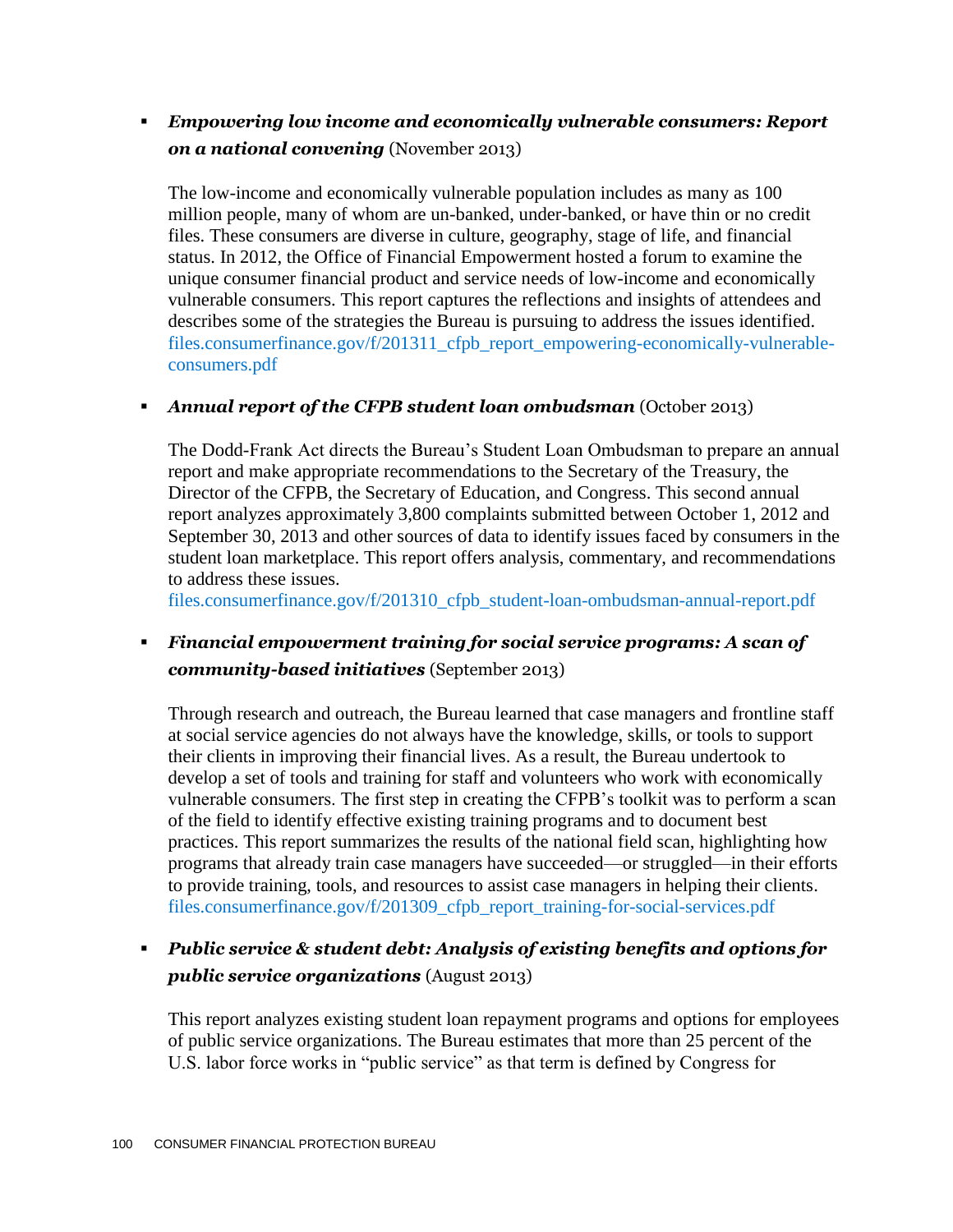purposes of special loan repayment and forgiveness programs that are available to assist student loan borrowers working in these organizations. This includes teachers, librarians, firefighters, military personnel, law enforcement, first responders, nurses, and social workers.

[files.consumerfinance.gov/f/201308\\_cfpb\\_public-service-and-student-debt.pdf](http://files.consumerfinance.gov/f/201308_cfpb_public-service-and-student-debt.pdf)

#### *Mid-year snapshot of private student loan complaints* (July 2013)

In October 2012, the Bureau published the first annual report of the CFPB Student Loan Ombudsman focused on private student loan complaints received. This mid-year snapshot analyzes over 2,000 complaints submitted from October 1, 2012 through March 31, 2013 by consumers seeking assistance in navigating or repaying their private student loans. This report seeks to highlight issues that may be cause for particular concern, either because they represent a growing share of private student loan complaints or because they describe practices that may be particularly problematic for consumers. [files.consumerfinance.gov/f/201308\\_cfpb\\_complaint-snapshot.pdf](http://files.consumerfinance.gov/f/201308_cfpb_complaint-snapshot.pdf)

#### *Feedback from the financial education field* (May 2013)

The Bureau conducted a series of listening sessions and issued a Federal Register request for information on effective financial education in order to hear from stakeholders who have an interest in improving consumers' abilities to make informed financial decisions. The Bureau asked what consumers need to know to be successful in managing their finances and engaging with financial services providers, and what challenges consumers face in acquiring this knowledge and practical experience. This report summarizes the results of these outreach efforts and outlines how they are shaping the CFPB's work to help consumers make sound financial decisions and navigate the financial services marketplace.

[files.consumerfinance.gov/f/201305\\_cfpb\\_OFE-request-for-information-report.pdf](http://files.consumerfinance.gov/f/201305_cfpb_OFE-request-for-information-report.pdf)

## *Transforming the financial lives of a generation of young Americans: Policy recommendations for advancing K-12 financial education* (April 2013)

The Dodd-Frank Act directs the Office of Financial Education within the CFPB to educate consumers and empower them to make better-informed financial decisions. To that end, we developed policy recommendations for supporting the financial education and capability of youth in America. This white paper articulates these policy recommendations, provides an overview of the financial decision-making context that consumers navigate, surveys some existing efforts in the K-12 financial education field, and outlines a comprehensive approach to youth financial education. [files.consumerfinance.gov/f/201304\\_cfpb\\_OFE-Policy-White-Paper-Final.pdf](http://files.consumerfinance.gov/f/201304_cfpb_OFE-Policy-White-Paper-Final.pdf)